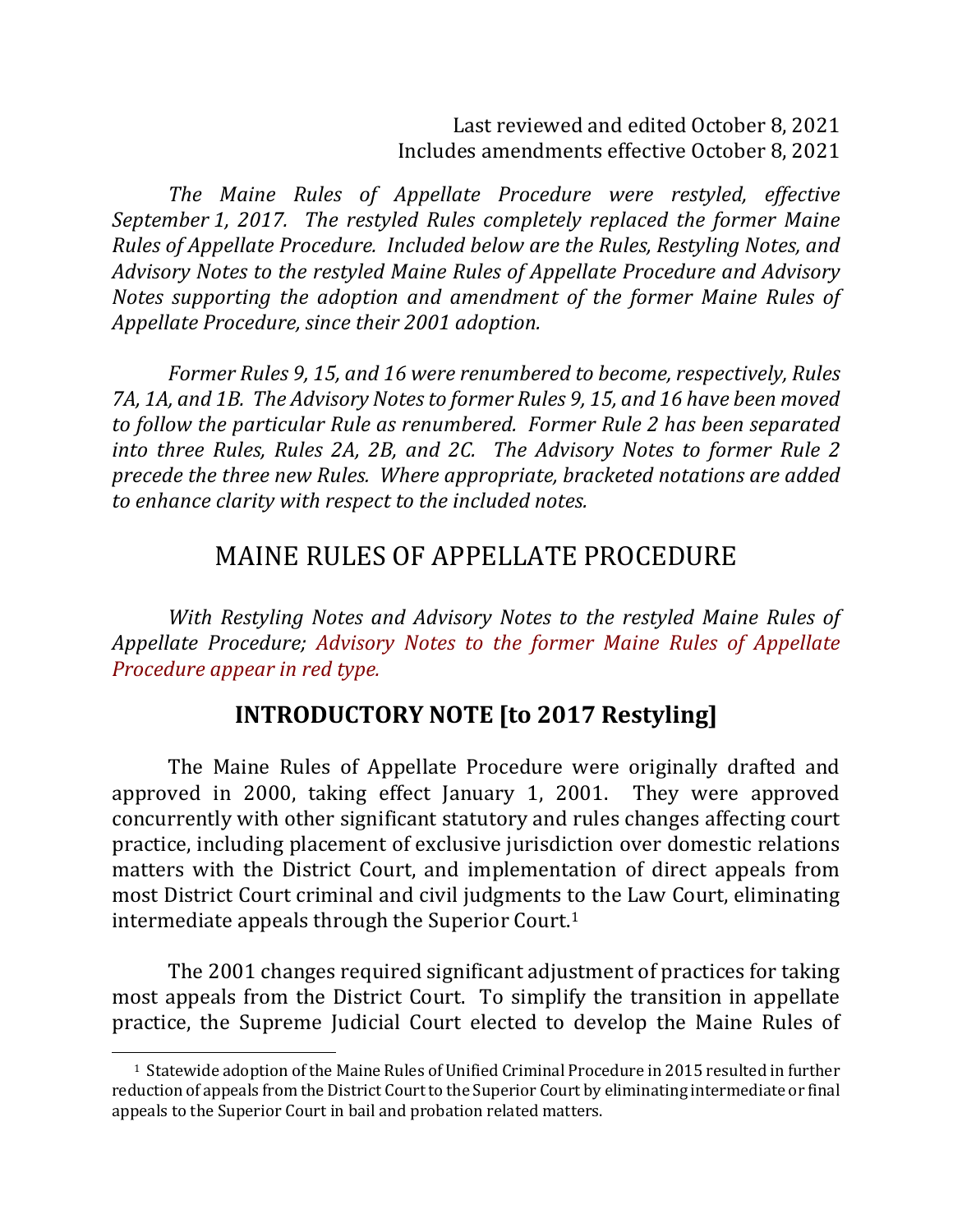Appellate Procedure utilizing appeal provisions from the then existing Maine Rules of Civil Procedure and Maine Rules of Criminal Procedure. Except for a completely new rule governing development of the appendix, M.R. App. P. 8, the new rules generally tracked provisions that appeared in either the Civil Rules, the Criminal Rules, or a combination of both.

The rule drafting style of the Civil Rules and Criminal Rules, transitioned into the Maine Rules of Appellate Procedure, was based on drafting practices of the 1950s through the 1970s, when each of the major Maine rules governing court practice and ethics practice was developed. That drafting practice included rules that were divided by rule number, subdivisions, and then paragraphs, but with many relatively long paragraphs that sometimes included, under a single paragraph heading, sentences addressing several issues without further numbering or separation within the paragraphs. This drafting style had the advantage of aggregating under one heading the rules directions related to that heading. However, the individual rules directions within the paragraphs were more difficult to identify and could be missed by attorneys and members of the public who were not thoroughly familiar with rules practice.

In the past decade, several initiatives, nationally and within the State of Maine, have focused on making court rules more understandable to the bench, the bar, and the public by modernizing the language of rules that were based on practice and experience from the 1950s through the 1970s. Besides modernizing language, changes included revising large paragraphs to separate each direction within the paragraphs into individually numbered, or at least individually separated, provisions. On some subjects, the American Bar Association developed revised model rules for areas such as attorney ethics and professional conduct, attorney discipline and enforcement, and judicial conduct. The ABA drafts were utilized, in each instance with adjustments to recognize differences in Maine practice, to develop the Maine Rules of Professional Conduct, adopted in 2009, the revised Maine Bar Rules, adopted in 2015, and the revised Maine Code of Judicial Conduct, also adopted in 2015.

A separate initiative led to the restyling of the Federal Rules of Evidence, effective in 2012. This restyling resulted in division of large paragraphs containing several directions into separate smaller subdivisions focused on one subject or direction in implementing the rules. The Maine Rules of Evidence had been based on the Federal Rules of Evidence. After adoption of the restyled Federal Rules of Evidence, the Advisory Committee on the Maine Rules of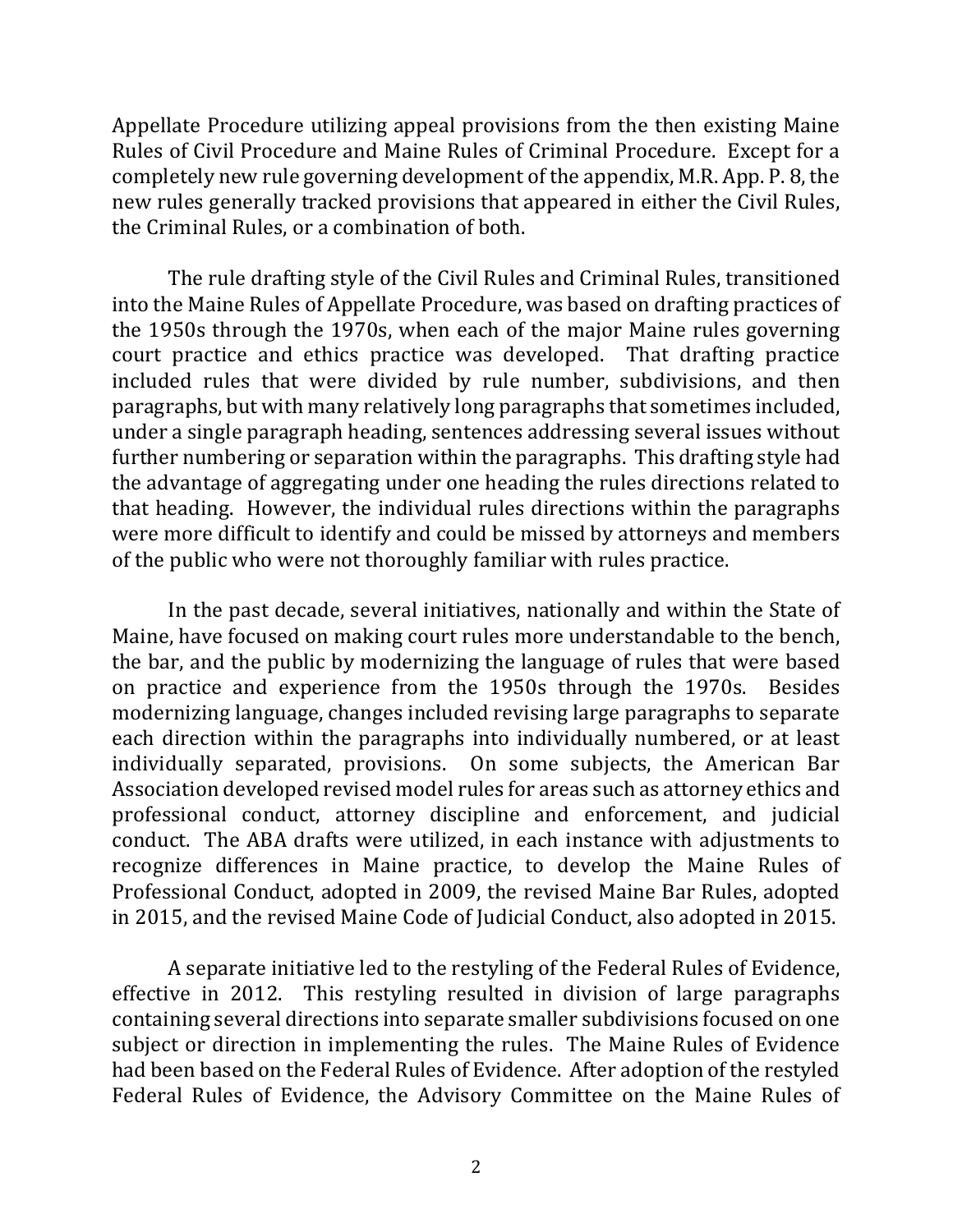Evidence initiated a restyling of the Maine Rules of Evidence, implementing the more modern language and drafting practices, and the restyled set of rules was adopted, effective January 1, 2015.

The Maine Supreme Judicial Court initiated review of the Maine Rules of Criminal Procedure, necessitated by the statewide implementation of Unified Criminal Dockets. The unification of criminal processes began with rules initiatives in Cumberland County in 2009 and continued progressively through several other counties until statewide adoption of the Maine Rules of Unified Criminal Procedure in 2015.

Following these other rule revisions, in 2015 the Supreme Judicial Court initiated a restyling of the Maine Rules of Appellate Procedure to bring into appellate practice the more modern language and drafting style recognized in other recent rule revisions. The draft restyled Maine Rules of Appellate Procedure, developed with the assistance of the Advisory Committee on the Maine Rules of Appellate Procedure, incorporate more modern language and the greater internal paragraph separation and numbering practice utilized in other rules revisions. Like the restyled Rules of Evidence, this revision generally tracks the numbering of the existing rules to aid in reading and understanding the restyled rules and identifying relevant precedent addressing each rule.

Within this restyling, several numbering changes are of note. Rule 2, which addressed several different issues, is separated into three rules: Rule 2A addressing the notice of appeal and filing the appeal; Rule 2B addressing the time for filing an appeal and extension of time for filing an appeal upon timely filing of certain motions; and Rule 2C, applicable to civil cases, addressing crossappeals, multi-party appeals, and appeal bonds. Rule 8, controlling drafting of the appendix to the briefs, is reorganized to place its most important requirements earlier in the Rule structure. What was formerly Rule 9 relating to form and content of briefs becomes Rule 7A to immediately follow Rule 7. This puts the two rules that address briefing together within the body of the rules. What were formerly Rule 15, addressing time computation, and Rule 16, addressing definitions, are redesignated as Rules 1A and 1B to appear at the start of the revised rules, as their terms govern the rules that follow.

There are some substantive changes to recognize matters identified as a result of practice implementing the Maine Rules of Appellate Procedure over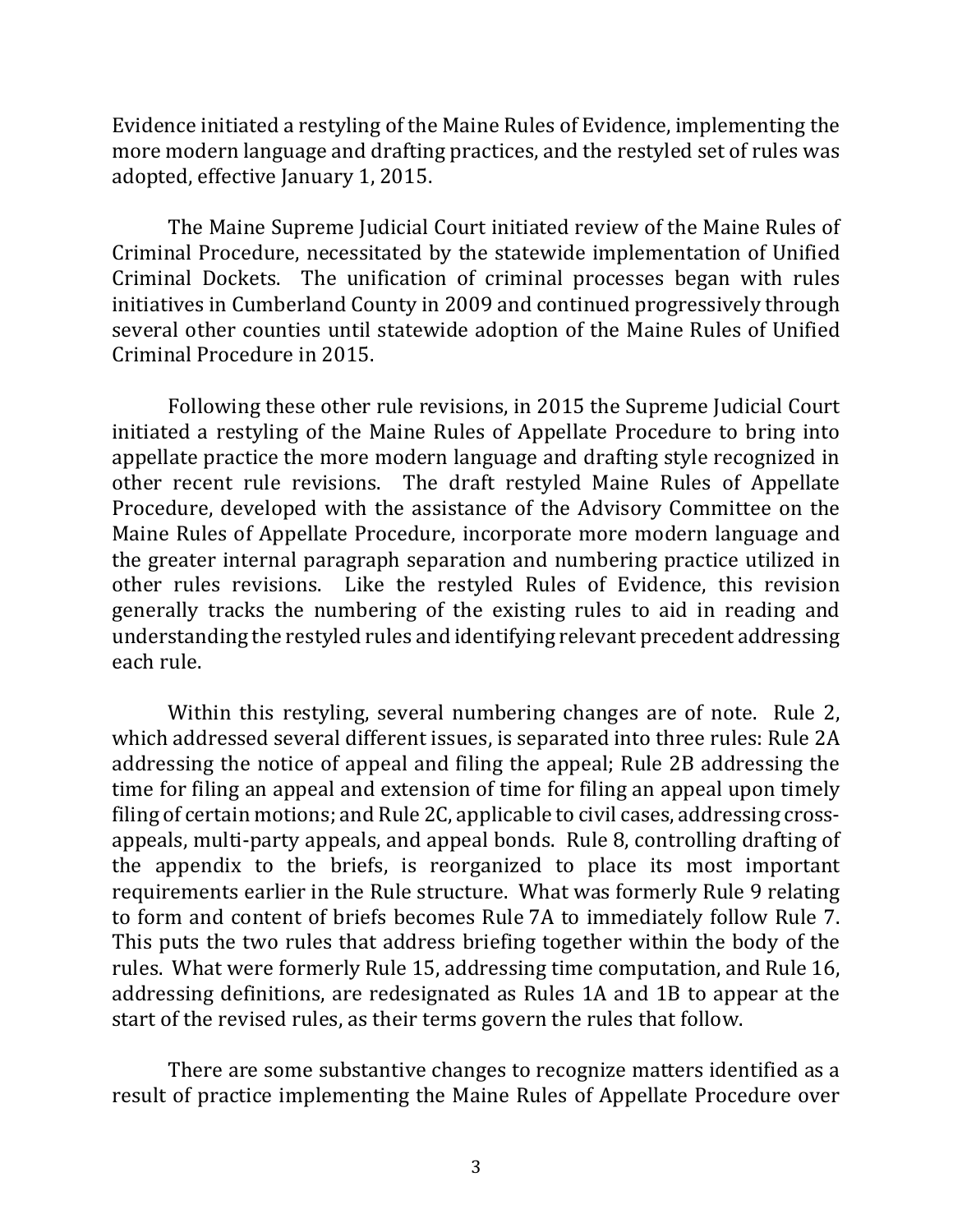the past two decades, and to recognize modernization of practice in other Maine Rules or the Federal Rules of Appellate Procedure as applied in the First Circuit. 

The substantive changes within the restyling of the Maine Rules of Appellate Procedure are as follows:

1. The need to identify potential issues on appeal as part of the filing of the notice of appeal from a civil judgment, stated in current Rules  $2(a)(2)$  and  $5(b)(2)$ , is eliminated. In practice, this requirement proved not particularly useful, and sometimes counterproductive, as when an appeal is prosecuted or defended by a different attorney than handled the matter in the trial court.

2. Rule  $2A(b)(2)$  is new and addresses appearances by counsel or an unrepresented party in an appeal. The Rule is designed to reduce uncertainty as to which parties, other than appellants, who were parties to a trial court or administrative proceeding that is subject to an appeal will participate in the appeal.

3. Rule  $2A(e)$  adds a clarification that documents returned by the trial court clerk as insufficient are not deemed to be filed for purpose of calculating compliance with any time limits. This clarification reflects current practice but had not been stated in the Appellate Rules.

4. Former Rules  $2(b)(2)$  and  $2(b)(3)$ , restyled as Rules  $2B(b)$  and  $2B(c)$ , are amended to clarify that there is no need to file a notice of appeal from an original judgment while timely post-judgment motions, listed in the Rules, are pending in the trial court. An appeal can instead be taken from the order on that post-judgment motion, within 21 days after its entry, and that single notice of appeal, following ruling on the post-judgment motion, will be treated as an appeal from both the original judgment and the post-judgment order.

In the alternative, a notice of appeal can be filed within 21 days after the entry into the docket of the original judgment, and the subsequent timely filing of certain post-judgment motions does not render ineffective the previously filed notice of appeal. The previously filed notice of appeal preserves for review any claim of error in the original judgment and in the order of the postjudgment motion. Former Rule  $2(b)(4)$ , relating to preservation of issues in an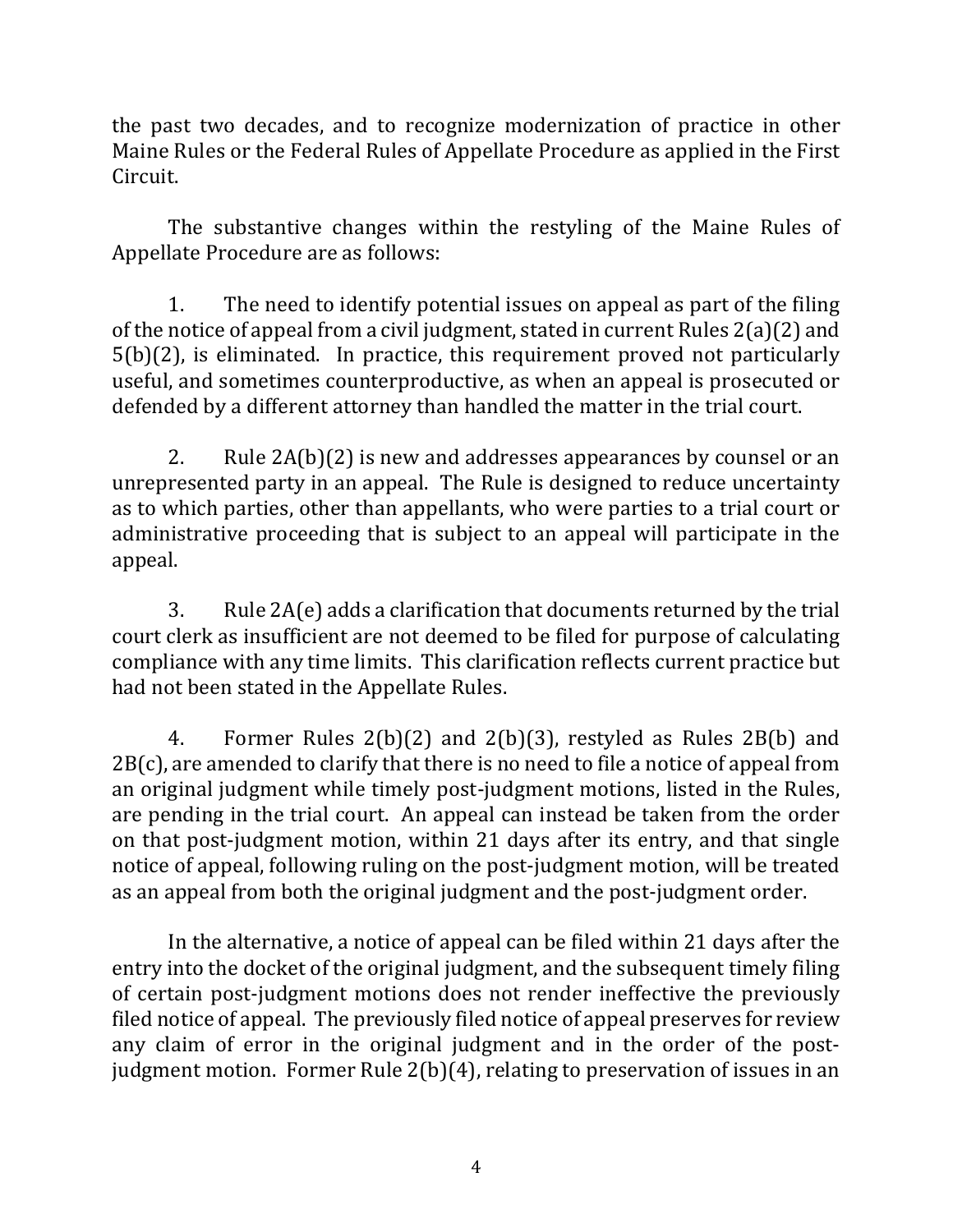appeal filed after a ruling on a post-judgment motion is removed, and the content is instead made part of Rules  $2B(b)$  and  $2B(c)$ .

5. Rule  $2B(a)(2)$  is added, indicating that parties who are present in court when a particular final judgment or other court action is announced by the court or who, while at the courthouse after the court's announcement, sign a document signifying acknowledgment of the court's action, are presumed to have learned of the entry of judgment at that time. The amendment is designed to minimize claims of lack of knowledge of entry of judgments at later times when appeal deadlines may have been missed and parties seek to either reopen or collaterally attack a judgment.

6. Rule  $2C(a)(1)$  clarifies when an appellee must file a cross-appeal to preserve an issue. If a change in the judgment is sought, a cross-appeal must be filed.

7. Rule 3 is amended to clarify that the trial court retains authority to act on certain post-judgment motions, as provided by Rule  $3(c)$ , without leave of the Law Court. Rule  $3(d)$  is added to outline the procedure for seeking leave of the Law Court to permit trial court action not otherwise permitted by Rule 3(c).

8. In Rule  $3(c)(4)$ , a ruling on a motion to dismiss that does not resolve all pending claims is added to the list of trial court orders from which an appeal may be taken without causing the trial court to cease action on the matter pending resolution of the appeal. The change results in rulings on motions to dismiss being treated the same as rulings on motions for summary judgment, which are already addressed in the rule. Adding the reference to motions to dismiss creates no approval for interlocutory appeals. It only notes that while such interlocutory appeals are pending, trial court consideration of the case can continue.

9. Rule  $4(a)(2)(B)$  is added to specify the time within which a cross-appeal may be voluntarily dismissed. This Rule and Rule  $7A(f)(1)$ , relating to length limits for briefs, address the particular circumstances of cross-appeals that are recognized in the Federal Rules, but have not previously been recognized in the Maine Rules.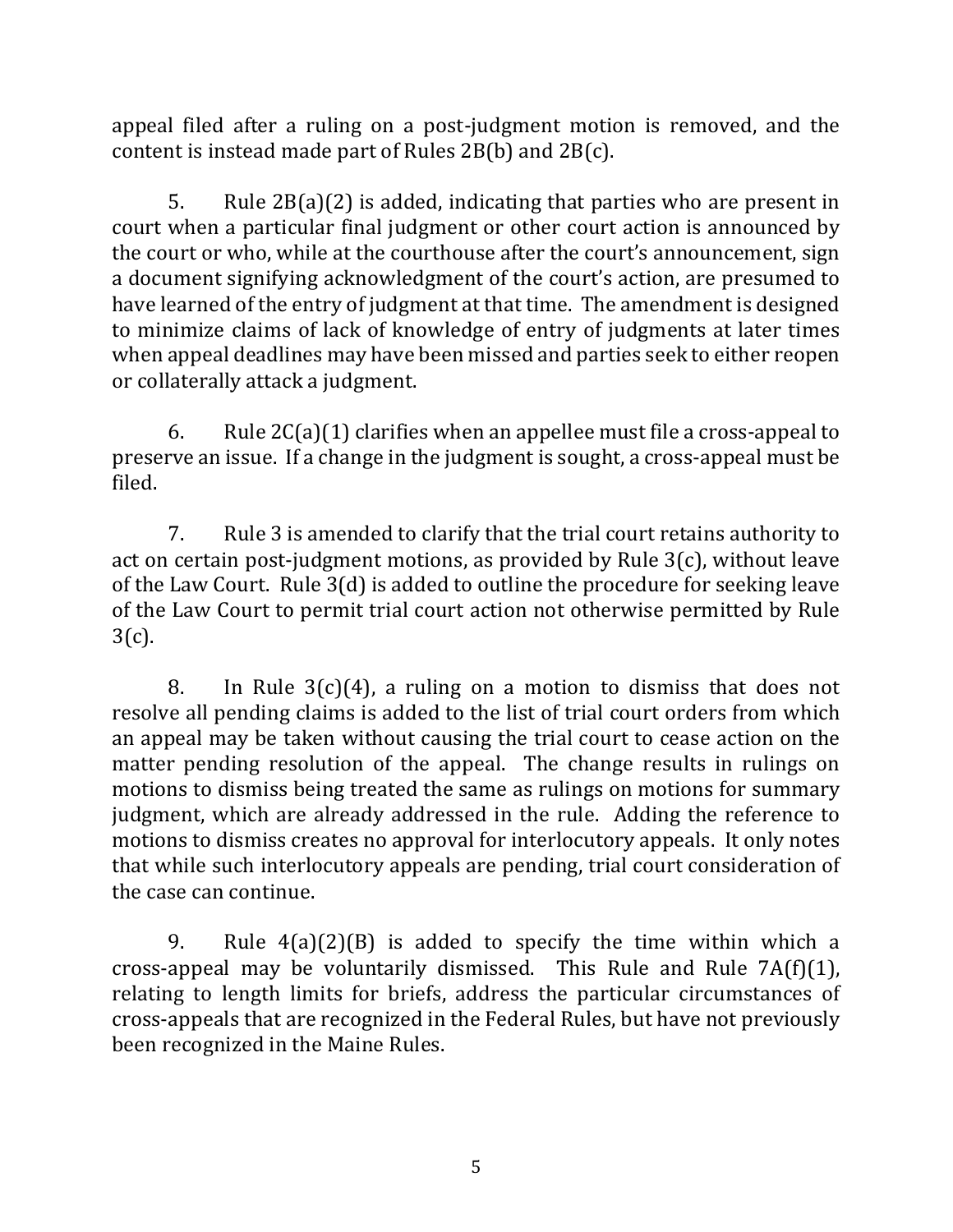10. In Rule  $5(b)(1)(A)$ , the standard transcript in criminal cases is expanded to include closing arguments in jury trials and hearings on motions to suppress or motions in limine, if a ruling on such motions is an issue on appeal, and sentencing hearings, if sentencing is an issue on appeal. As presently, the appellant is responsible for ordering the transcript; the transcript is not ordered by the court.

11. In the discussion of civil transcripts in Rule  $5(b)(2)(B)(iii)$ , reference is made directly to M.R. Civ. P.  $91(f)(2)$ , addressing the circumstances in which, for indigent parties, a recording or statement in lieu of a transcript may be submitted in lieu of a transcript for parties who request such and are qualified for such in the trial court pursuant to M.R. Civ. P. 91(f).

12. Rule  $6(a)(1)$  is revised to introduce a 28-day period in which the trial court clerk will retain the trial court record for most appeals. The purpose of the change, concurrent with amendment to Rule  $3(b)$ -(d) and Rule  $6(a)(2)$ , is to hold the record in the trial court to allow for the filing and trial court resolution of timely post-judgment motions listed in Rules  $2B(b)(2)$  and  $2B(c)(2)$ .

As part of the change in the time for filing the record in the Law Court, the Rule is also amended to clarify that the record in extradition appeals must be filed within 7 days after filing of the notice of appeal. The amendment to restyled Rule  $6(a)(3)$  also clarifies that the trial court record may be temporarily retained for an additional period of time, by order of the trial court or stipulation of the parties, when such a retention is necessary, for example, to accomplish trial court action permitted by Rule  $3(c)$  of these rules.

13. Rule  $6(b)$ -(d) is subject to significant editing to recognize more modern issues and developments relating to preparing records and the context of records, particularly the treatment of videos and digital evidence and the means by which such videos and digital evidence may be prepared and transmitted to the Law Court. Further, the portion of the rule regarding what may be retained in the trial court is expanded to include other items that, absent court order or apparent need, should be retained with the trial court file rather than transmitted as part of the appeal to the Law Court.

14. Rule 6(d) is added, addressing direct appeals to the Law Court from proceedings in which a record may be prepared only in electronic or digital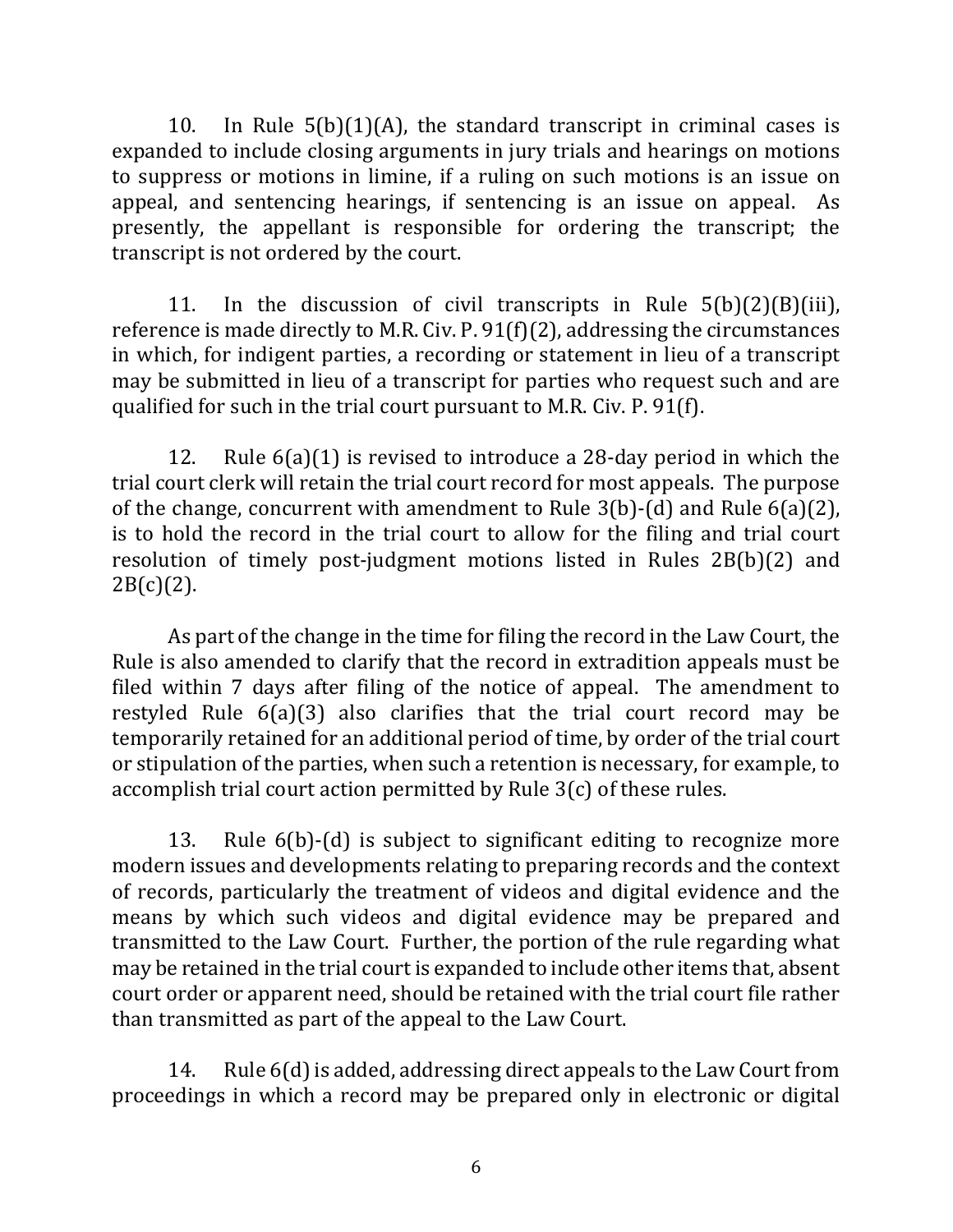format, without a printed or paper copy of the record. In such appeals, the record filed with the Law Court must include a printed or paper index to each separate document or item in the record, and the electronic or digital record itself must include a search feature permitting searches for documents or items in the record by index number or title and by key words within the document.

15. The Track A briefing schedule in Rule  $7(b)(1)$  is expanded to include appeals of any parentage proceeding as defined in the Maine Parentage Act. 

16. In the briefing schedule for those appeals not subject to the Track A briefing schedule, Rule  $7(b)(2)$ , the two-week time for a reply brief is changed to three weeks in consideration of delays that may be encountered in receiving an appellee's brief.

17. Standards for filing and consideration of a motion to expedite an appeal are added to Rule  $7(b)(4)$ . A motion to expedite may be filed in any appeal, rather than just in Track B appeals, as in current Rule  $7(b)(2)$ .

18. Rule  $7A(a)(6)$  adopts a list of items that may not be included in or attached to a brief. A similar limitation applies to the appendix pursuant to Rule  $8(g)(1)-(3)$ .

19. The length limits for briefs are placed in one paragraph, Rule  $7A(f)(1)$ , rather than being stated separately for each category of briefs filed. The allowable length of a brief is reduced from 50 pages to 40 pages for the principal brief of an appellant, an appellee, or an amicus and from 20 pages to 15 pages for any reply brief. Word limits are added as an alternative way to measure length of briefs: 10,000 words for a principal brief, 4,500 words for a reply brief. A 50-page or 13,000-word limit is adopted for an appellee's brief that also supports that appellee's cross-appeal. A 30-page or  $9,000$ -word limit is adopted for an appellant's reply brief that also addresses an appellee's crossappeal. As presently, longer briefs may be filed, but only with approval of the Court upon a showing of good cause.

The 40- and 15-page limits compare to limits of 30 pages for principal briefs and 15 pages for reply briefs in Federal Rule of Appellate Procedure  $32(a)(7)(A)$ . The Federal Rules of Appellate Procedure, revised effective December 1, 2016, have page size and format requirements similar to those in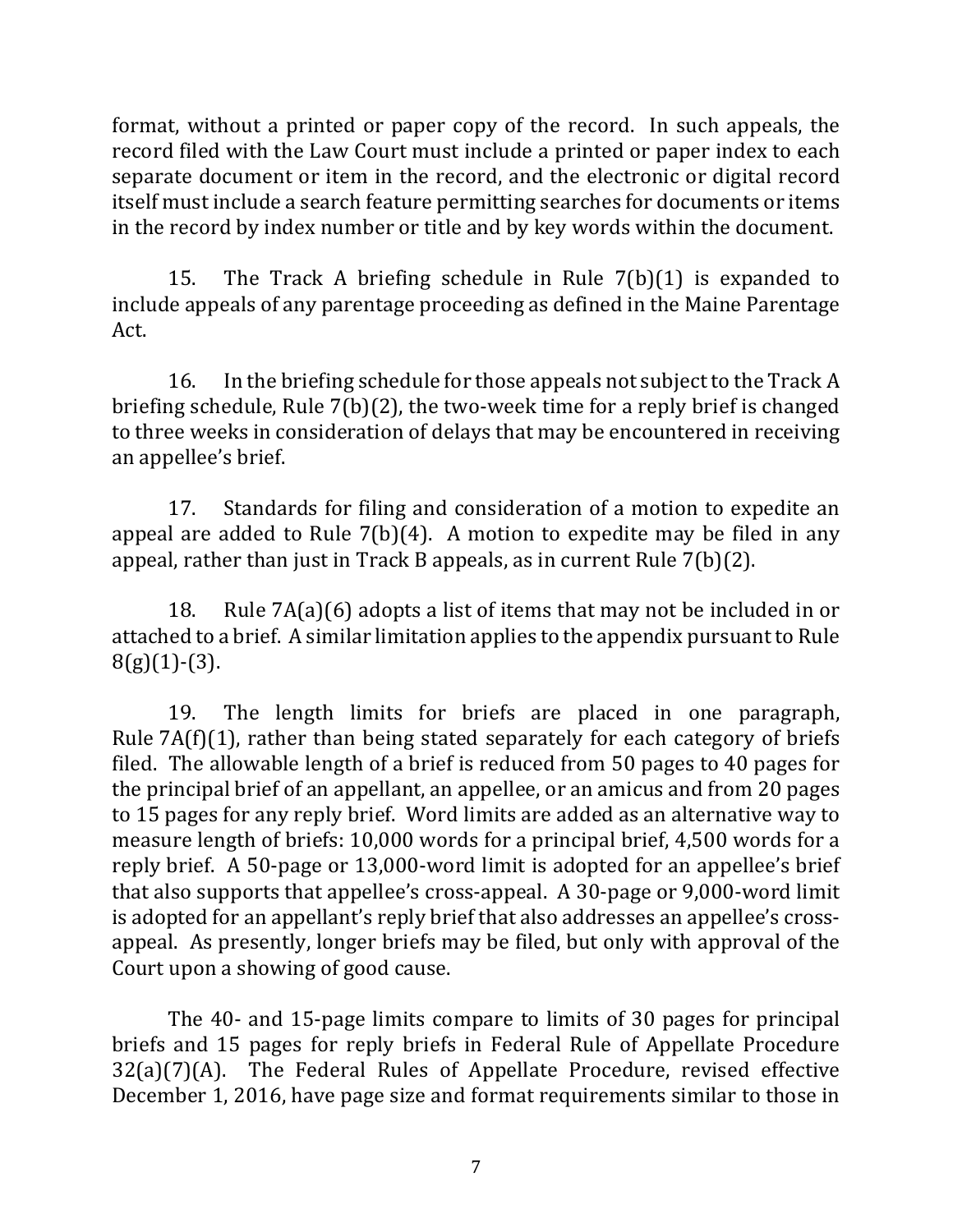the Maine Rules of Appellate Procedure, including the 14-point font requirement. Fed. R. App. P.  $32(a)(4)$ , (5). The Federal Rules of Appellate Procedure do offer another two alternatives for counting length of a brief, either a word limit  $(13,000 \text{ words})$  or a line limit  $(1,300 \text{ lines})$ . Fed. R. App. P.  $32(a)(7)(B)$ . For federal appeals, a reply brief has a word limit of one half of the principal brief. *Id.* 

20. Rule  $7A(g)(1)(B)$  is adopted permitting the filing, with the electronic copy of a brief, of an electronic certificate of signature that, for qualifying counsel, may avoid the necessity of signing a print copy of a brief.

21. Rule  $7A(i)(2)$  is amended to require the filing of one electronic copy of each brief, rather than being optional as in the present Rule. See First Circuit Local Rule  $32.0(a)$  (requiring, when a party is represented by counsel, the filing of one copy of a brief over 10 pages in length on a "computer readable disk").

22. Rule  $7A(j)$  is adopted to recognize current practice allowing a party to an appeal to submit a letter indicating supplemental or newly discovered authorities to support an appeal up to the time of oral argument or six weeks after the deadline for filing the appellee's brief in an appeal in which oral argument has not been scheduled. This amendment, and its 350-word limit, is similar to Fed. R. App. P. 28(j), though the Federal Rule allows submission of post-argument briefs by permitting such letters anytime "before decision." The draft would allow post-argument filings only on the invitation of the Court.

23. Because of the frequency of observed problems in complying with the directions in the Rules regarding the appendix, Rule  $8$  is significantly reorganized. The mandatory items that must be included in the appendix are now identified in Rule  $8(d)$  and (e). The mandatory items are also expanded to include pre- or post-judgment motions that are at issue on appeal, wills, deeds, leases, trusts, or insurance policies that are at issue on appeal, guardian ad litem reports, if any, when parental rights are at issue on appeal, and several items related to criminal appeals.

24. The list of materials that may not be included in the appendix, stated in Rule  $8(g)(1)-(4)$ , is expanded to include any documents that are, or include, pictures, videos, or other images  $(A)$  of minor children,  $(B)$  of adults subject to a guardianship or mental health commitment proceeding, or  $(C)$  that depict nudity or sexual or sexualized acts; and, for cases other than child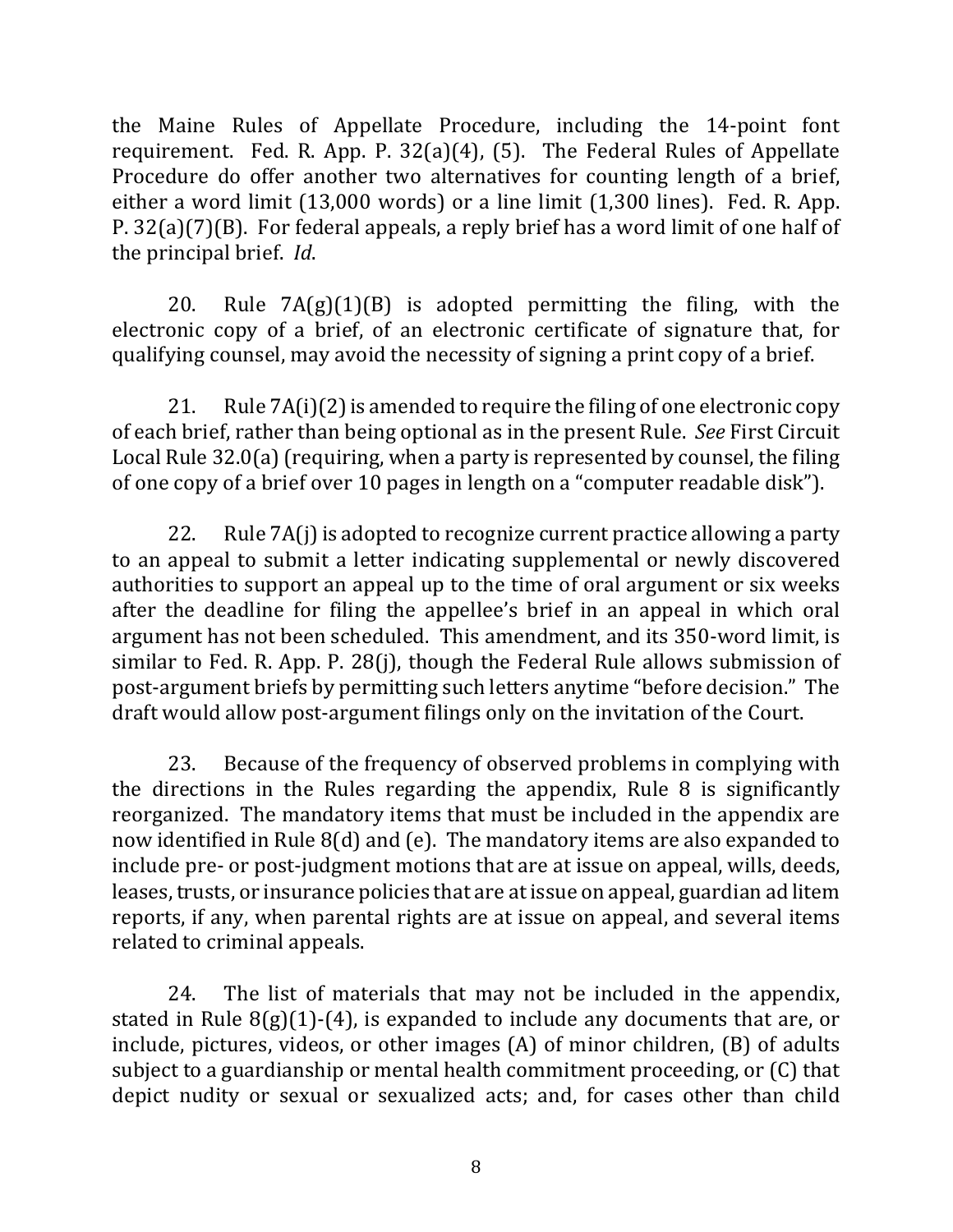protective proceedings, any documents made confidential by statute or court order and not required to be included in the appendix by subdivisions (d) or (e).

25. Rule  $10(a)(2)$  is adopted to require that an attorney representing a party in an appeal who seeks an extension of time or a delay of more than 7 days, or who seeks a continuance of any scheduled hearing, oral argument, or other court proceeding, must notify the party represented by that attorney of the request for an extension of time or continuance.

26. As with briefs, the amended Rule  $10(d)$  requires that the text of motions, other than footnotes or quotations, must be in 14-point font. See Fed. R. App. P.  $27(d)(1)$  (cross-referencing to the page formatting requirements for briefs).

27. Rule  $13(b)(1)$  is amended to limit recoverable costs for briefs to 70 pages for a principal brief and 20 pages for a reply brief. The current Rule  $13(b)$ limits recoverable costs for briefs to a total of 75 pages.

28. Rule  $14(a)(2)$  is amended to specify that, as with criminal appeals, addressed in Rule  $14(a)(1)$ , the mandate of the Law Court in a civil appeal involving a child protective matter, a parental rights matter, a guardianship, a contempt, or a temporary or permanent injunction shall issue the day of or the day after decision. Concurrently with this change, the process to stay the mandate or otherwise seek further review after certification is clarified.

\*\*\*\*\*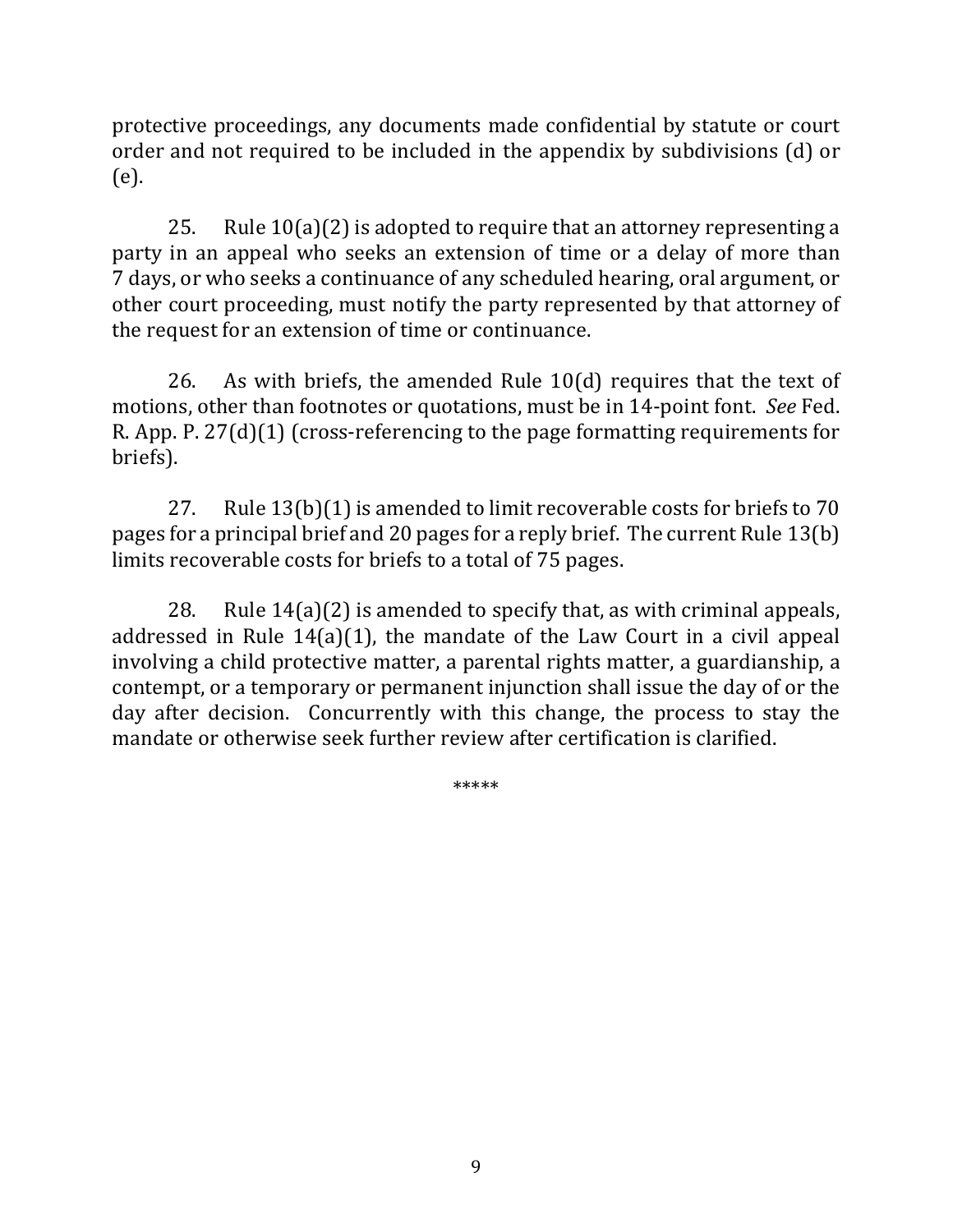### **STATE OF MAINE SUPREME JUDICIAL COURT**

## **MAINE RULES OF APPELLATE PROCEDURE**

### WITH RESTYLING NOTES AND ADVISORY NOTES

### **TABLE OF CONTENTS**

### **I. GENERAL APPEAL PROCEEDINGS**

RULE 1. SCOPE OF RULES

RULE 1. Restyling Notes RULE 1. Advisory Notes

RULE 1A. TIME COMPUTATION

RULE 1A. Restyling Notes RULE 1A. Advisory Notes

RULE 1B. DEFINITIONS

RULE 1B. Restyling Notes RULE 1B. Advisory Notes

Former RULE 2. Advisory Notes

RULE 2A. NOTICE AND FILING OF APPEAL

- (a) Commencing Appeal
- (b) Notice and Appearances
	- (1) Notice
	- (2) Appearances
		- (A) Criminal Appeals
		- (B) Civil Appeals
- (c) Filing Fee
- (d) Transcript Order
- (e) Insufficient Filing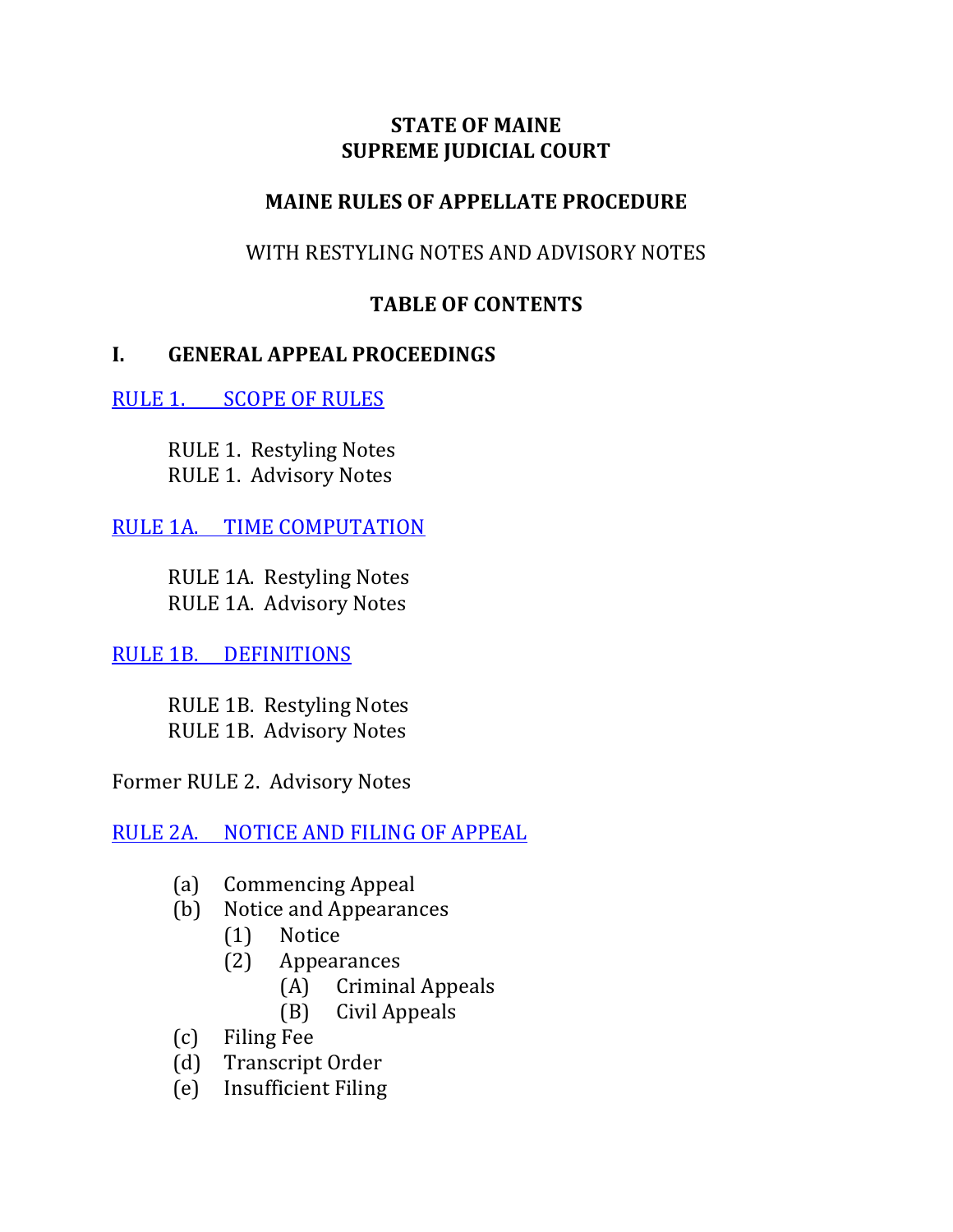- (f) Criminal Appeals: Particular Requirements
- (g) Trial Court Clerk Actions

RULE 2A. Restyling Notes

# RULE 2B. TIME FOR APPEAL

- (a) (1) Time of Entry of Judgment
	- (2) Knowledge of Judgment Presumed
- (b) Criminal Cases
	- (1) Time to File
	- (2) Time to File Extended by Timely Filing of Certain Motions
	- (3) Extradition Appeals
- (c) Civil Cases
	- $(1)$  Time to File
	- (2) Time to File Extended by Timely Filing of Certain Motions
- (d) Extension of Time
	- (1) Twenty-One Days
	- (2) One Hundred Forty Days

RULE 2B. Restyling Notes

# RULE 2C. MULTIPLE APPEALS AND BONDS IN CIVIL CASES

- (a) Cross-Appeals
	- (1) Need to File
	- (2) Time to File
	- (3) Status of Parties
- (b) Joint or Consolidated Appeals
- (c) Parents' Appeals
- (d) Bond; Continuance in Effect
- RULE 2C. Restyling Notes

# RULE 3. DOCKETING THE APPEAL AND FURTHER TRIAL COURT ACTION

- (a) Docketing the Appeal
	- (1) Trial Court Docketing
	- (2) Law Court Docketing
- (b) Further Trial Court Action Limited
- (c) Trial Court Action Without Leave of the Law Court
	- (1) Criminal Cases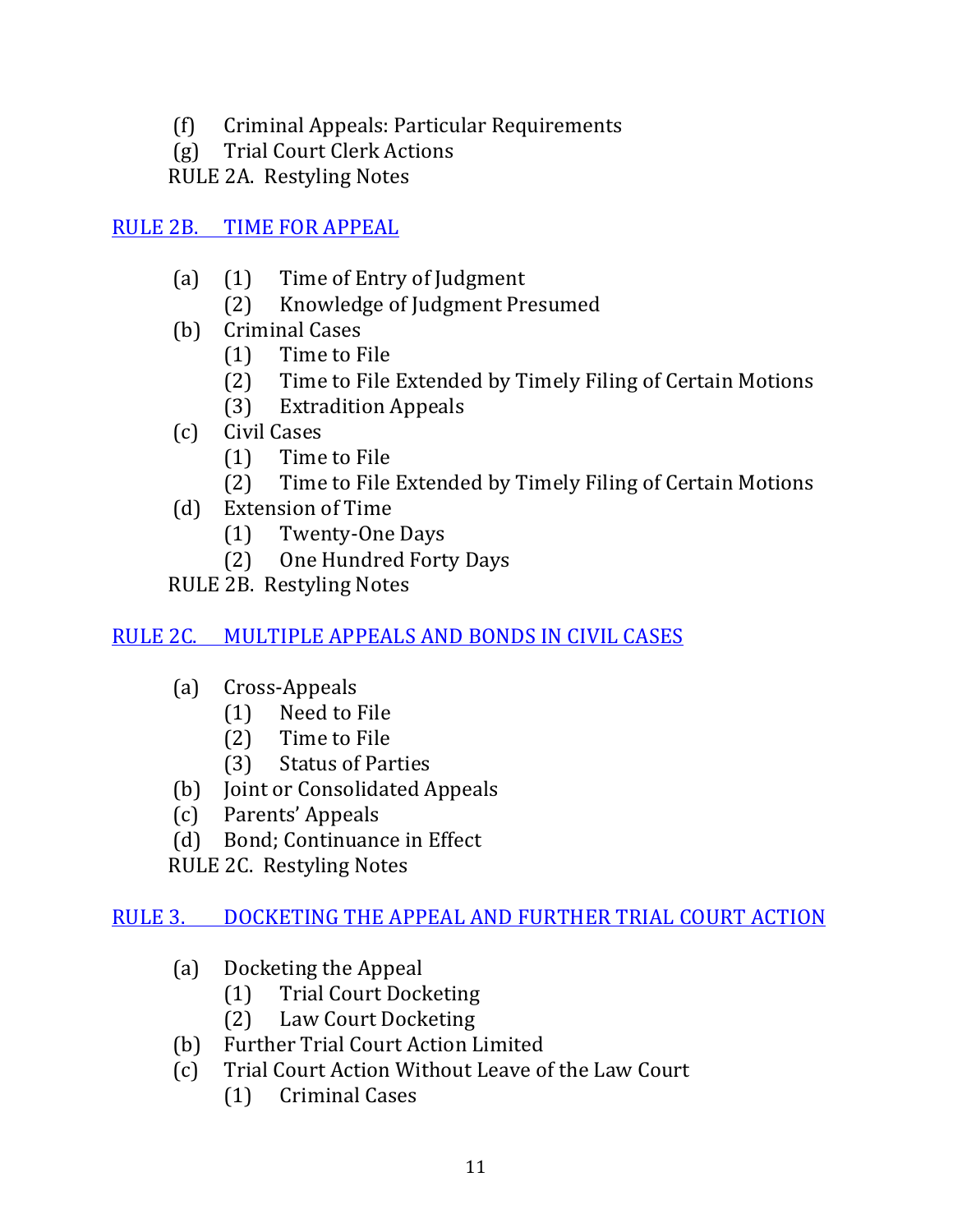- (2) Civil Cases
- (3) Child Protection Cases
- (4) Certain Interlocutory Appeals
- (d) Trial Court Action With Leave of the Law Court
- RULE 3. Restyling Notes
- RULE 3. Advisory Notes

# RULE 4. DISMISSAL OF THE APPEAL

- (a) Voluntary Dismissal
	- (1) Criminal Appeals
	- (2) Civil Appeals
		- (A) Appeals
		- (B) Cross-Appeals
	- (3) By Stipulation
- (b) On or After Date for Consideration
- (c) For Failure to Perfect Appeal
- (d) For Lack of Jurisdiction

RULE 4. Restyling Notes

RULE 4. Advisory Notes

# RULE 5. RECORD ON APPEAL

- (a) Contents of Record
- (b) Transcripts
	- (1) Criminal Cases
		- (A) Order of Transcript
		- (B) Payment for Transcript
	- (2) Civil Cases
		- (A) Order of Transcript
		- (B) Payment for Transcript
- (c) Condensed Transcript
- (d) Unavailable Transcript
- (e) Correction or Modification of Record
- (f) Record on Agreed Statement
- RULE 5. Restyling Notes
- RULE 5. Advisory Notes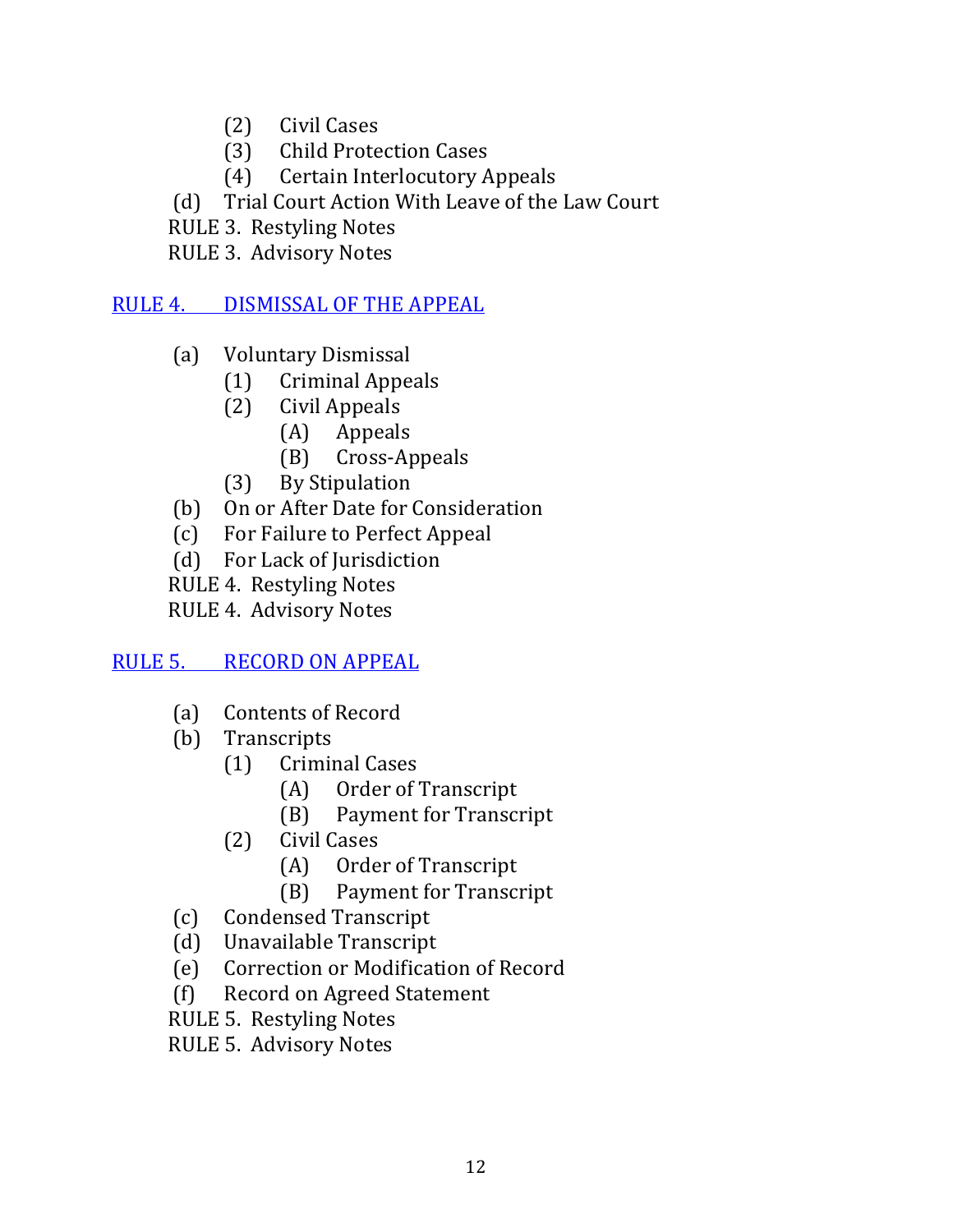# RULE 6. FILING THE RECORD WITH THE LAW COURT

- (a) Filing the Record
	- (1) Twenty-Eight-Day Retention Period
	- (2) Effect of Certain Post-Judgment Motions
	- (3) Additional Temporary Retention of the Record by Order of the Trial Court
	- (4) Record for Preliminary Hearing in the Law Court
- (b) Contents of the Record
- (c) (1) Filing of Reporter's Transcript
	- (2) Delayed Filing of Transcript
- (d) Electronic Records

# RULE 7. SCHEDULE FOR BRIEFING AND CONSIDERATION

- (a) Briefing Schedule
- (b) Time for Filing Briefs
	- (1) Track A Appeals
	- (2) Track B Appeals
	- (3) Extensions of Time
	- (4) Expediting Appeals
- (c) [Reserved]
- (d) Consequence of Failure to File Briefs
- (e) Scheduling of Consideration
- RULE 7. Restyling Notes

RULE 7. Advisory Notes

RULE 7A. BRIEFS: FORM AND CONTENT

- (a) Brief of the Appellant
- (b) Brief of the Appellee
- (c) Reply Brief
- (d) Briefs on Cross-Appeals
- (e) Brief of an Amicus Curiae
	- (1) General
	- (2) Maine Tort Claims Act
- $(f)$   $(1)$  Length of Briefs
	- (2) Attachment
		- (3) Page or Word Limit Calculations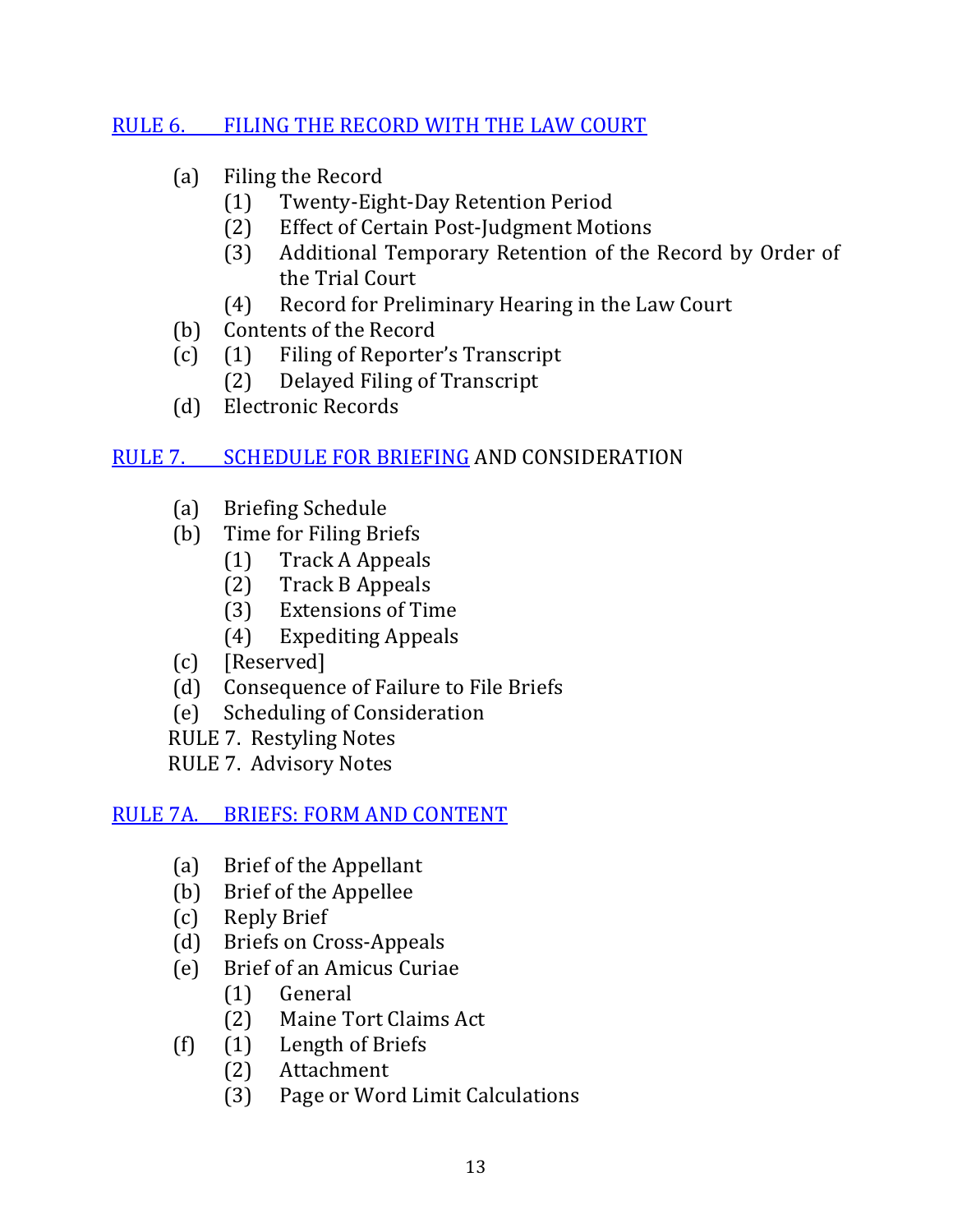- (g) Form of Briefs
	- (1) (A) Signature
		- (B) Electronic Signature
	- (2) Form and Formatting
	- (3) Binding
	- (4) Front Cover
- (h) Briefs in an Appeal Involving Multiple Appellants or Appellees
- (i) Printed and Electronic Copies
	- (1) Number of Printed Copies to be Filed and Served
	- (2) Electronic Copies
- (j) Citation of Supplemental Authorities
- RULE 7A. Restyling Notes
- RULE 7A. Advisory Notes

# RULE 8. APPENDIX TO THE BRIEFS

- (a) By Whom Filed
- (b) Number of Copies, When Filed
- (c) Contents, Generally
- (d) Contents, Mandatory ALL APPEALS
- (e) Contents, Mandatory SPECIFIC PROCEEDINGS
	- (1) Summary Judgment
	- (2) State and Local Government Administrative Appeals
	- (3) Jury Instructions
	- (4) Jury Verdict, Special Verdict Form
	- (5) Contract, Deed, Lease, Trust, Will, or Insurance Policy
	- (6) Domestic Relations, Parentage, or Child Protection Matters
	- (7) Criminal Appeals
- (f) Contents, Discretionary
	- (1) Exhibits
	- (2) Other Pleadings
	- (3) Placement
- (g) Exclusions from the Appendix
- (h) Failure to Comply with Rules
- (i) Contents, Agreement of the Parties
- (j) Content, Costs
- (k) Content, Format
- $(l)$  Failure to File an Appendix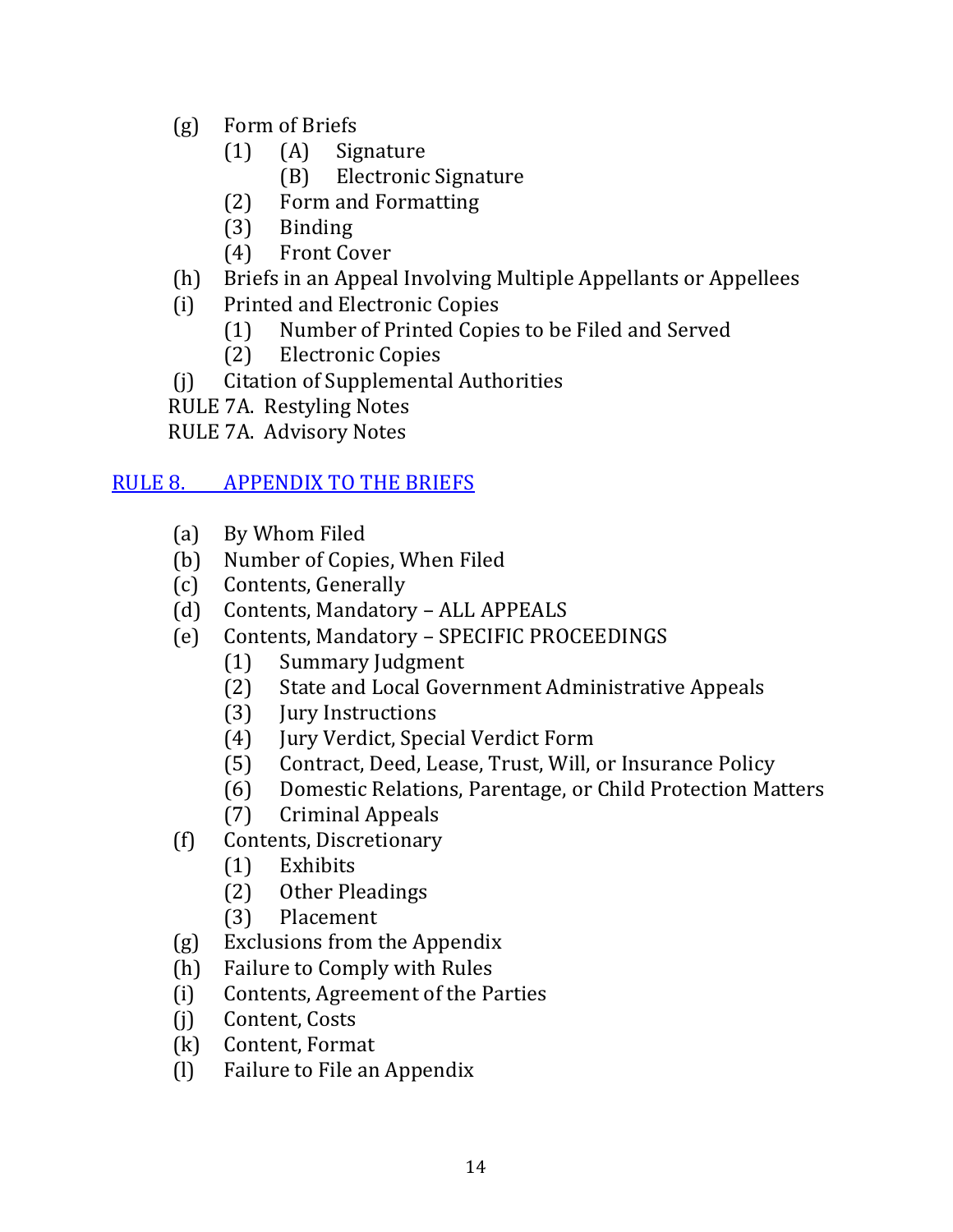- (m) Hearing on the Original Record Without the Necessity of an Appendix
- (n) Supplement of Legal Authorities
- RULE 8. Restyling Notes
- RULE 8. Advisory Notes

RULE 9. [RESERVED]

### RULE 10. MOTIONS AND OTHER PAPERS IN THE LAW COURT

- (a) Motions
- (b) Certificate of Service Required
- (c) Responses
- (d) Form of Motions and Other Papers; Number of Copies Required
- RULE 10. Restyling Notes
- RULE 10. Advisory Notes

## RULE 11. CONSIDERATION BY THE LAW COURT

- (a) Scheduling of Oral Argument
	- (1) Scheduling
	- (2) Continuance
- (b) Time Allowed for Argument
- (c) Order and Content of Argument
- (d) Cross-Appeals and Separate Appeals
- (e) Nonappearance at Argument
- (f) Use of Exhibits at Argument
	- (1) Disclosure
	- (2) Display
	- (3) Removal
- (g) Submission on Briefs
- RULE 11. Restyling Notes
- RULE 11. Advisory Notes

## RULE 12. COMPOSITION, CONCURRENCE, AND SESSIONS OF THE LAW COURT

- (a) Constitution of the Law Court; Concurrence Required
- (b) Sessions of the Law Court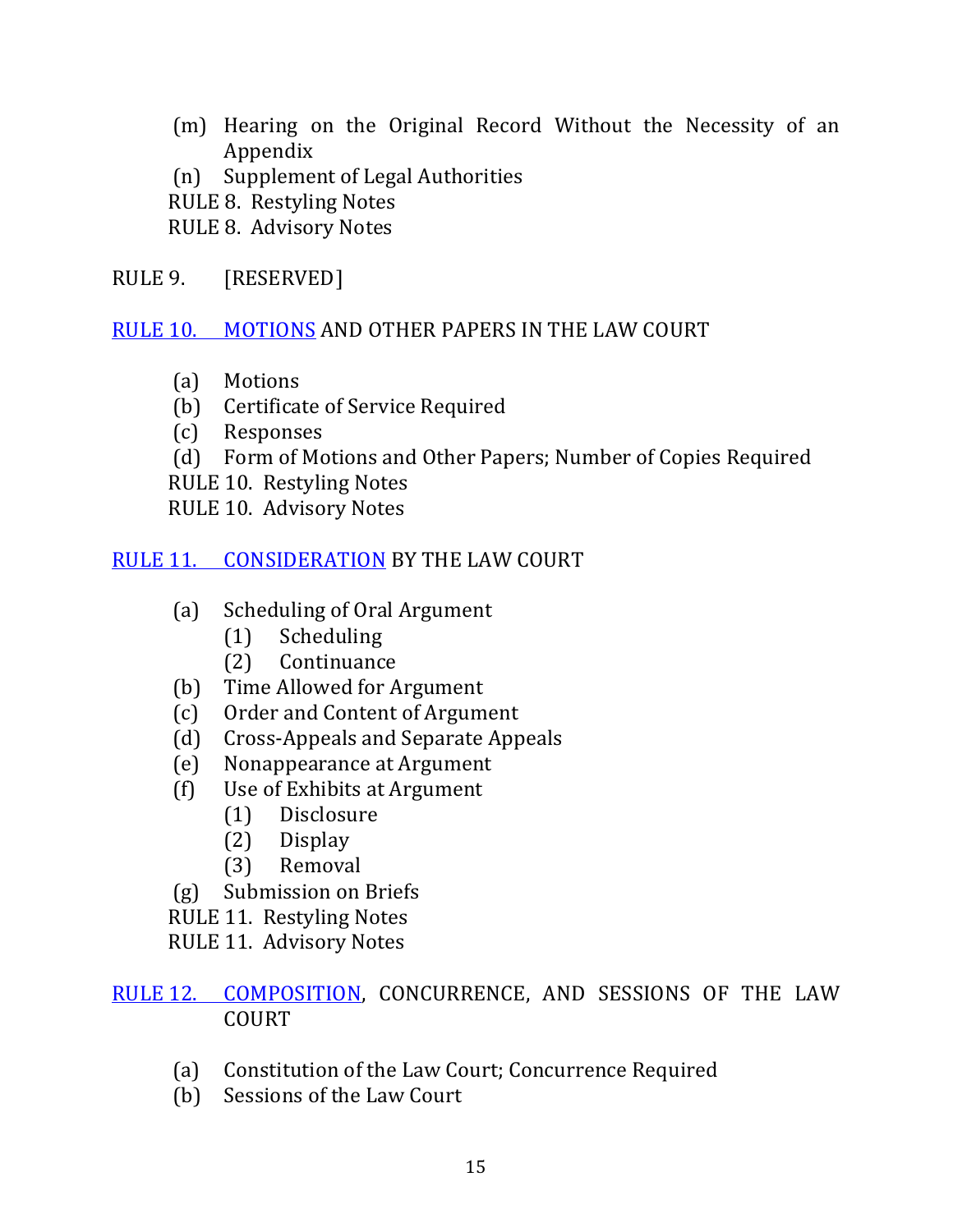(c) Decisions of the Law Court RULE 12. Restyling Notes RULE 12. Advisory Notes

# RULE 12A. THE CLERK OF THE LAW COURT

- (a) (1) Clerk's Office and Filing
	- (2) After-Hours Filings
	- (3) [Reserved]
	- (4) Electronic Filings and Fax Filings
- (b) Clerk's Authority
- RULE 12A. Restyling Notes
- RULE 12A. Advisory Notes

## RULE 12B. PUBLIC ACCESS TO PROCEEDINGS AND RECORDS

- (a) Record on Appeal
- (b) Law Court File
- (c) Briefs
- (d) Appendices
- (e) Oral Arguments
- (f) Decisions

RULE 12B. Restyling Notes

RULE 12B. Advisory Notes

RULE 13. COSTS AND INTEREST ON JUDGMENTS IN CIVIL CASES

- (a) To Whom Costs Are Allowed
- (b) Costs in the Law Court
	- (1) Briefs
	- (2) The Appendix
	- (3) Any Transcripts
	- (4) Travel
	- (5) Other Costs
- (c) Filing Bill of Costs
- (d) Clerk to Certify Costs
- (e) Interest on Judgments
- (f) Sanctions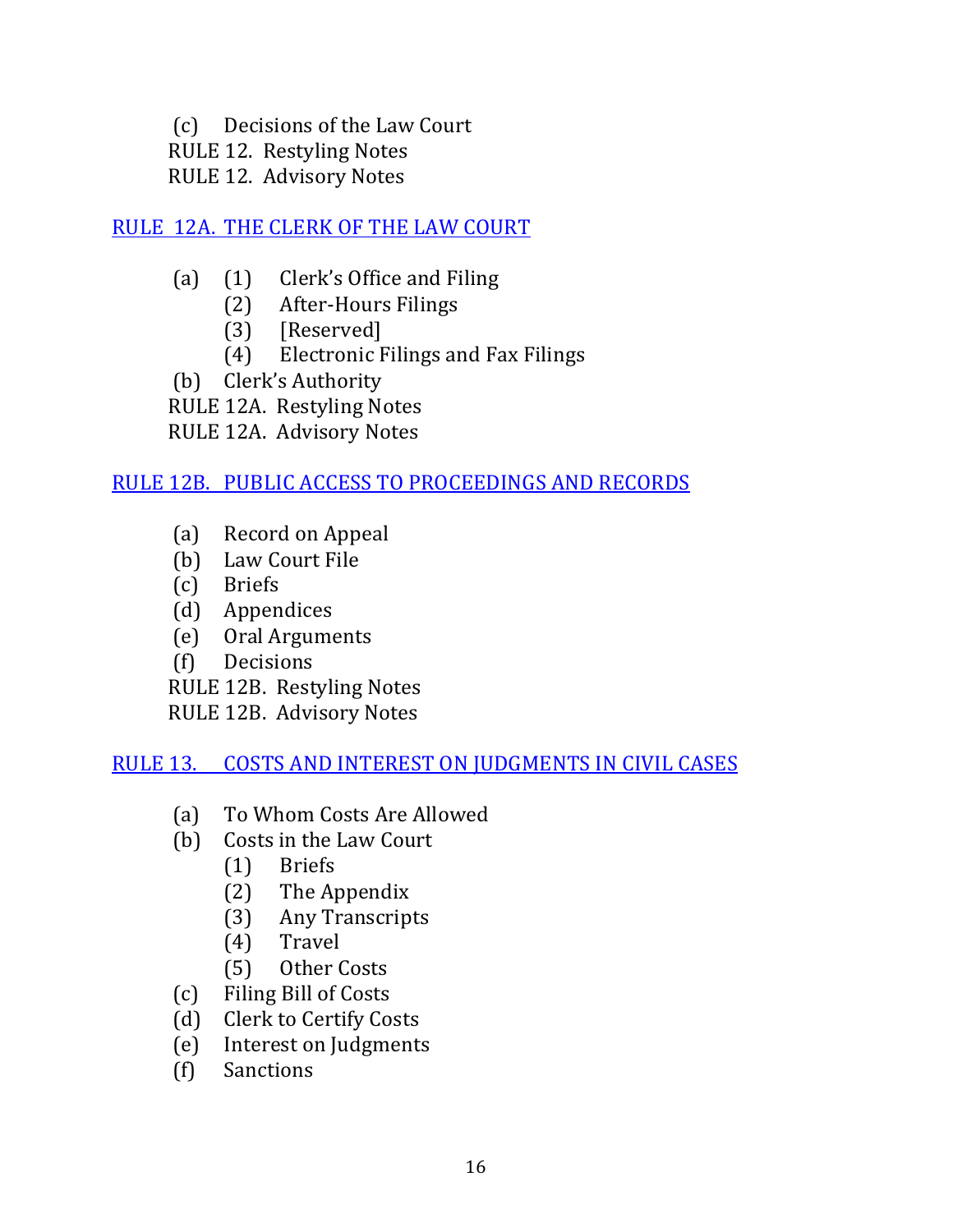RULE 13. Restyling Notes RULE 13. Advisory Notes

RULE 14. MANDATE; RECONSIDERATION; AND SUSPENSION OF THE RULES IN THE LAW COURT

- (a) Issuance of Mandate
	- (1) Criminal Appeals
	- (2) Civil Appeals
	- (3) (A) Stay of the Mandate
		- (B) Law Court Action
		- (C) Appeals to the United States Supreme Court
- (b) Motions for Reconsideration
- (c) Suspension of Rules
- RULE 14. Restyling Notes
- RULE 14. Advisory Notes

RULE  $15. - 18.$  [RESERVED]

# **II. SPECIAL APPEAL PROCEEDINGS**

- RULE 19. DISCRETIONARY CRIMINAL APPEALS
	- (a) (1) Appeals Covered
		- (2) Specifically Included Appeals
	- (b) Rules Applicable
	- (c) Memorandum Required on Appeal
	- (d) (1) Duty of Reporter to Prepare and File Transcript of Proceeding Subject to Appeal
		- (2) Generally No Duty to Prepare and File Transcript of **Extradition Hearings**
		- (3) Compensation for Hearing Transcript
	- (e) Denial of a Certificate of Probable Cause
	- (f) Granting of a Certificate of Probable Cause
	- (g) Additional Transcript Orders
	- (h) Clerk's Record
	- (i) Notice of Schedule for Filing Briefs and the Appendix
	- RULE 19. Advisory and Restyling Notes
	- RULE 19. Advisory Notes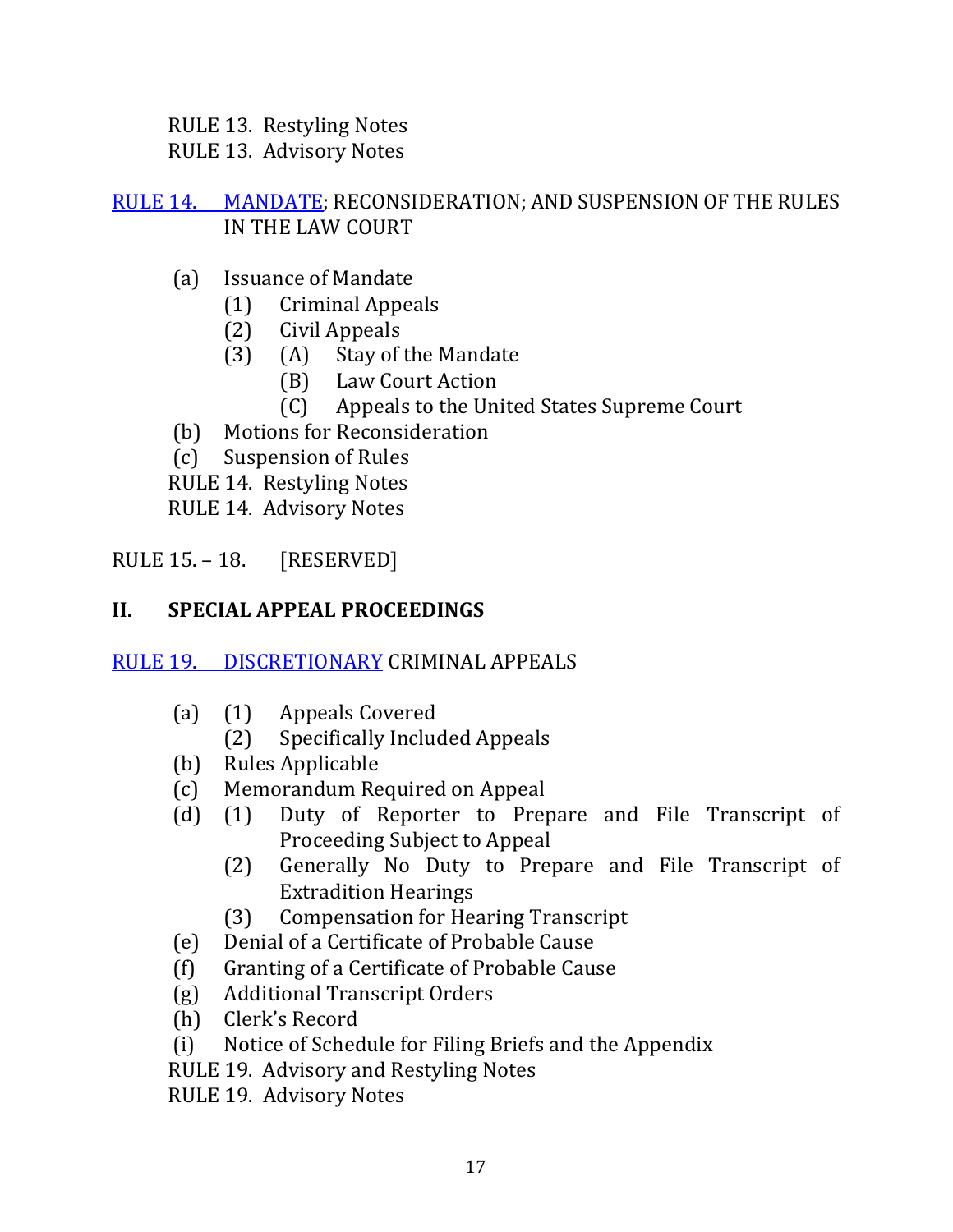## RULE 20. APPEAL OF SENTENCE

- (a)  $(1)$  Application for Leave to Appeal
- (b) Time for Filing an Application for Leave to Appeal
- (c) Docketing the Application in the Law Court
- (d) Duty of Reporter to Prepare and File Sentencing Transcript
- (e) Correction or Modification of Record
- (f) Denial of Application for Leave to Appeal
- (g) Docketing Sentence Appeal in Law Court
- (h) Appeal Processing
- (i) Relief

RULE 20. Restyling Notes

RULE 20. Advisory Notes

### RULE 21. CRIMINAL APPEALS BY THE STATE

- (a) Procedure
- (b) Appeals by the State Requiring Approval of Attorney General
- (c) Dismissal of Appeal
- (d) Counsel Fees on Appeal by the State
- (e) Tolling of Appeal Period
- RULE 21. Restyling Notes
- RULE 21. Advisory Notes

# RULE 22. REVIEW OF RULINGS AND ORDERS OF THE PUBLIC UTILITIES **COMMISSION**

RULE 22. Restyling Notes RULE 22. Advisory Notes

# RULE 23. REVIEW OF DECISIONS OF THE WORKERS' COMPENSATION BOARD AND APPELLATE DIVISION

- (a) When and How Taken
- (b) Petition for Appellate Review and Response
	- (1) Form of Petition
	- (2) Review Criteria
	- (3) No Appeal of Fact-Finding
	- (4) Petition Attachments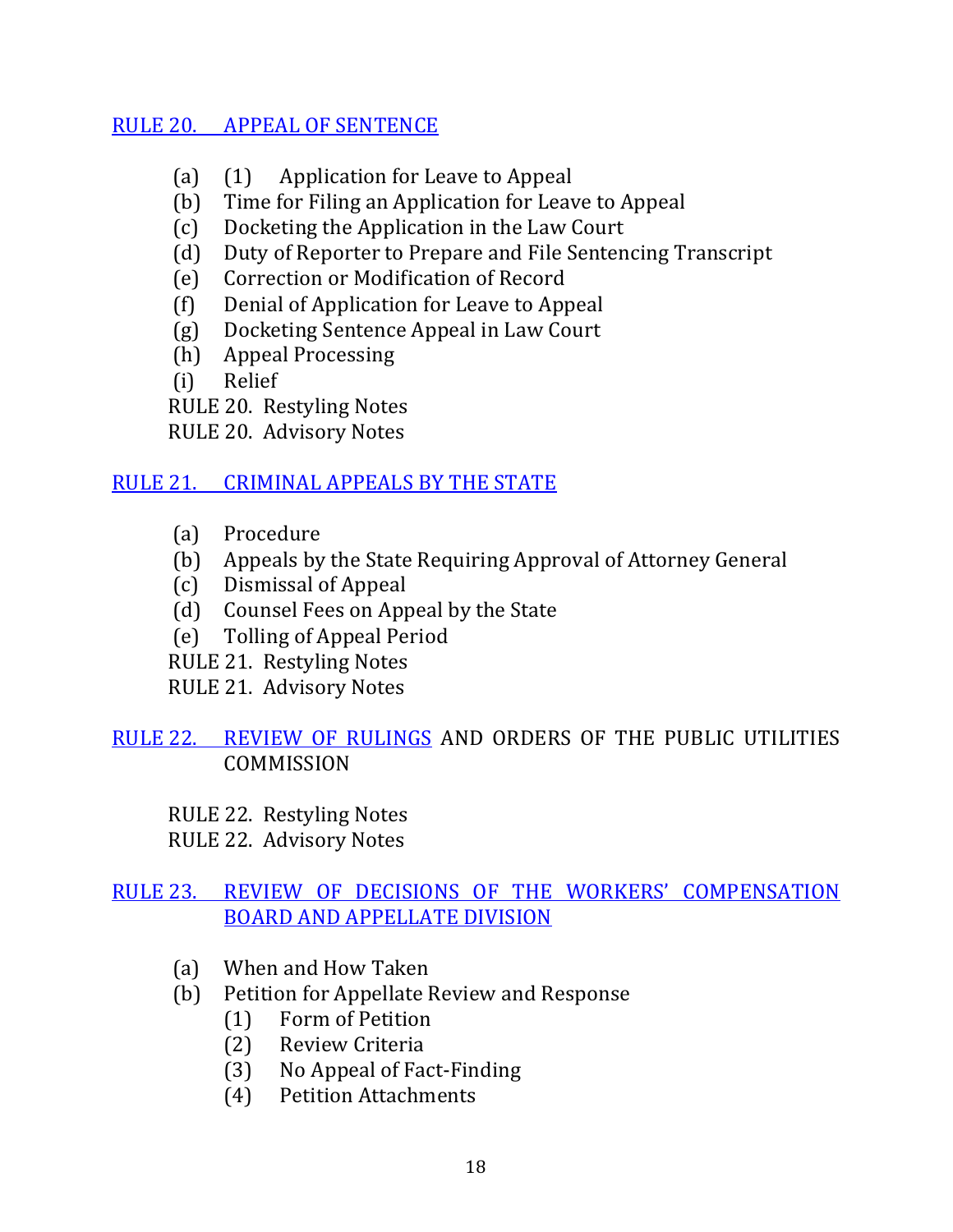- (5) Response
- (6) Service of Copies
- (c) Granting or Denying the Petition for Appellate Review
- RULE 23. Restyling Notes
- RULE 23. Advisory Notes

## RULE 24. REPORT OF CASES

- (a) Report by Agreement of Important or Doubtful Questions
- (b) [Reserved]
- (c) Report of Interlocutory Rulings
- (d) Determination by the Law Court

# RULE 25. CERTIFICATION OF QUESTIONS OF LAW BY FEDERAL COURTS TO THE LAW COURT

- (a) When Certified
- (b) Contents of Certificate
- (c) Preparation of Certificate
- (d) Costs of Certificate
- (e) Hearing Before the Law Court
- (f) Intervention by the State
- RULE 25. Restyling Notes
- RULE 25. Advisory Notes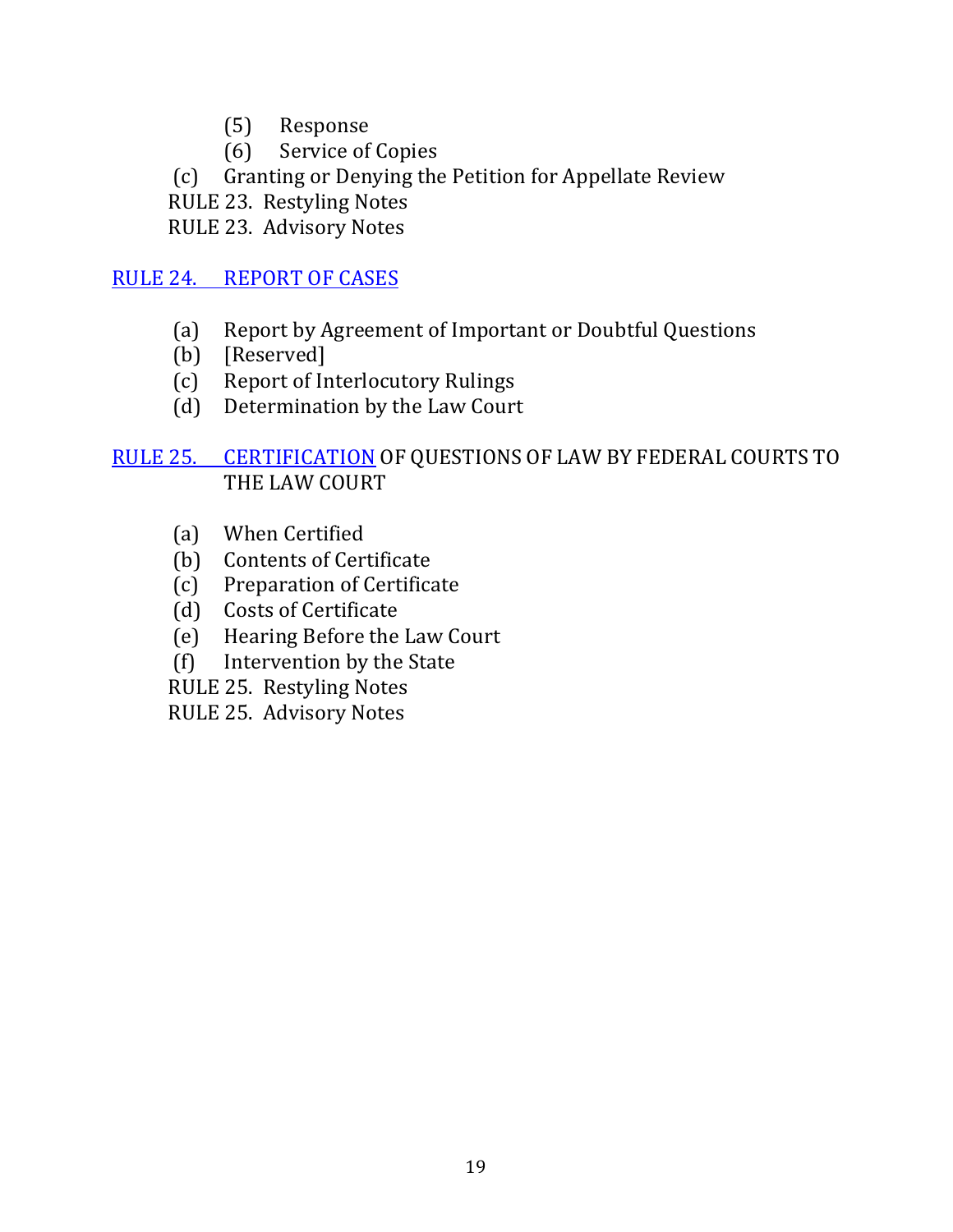#### **MAINE RULES OF APPELLATE PROCEDURE WITH ADVISORY NOTES**

#### **I. GENERAL APPEAL PROCEEDINGS**

#### **RULE 1. SCOPE OF RULES**

These Rules govern the procedure for review of any judgment, order, or ruling by a Unified Criminal Docket, the District Court, the Superior Court, the Business and Consumer Docket, the Probate Courts, a single justice of the Supreme Judicial Court, or consideration of a question certified by the federal courts, which is by law reviewable by the Law Court. They shall be construed to secure the just, speedy, and inexpensive determination of every appeal.

The restyled Maine Rules of Appellate Procedure shall apply to all appeals in which the notice of appeal is filed on or after September 1, 2017.

### **Restyling Notes – June 2017**

Rule 1 is changed to add references to the Unified Criminal Dockets, the Business and Consumer Docket, and questions certified by the federal courts and to indicate a September 1, 2017, effective date for the restyled rules.

**[Advisory Notes to Rule 1 of former Maine Rules of Appellate Procedure]** 

\_\_\_\_\_\_\_\_\_\_\_\_\_\_\_\_\_\_\_\_\_\_\_\_\_\_\_\_\_\_\_\_\_\_\_\_\_\_\_\_\_\_\_\_\_\_\_\_\_\_\_\_\_\_\_\_\_\_\_\_\_\_\_\_\_\_

### **Advisory Notes – January 1, 2001**

The Maine Rules of Appellate Procedure are adopted to apply to all appeals from the trial courts to the Law Court in which the notice of appeal is filed on or after January 1, 2001. This is the effective date of court unification amendments that eliminate most appeals from the District Court to the Superior Court and allow for direct appeal from the District Court to the Law Court of most District Court criminal and civil decisions. For appeals filed on and after January 1, 2001, these rules replace Rules 72, 73, 74, 74A, 74B, 74C, 75, 75A, 75B, 75C, 75D, 76, 76A, 76B and 76I of the Maine Rules of Civil Procedure, and Rules 37, 37A, 37B, 39, 39A, 39B, 39C, 39D, 40B, 40C, 78 and 90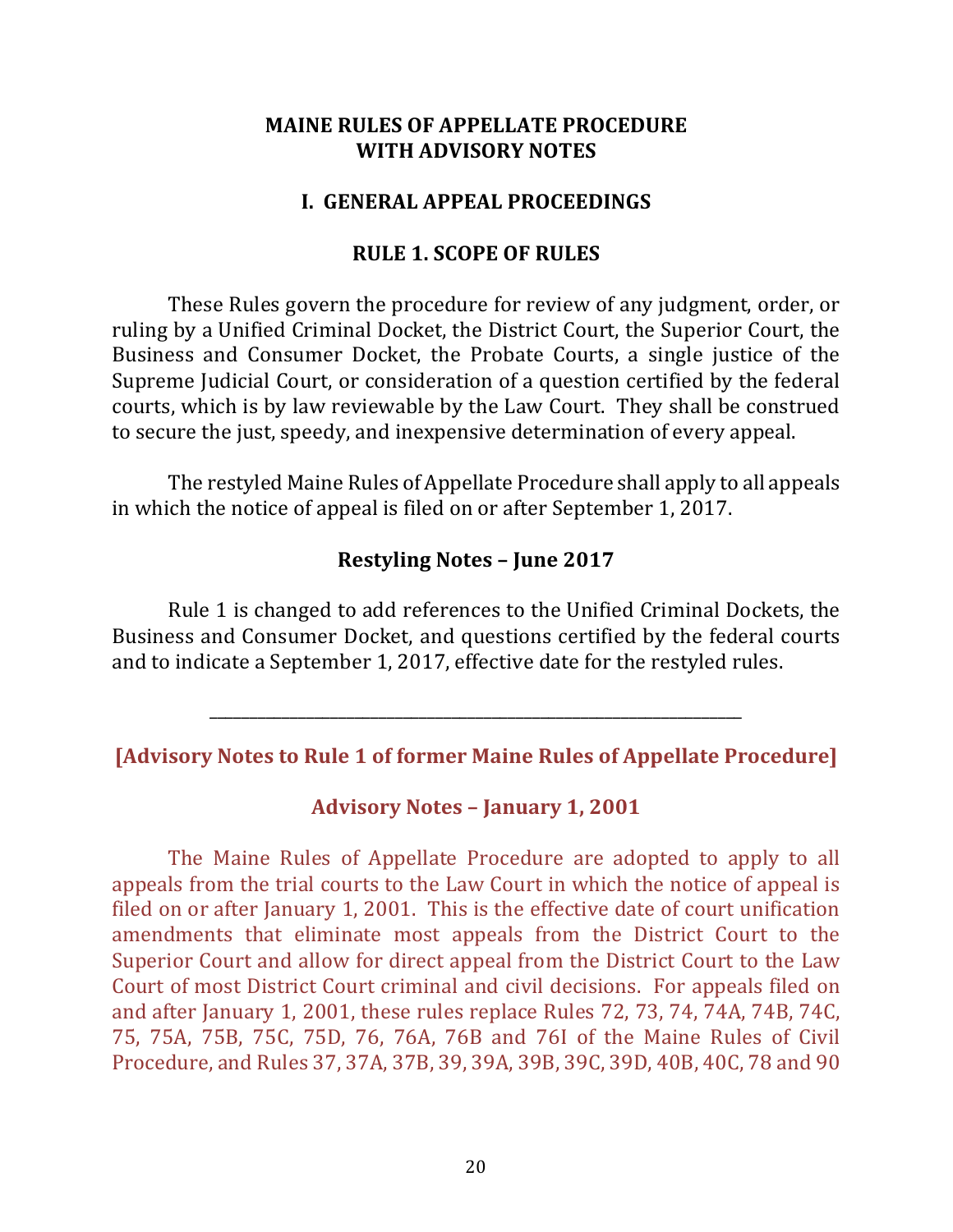of the Maine Rules of Criminal Procedure, and Rules 72, 73, 74, 74A, 74B, 74C, 75, 75A, 75B, 75C, 75D, 76 and 76A of the Maine Rules of Probate Procedure.

Adoption of a single Maine Rules of Appellate Procedure is necessary because, although the appeal rules in the Maine Rules of Civil Procedure<sup>2</sup> and the Maine Rules of Criminal Procedure are similar in substance on most significant matters, they include significant timing and process differences that could create considerable confusion for many clerk's offices, the Bar, and the public attempting to apply the differing sets of rules, for the first time, in many appeals from District Court.

The present rules governing appeals, listed above, shall continue in effect for appeals to the Law Court filed on or before December 31, 2000. Each of those rules is being amended to include a clause limiting its application to such appeals. Further, as all appeals should be fully processed pursuant to the present rules within one year, the above listed rules will be abrogated effective December 31, 2001. These amended rules provide a uniform procedure for all appeals, criminal and civil, from the trial courts to the Law Court.

#### **RULE 1A. TIME COMPUTATION**

In computing any period of time prescribed or allowed by these Rules, by order of court, or by any applicable statute, the day of the act, event, or default after which the designated period of time begins to run is not to be included. The last day of the period so computed is to be included, unless it is a Saturday, a Sunday, or a legal holiday, in which event the period runs until the end of the next day which is not a Saturday, a Sunday, or a legal holiday.

When the period of time prescribed or allowed is 6 days or fewer, intermediate Saturdays, Sundays, legal holidays, and days when, by order of the Chief Justice of the Supreme Judicial Court, pursuant to M.R.U. Crim. P. 54(b) or M.R. Civ. P. 77 $(c)$ , the clerk's office is closed, shall be excluded in the computation. When the office of the Clerk of the Supreme Judicial Court is closed before 4:00 p.m. on any regular business day, a required filing shall be timely if filed on the next regular business day that the office is open for business.

 $2$  The Maine Rules of Probate Procedure incorporate the Maine Rules of Civil Procedure appeal rules.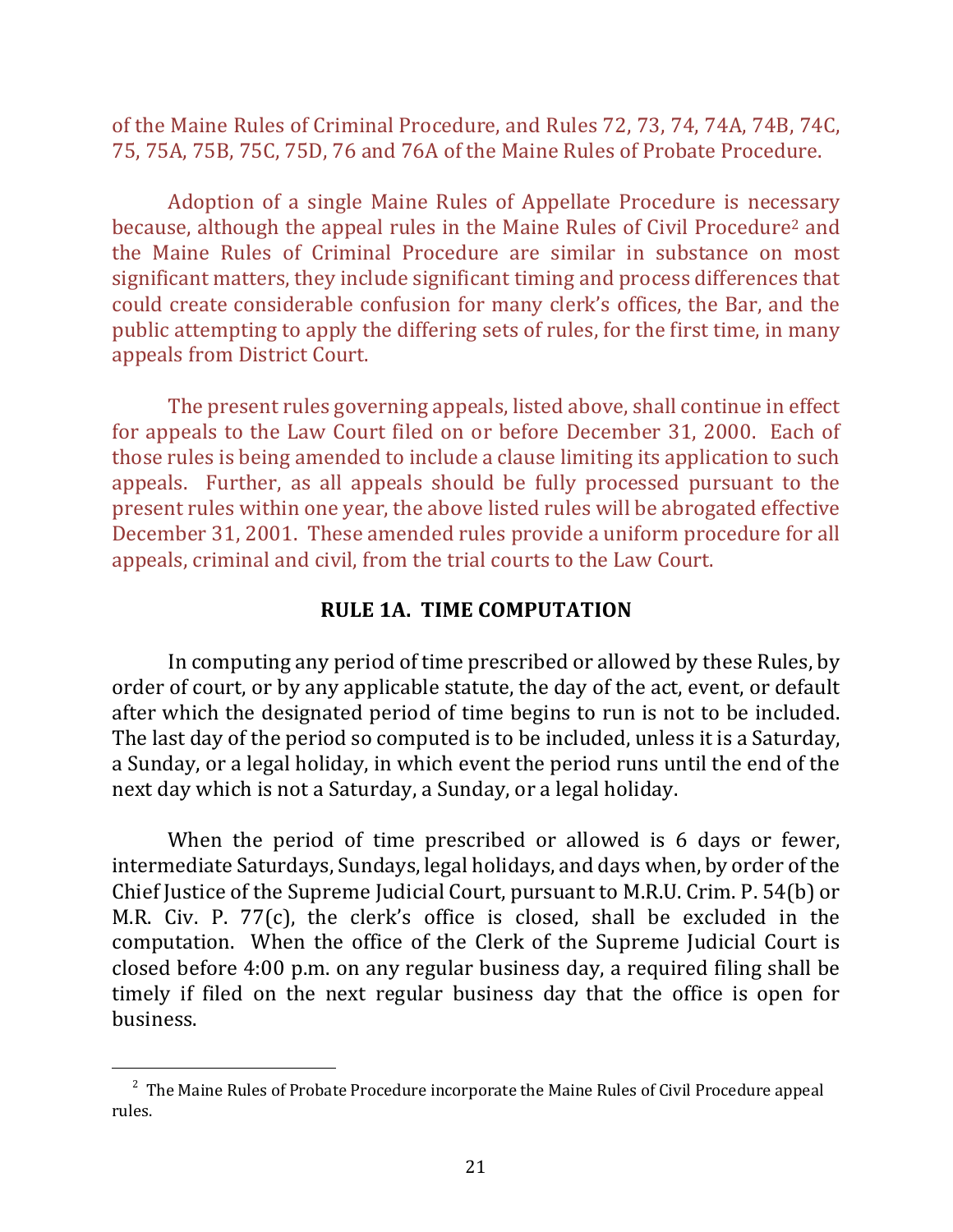#### **Restyling Notes – June 2017**

Rule 1A replaces former Rule 15 relating to time computation. Along with former Rule 16 definitions, moved to become Rule 1B, it is moved to an earlier point in the rules because its terms apply to many subsequent rules.

Rather than cross-reference to Rule  $6(a)$  of the Maine Rules of Civil Procedure, as in replaced Rule 15, the terms related to time computation are stated directly in Rule 1A. There are adjustments to recognize the Rule's placement in the Appellate Rules structure. For example, the term "less than 7 days" in M.R. Civ. P. 6(a) is replaced with the term "6 days or fewer" in Rule 1A to reduce the potential confusion as to the counting rules that may apply to a time period of 7 days. Seven-day or one-week increments are the most common basis for time calculations in the Maine Rules of Appellate Procedure. In addition, court-ordered closures on regular business days are directly addressed in the Rule. Also, the effect of a closure of the Law Court Clerk's Office before 4:00 p.m. on a regular business day is specifically addressed.

# **[Advisory Notes to former Rule 15, now Rule 1A, of Maine Rules of Appellate Procedure]**

\_\_\_\_\_\_\_\_\_\_\_\_\_\_\_\_\_\_\_\_\_\_\_\_\_\_\_\_\_\_\_\_\_\_\_\_\_\_\_\_\_\_\_\_\_\_\_\_\_\_\_\_\_\_\_\_\_\_\_\_\_\_\_\_\_\_

### **Advisory Notes – January 1, 2001**

Rule 15 applies the time computation provisions of Rule  $6(a)$  of the Maine Rules of Civil Procedure to time computations under these rules. The text is not restated, so that there is no risk of inconsistency should the text of M.R. Civ. P. 6 change. 

### **RULE 1B. DEFINITIONS**

Unless specified to the contrary by statute or these Rules, the following words, whenever used in these Rules shall have the following meanings:

**(a)** The term "appellant's attorney" or "appellee's attorney" or any like term shall include the party appearing without counsel, and the word "appellant" or "appellee" or any like term shall include the party appearing with counsel.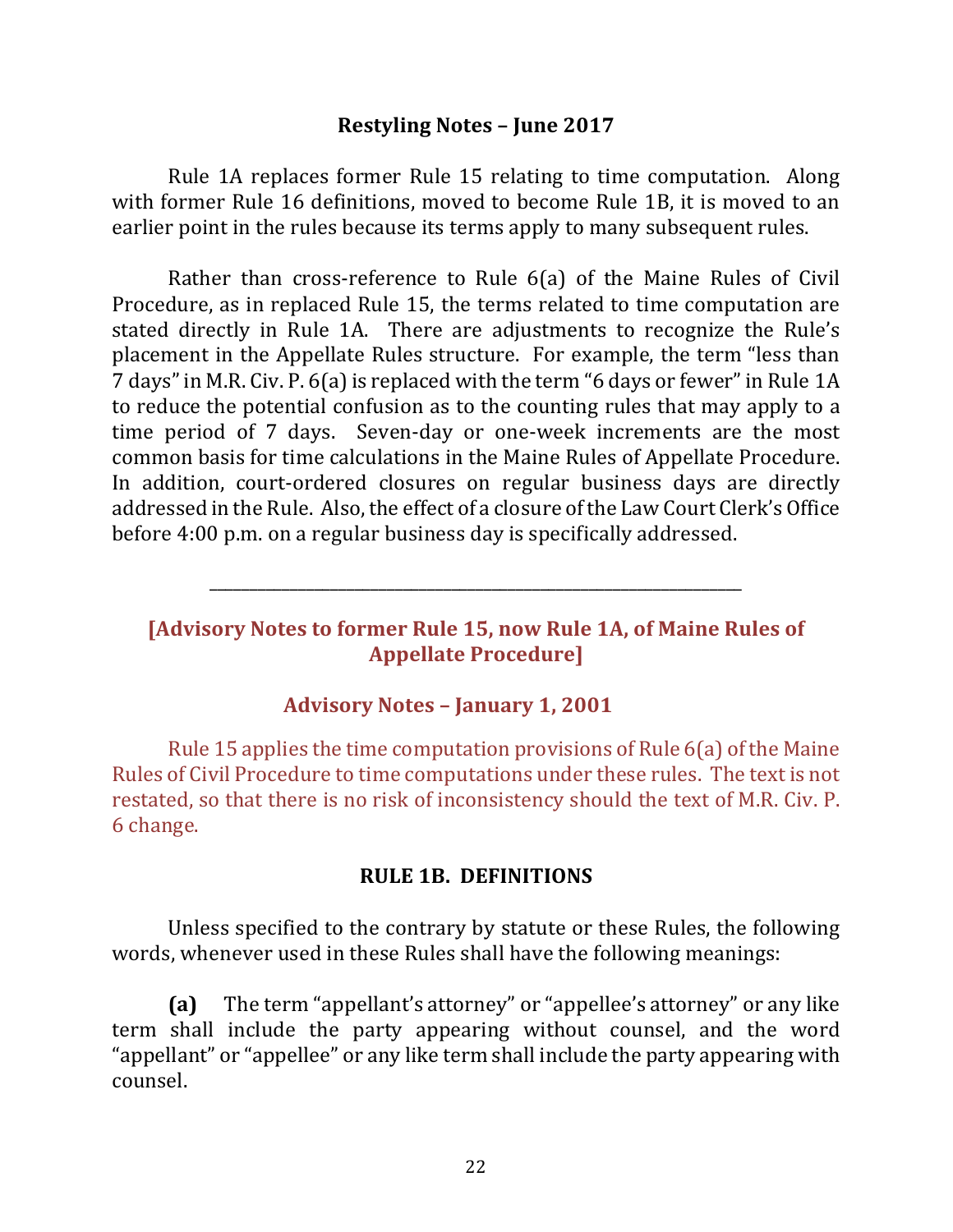**(b)** The word "court" or "trial court" shall include any Unified Criminal Docket, the Business and Consumer Docket, any judge of the Probate Court, any judge of the District Court, any justice of the Superior Court, any single justice of the Supreme Judicial Court, and any administrative agency from which an appeal lies directly to the Law Court.

**(c)** The term "plaintiff's attorney" or "defendant's attorney" or any like term shall include the party appearing without counsel, and the word "plaintiff" or "defendant" or any like term shall include the party appearing with counsel.

**(d)** The word "reporter" means a court reporter, the Office of Transcript Operations, or a transcriber of an electronically recorded record.

**(e)** The term "docket entries" shall include case information maintained by the trial court clerk in the registry of actions.

# **Advisory Note – October 2021**

Rule 1B is amended by adding a definition for the term "docket entries" that includes case information maintained by the trial court clerk in the registry of actions in a court or region that has implemented an electronic case management and filing system.

# **Restyling Notes – June 2017**

Rule 1B is former Rule 16 relating to time computations. The principal changes from Rule 16 render the numbering of subdivisions consistent with the rest of the rules and add reference to a Unified Criminal Docket and the Business and Consumer Docket in addressing the definition of "trial court" and add a reference to the Office of Transcript Operations in the definition of the word "reporter."

# **[Advisory Notes to former Rule 16, now Rule 1B, of Maine Rules of Appellate Procedure]**

\_\_\_\_\_\_\_\_\_\_\_\_\_\_\_\_\_\_\_\_\_\_\_\_\_\_\_\_\_\_\_\_\_\_\_\_\_\_\_\_\_\_\_\_\_\_\_\_\_\_\_\_\_\_\_\_\_\_\_\_\_\_\_\_\_\_

**Advisory Notes – July 1, 2010**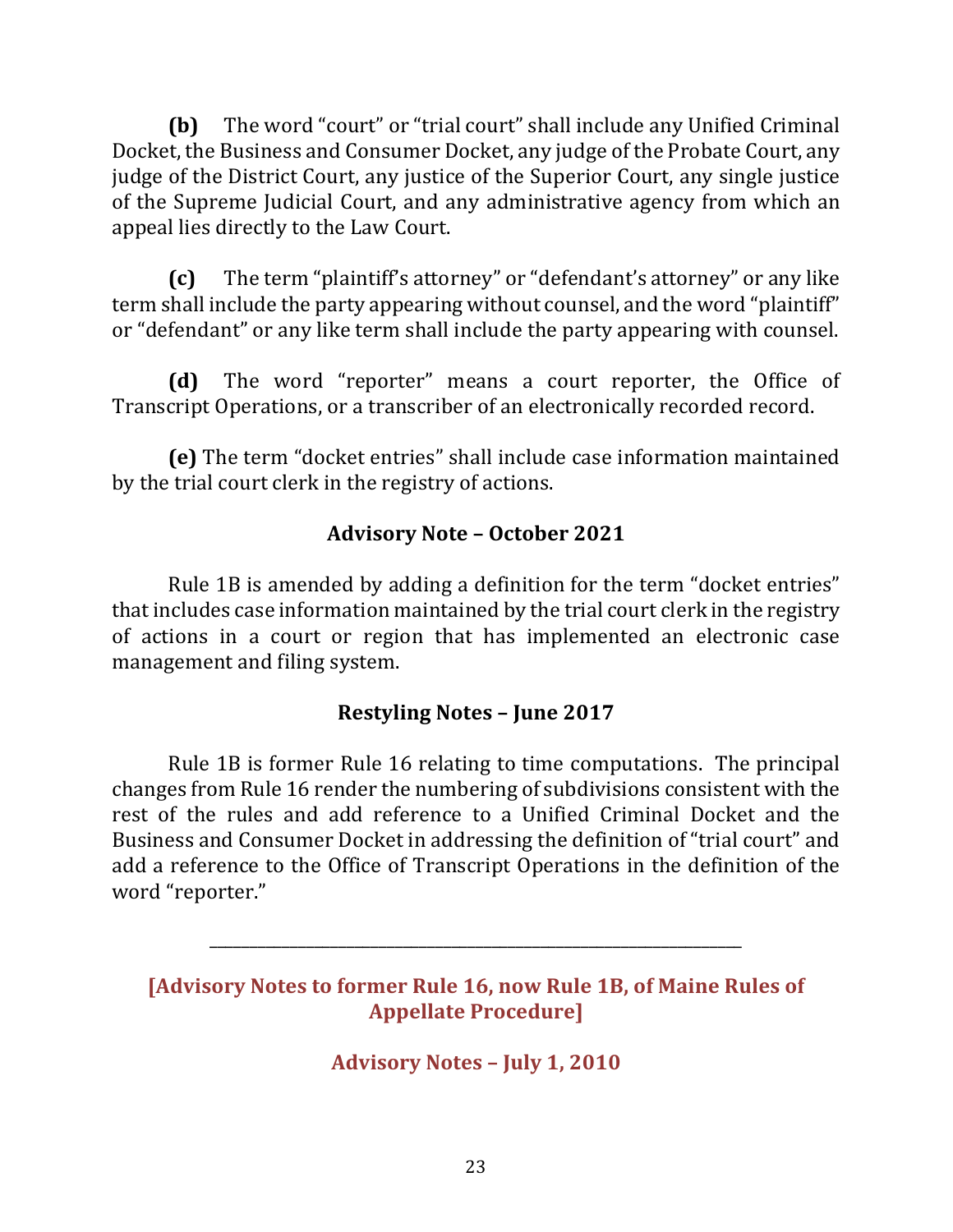The amendment to Rule  $16(2)$  clarifies that, unless the context requires otherwise, state administrative agencies from which there is a direct appeal to the Law Court are treated as if the agency was the trial court for purpose of application of these rules. The chief administrative executive of the agency would be treated as if that person were the clerk of the trial court.

#### **Advisory Notes – September 10, 2001**

The definitions in proposed Rule 16 are derived from the definitions in M.R. Civ. P. 83. The principal change in the definitions is that the definitions do not include a definition for the "clerk." *See* M.R. Civ. P. 83(2). Within the appellate rules, the Clerk of the Law Court is usually referred to as the Clerk of the Law Court, other references to clerk are usually references to the clerk of the appropriate trial court. Such references are easily determinable from the context of the rule but could be confused by a limiting definition. The term "reporter" is also defined in Rule  $5(a)$ . The other significant changes from Rule 83 are: (a) the definition of the word "court" is expanded to include reference to judges of probate; and (b) the definition indicating that references to parties or attorneys are interchangeable regardless of whether a party is represented or not is expanded by the references in subparagraph (1) to appellant and appellee.

## **Advisory Notes to former Rule 2 of the Maine Rules of Appellate Procedure**

\_\_\_\_\_\_\_\_\_\_\_\_\_\_\_\_\_\_\_\_\_\_\_\_\_\_\_\_\_\_\_\_\_\_\_\_\_\_\_\_\_\_\_\_\_\_\_\_\_\_\_\_\_\_\_\_\_\_\_\_\_\_\_\_\_\_\_\_\_\_\_\_\_\_\_\_\_\_\_\_\_\_\_\_\_\_\_\_\_\_

[The 2017 restyling of the Maine Rules of Appellate Procedure separated former Rule 2 into three individual rules covering Notice and Filing of Appeal (Rule 2A), Time for Appeal (Rule 2B), and Multiple Appeals and Bonds in Civil Cases (Rule 2C). The Advisory Notes for Adoption of and Amendments to former Rule 2, because they relate to a single Rule, could not be separated into Advisory Notes applicable to one of the three new Rules. Therefore, the Advisory Notes to the former Rule 2 are added at this point. They should be reviewed when seeking to examine the history, prior to restyling of the three new Rules. Note: Amendments to former Rule 2(a) generally relate to restyled Rule 2A; amendments to former Rule 2(b) generally relate to restyled Rule 2B; and amendments to former Rule  $2(c)$  generally relate to restyled Rule 2C.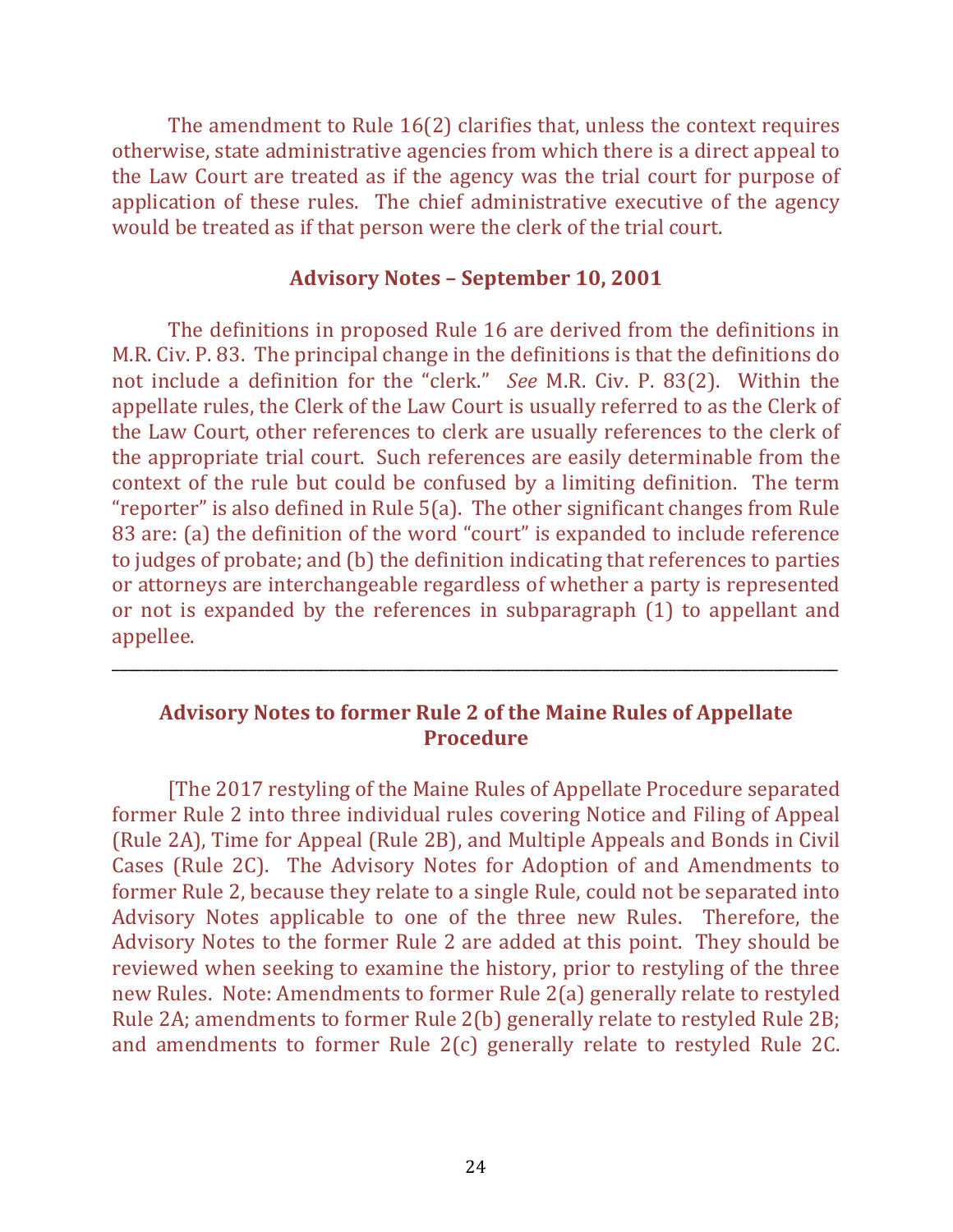Sometimes one paragraph in the Rule 2 Advisory Notes may relate to amendment to more than one subdivision of former Rule 2.]

### **Advisory Note – August 2015**

Because of the adoption of the Maine Rules of Unified Criminal Procedure, effective throughout the State of Maine as of July 1, 2015, all references and citations to the Maine Rules of Criminal Procedure have been replaced with references and citations to the Maine Rules of Unified Criminal Procedure.

All references to the Maine Revised Statutes Annotated in the Maine Rules of Appellate Procedure are updated to refer to the Maine Revised **Statutes** 

### **Advisory Note – October 2012**

The amendment  $[$ to Rule 2(a)(5)] is a technical change to recognize the new title for what is now called the Office of Transcript Production.

### **Advisory Note – July 2012**

Rule  $2(a)(1)$  and  $(4)$  and Rule  $2(b)(3)$  are amended to make clear the need for payment of the filing fee in those appeals for which a filing fee is required. This requirement is also discussed in M.R. Civ.  $P. 5(f)$ .

#### **Advisory Note – November 2011**

Rule  $2(c)(3)$  is clarified to indicate that, unless the parties agree or it is ordered otherwise, the first party to file a notice of appeal is the "appellant" and all others are "appellees." The former rule referred to "both" parties, leaving uncertainty as to how to interpret the rule when there were more than two parties in the case. The rule is also amended to indicate that if both parents appeal from an order impacting both parents' parental rights in a child protection, guardianship, or grandparents' visitation proceeding, both parents are treated as appellants, unless otherwise ordered.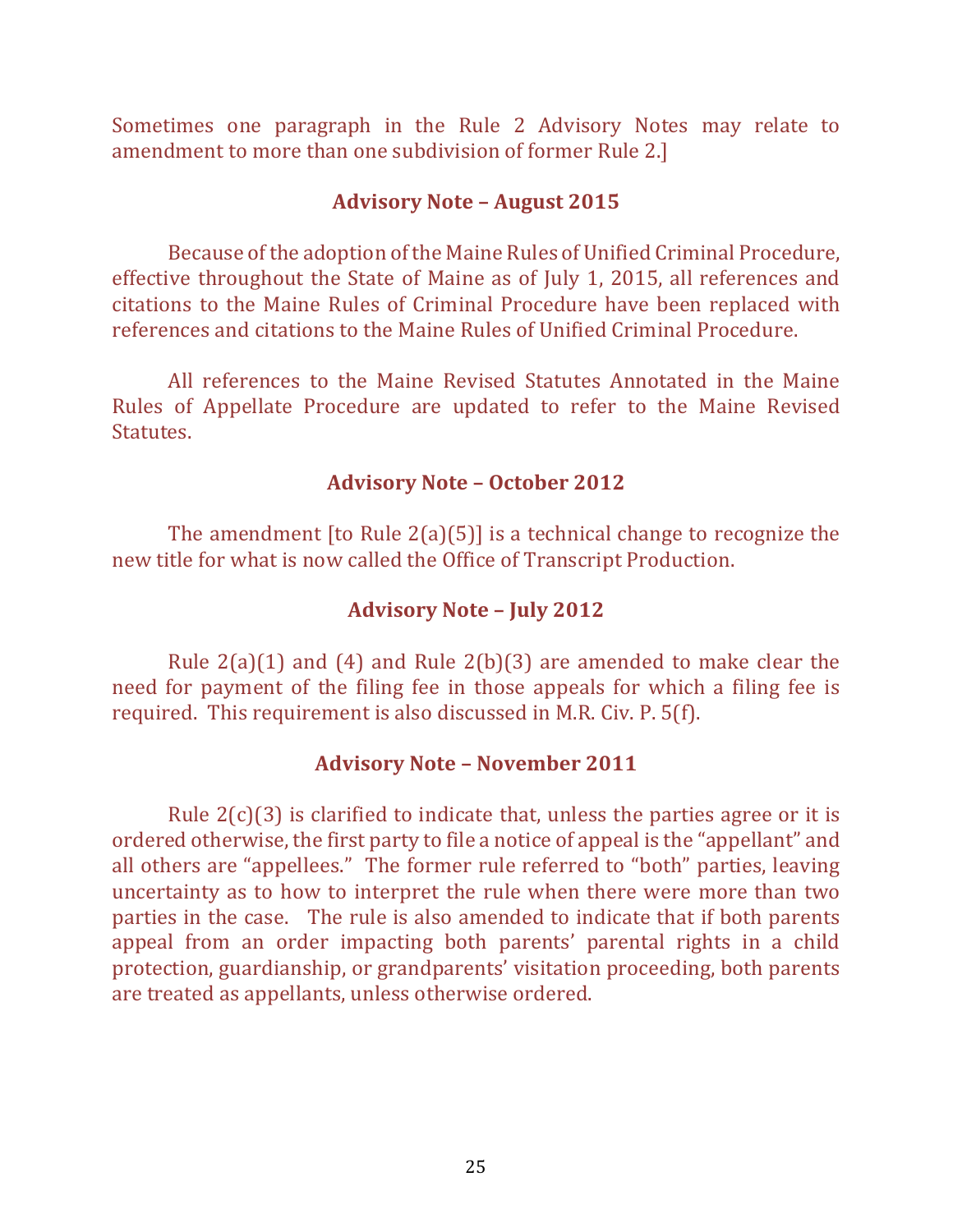#### **Advisory Notes – January 2004**

This amendment to M.R. App. P.  $2(b)(5)$  establishes two time periods within which a party may seek an extension of time to file an appeal. Subparagraph  $(A)$  allows the court to extend the time period for filing an appeal for up to 21 days from the expiration of the original time limit for filing an appeal-usually 21 days from entry of judgment-upon a showing of good cause. This is the time period for an extension of time specified in the current rule.

Subparagraph B allows the court to extend the time period for filing an appeal for up to  $140$  days (20 weeks) from the expiration of the original time limit for filing an appeal–usually 21 days from entry of judgment–upon a showing of the three criteria indicated in subparagraph B. The extension of time provisions in subparagraphs A and B are in the alternative and are not cumulative. Both start running from the expiration of the original time limit for filing an appeal.

The purpose of this amendment to M.R. App. P.  $2(b)(5)$  is to provide greater flexibility to courts to extend time for filing a notice of appeal, particularly in instances where the clerk has not sent a copy of the judgment to the parties or otherwise notified the parties that judgment has been entered. To accomplish this objective, two changes are adopted. First, the standard for review for requests to extend time in paragraph A is changed from "excusable" neglect" to "good cause." The good cause standard is viewed as one which is more lenient than the excusable neglect standard. See MOORE'S FEDERAL PRACTICE (3d. 2002), section  $304.14[2][a]$  (excusable neglect) and [b] (good cause). It is the same standard that is applied in M.R. Civ. P.  $55(c)$  for setting aside defaults.

Second, the rule change in subparagraph B allows an extension of the time to file a notice of appeal exceeding 21 days, but not exceeding 140 days, from the expiration of the original time for filing an appeal, for those cases where the moving party demonstrates that the clerk failed to send notice of entry of judgment to the parties. The moving party is also required to demonstrate that they did not otherwise learn of the entry of judgment and that any other party will not be unfairly prejudiced by the requested extension of time. This amendment gives the court some flexibility to mitigate the potentially harsh affects of a failure to notify parties of entry of a judgment which, under appellate practice, was not allowed to be considered in evaluating a motion to extend time. *Bourke v. City of S. Portland*, 2002 ME 155, 806 A.2d 1255; *Harris Baking Co. v. Mazzeo*, 294 A.2d 445, 451 (Me. 1972).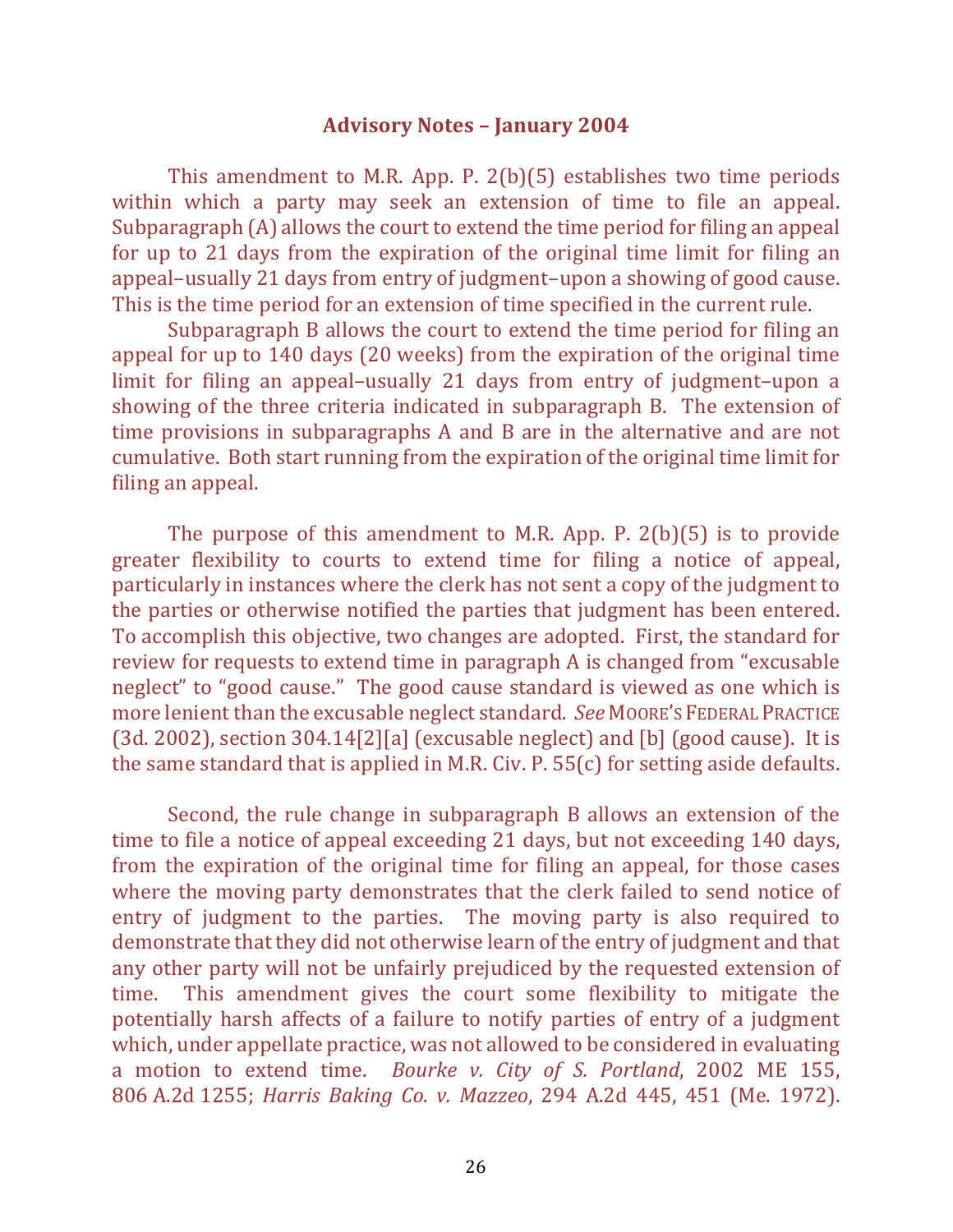These changes, however, recognize the importance of the finality of judgments. A time extension would be barred if the moving party had otherwise learned of the entry of the judgment or if any party would be unfairly prejudiced by allowing the after the deadline appeal. Notably, claims of lack of receipt of notice would be insufficient to justify an extension of time under this rule amendment. Some failure of action in a clerk's office must be demonstrated. The Committee recognizes that claims of lack of receipt of notice may be a frequent excuse for sloppy record keeping, poor office management, inattentive litigation practices or failures to keep a court and litigants aware of changes in addresses. It should also be noted that the exception relating to the failure of the clerk to send notice would only be generated in cases where the clerk was obligated to send notice of entry of judgments. This exception would not be generated, therefore, in situations such as entry of default judgments, where the clerk may have no obligation to send a copy of the judgment to a litigant who has failed to appear or otherwise plead in a matter.

#### **Advisory Notes – July 2003**

This amendment to M.R. App. P.  $2(b)(2)(B)$  recognizes the change in the time limit for filing an extradition appeal adopted by P.L. 2003, ch. 17,  $\S$ § 1 & 2, enacting 15 M.R.S.A.  $\S$  210-B, setting the time limit for filing an appeal at 7 days after entry of order. The prior law specified a 10-day time period.

### **Advisory Notes – October 15, 2001**

Rule  $2(b)(2)$  is amended to recognize 15 M.R.S.A. § 210-A(2) which requires that any appeals from orders entered in extradition proceedings be filed within ten  $(10)$  days of entry of the order appealed from. This amendment is necessary in light of the addition to the Maine Rules of Appellate Procedure of rules governing discretionary appeals including appeals of extradition orders which are being moved from the Maine Rules of Criminal Procedure into Rule 19 of the Maine Rules of Appellate Procedure.

#### **Advisory Notes – September 10, 2001**

The Rule 2, subdivision (a), paragraph (2) amendment adds a crossreference to the statement of issues requirement of M.R. App. P.  $5(b)(2)(A)$ which must be included with civil notices of appeal.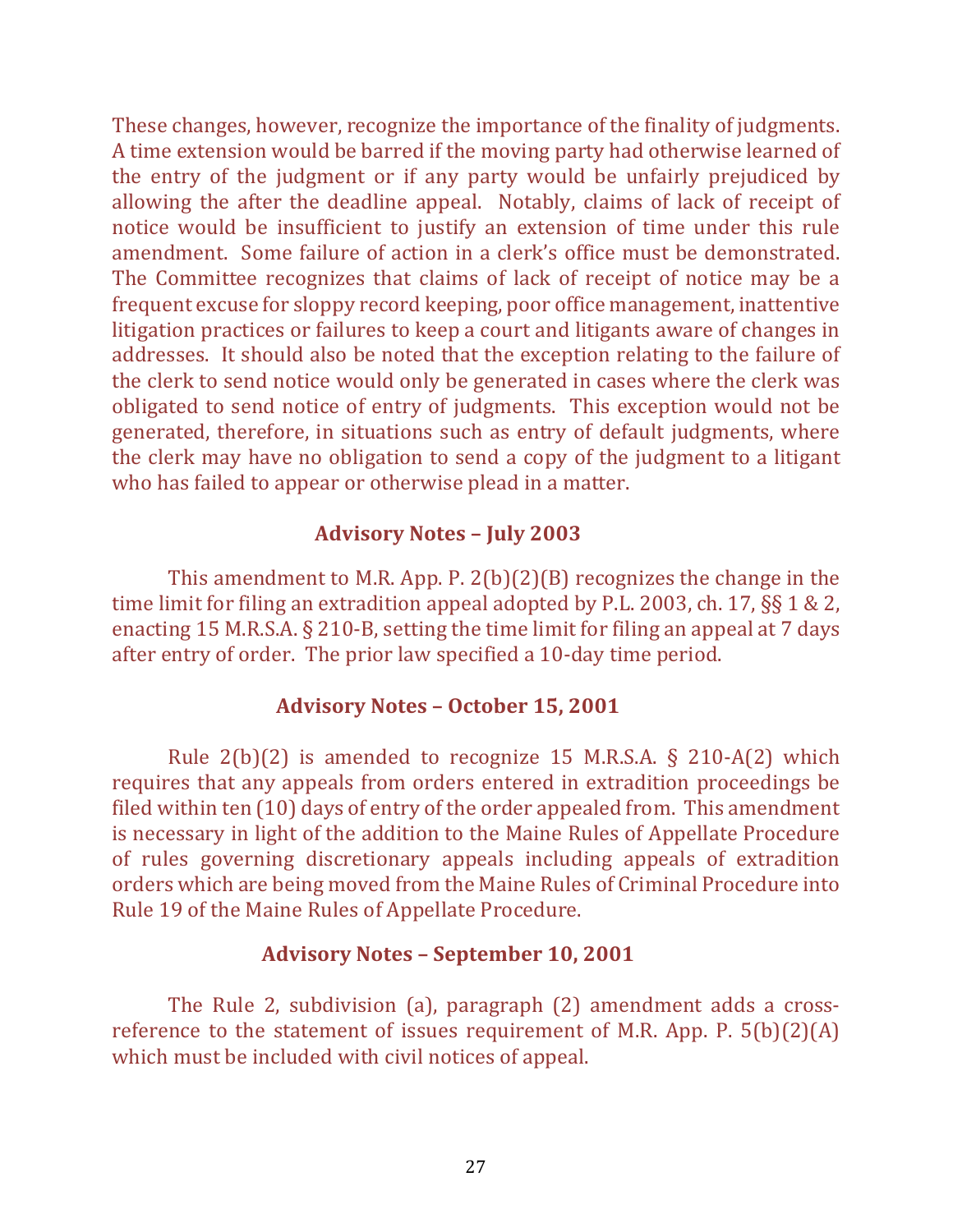The amendments to Rule 2(b), based on the recommendation of the Court Unification Implementation Committee, and authorized by P.L. 2001, ch. 17, create a uniform appeal filing deadline of 21 days after entry in the docket of the judgment or order appealed from, unless a different time is explicitly provided by law. This change adds one day to the present 20-day limit for filing criminal appeals, and reduces by nine days the present 30-day limit for filing civil appeals. The amendments are intended to further the intent of the original CUTAF legislation to improve appeal processing times. The changed dates apply to appeals of judgments or orders entered on and after January 1, 2002.

The amendment to subdivision  $(c)$ , paragraph  $(3)$ , clarifies the Court reference in the rule.

### **Advisory Notes – January 1, 2001**

Rule  $2(a)(1)$  is based on provisions of M.R. Civ. P. 73(a) & (b) and M.R. Crim. P. 37(a) & (b). It provides in essence that review of any judgment, order, or ruling of the trial courts shall be by appeal to the Law Court where that judgment, order, or ruling is by law reviewable by the Law Court. The appeal must be commenced by filing a notice of appeal with the clerk of the court from which the appeal is taken. Accompanying the notice of appeal must be a transcript order form for those portions of the transcript that the appellant intends to include in the record on appeal. The notice of appeal and transcript order form must be signed by the appellant or the appellant's attorney.

Rule  $2(a)(2)$  is based on a portion of M.R. Civ. P. 73(b). It continues the present requirement that the notice of appeal specify the parties taking the appeal and designate the judgment or other court order from which the appeal is being taken. This specific requirement is now extended to criminal cases.

Rule  $2(a)(3)$  & (4) involve special provisions for criminal appeals, derived from the last paragraph of M.R. Crim. P.  $37(b)$  and the last paragraph of M.R. Crim. P. 37(c).

Paragraph  $(3)$  adopts the present requirement of M.R. Crim. P. 37(c) that, upon imposing any sentence after trial, or after a plea to murder or a Class A, B or C crime which involves a sentence that was not agreed to by the defendant, the court must advise the defendant of the rights of appeal of both the underlying conviction and the sentence. The sentence appeal advice must be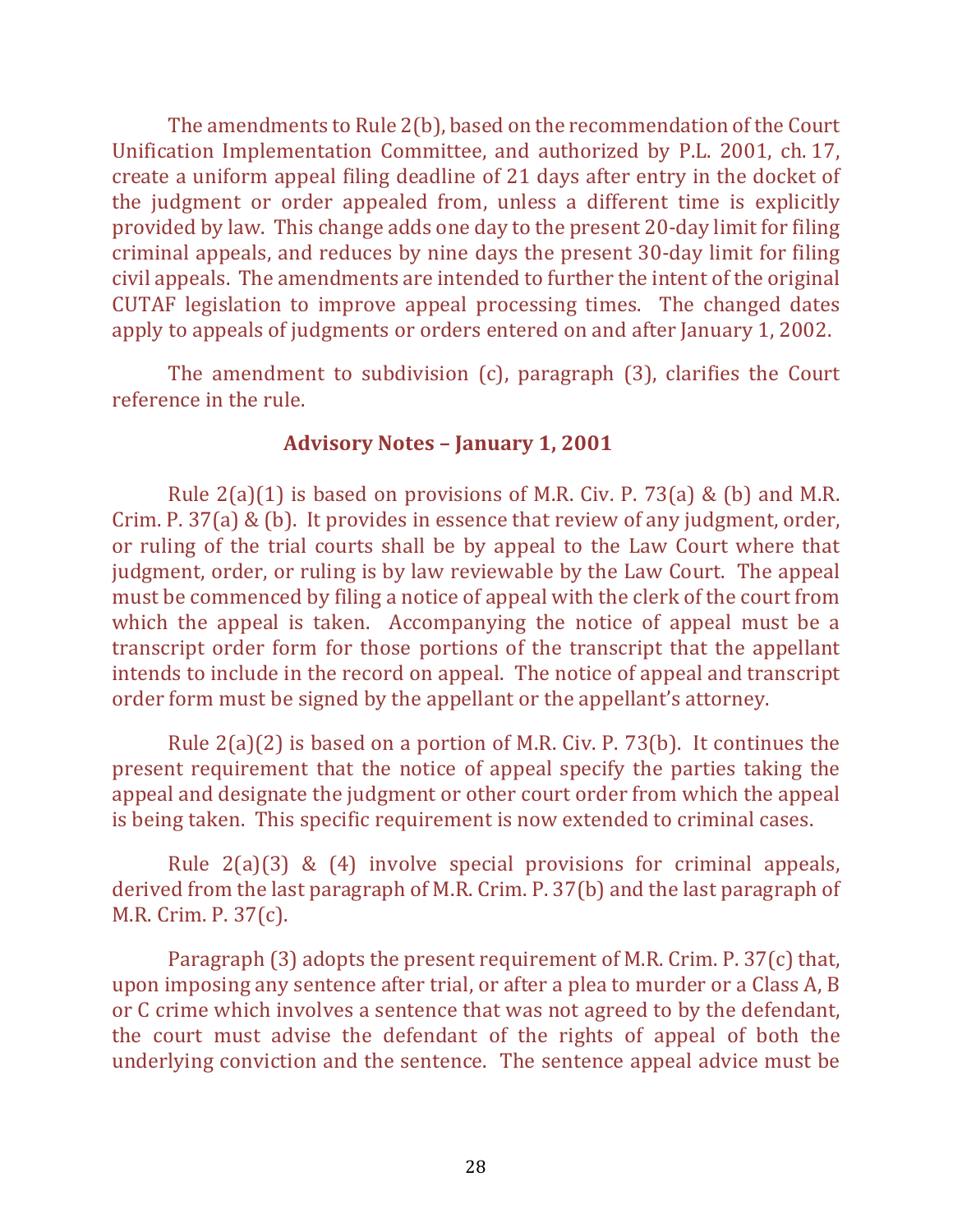given only if the sentence involves a term of imprisonment, either underlying or imposed, of more than one year. See 15 M.R.S.A. § 2151.

Where a criminal defendant is not represented by counsel and requests that a notice of appeal be filed, the court clerk is to prepare and file a notice of appeal on behalf of the defendant. The requirement imposed on the clerk is necessarily limited to the notice of appeal, as the clerk would have no basis to make any determination regarding the appropriate nature of any transcript to be ordered with a transcript order form.

Paragraph (4) of the rule reflects the statutory requirement of 15 M.R.S.A.  $\S$  2115-A(5) that any appeals by the State in criminal cases, except postconviction case appeals, must be approved, in writing, by the Attorney General. The approval must be filed with the clerk of the trial court and noted on the docket. A copy must be mailed by the clerk to the attorney for the defendant, or, if the defendant is unrepresented, directly to the defendant.

Rule  $2(a)(5)$  is based on a portion of M.R. Civ. P. 73(b) and M.R. Crim. P.  $37(b)$ . It requires that, once the notice of appeal is filed, the clerk must date stamp it and mail a copy of the notice of appeal and transcript order form to the Clerk of the Law Court, the court reporter or Electronic Recording Division, and the attorney of record for each party to the appeal other than the appellant. Where a party is not represented by an attorney, the clerk fulfills the duty of sending a notice of appeal to that party by sending the notice to the last known address of the party appearing in the court file. In cases arising under the Maine Tort Claims Act, the clerk must send a copy of the notice of appeal to the Attorney General at the same time that the clerk sends copies of the notice of appeal to other parties in the action.

Subdivision 5 also recognizes that a clerk's failure to send a notice of appeal, required by this section, does not affect the validity of the appeal. Notice to a party is sufficient when mailed by the clerk regardless of the death of the party or the party's attorney prior to sending of the notice. The clerk is to note in the docket the names of the parties to whom copies of the notice of appeal were mailed and the date of mailing.

Rule  $2(b)(1)$  states that the date a judgment is deemed to be entered for purposes of this rule and for calculating the time periods for filing an appeal, is the date on which the judgment is entered in the docket. If the date appearing on the judgment is different from the date of docketing, the date of docketing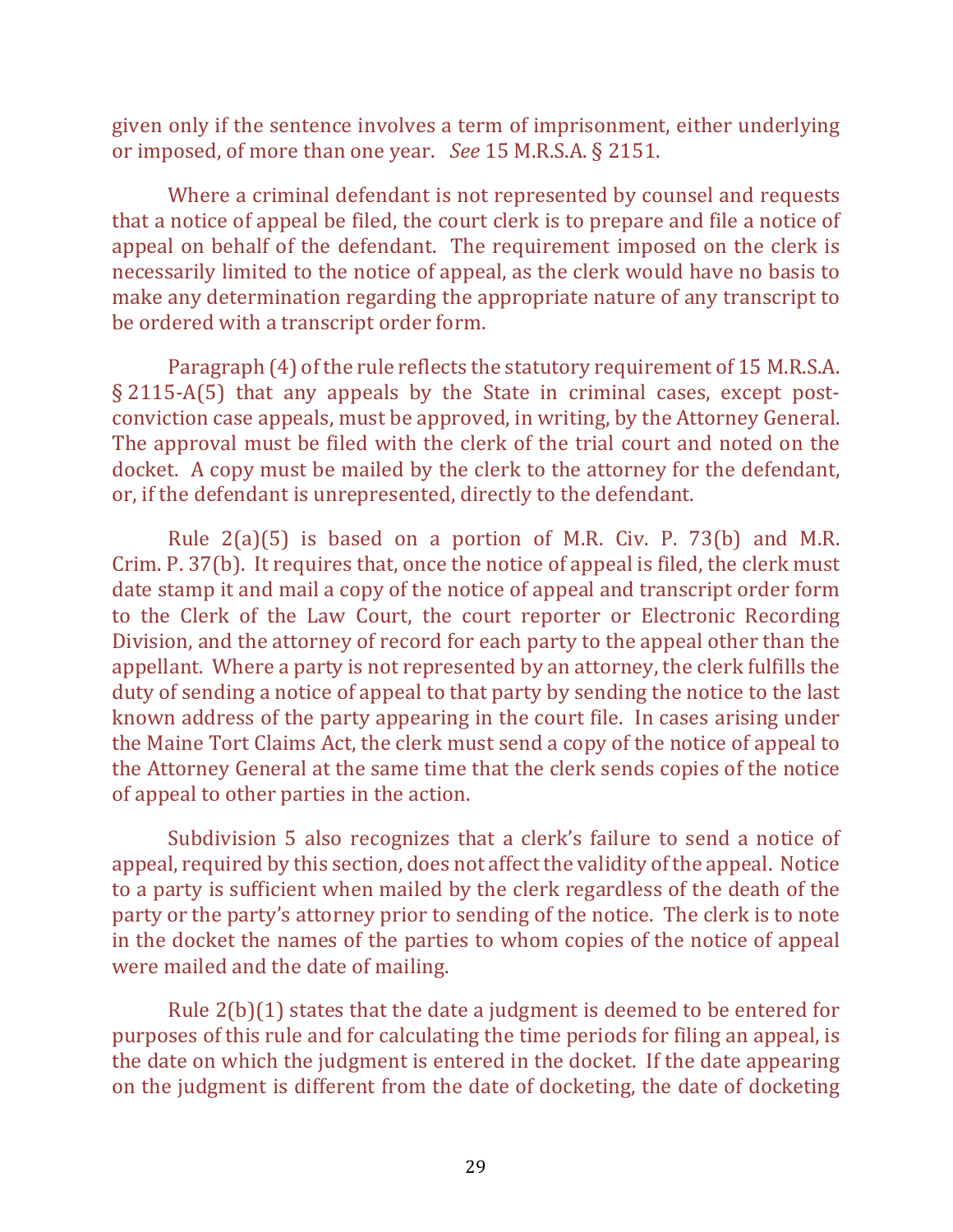controls. This reflects current requirements as stated in M.R. Civ. P. 58 and M.R. Crim. P. 37(c).

A notice of appeal filed at an earlier time, after a verdict or an order or other action of the court, but before entry of that judgment or other order in the docket, is treated as filed on the day of entry into the docket.

Rule  $2(b)(2)$  governs the time for filing appeals in criminal cases. The notice of appeal must be filed within 20 days after entry of the judgment or order appealed from in the docket unless a shorter time is provided by law. See 15 M.R.S.A. § 2115 (Supp. 1999).<sup>3</sup> The rule reflects current M.R. Crim. P. 37(c) in providing a list of exceptions that allow delay of filing of the notice of appeal until 20 days after entry of a ruling on the listed motions, provided that the motion at issue is itself filed within 20 days after entry of judgment. The deadline for filing a notice of appeal is not stayed unless one of the specifically listed motions is filed within 20 days after entry of judgment.

Rule  $2(b)(3)$  governs the time for filing notices of appeal in civil cases. This rule is based on M.R. Civ. P. 73(a). Notice of appeal must be filed within 30 days after entry of the judgment or order appealed from except where a shorter time is provided by law. See 14 M.R.S.A.  $\S$  1851.<sup>4</sup>

If one party to a civil case files a timely notice of appeal, any other party to the case may file a notice of appeal within 14 days of the date on which the first notice of appeal was filed, or within 30 days after entry of judgment, whichever time expires last. As with the criminal rules, the time for filing an appeal is stayed by one of the listed motions if the motion itself is filed within

#### § 2115. Appeals from the Superior Court

In any criminal proceeding in the Superior Court, any defendant aggrieved by a judgment of conviction, ruling or order may appeal to the Supreme Judicial Court, sitting as the Law Court. The time for taking the appeal and the manner and any conditions for the taking of the appeal shall be as the Supreme Judicial Court provides by rule.

 $4$  The last sentence of 14 M.R.S.A. § 1851 states:

In any civil case any party aggrieved by any judgment, ruling or order may appeal therefrom to the law court within 30 days or such further time as may be granted by the court pursuant to a rule of court.

 $3$  Title 15 M.R.S.A. § 2115 states in part: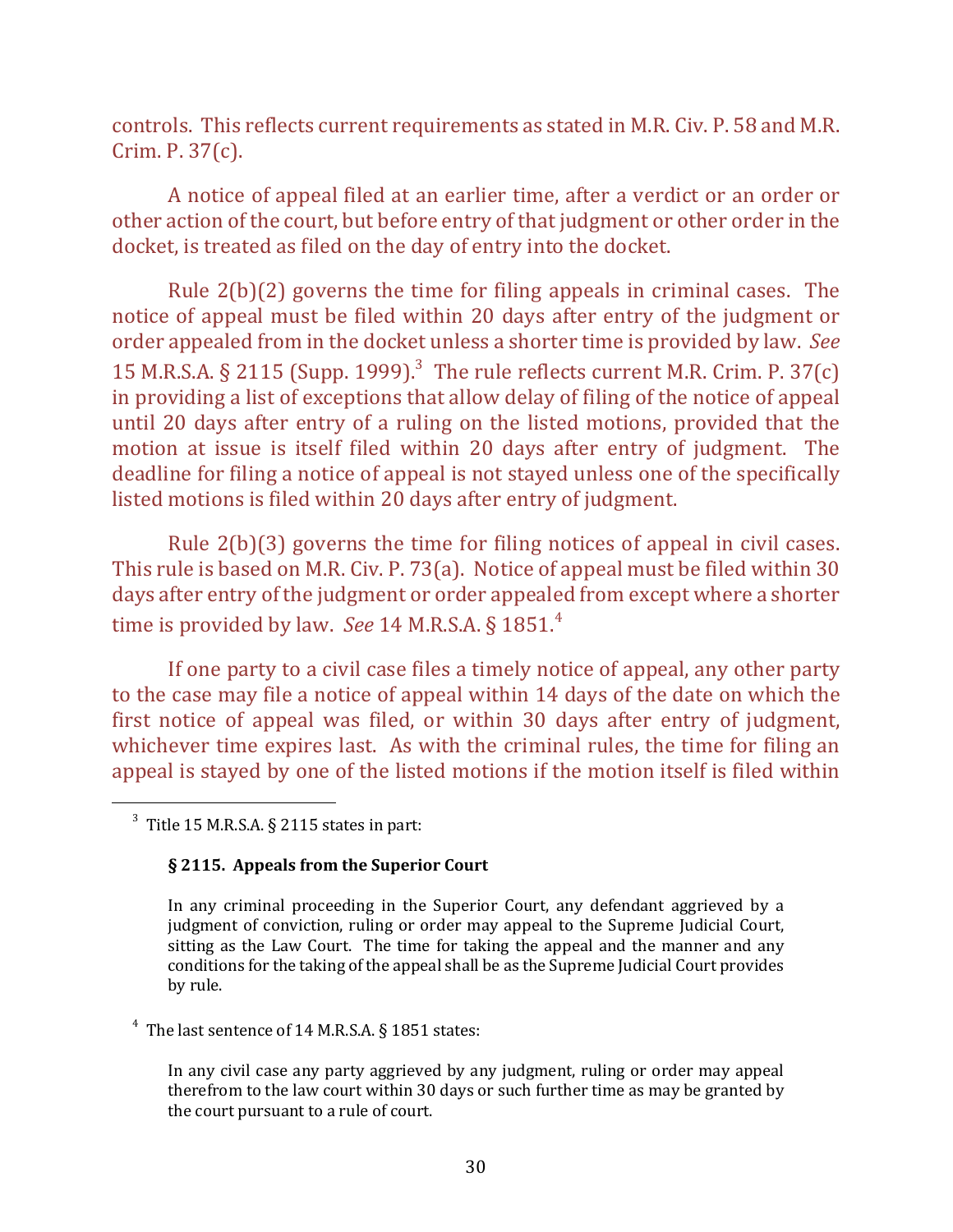the time specified for filing the motion. Where such a motion is filed, the time for filing appeal begins to run from entry of the order ruling on the listed motions. Thus, if a specific enumerated motion is filed within the time required for filing the motion, or within the appeal period if no time period is set for the motion, the time for filing an appeal is extended to 30 days after an order ruling on the indicated motion.

Rule  $2(b)(4)$  states that an appeal taken from a judgment including an appeal taken after entry of an order on a post-judgment motion as addressed in  $2(b)(2)$  and  $2(b)(3)$  allows review of any properly preserved claim of error in the original record or any orders entered based on post-judgment motions. The rule also clarifies that filing of motions and entry of subsequent orders does not render a previously filed notice of appeal ineffective. Appeals designated as being taken from orders on post-judgment motions are treated as appeals from the judgment itself. This provision is based on similar language in M.R. Civ. P. 73(a) and M.R. Crim. P.  $37(c)$ .

Rule  $2(b)(5)$  is derived from M.R. Civ. P. 73(a) and M.R. Crim. P. 37(c). It allows the court, on a showing of excusable neglect, before or after a particular appeal deadline has expired, to extend the time for filing a notice of appeal otherwise allowed for a period not to exceed 21 days from the expiration of the original time prescribed in this rule, 20 days for criminal appeals and 30 days for civil appeals. The 21-day additional period is a change from current rules *which allow an additional 30 days in both criminal and civil cases.* 

Rule  $2(c)$  adopts provisions that are carryovers from the present appeal rules without any significant change in language. Rule  $2(c)(1)$  carries over present Rule  $73(c)$ . Rule  $2(c)(2)$  carries over present M.R. Civ. P. 73(d), and Rule  $2(c)(3)$  carries over present M.R. Civ. P. 73(e). The provisions of  $2(c)$  are only applicable to civil cases. Note that bail for criminal appeals is governed by M.R. Crim. P. 46 which is not affected by these amendments.

### **RULE 2A. NOTICE AND FILING OF APPEAL**

**(a) Commencing Appeal.** Review of any criminal or civil judgment, order, or ruling of the District Court, the Superior Court, any Unified Criminal Docket, the Probate Courts, or a single justice of the Supreme Judicial Court that is by law reviewable by the Law Court shall be by appeal.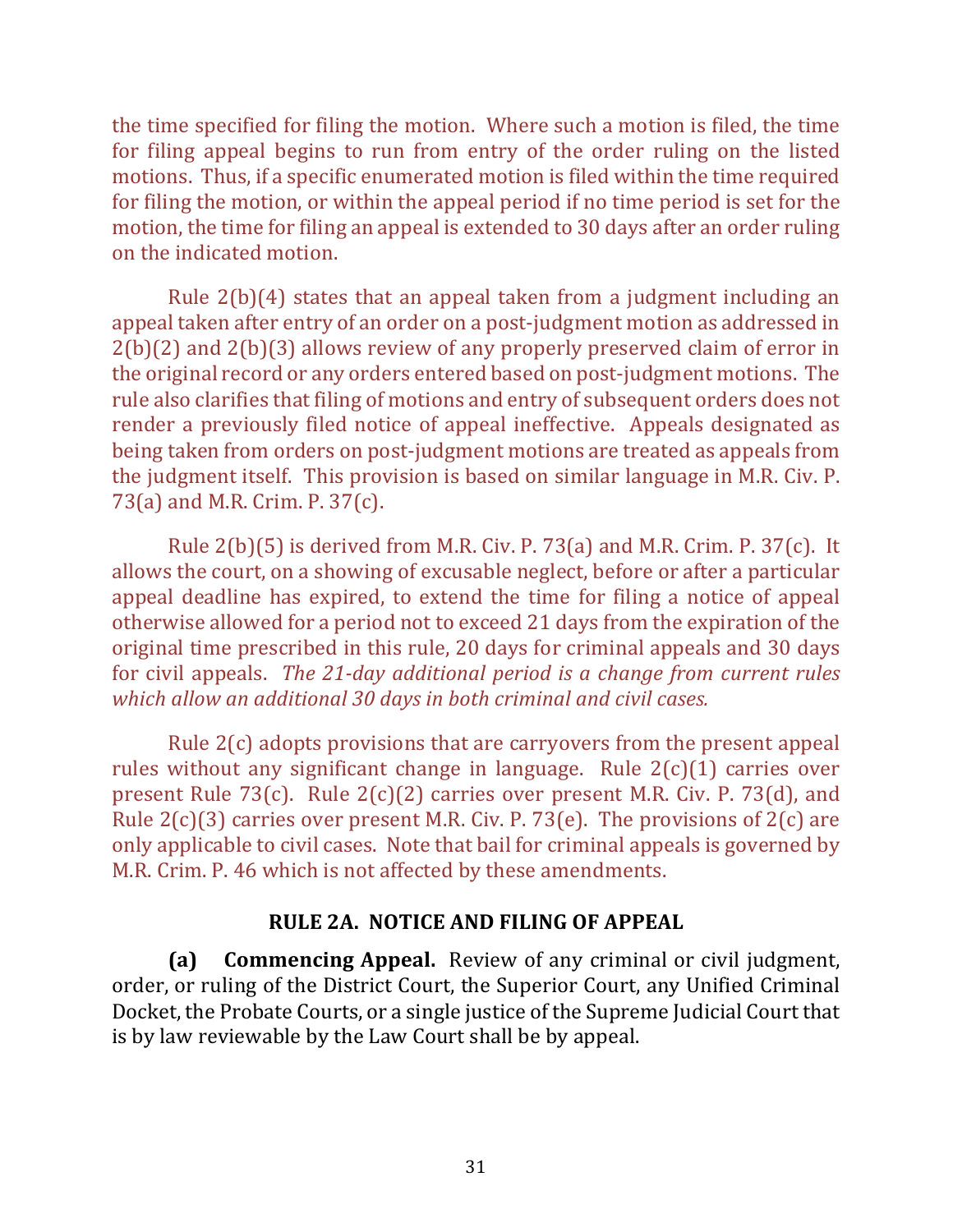# **(b) Notice and Appearances.**

**(1)** Notice. The appeal shall be commenced by filing a notice of appeal with the clerk of the trial court from which the appeal is taken. A notice of appeal shall be filed in conformity with the rules then in effect for the trial court from which the appeal is taken. The notice of appeal shall be signed by each appellant or the appellant's attorney. The notice of appeal shall specify the party taking the appeal, designate the judgment or part thereof appealed from, and notify the other parties of the need to file an appearance to be heard on the appeal. A copy of the notice of appeal shall be served on the other parties to the trial court proceeding.

**(2) Appearances. (A) Criminal Appeals.** In criminal appeals, the attorney or unrepresented party filing the notice of appeal shall be deemed to be representing the appellant unless new counsel appears or counsel withdraws pursuant to M.R.U. Crim. P.  $44(a)(2)$  and  $44B$ ; and the attorney or unrepresented party representing the appellee in the trial court at the time the appeal is filed shall be deemed to be representing the appellee unless new counsel appears or counsel withdraws pursuant to M.R.U. Crim. P.  $44(a)(2)$  and 44B.

**(B)** Civil Appeals. In civil appeals, the attorney or unrepresented party filing the notice of appeal shall be deemed to be representing the appellant unless new counsel appears or counsel withdraws. An attorney representing each other party in the trial court at the time the appeal is filed shall be deemed to be representing that party in the appeal unless new counsel appears or counsel withdraws or that other party elects not to participate in the appeal. An unrepresented party, other than the appellant, in the trial court proceeding at the time the appeal is filed shall be deemed to be appearing in the appeal unless counsel appears or that unrepresented party elects not to participate in the appeal.

# **(c) Filing Fee.**

**(1)** No filing fee is required for appeals in criminal cases. The required filing fee for appeals in civil cases shall be paid to the clerk of the trial court at the time of the filing of the notice of appeal, or pursuant to M.R.E.C.S. 39 if applicable in the trial court from which the appeal is taken.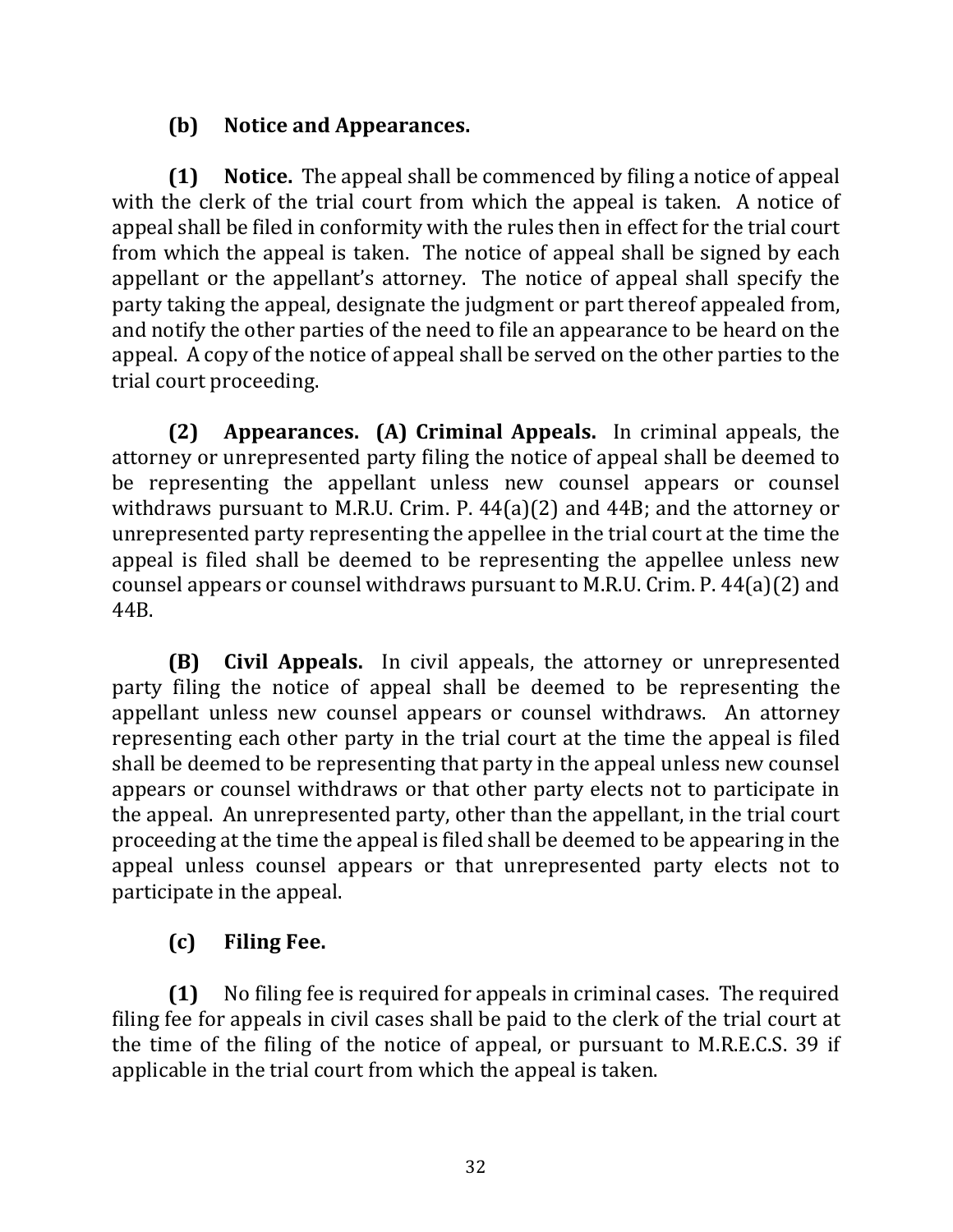**(2)** A person who believes that he or she cannot afford to pay the filing fee may file a request to have the fee waived pursuant to M.R. Civ. P. 91 and M.R.E.C.S.  $39(B)$  if applicable in the trial court from which the appeal is taken. If the request to have the filing fee waived is denied, the party who sought the waiver shall pay the filing fee in full within 7 days after the entry of the order denying the request for waiver of the filing fee, or the appeal shall be dismissed by the trial court.

**(d) Transcript Order.** If an appellant intends to include any portions of the transcript in the record on appeal, that appellant must order those portions either by using the online transcript order form found on the Judicial Branch website, www.courts.maine.gov/programs/oto/index.html, or by using the official Judicial Branch paper order form.

**(1)** To use the online transcript order form on the Judicial Branch website, the appellant must

**(A)** complete all information required on the online form, including the dates of the proceedings that the appellant wishes to have transcribed;

**(B)** file the printed confirmation sheet with the notice of appeal; and

**(C)** serve a copy of the printed confirmation sheet on the other parties.

**(2)** To use the official Judicial Branch paper transcript order form, the appellant must

**(A)** complete all required information on the form, including the dates of the proceedings that the appellant wishes to have transcribed;

**(B)** sign the form;

**(C)** file the original form with the notice of appeal; and

**(D)** serve a copy of the form on the other parties.

**(e) Insufficient Filing.** If a notice of appeal or transcript order is not signed, the appeal shall not be accepted for filing. If the appeal is not accepted for filing, the provisions of M.R.E.C.S.  $35(D)$ -(E) shall control if applicable in the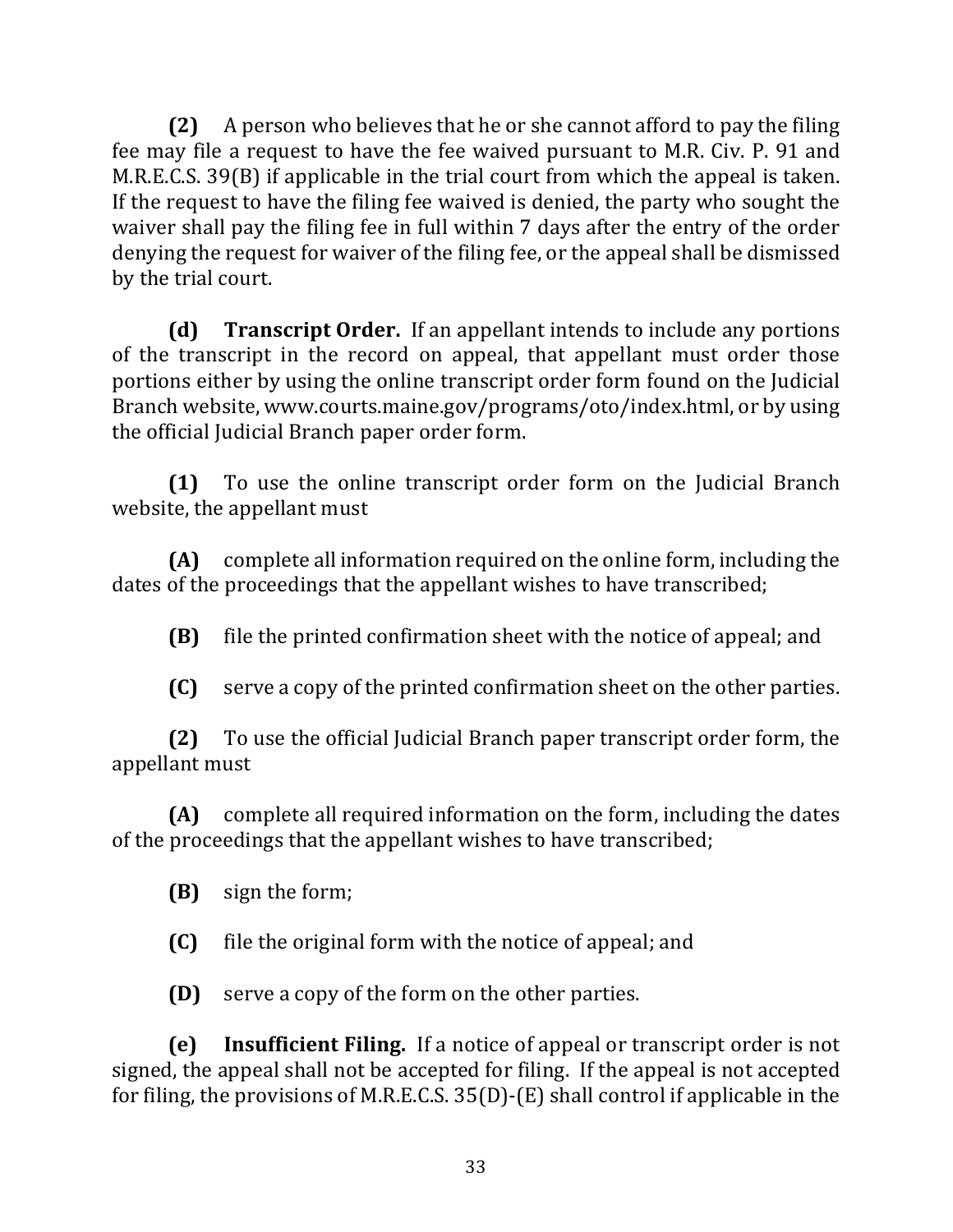trial court from which the appeal is taken. If the Maine Rules of Electronic Court Systems do not apply in the trial court, the trial court clerk shall docket the receipt and return of the non-accepted documents, and then return all documents to the party who filed them. Documents that are returned to the party who filed them shall not be deemed as filed for the purpose of calculating compliance with time limits.

# **(f) Criminal Appeals: Particular Requirements.**

**(1)** In a criminal case, when a court imposes any sentence on a defendant  $(A)$  after trial, or  $(B)$  after a plea to murder or a Class A, B, or C crime, with a term of one year or more that is not agreed to pursuant to M.R.U. Crim. P. 11A, the defendant shall be advised by the trial court of the right to appeal. If a criminal defendant not represented by counsel so requests, the trial court shall cause a notice of appeal to be prepared and filed on behalf of the defendant forthwith.

**(2)** A notice of appeal filed by the State in a criminal case shall be accompanied by a written approval of the appeal signed by the Attorney General, pursuant to Rule 21(b), or a representation that the Attorney General has approved the appeal and a written approval will be filed within 7 days. The State shall serve a copy of the written approval on the other parties, in addition to the notice of appeal and transcript order form as required by Rules  $2A(b)$ and  $(d)$ . The clerk of the trial court shall file the approval, note the filing in the criminal docket, and mail a date-stamped copy of the approval to the defendant or, if the defendant is represented by counsel, to the attorney for the defendant. If the Maine Rules of Electronic Court Systems apply in the trial court, the clerk of the trial court need not take the actions set forth in the preceding sentence.

# **(g) Trial Court Clerk Actions.**

**(1)** The trial court clerk shall notify (A) the Clerk of the Law Court and (B) the court reporter or Office of Transcript Operations of the filing of the notice of appeal and transcript order form. The trial court clerk shall cause the notice of appeal and transcript order form to be transmitted to the attorney of record of each party other than the appellant, or, if a party is not represented by an attorney, then to the last known address of that party. This notification is sufficient notwithstanding the death or incapacity of the party or of the party's attorney prior to or subsequent to the mailing of the notification.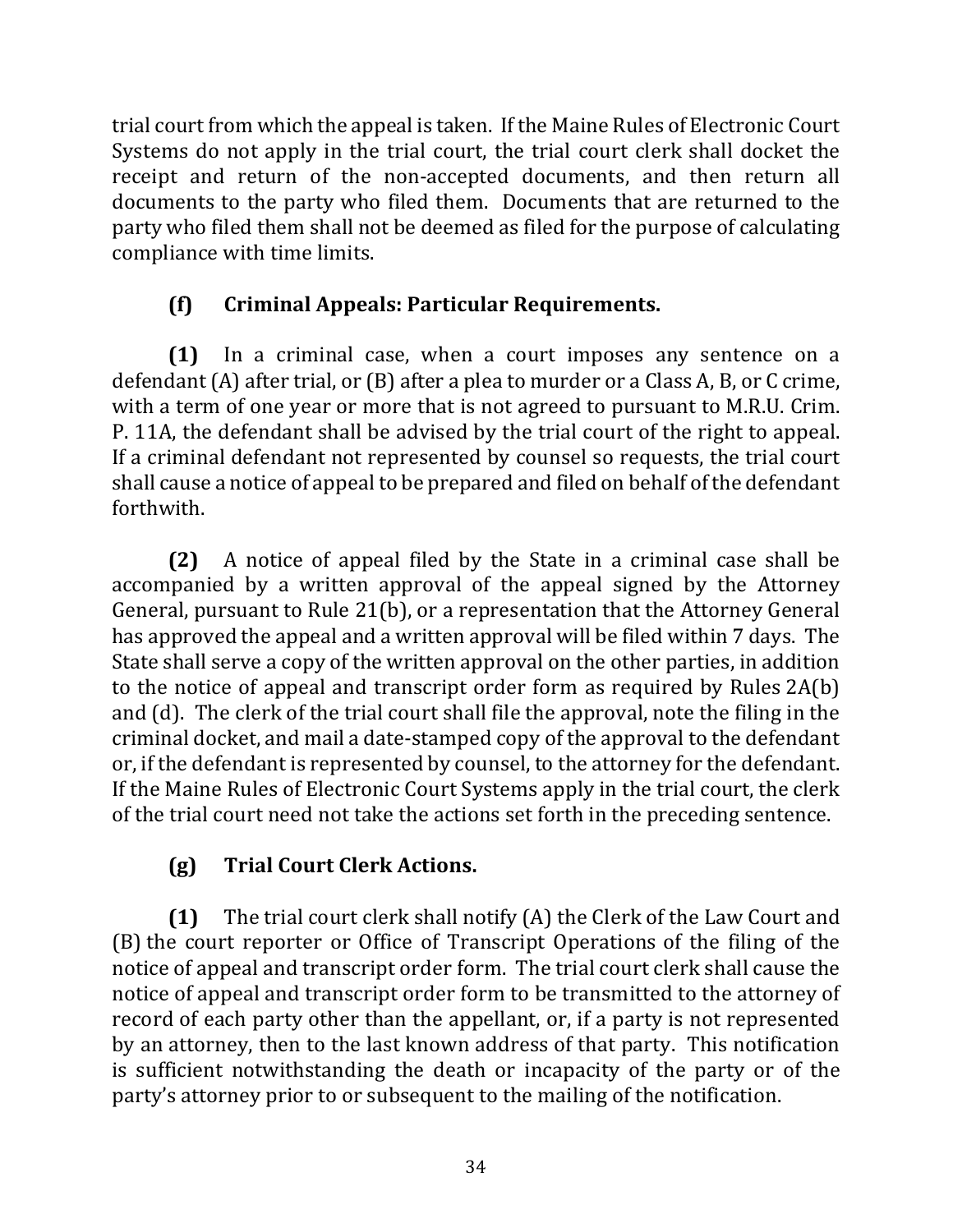**(2)** Unless the notice of appeal and transcript order form are transmitted to the attorneys of record or parties not represented by an attorney pursuant to the Maine Rules of Electronic Court Systems, the clerk shall note in the docket the names of the parties to whom the clerk mails the copies, with date of mailing.

**(3)** The trial court clerk's failure to comply with Rule  $2A(g)(1)$  does not affect the validity of the appeal, but no appeal shall be deemed to be filed and commenced in the Law Court pursuant to Rule  $3(a)(2)$  until the Clerk of the Law Court receives the notification of the notice of appeal from the trial court clerk.

**(4)** In any action based on the Maine Tort Claims Act, 14 M.R.S. § 8101 et seq., whether the action involves the State or a local government, the trial court clerk shall cause any notice of appeal that is filed to be transmitted to the Attorney General at the same time as the notice is transmitted to the parties to the action.

## **Advisory Note – October 2021**

Rule  $2A(b)$ -(g) is amended to recognize the implementation of an electronic case management and filing system by the Maine Judicial Branch and the adoption of the Maine Rules of Electronic Court Systems.

# **Advisory Note – May 2018**

The amendment permits, but does not require, an appellant with access to the internet to use the Judicial Branch's online transcript order form to order any transcript. Currently, the online form can be used to order transcripts for reference but not for appeals. The online form will allow the appellant to print a document that confirms the order and contains all details of the order. The appellant must then file that confirmation form with the notice of appeal and serve a copy on the other parties.

The Judicial Branch prefers that parties use the online form. Using the online form will ensure that the appellant has provided all necessary information for the transcript order and will make the process of ordering and producing the transcript more efficient.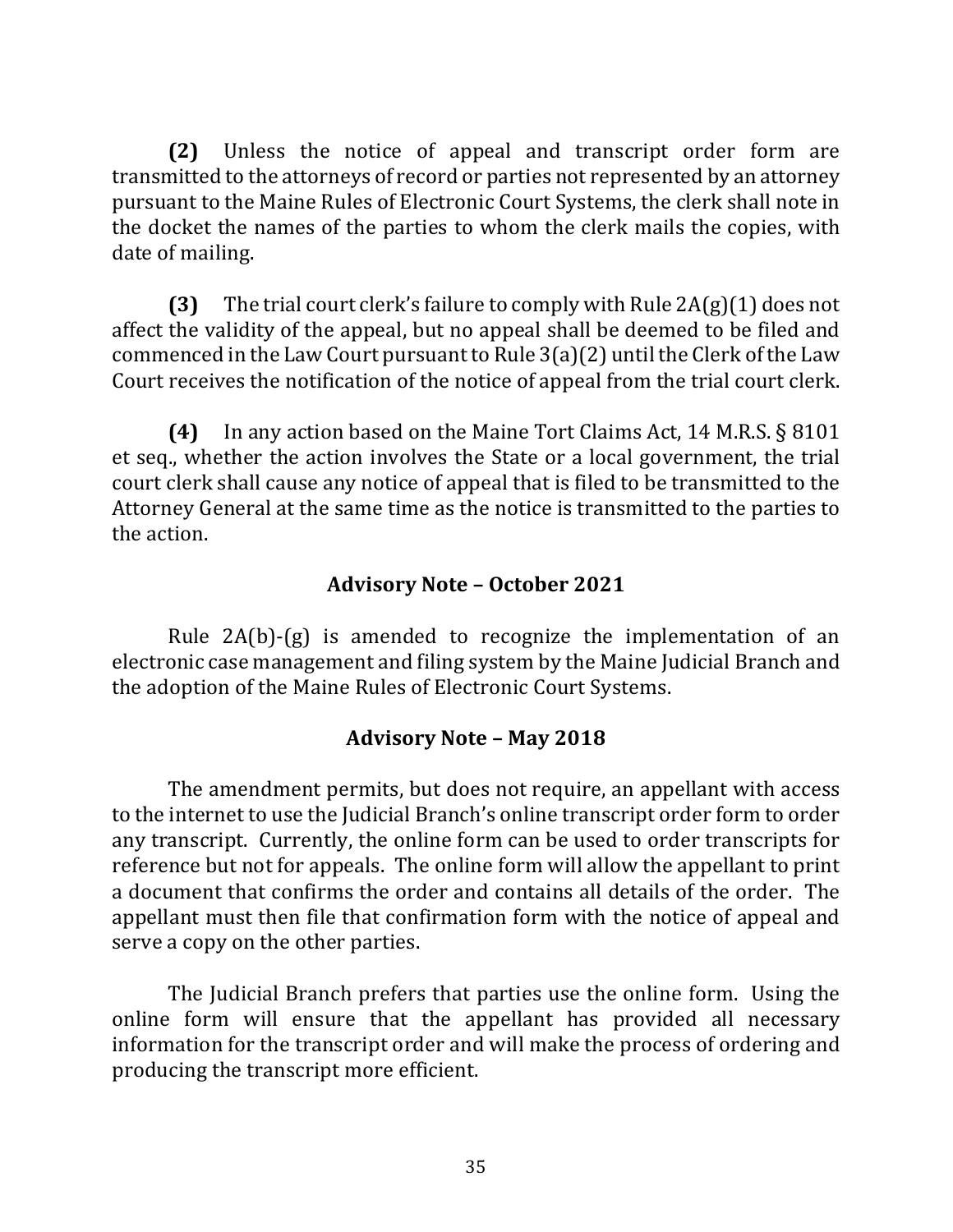### **Restyling Notes - June 2017**

The revision of Rule 2 applies restyling practice to add significant separations and internal numbering to what were long paragraphs in the original Rule. The original rule has also been divided into three distinct Rules. Rule 2A addresses the notice and filing of the appeal. Rule 2B addresses the time for taking an appeal. Rule 2C addresses cross-appeals, multiple appeals, and bonds in civil cases.

Rule 2A is reorganized to address first the commencement of the appeal, then the notice of the appeal, then the filing fee and transcript order. The Rule also clarifies the trial court clerks' actions when filings are insufficient and, in Rule  $2A(c)$ , specifies what may happen when a waiver of the filing fees is requested but is denied, indicating that when there is a denial, the filing fee must be paid within 7 days after the denial or the appeal would be dismissed by the trial court clerk. The 7-day payment or dismissal requirement is drawn from M.R. Civ. P. 91(d) which applies in all circumstances when a fee waiver is denied.

The requirement of former Rule  $2(a)(2)$  that notices of appeal in civil actions include a statement of the issues is removed.

Rule  $2A(b)(2)$  adds requirements for appearances to participate in criminal or civil appeals that the unrepresented party or attorney representing each party other than the appellant in the trial court shall be deemed to be representing that party on the appeal unless new counsel appears, or counsel withdraws, or a party elects not to participate in the appeal.

Rules  $2A(b)$ , (d), and (f)(2) add the requirement that the appellant must serve on the other parties the notice of appeal, transcript order form, and, when applicable, written approval of the Attorney General or a representation that the Attorney General's approval has been obtained and will be filed within 7 days. 

Rule  $2A(e)$  clarifies that the documents returned by the trial court clerk as insufficient are not deemed as filed for purpose of calculating compliance with any time limits.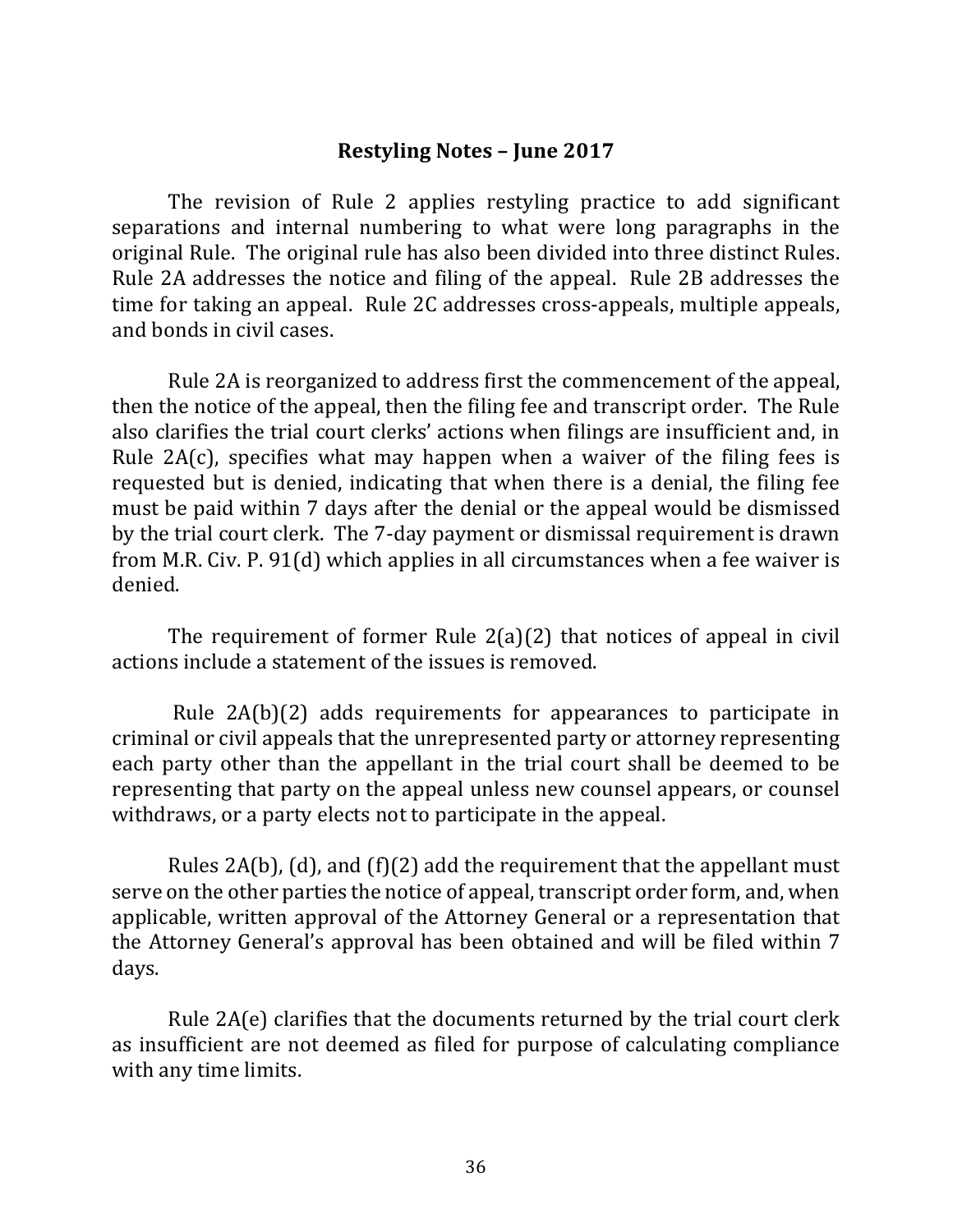Rule  $2A(f)$  includes, with slight modification, what were formerly paragraphs  $3$  and  $4$  in Rule  $2(a)$ .

Rule  $2A(g)$  is a restyling of what is currently Rule  $2(a)$ , paragraph 5 with the addition of several separations and internal numbering. A requirement that the trial court clerk mail a copy of the docket sheet to the Clerk of the Law Court is added to Rule  $2A(g)(2)$ .

[Advisory Notes to former Rule 2 can be found above the text of Rule 2A.]

\_\_\_\_\_\_\_\_\_\_\_\_\_\_\_\_\_\_\_\_\_\_\_\_\_\_\_\_\_\_\_\_\_\_\_\_\_\_\_\_\_\_\_\_\_\_\_\_\_\_\_\_\_\_\_\_\_\_\_\_\_\_\_\_\_\_

## **RULE 2B. TIME FOR APPEAL**

**(a) (1) Time of Entry of Judgment.** A judgment or order is entered within the meaning of this Rule when it is entered into the docket. A notice of appeal filed after a verdict or an order, finding, or judgment of the court, but before entry in the docket shall be treated as filed on the date of entry into the docket.

**(2) Knowledge of Judgment Presumed.** A party shall be presumed to have learned of the entry of a judgment if that party, or an attorney representing that party, was present in open court when a judgment, verdict, ruling on a motion, or sentence was announced, or if that party, at the courthouse, signed a document, such as a sentencing document, a disclosure order, or other document acknowledging the entry of final judgment in the proceeding.

## **(b) Criminal Cases.**

**(1) Time to File.** Except for extradition appeals addressed in Rule  $2B(b)(3)$ , the time within which an appeal may be taken in a criminal case shall be 21 days after entry into the docket of the judgment or order appealed from, unless a shorter time is provided by law.

**(2)** Time to File Extended by Timely Filing of Certain Motions. If a timely motion for:

**(A)** arrest of judgment under M.R.U. Crim. P. 34; or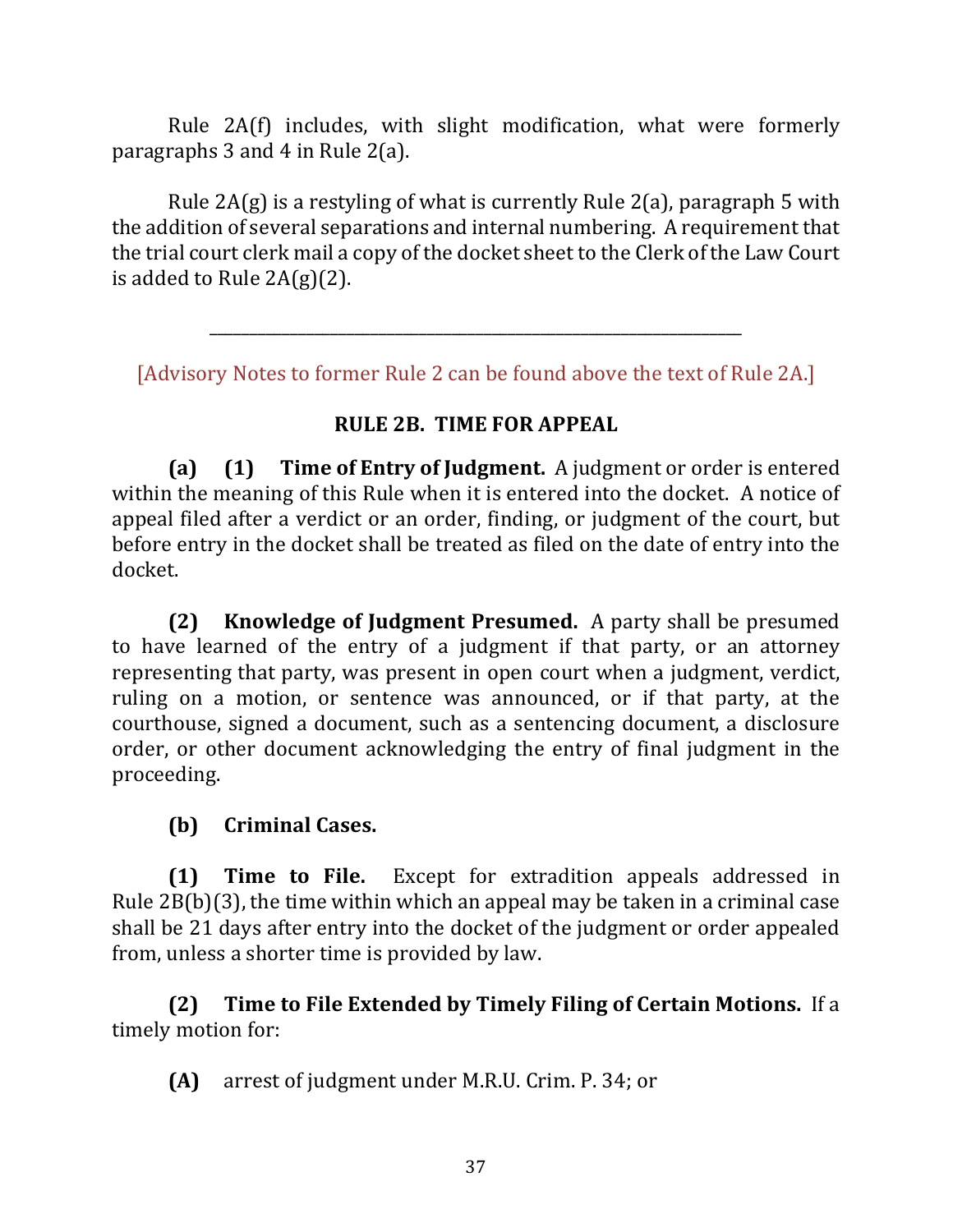- **(B)** judgment of acquittal after verdict under M.R.U. Crim. P. 29; or
- **(C)** a new trial under M.R.U. Crim. P. 33; or

**(D)** correction or reduction of sentence under M.R.U. Crim. P. 35(a) or 35(c)

is filed within 21 days after entry of judgment, a notice of appeal from the original judgment need not be filed within 21 days after the entry into the docket of that judgment. Instead, one appeal of the original judgment and the order on the motion may be taken within 21 days after entry into the docket of the order granting, denying, or dismissing the motion. An appeal designated as being taken from such an order shall be treated as an appeal from both the order and the original judgment. In the alternative, if a notice of appeal from the original judgment is filed within 21 days after the entry into the docket of that judgment, the subsequent timely filing of one of the post-judgment motions listed in subsections  $(A)$ - $(D)$  above does not waive or otherwise render ineffective the previously filed notice of appeal. The timely filed notice of appeal from the original judgment preserves for review any claim of error in the record, including any claim of error in an order on the post-judgment motions listed in subsections  $(A)$ - $(D)$ . This paragraph does not apply to any post-judgment motion that is not listed in subsections  $(A)$ - $(D)$  above.

**(3) Extradition Appeals.** The time within which an appeal may be taken from an order making a final disposition of a petition contesting extradition shall be 7 days after entry into the docket of the order appealed from.

**(c) Civil Cases.** 

**(1) Time to File.** The time within which an appeal may be taken in a civil case shall be 21 days after entry into the docket of the judgment or order appealed from, unless a shorter time is provided by law.

**(2)** Time to File Extended by Timely Filing of Certain Motions. If a timely motion:

**(A)** for judgment under M.R. Civ. P. 50(b); or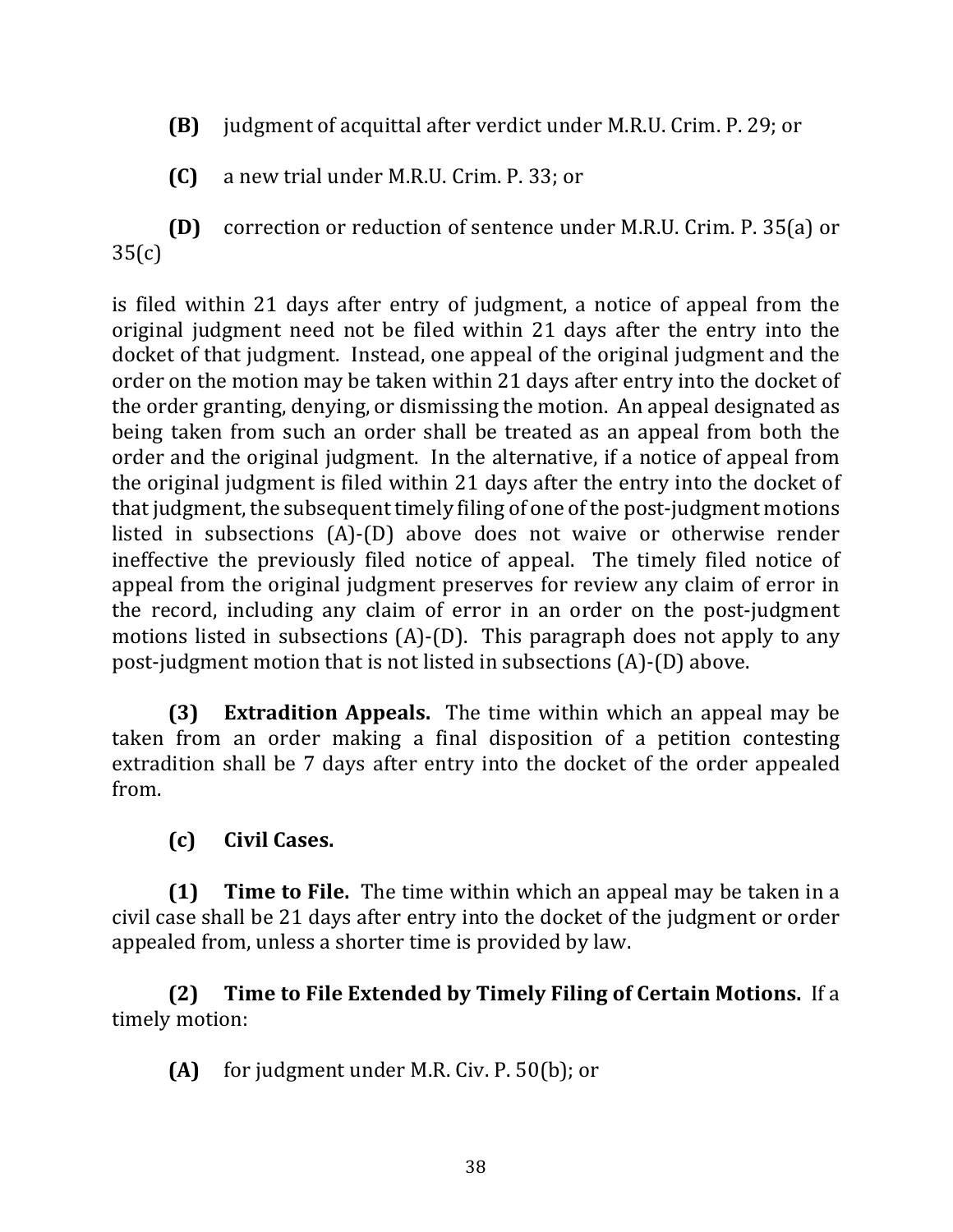**(B)** to make or amend findings of fact or conclusions of law under M.R. Civ. P.  $52(a)$  or  $(b)$ ; or

**(C)** for a new trial under M.R. Civ. P. 59; or

**(D)** to alter or amend the judgment, including a motion for reconsideration of the judgment under M.R. Civ. P. 59; or

**(E)** for reopening or reconsideration before the Public Utilities Commission pursuant to its rules of practice

is filed within the time allowed by statute or rule after entry of judgment, a notice of appeal from the original judgment need not be filed within 21 days after the entry into the docket of that judgment. Instead, one appeal of the original judgment and the order on the motion may be taken within 21 days after entry into the docket of the order granting, denying, or dismissing the motion. An appeal designated as being taken from such an order shall be treated as an appeal from both the order and the original judgment. In the alternative, if a notice of appeal from the original judgment is filed within 21 days after the entry into the docket of that judgment, the subsequent timely filing of one of the post-judgment motions listed in subsections  $(A)$ - $(E)$  above does not waive or otherwise render ineffective the previously filed notice of appeal. The timely filed notice of appeal from the original judgment preserves for review any claim of error in the record, including any claim of error in an order on the post-judgment motions listed in subsections  $(A)$ - $(E)$ . This paragraph does not apply to any post-judgment motion that is not listed in subsections  $(A)$ - $(E)$  above.

**(d) Extension of Time.** Except when prohibited by statute:

**(1) Twenty-One Days.** Upon a showing of good cause, the trial court may, before or after the time has expired, with or without motion and notice, extend the time for filing the notice of appeal otherwise allowed for a period not to exceed 21 days from the expiration of the original time for filing an appeal prescribed by Rule  $2B(b)$  or  $2B(c)$ .

**(2)** One Hundred Forty Days. An extension of the time to file the notice of appeal exceeding 21 days, but not exceeding 140 days, from the expiration of the original time for filing an appeal prescribed by Rule 2B(b) or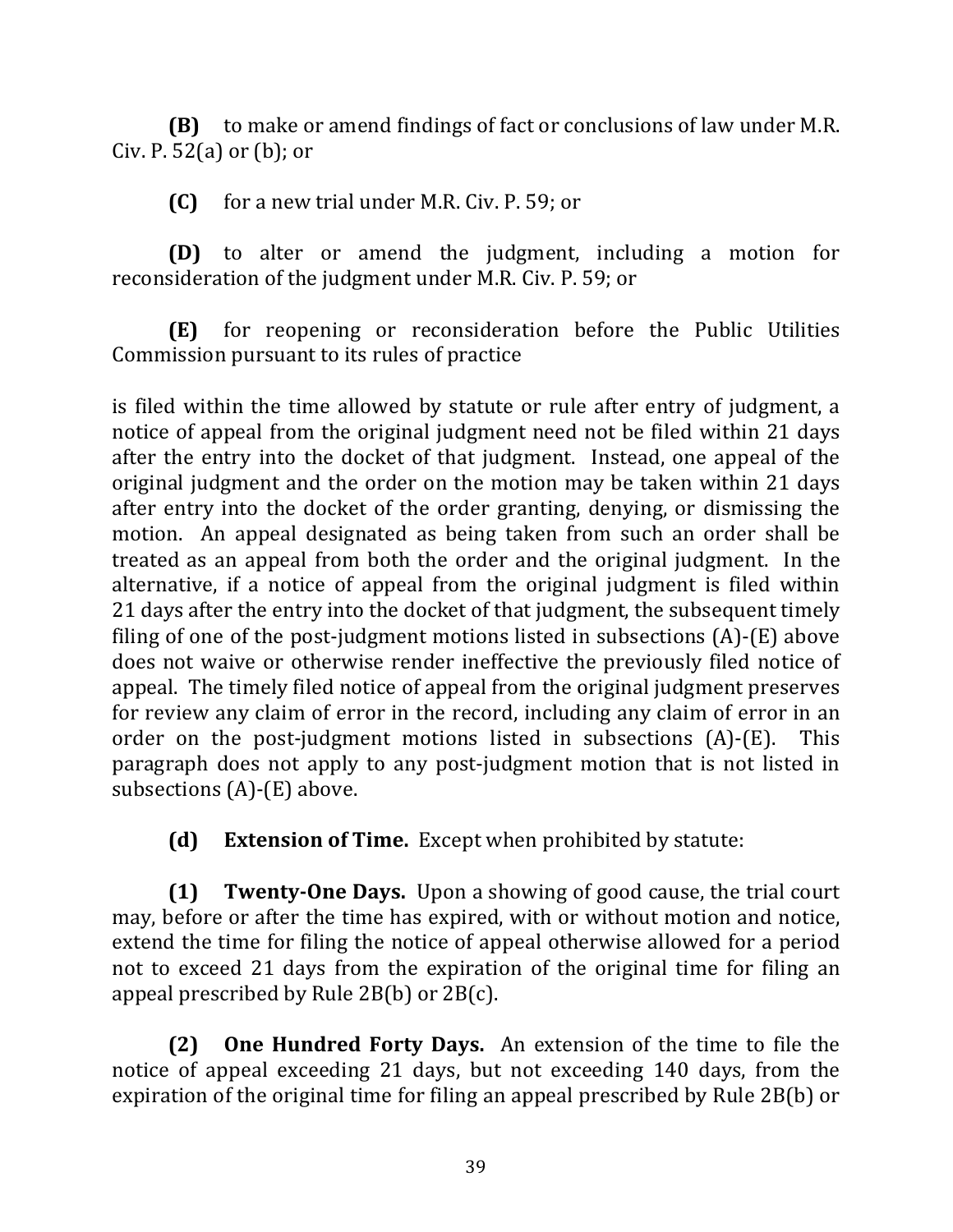$2B(c)$  may be granted by the trial court on a motion with notice only upon a showing that  $(A)$  the trial court clerk, although required to do so, failed to send notice of the entry of judgment to the moving party; and  $(B)$  the moving party did not otherwise learn of the entry of judgment; and  $(C)$  any other party will not be unfairly prejudiced by the extension of time to file the notice of appeal.

### **Restyling Notes – June 2017**

Rule 2B (Former Rule  $2(b)$ ) relating to calculation of the time to file an appeal has been subject to significant editing and addition of many separations and internal numbering, with some editing for clarification. Of particular note, the motions which can cause the time to file an appeal to be extended in criminal or civil appeals are each separated out for easy identification.

Rule  $2B(a)(2)$  is added, indicating that a party who is present in court when a particular final judgment or other court action is announced by the court or who, while at the courthouse after the court's announcement, signs a document signifying acknowledgment of the court's action, is presumed to have learned of the entry the judgment at that time. This amendment is added to minimize claims of lack of knowledge of entry of judgments at later times when appeal deadlines may have been missed and parties seek to either reopen or collaterally attack a judgment.

Former Rules  $2(b)(2)$  and  $2(b)(3)$ , restyled as Rules  $2B(b)$  and  $2B(c)$ , are amended to clarify that there is no need to file a notice of appeal from an original judgment while certain post-judgment motions, if timely filed, are pending in the trial court. A notice of appeal can instead be taken from the order on that post-judgment motion, within 21 days after its entry, and that single notice of appeal will be treated as an appeal from both the original judgment and the post-judgment order. In the alternative, a notice of appeal can be filed within 21 days after the entry into the docket of the original judgment, and the subsequent timely filing of certain post-judgment motions does not render ineffective the previously filed notice of appeal. The previously filed notice of appeal preserves for review any claim of error in the original judgment and in the order on the post-judgment motion.

The provision in former Rule  $2(b)(3)$  regarding cross-appeals is moved to Rule 2C.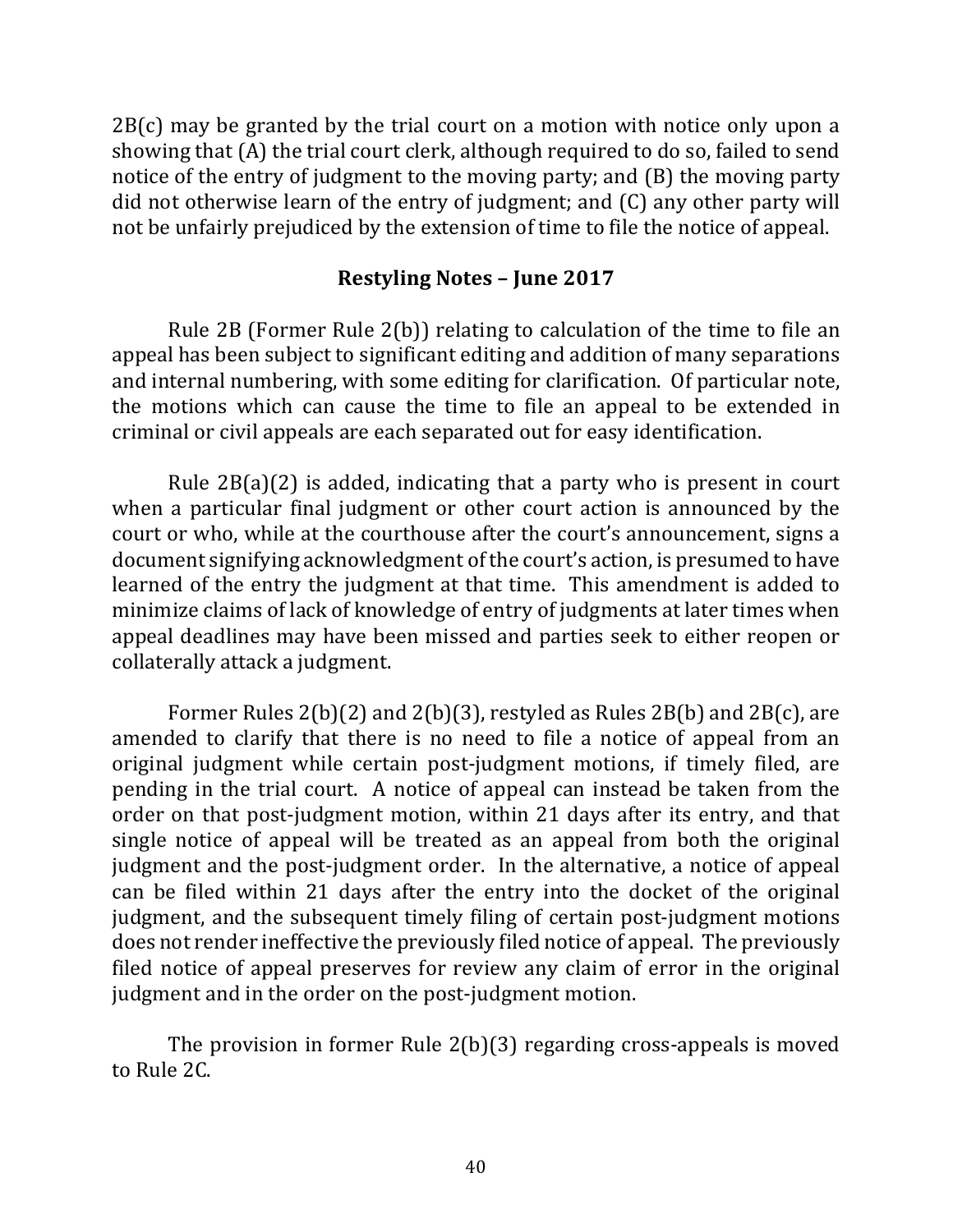Former Rule  $2(b)(4)$  is removed, and the content is instead made part of Rules  $2B(b)$  and  $2B(c)$ .

[Advisory Notes to former Rule 2 can be found above the text of Rule 2A.]

# **RULE 2C. MULTIPLE APPEALS AND BONDS IN CIVIL CASES**

# **(a) Cross-Appeals.**

**(1)** Need to File. If the appellee seeks any change in the judgment that is on appeal, the appellee must file a cross-appeal to preserve that issue. The notice of cross-appeal shall be filed with the clerk of the trial court from which the appeal is taken, and shall be processed in the same manner as a notice of appeal filed pursuant to Rule  $2A(b)(1)$ . An appellee may, without filing a cross-appeal, argue that alternative grounds support the judgment that is on appeal. 

**(2) Time to File.** If a timely notice of appeal is filed by a party, any other party may file a notice of appeal (accompanied, when required, by the filing fee or a request to have the fee waived pursuant to M.R. Civ.  $P. 91$ ) within 14 days after the date on which the first notice of appeal was filed, or within the time specified by Rule  $2B(b)$  or  $2B(c)$ , whichever period last expires.

**(3) Status of Parties.** When more than one party has appealed, the party who first appeals shall, unless otherwise agreed by the parties or ordered by the Law Court, be treated as the appellant in applying these Rules to such cross-appeals, and all other parties shall be treated as appellees.

**(b) Joint or Consolidated Appeals.** If two or more parties are entitled to appeal from a civil judgment or order, and their interests are such as to make joinder practicable, they may file a joint notice of appeal or may join in an appeal after filing separate timely notices of appeal, and they may thereafter proceed on appeal as a single appellant. Appeals may be consolidated after docketing in the Law Court by order of the Law Court upon its own motion or upon motion of a party.

**(c)** Parents' Appeals. If both parents of a child appeal from an order of the District Court or the Probate Court finding jeopardy to the child as to both parents, terminating both parents' parental rights to the child, awarding a guardianship over the child to a third person, or awarding a grandparent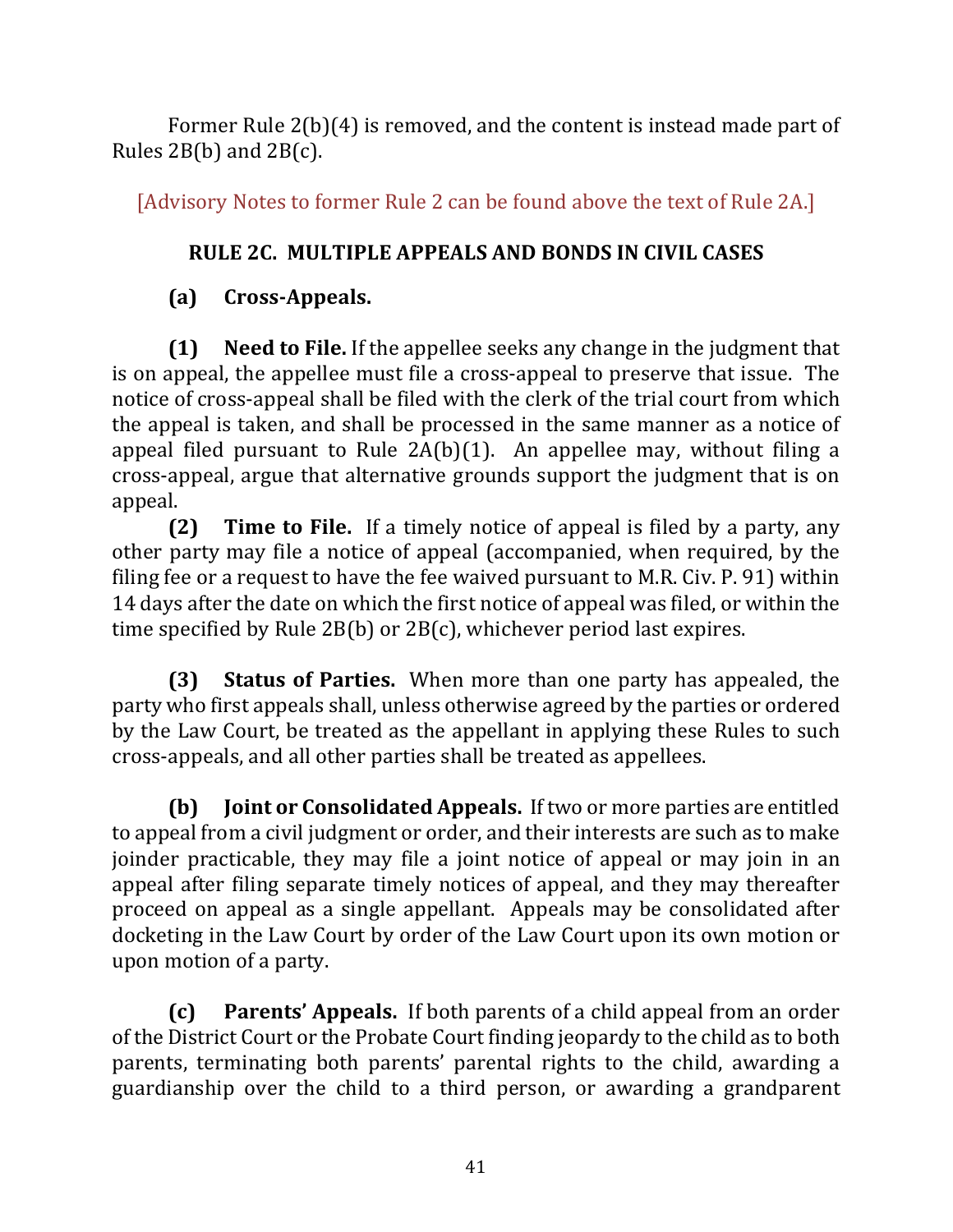visitation rights, both parents shall be treated as appellants, unless otherwise agreed by the parties or ordered by the Law Court.

**(d)** Bond; Continuance in Effect. Any bond given at the commencement or during the pendency of a civil action, unless otherwise provided by law or by direction of the court ordering the judgment appealed from, shall continue in effect until the final disposition of any appeal of the action and until the conditions of such bond have been fulfilled.

### **Restyling Notes – June 2017**

Rule 2C replaces Rule  $2(c)$ . Rule  $2C(a)$  is added to address cross-appeals. A cross-appeal is commenced by filing a notice of cross-appeal with the trial court. Rule  $2C(a)(1)$  clarifies when an appellee must file a cross-appeal to preserve an issue. If a change in the judgment is sought, a cross-appeal must be filed. *See Lyle v. Mangar*, 2011 ME 129, ¶ 22, 36 A.3d 867; *Costa v. Vogel*, 2001 ME 131, ¶ 1 n.1, 777 A.2d 827.

Historically, the Law Court has not required an appellee to file a cross-appeal to preserve an argument that the judgment should be affirmed in every respect but simply contends that the same result could have been reached on alternative grounds. See Harris v. Woodlands Club, 2012 ME 117, ¶ 16 n.8, 55 A.3d 449; *Scott Dugas Trucking & Excavating, Inc. v. Homeplace Bldg. & Remodeling, Inc.,* 651 A.2d 327, 329 (Me. 1994); *State v. Me. Cent. R.R.*, 517 A.2d 55, 57 (Me. 1986); *Givertz v. Me. Med. Ctr.*, 459 A.2d 548, 556 (Me. 1983); *but see MaineToday Media v. State*, 2013 ME 100, ¶ 28 n.17, 82 A.3d 104; *Langevin v. Allstate Ins. Co.*, 2013 ME 55, ¶ 6 n.4, 66 A.3d 585; *Millien v. Colby College*, 2005 ME 66,  $\parallel$  9 n.3, 874 A.2d 397; *Littlefield v. Littlefield*, 292 A.2d 204, 208-09 (Me. 1972).

Rule 2C also has minor editing to further clarify that the Rule applies only to civil judgments.

[Advisory Notes to former Rule 2 can be found above the text of Rule 2A.]

### **RULE 3. DOCKETING THE APPEAL AND FURTHER TRIAL COURT ACTION**

**(a)** Docketing the Appeal.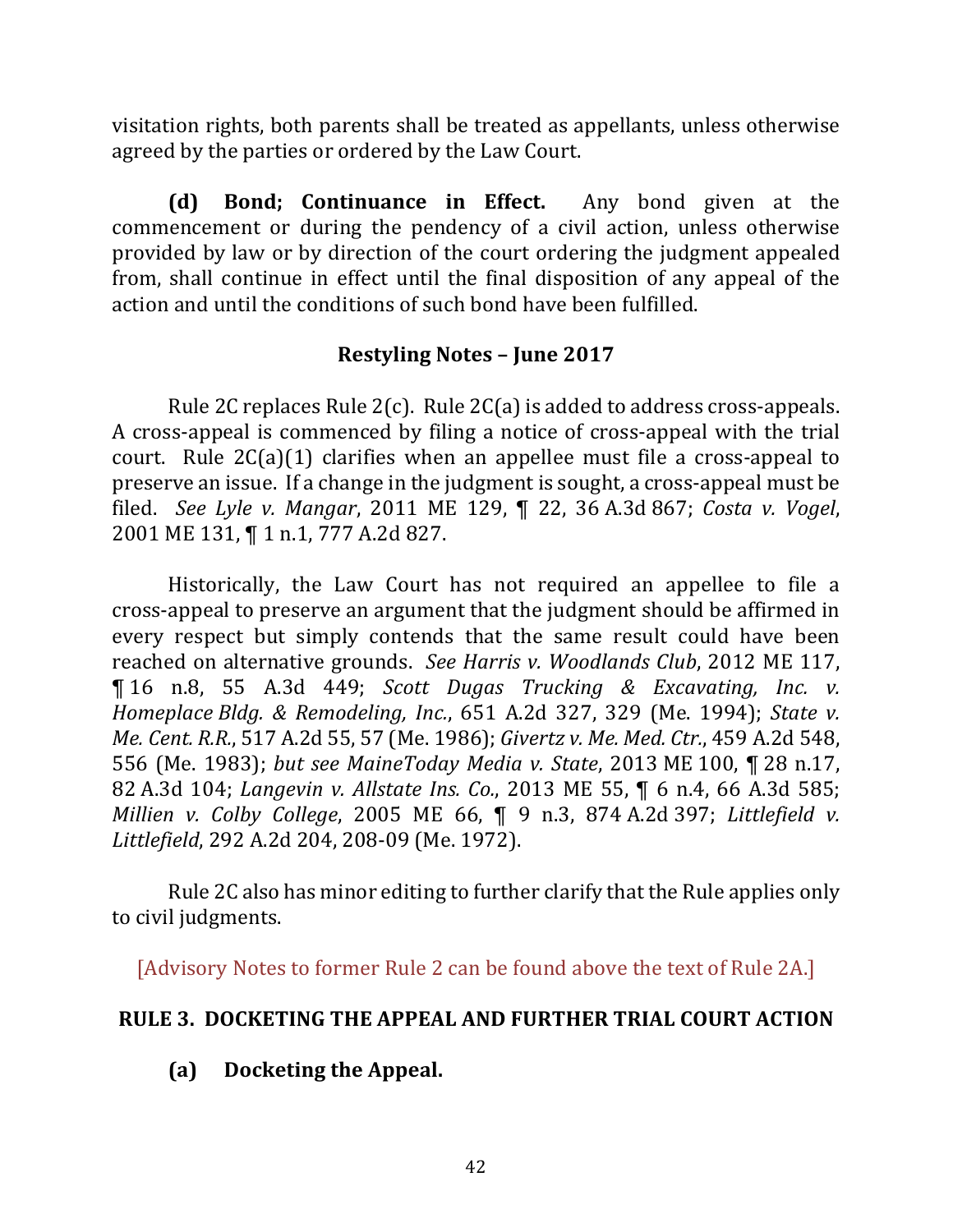**(1) Trial Court Docketing.** Upon receipt of the signed notice of appeal and, when required, the requisite fee or waiver, the trial court clerk shall mark the case "Law" on the docket. The trial court clerk shall then transmit a copy of the notice of appeal together with a copy of all docket entries to the Clerk of the Law Court. 

**(2)** Law Court Docketing. Upon receipt of the copies of the notice of appeal and the docket entries, the Clerk of the Law Court shall forthwith docket the appeal and send each party of record a written notice of the docketing, the Law Court docket number, and the date within which the record on appeal and the reporter's transcript must be filed.

**(b) Further Trial Court Action Limited.** The trial court shall take no further action pending disposition of the appeal by the Law Court except as provided in Rules  $3(c)$  and  $(d)$  of these Rules.

**(c) Trial Court Action Without Leave of the Law Court.** The trial court is permitted, during the pendency of the appeal and without leave of the Law Court, to take the following action:

**(1)** Criminal Cases. In criminal cases, to dispose of any post-judgment motion filed within 21 days after entry of judgment pursuant to one of the rules enumerated in Rule  $2B(b)(2)$ ; to appoint counsel for an indigent defendant; to grant a stay of execution and set or revoke bail pending appeal; and to conduct proceedings either for a new trial or for the correction or reduction of a sentence pursuant to M.R.U. Crim. P.  $35(a)$  or (c);

**(2)** Civil Cases. In civil cases, to dispose of any post-judgment motion filed pursuant to one of the rules enumerated in Rule  $2B(c)(2)$  of these Rules; as provided in M.R. Civ. P. 27(b), 54(b)(3), 60(a), 62(a), 62(c), and 62(d); and as provided in Rule  $5(e)$  of these Rules;

**(3) Child Protection Cases.** In child protection cases, to continue case review and processing as required by law; and

**(4)** Certain Interlocutory Appeals. The trial court is permitted to act on a case pending resolution of any appeal of an order approving, dissolving or denying an attachment or trustee process, a discovery order, a temporary restraining order or preliminary injunction; or an order granting or denying a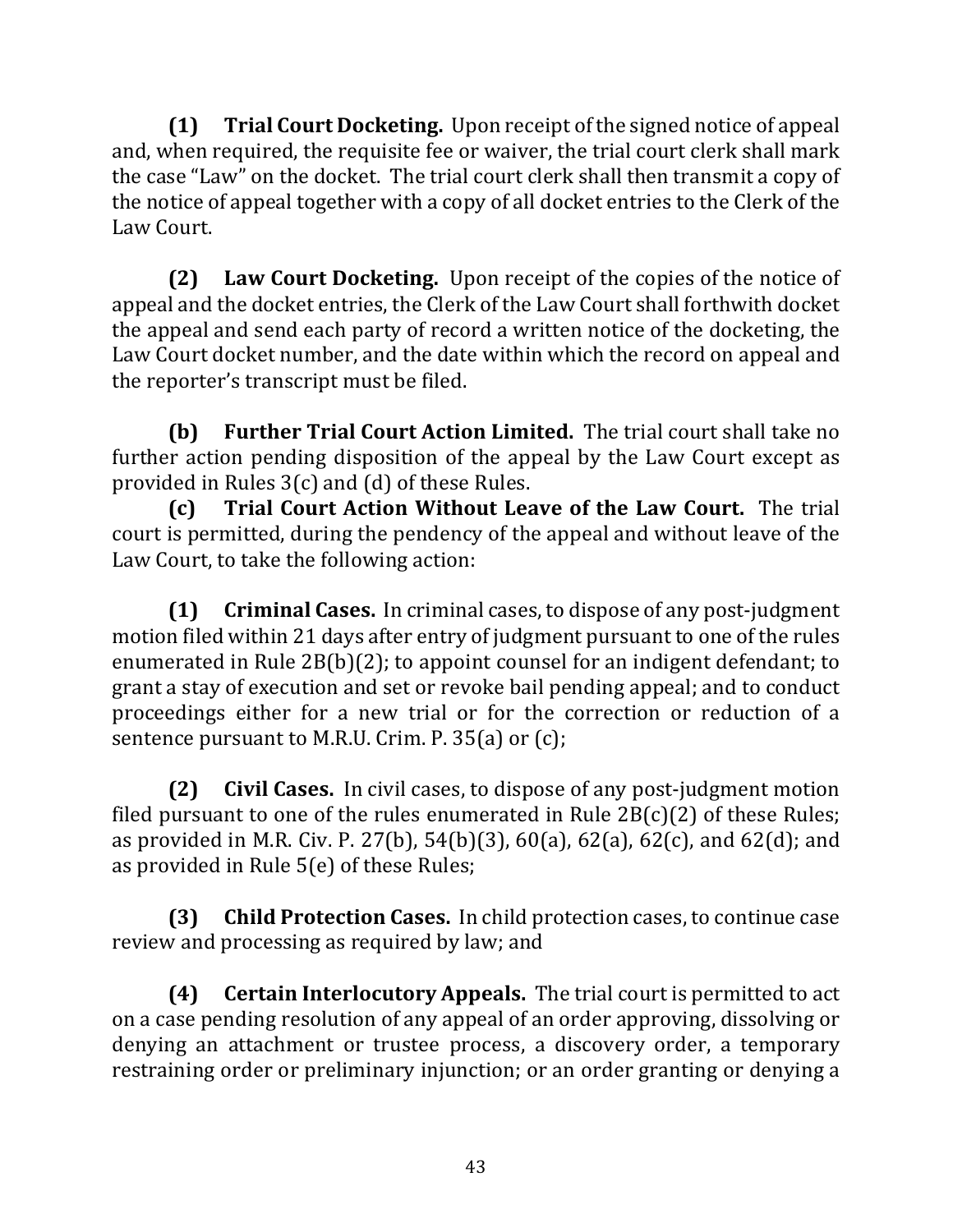motion for summary judgment or a motion to dismiss that does not resolve all pending claims.

Any party moving for trial court action permitted by this Rule may include, in its motion to the trial court, a request that the clerk of the trial court temporarily retain some or all of the trial court record as provided by Rule  $6(a)(3)$  of these Rules, or retrieve the same from the Clerk of the Law Court, if necessary for the requested trial court action.

**(d) Trial Court Action With Leave of the Law Court.** A party may, during the pendency of an appeal, file a motion in the Law Court to permit a specific trial court action that is not already permitted by Rule  $3(c)$  of these Rules. The moving party shall include, in its motion to the Law Court, the reason for the request for trial court action and shall attach to the Law Court motion the proposed trial court motion.

## **Restyling Notes – June 2017**

Rule 3 is amended to add significant clarification and separations. This revision clarifies that the trial court retains authority to act as provided by Rule  $3(c)$  without leave of the Law Court. Rule  $3(d)$  is added to outline the procedure for seeking leave of the Law Court to permit trial court action not otherwise permitted by Rule  $3(c)$ .

In Rule  $3(b)(4)$ , a ruling on a motion to dismiss that does not resolve all pending claims is added to the list of trial court orders from which an appeal may be taken without causing the trial court to cease action on the matter pending resolution of the appeal. The change results in rulings on motions to dismiss being treated the same as rulings on motions for summary judgment that are already addressed in the Rule. Adding the reference to motions to dismiss creates no approval for interlocutory appeals. It only notes that while such interlocutory appeals are pending, trial court consideration of the case can continue.

**[Advisory Notes to Rule 3 of former Maine Rules of Appellate Procedure]**

\_\_\_\_\_\_\_\_\_\_\_\_\_\_\_\_\_\_\_\_\_\_\_\_\_\_\_\_\_\_\_\_\_\_\_\_\_\_\_\_\_\_\_\_\_\_\_\_\_\_\_\_\_\_\_\_\_\_\_\_\_\_\_\_\_\_

**Advisory Note – August 2015**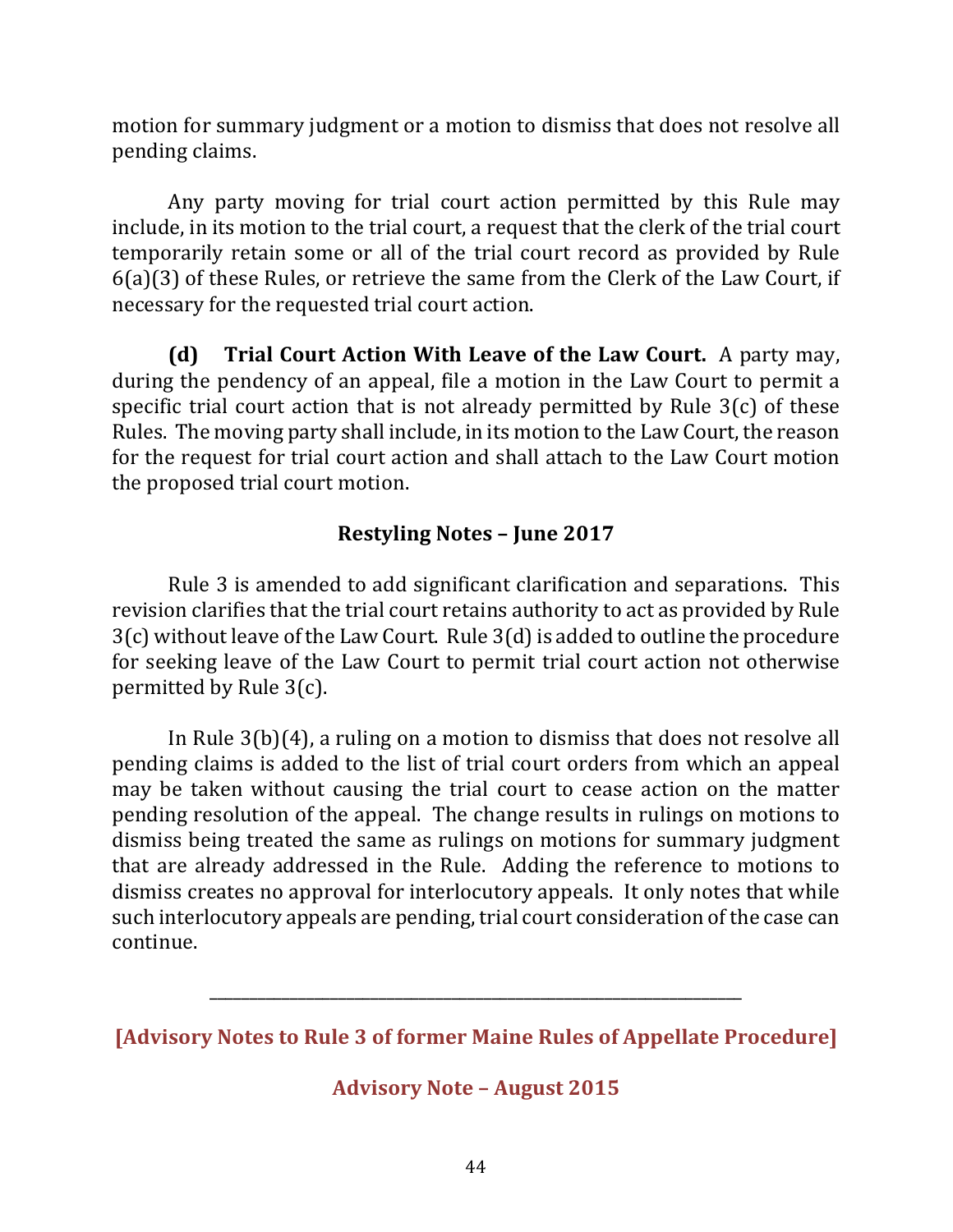Because of the adoption of the Maine Rules of Unified Criminal Procedure, effective throughout the State of Maine as of July 1, 2015, all references and citations to the Maine Rules of Criminal Procedure have been replaced with references and citations to the Maine Rules of Unified Criminal Procedure.

#### **Advisory Note – July 2012**

Rule  $3(a)$  is amended to make clear the need for payment of the filing fee in those cases where a filing fee is required. This requirement is also discussed in M.R. App. P.  $2(a)(1)$  and  $(4)$ , M.R. App. P.  $2(b)(3)$ , and M.R. Civ. P.  $5(f)$ .

#### **Advisory Notes – January 1, 2001**

Rule  $3(a)$  governs docketing of appeals in the Law Court. It is derived from M.R. Civ. P. 73(f) and M.R. Crim. P. 37(d). Upon receipt of a notice of appeal, the trial court clerk must docket the appeal and then transmit a copy of the notice plus a copy of all present docket entries to the Clerk of the Law Court. The case will also be marked "Law" on the docket of the trial court. Separately, it should be noted that pursuant to Rule  $2(a)(5)$  the clerk must also send a copy of any transcript order form required to be filed with the notice of appeal to the Clerk of the Law Court. Upon receipt of the copies of the notice of appeal and the docket entries, the Clerk of the Law Court must docket the appeal and then send each party of record a written notice of the docketing, the Law Court docket number, and the date within which the record on appeal and reporter's transcript must be filed.

Rule 3(b) reflects current practice as stated in M.R. Civ. P. 73(f) and M.R. Crim. P. 37(d) that, once the appeal is docketed by the marking of "Law" on the trial court docket, generally trial courts should take no further action in the matter pending disposition of the appeal by the Law Court. There are certain stated exceptions to this rule for both criminal and civil cases, and those exceptions are outlined in subparagraphs 1, 2, 3, and 4 of Rule  $3(b)$ . Subparagraph 1 applies to criminal cases. Subparagraph 2 applies to civil cases. Subparagraph 3 applies to child protective cases and recognizes the statutory requirements that processing of these cases continue while appeals are pending. Subparagraph 4 applies to all cases. The last sentence of the Rule separately excepts from application of the "no further action" rule, appeals from orders listed in the sentence.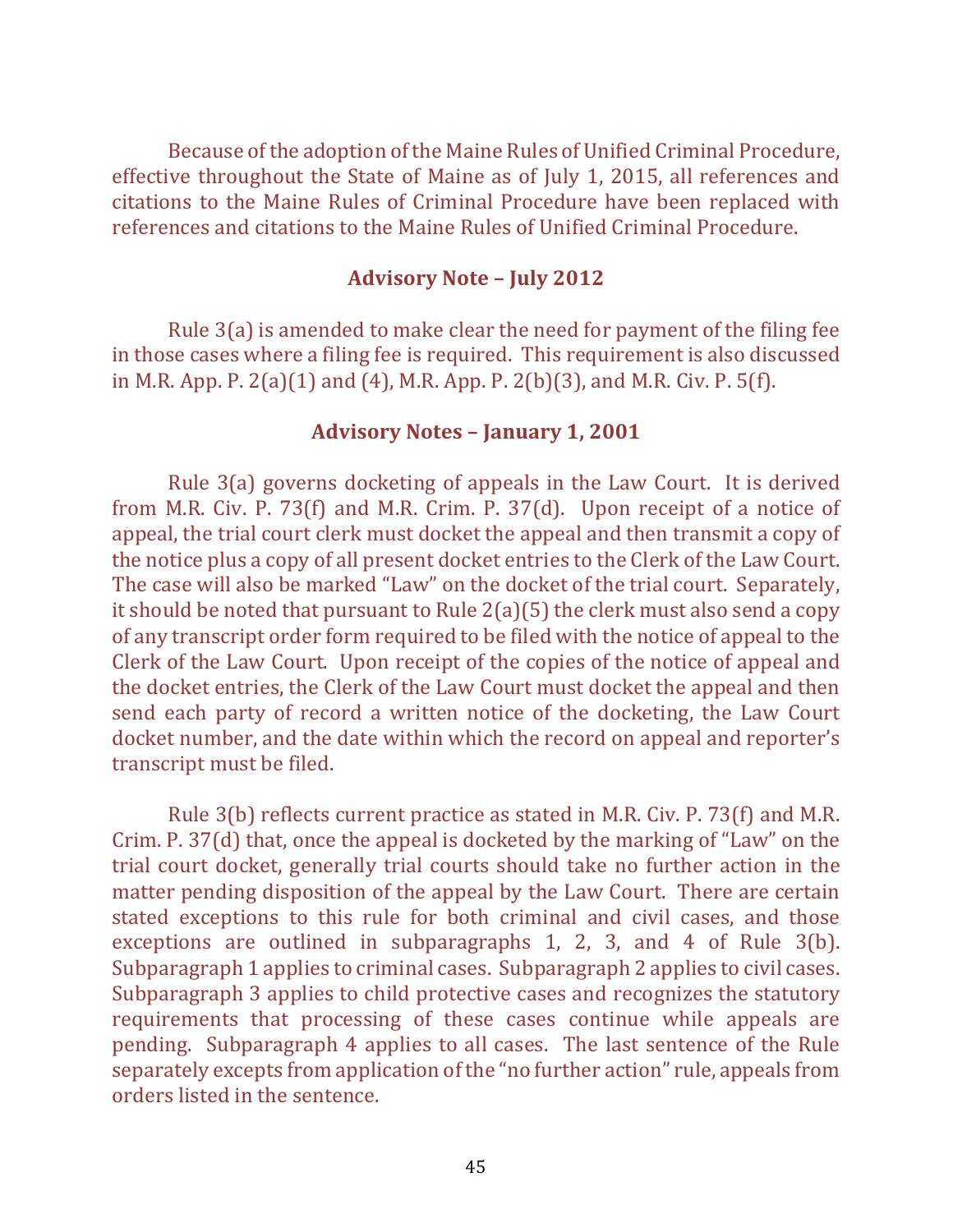## **RULE 4. DISMISSAL OF THE APPEAL**

## **(a) Voluntary Dismissal.**

**(1) Criminal Appeals.** Prior to the time stated in subdivision (b) of this Rule, a criminal defendant may dismiss his or her appeal by filing with the Clerk of the Law Court a written dismissal, personally signed by the defendant, and the State may dismiss its appeal by filing a written dismissal signed by the attorney for the State.

# **(2) Civil Appeals.**

**(A)** Appeals. On or before the date that the appellant's brief is filed or is due to be filed, whichever is earlier, an appellant may dismiss the appellant's appeal by filing with the Clerk of the Law Court a written dismissal signed by the appellant or the appellant's attorney. After the date on which the appellant's brief is filed or is due to be filed, an appeal may be dismissed only by stipulation pursuant to paragraph  $(a)(3)$  of this Rule.

**(B)** Cross-Appeals. On or before the date that a cross-appellant's brief is filed or is due to be filed, whichever is earlier, a cross-appellant may dismiss the cross-appellant's appeal by filing with the Clerk of the Law Court a written dismissal signed by the cross-appellant or the cross-appellant's attorney. After the date on which the cross-appellant's brief is filed or is due to be filed, a crossappeal may be dismissed only by stipulation pursuant to paragraph  $(a)(3)$  of this Rule.

**(3) By Stipulation.** Prior to the time stated in subdivision (b) of this Rule, a civil appeal may be dismissed by stipulation entered into by all of the parties and filed with the Clerk of the Law Court.

**(b)** On or After Date for Consideration. On or after the date scheduled for oral argument or 42 days (6 weeks) after the date for filing the appellee's brief in an appeal not scheduled for oral argument, an appeal may be dismissed voluntarily or by stipulation only with leave of the Law Court.

**(c)** For Failure to Perfect Appeal. If an appellant or cross-appellant fails to comply with the provisions of these Rules within the times prescribed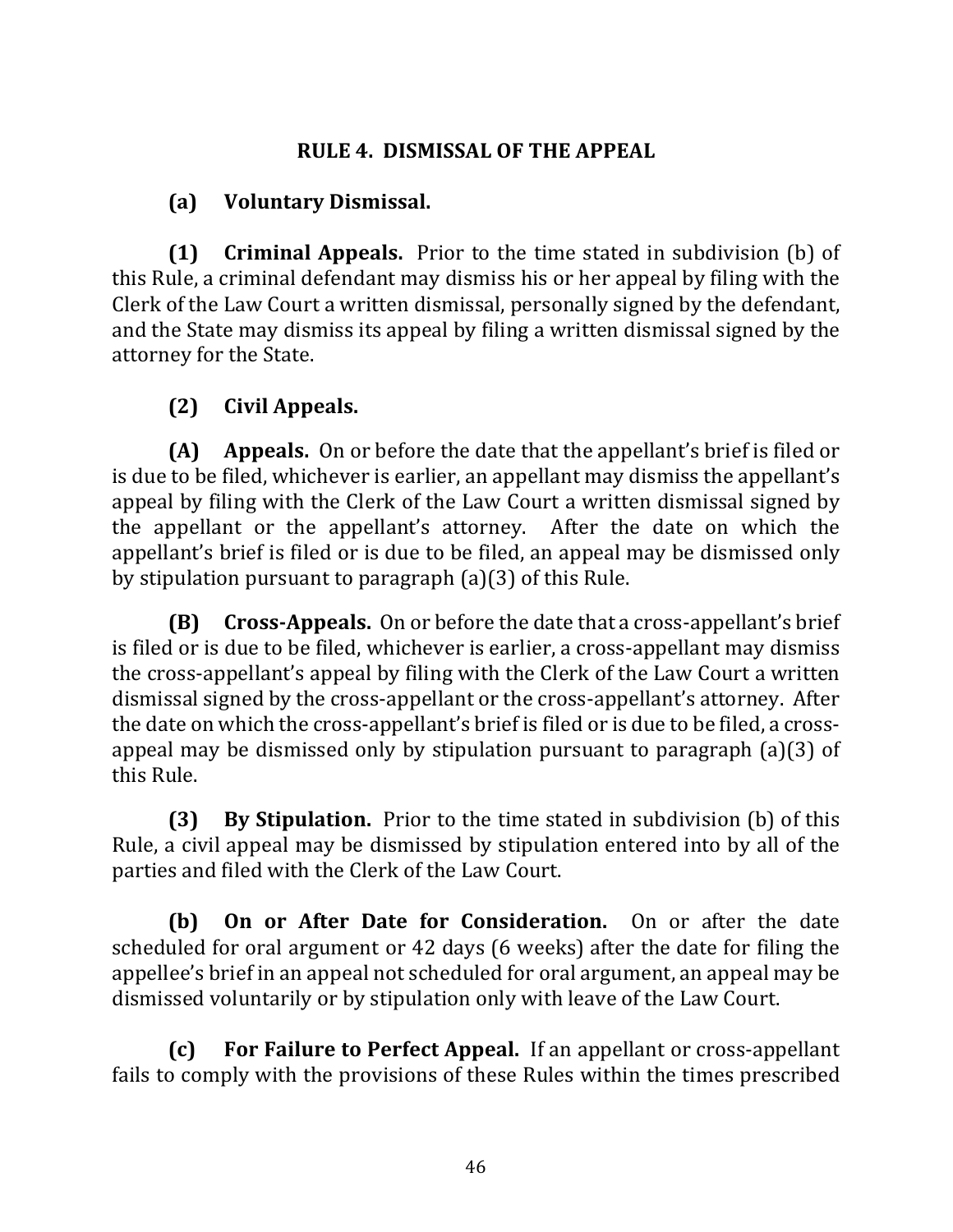herein, the Law Court may, on motion of any other party or on its own initiative, dismiss the appeal for want of prosecution.

**(d)** For Lack of Jurisdiction. Whenever it appears by suggestion of the parties or otherwise that the Law Court lacks jurisdiction of the subject matter, the Law Court shall dismiss the appeal.

### **Restyling Notes – June 2017**

Rule 4 is edited to clarify in Rule  $4(a)(1)$  that a criminal defendant must personally sign a voluntary dismissal, a direction that was implicit in the current rule. Rule  $4(a)(2)$  is amended to create a separate brief-related deadline, Rule  $4(a)(2)(B)$ , for dismissal of a cross-appeal without agreement. Rule  $4(b)$  is amended to clarify the date after which an appeal not scheduled for oral argument may be dismissed voluntarily only with approval of the Law Court. That date is 42 days (6 weeks) after the date for filing the appellee's brief. The current Rule referencing only the date for "submission" on briefs was ineffective because the specific date for conference of an appeal on briefs is not noticed and sometimes changes.

**[Advisory Notes to Rule 4 of former Maine Rules of Appellate Procedure]** 

\_\_\_\_\_\_\_\_\_\_\_\_\_\_\_\_\_\_\_\_\_\_\_\_\_\_\_\_\_\_\_\_\_\_\_\_\_\_\_\_\_\_\_\_\_\_\_\_\_\_\_\_\_\_\_\_\_\_\_\_\_\_\_\_\_\_

### **Advisory Note – July 2012**

Rule 4 is internally numbered and amended to place all provisions for voluntary or stipulated dismissal of appeals within subdivision (a) and to move the submission deadline for voluntary dismissals without Law Court approval to subdivision (b). There is no change to the process for voluntary dismissal of criminal appeals in paragraph  $(1)$ .

Rule  $4(a)(2)$  is adopted to clarify the process for unilateral or voluntary dismissal of civil appeals. To avoid the risk that an appellee may be required to expend any significant time or effort only to have an appeal voluntarily dismissed, a civil appeal may be voluntarily dismissed only on or before the date that the appellant's brief is filed or is due to be filed, whichever is earlier. The appeal may be dismissed by filing with the Clerk of the Law Court a written dismissal signed by the appellant or the appellant's attorney. After the date on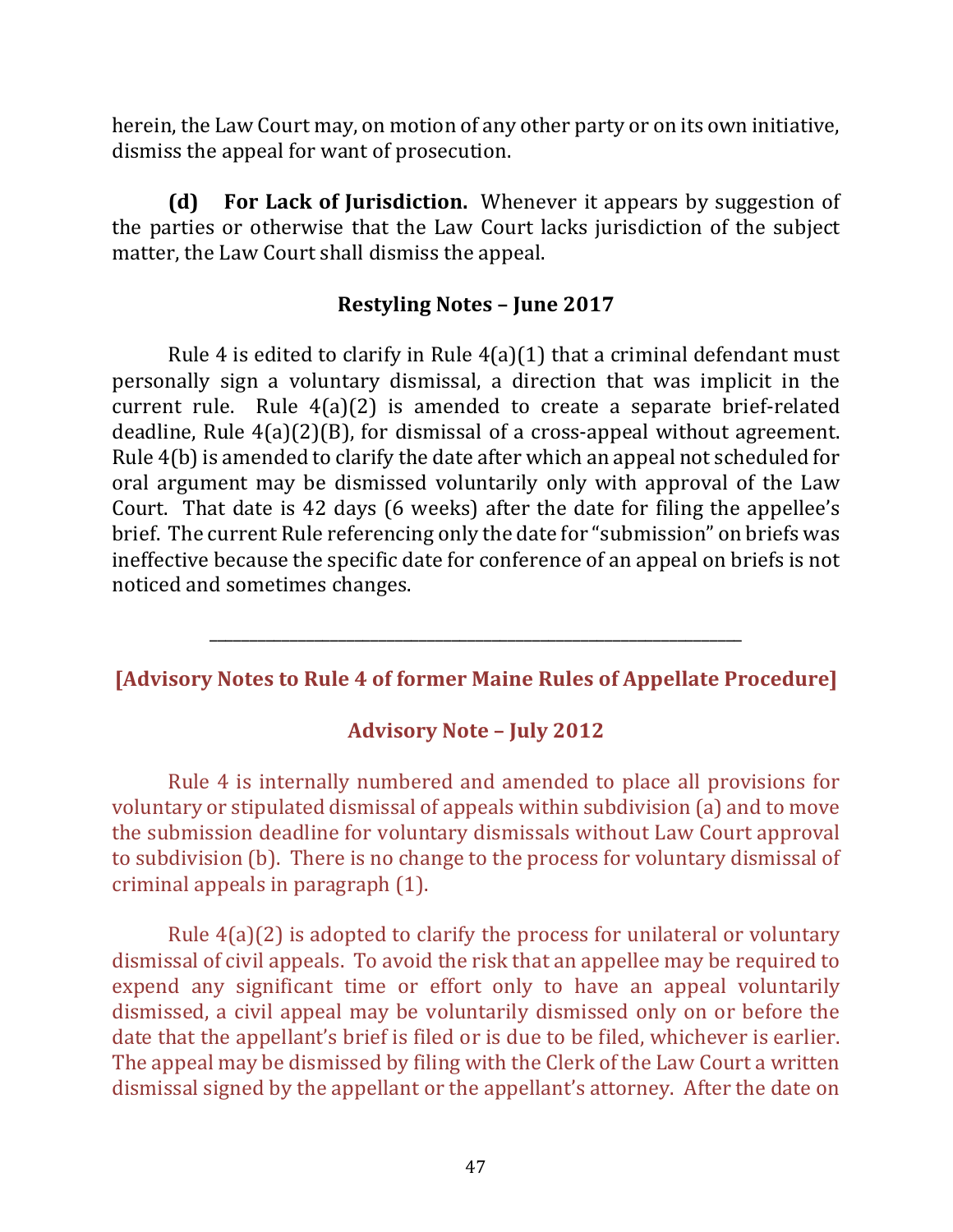which the appellant's brief is filed or is due to be filed, an appeal may be dismissed only by stipulation pursuant to paragraph (3) (formerly subdivision (b)). 

As with current practice, an appeal my be dismissed only with leave of the Law Court on or after the date the appeal is scheduled to be considered at oral argument or on briefs. To clarify that this is a general rule that applies to all dismissals by parties, the provision is placed in a new subdivision (b).

Rule  $4(d)$  is amended to clarify that it is applicable to issues of lack of subject matter jurisdiction before the Law Court. The Law Court continues to have the capacity to take appropriate action when it notices, in a matter before it, that any other court or tribunal lacked personal or subject matter jurisdiction over a party or matter before the Law Court.

### **Advisory Notes – September 10, 2001**

This language  $[Rule 4(d)]$  is virtually identical to the provisions of M.R. Civ. P.  $12(h)(3)$  which previously governed civil appeals. It is added at this point to recognize the Court's inherent authority to dismiss matters when it is apparent that it lacks subject matter jurisdiction. See Thomas v. City of South *Portland*, 2001 ME 50, 768 A.2d 595. The only difference between the proposed rule and Rule  $12(h)(3)$  is a change of the last word from "action" to "appeal."

#### **Advisory Notes – January 1, 2001**

Rule  $4(a)$  generally adopts M.R. Crim. P. 37(e)(1), but with amendment to set a cutoff date for dismissals as the date on or after the date for oral argument or on briefs consideration.

Rule  $4(b)$  generally adopts M.R. Civ. P. 73(g)(1). Under both the voluntary dismissal in criminal appeals and the stipulation of dismissal that may apply to either criminal or civil appeals, after an appeal is conferenced by the Law Court, it may be dismissed only with leave of the Law Court. The current rules limit dismissal after argument, but that limitation is changed to on or after the date set for argument or on briefs consideration.

Rule  $4(c)$  adopts the nearly identical provisions of M.R. Civ. P. 73(g)(2) and M.R. Crim. P.  $37(e)(2)$  allowing dismissal on motion or by the Law Court's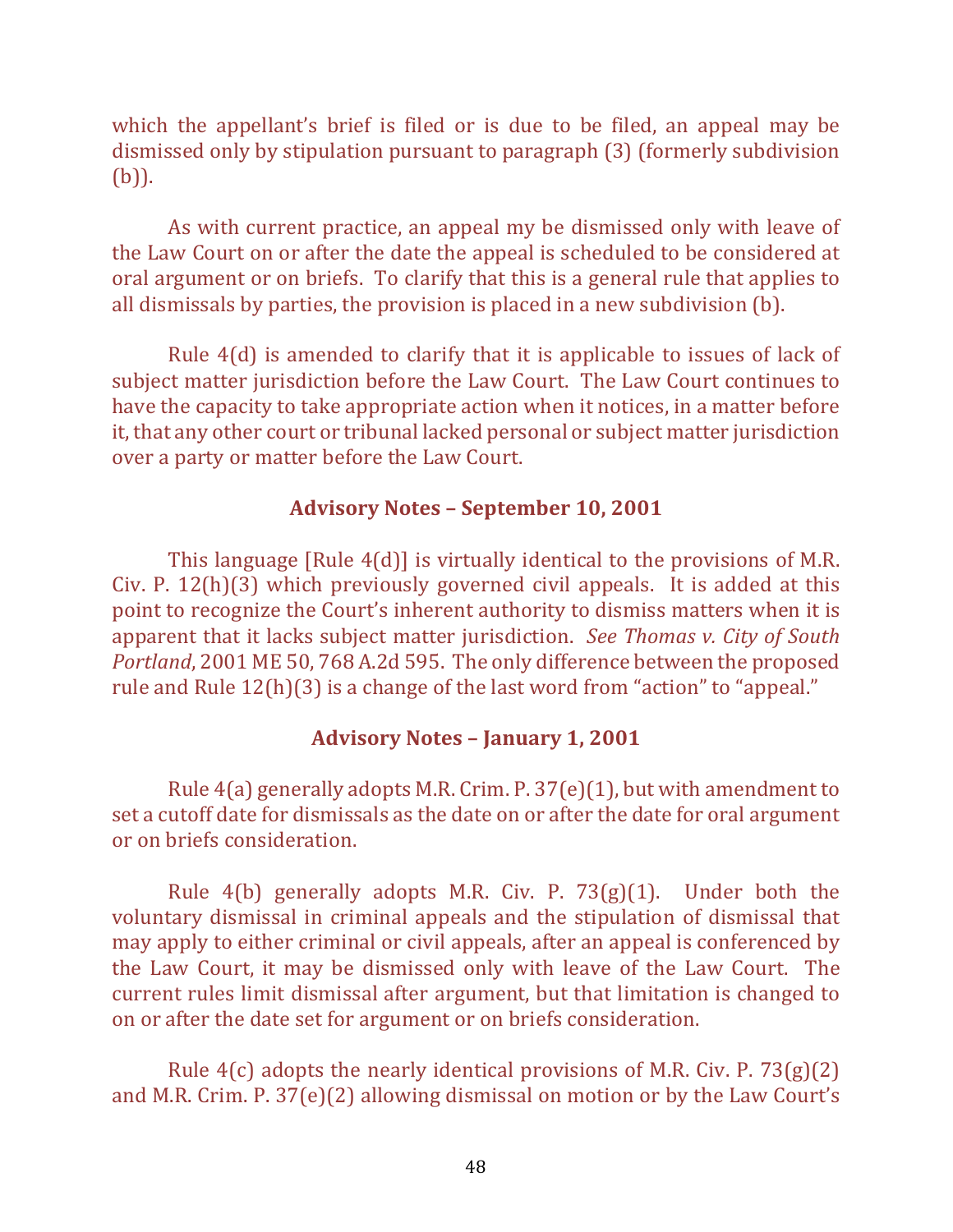own action for want of prosecution where an appellant fails to comply with the requirements of these Rules and within the time prescribed by the Rules. The basis for dismissal for want of prosecution may include not only failure to meet specific time limits, but also failure to comply with other obligations relating to an appeal such as filing the requisite transcript order form, if a transcript is to be ordered, or filing a proper brief or appendix as is required by these Rules.

## **RULE 5. RECORD ON APPEAL**

**(a)** Contents of Record. The record on appeal shall consist of the trial court clerk's record and exhibits filed in the trial court, the reporter's transcript of the proceedings, if any, and a copy of the docket entries.

**(b) Transcripts.** Unless excused for good cause by a Justice of the Supreme Judicial Court, the record on appeal shall include both a print and an electronic copy of any transcript that is or becomes part of the record on appeal. The electronic copy of each transcript shall be in a native .pdf format. The appellant shall ensure that an electronic copy of any transcript that is or becomes part of the record on appeal is emailed to the Clerk of the Law Court at the email address that the Clerk of the Law Court designates.

# **(1) Criminal Cases.**

**(A)** Order of Transcript. The appellant is responsible for ordering the transcript by using one of the methods prescribed by Rule  $2A(d)$ . Except as otherwise designated, the standard transcript in a criminal appeal shall include the testimony of the witnesses at trial; any bench conferences; and, in a jury trial, the closing arguments and the court's charge to the jury. The standard transcript shall also include any hearing on a motion to suppress or a motion in limine, if a ruling on such a motion is at issue on appeal, and the sentencing hearing, if sentencing is at issue on appeal.

Appellant's counsel may add portions to this standard transcript by utilizing the requisite Judicial Branch form. Appellant's counsel shall delete from the standard transcript any portion not necessary for purposes of the appeal.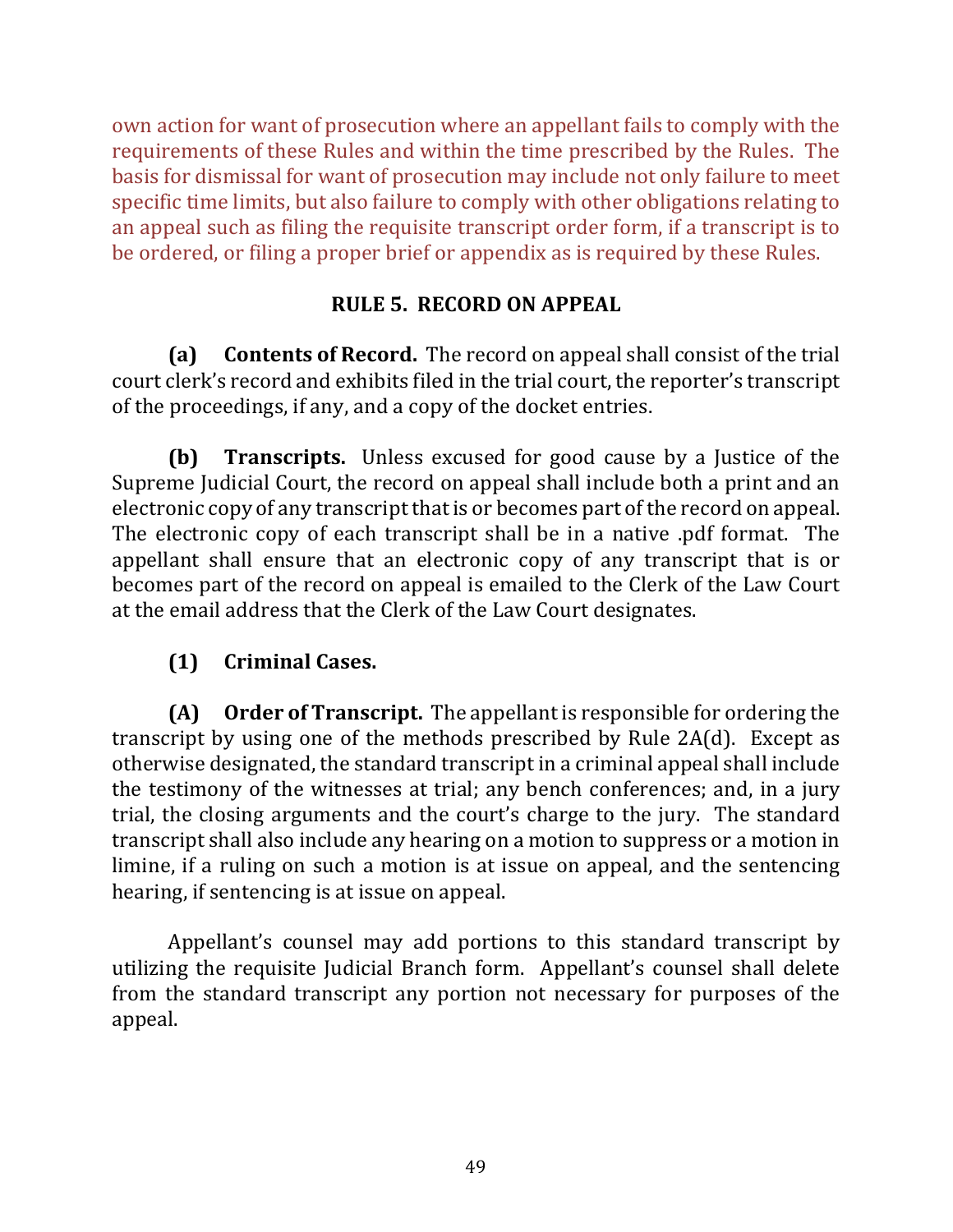Within 7 days after receipt of appellant's transcript order, appellee's counsel may order additional portions of the transcript by utilizing the requisite Judicial Branch form.

A copy of any transcript order not filed as part of, or contemporaneously with, the notice of appeal shall be filed with the Clerk of the Law Court and served on each other party, or if a party is represented, counsel for a represented party.

**(B)** Payment for Transcript. A non-indigent appellant shall make satisfactory financial arrangements with the court reporter or Office of Transcript Operations within 14 days after filing the notice of appeal, or the transcript order shall be cancelled, in which case the appeal shall proceed without a transcript.

In the case of an indigent appellant, the cost of the transcript shall be paid for by the Maine Commission on Indigent Legal Services. An indigent appellant is an appellant who has been determined indigent (i) by the trial court before verdict pursuant to M.R.U. Crim. P.  $44(b)$ , (ii) by the trial court after verdict pursuant to M.R.U. Crim. P. 44A(b), or (iii) by a Justice of the Supreme Judicial Court pursuant to M.R.U. Crim. P.  $44A(c)$ .

## **(2) Civil Cases.**

**(A)** Order of Transcript. An appellant shall order the transcript or portions of the transcript deemed necessary for appeal by using one of the methods prescribed by Rule 2A(d).

If the appellant intends to urge on appeal that a finding or conclusion is unsupported by the evidence or is contrary to the evidence, the appellant shall include in the record a transcript of all evidence relevant to such finding or conclusion.

If any appellee deems a transcript of other parts of the proceedings to be necessary, the appellee shall, within 7 days after the service of the appellant's transcript order form, file with the Clerk of the Law Court and serve on the appellant a designation of additional parts of the transcript to be included. Unless within 7 days after service of such designation the appellant has ordered such parts, and has so notified the appellee, the appellee may within the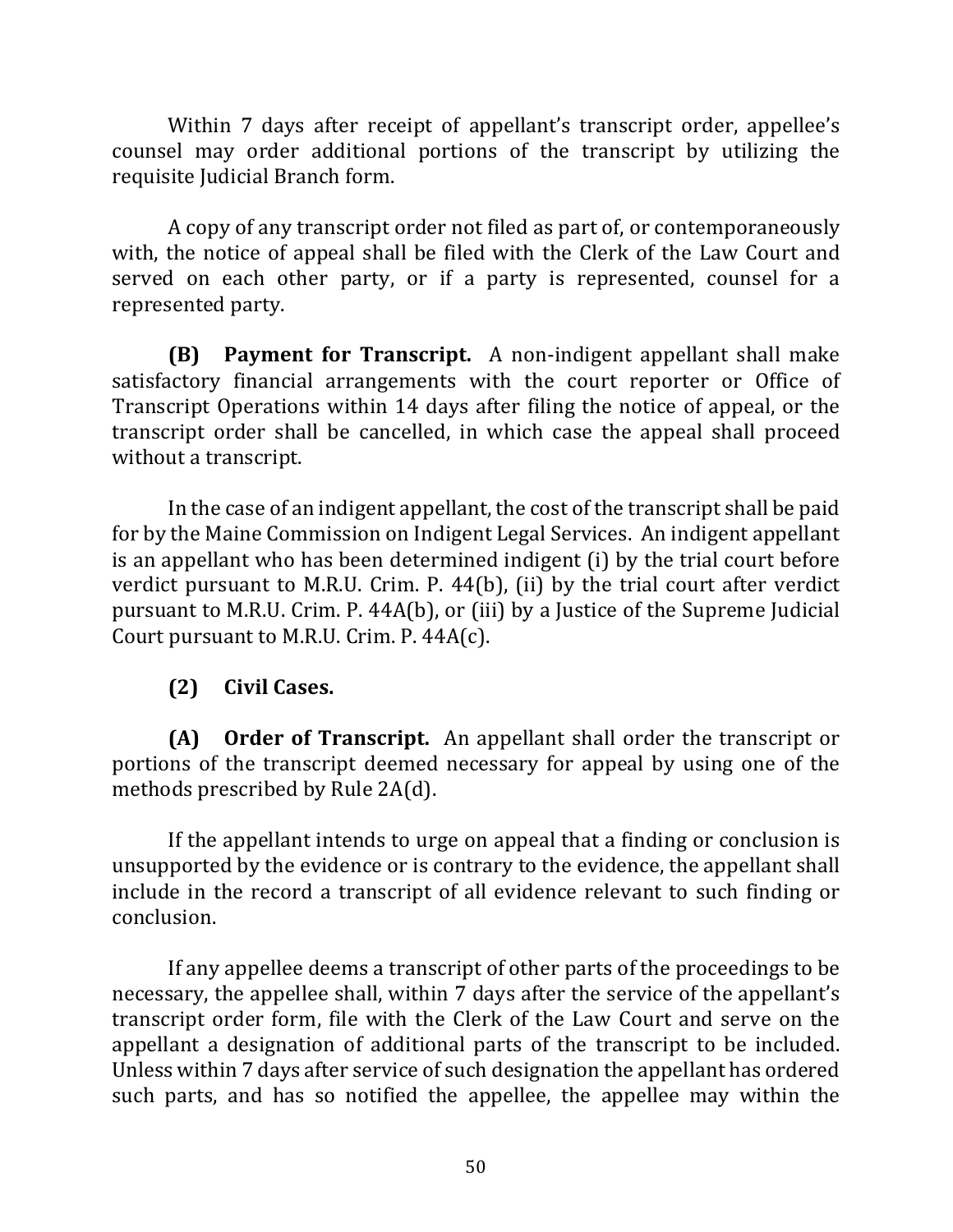following 7 days either order the parts or move in the Law Court for an order requiring the appellant to do so.

## **(B)** Payment for Transcript.

**(i)** Within 14 days after filing the notice of appeal and transcript order form, a party must make satisfactory arrangements with the reporter or other person from whom the transcript is ordered for payment of the cost of the transcript. In every instance in which a reporter or the Office of Transcript Operations requests a deposit prior to beginning production of a transcript, that deposit shall be paid within 7 days after the date on which the attorney, litigant, or other interested person was notified of the amount of the deposit. In the event that the deposit has not been paid within the required time, the reporter or the Office of Transcript Operations shall consider the order canceled and shall so inform the Clerk of the Law Court, the party ordering the transcript, and the court in which the transcript was to be filed. The appeal or other matter shall then proceed without the transcript.

**(ii)** In the case of an indigent parent who is an appellant in a child protection case brought by the State, the cost of the transcript shall be paid for by the Maine Commission on Indigent Legal Services. An indigent parent-appellant is one who has been determined indigent (a) by the trial court before entry of the judgment or order appealed from, (b) by the trial court after entry of the judgment or order appealed from, or  $(c)$  by a Justice of the Supreme **Judicial Court.** 

**(iii)** An electronic recording or statement of the evidence in lieu of a transcript may be filed to support an appeal only when the proceeding was recorded by the court or by an official court reporter, but, pursuant to Rule  $91(f)(2)$  of the Maine Rules of Civil Procedure, the trial court (a) has determined that the appellant is indigent and (b) has approved the use an electronic recording or statement of the evidence in lieu of a transcript.

**(c)** Condensed Transcript. The party initially ordering the transcript or a part thereof in a criminal or a civil case may order a transcript in any format allowed by the Office of Transcript Operations. Transcripts filed as part of the record on appeal may consist of transcripts using condensed pages reproduced in accordance with M.R. Civ. P.  $5(i)(2)$ .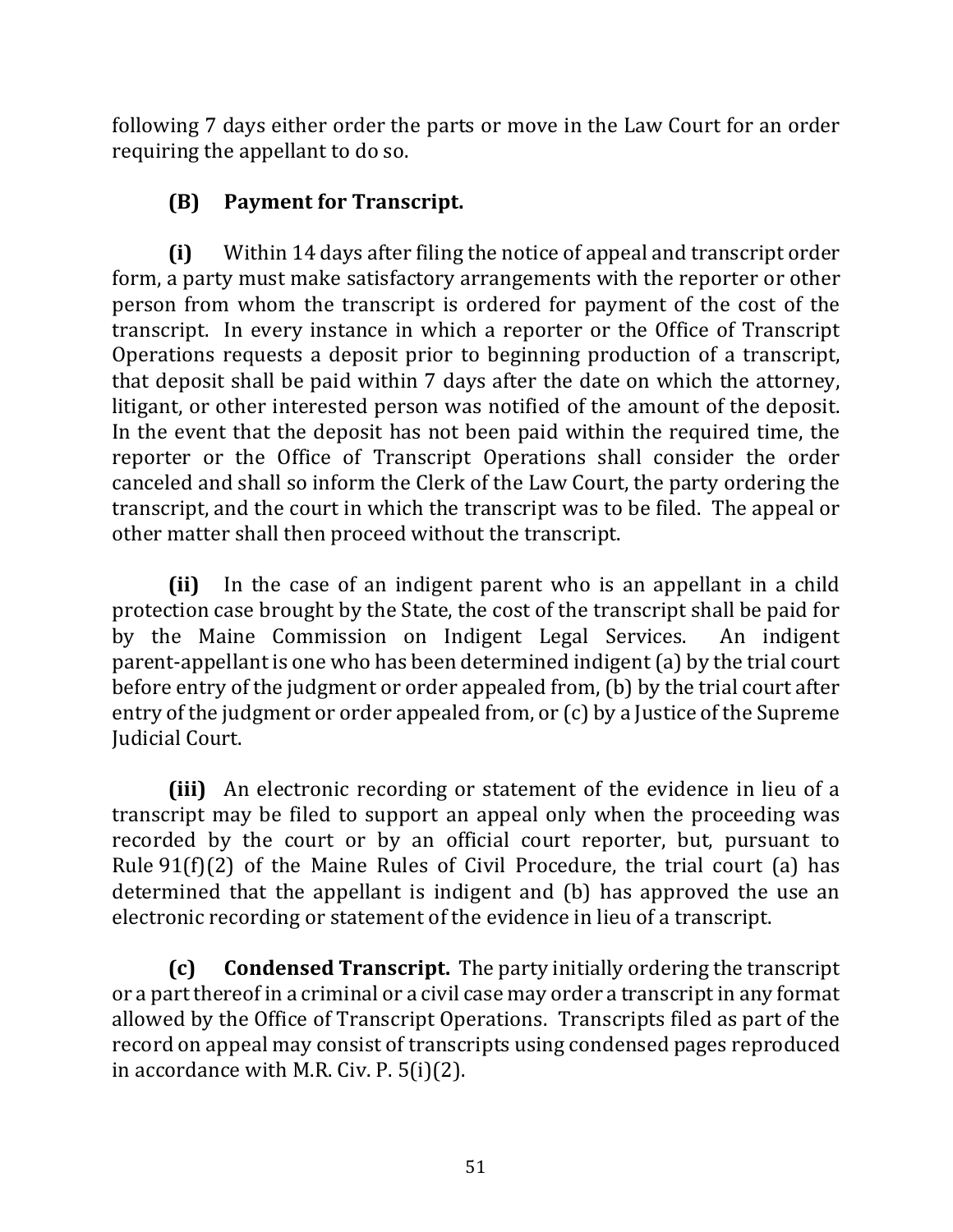## **(d) Unavailable Transcript.**

**(1)** In the event a hearing or trial was not recorded or a transcript of the evidence or proceedings at a hearing or trial cannot be prepared for reasons not attributable to the appellant, the appellant may prepare a statement of the evidence or proceedings from the best available means, including recollection, for use instead of a reporter's transcript.

**(2)** The appellant's statement shall be filed with the trial court and served on the appellee within 21 days after entry of judgment, or 14 days after the filing of the notice of appeal, whichever occurs first. The appellee may file and serve objections or propose amendments thereto within 7 days after service. 

**(3)** After the filing of any statement of the evidence or proceedings and any objections, the statement and any objections or proposed amendments shall be submitted to the trial court for settlement and approval and, as settled and approved, shall be included in the record on appeal.

**(e)** Correction or Modification of Record. If any difference arises as to whether the record on appeal truly discloses what occurred in the trial court, or if anything material to either party is omitted from the record on appeal, the trial court may on motion or suggestion, after appropriate notice to the parties, supplement the record to correct the omission or misstatement, or the Law Court may on motion or suggestion direct that a supplemental record be transmitted by the trial court clerk. All other questions as to the content and form of the record shall be presented to the Law Court.

**(f) Record on Agreed Statement.** When the questions presented by an appeal to the Law Court can be determined without an examination of all the pleadings, evidence, and proceedings in the court below, the parties may prepare and sign a statement of the case showing how the questions arose and were decided, and setting forth only so many of the facts averred and proved or sought to be proved as are essential to a decision of the questions by the Law Court.

The statement shall include a copy of the judgment appealed from, a copy of the notice of appeal with its filing date, and a concise statement of the points to be relied on by the appellant. If the statement conforms to the truth and is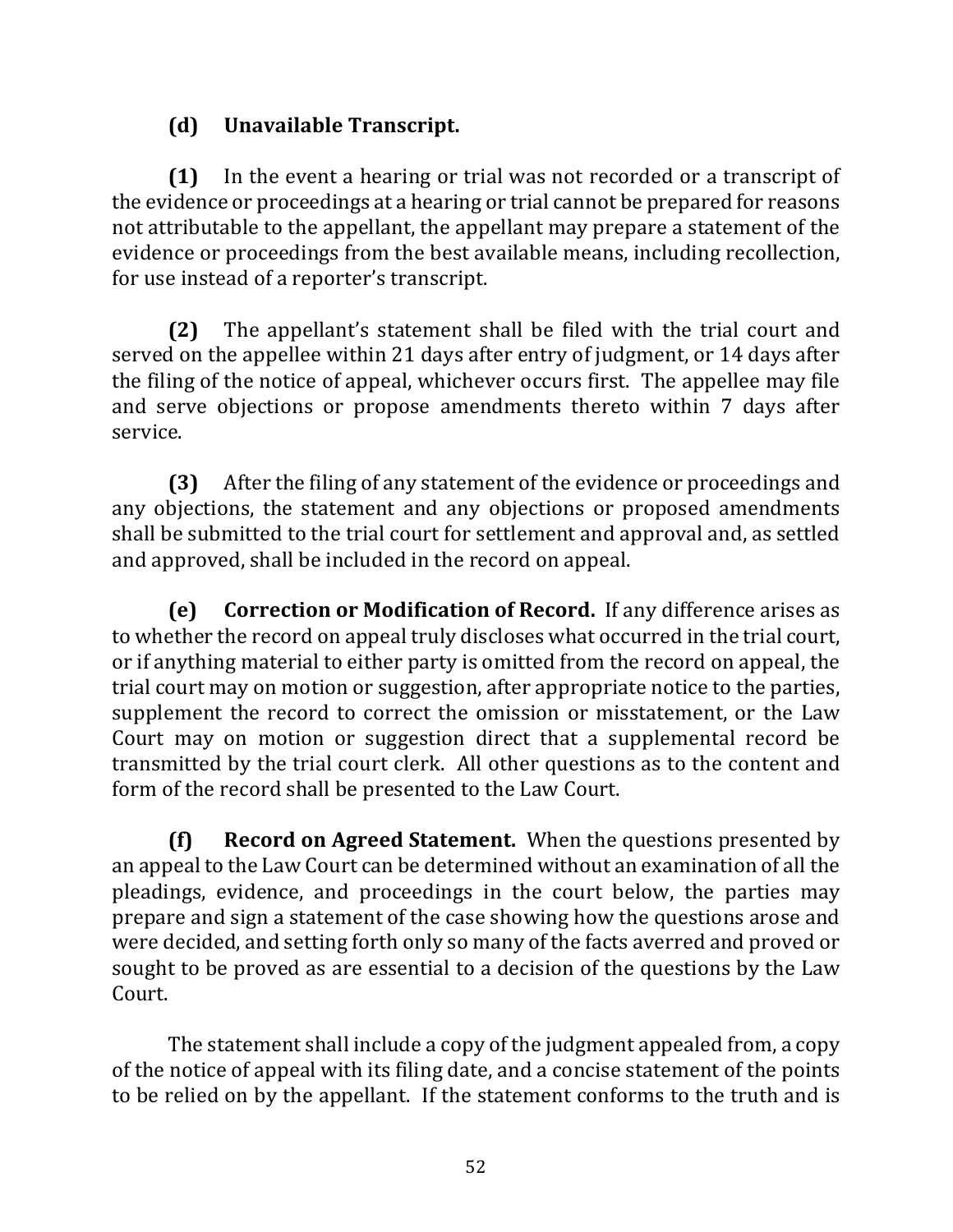sufficiently complete, the trial court shall approve it for certification to the Law Court as the record on appeal.

### **Advisory Note – June 2019**

The Court uses both print and electronic versions of transcripts in its consideration of appeals. The electronic versions of transcripts that are ordered with a notice of appeal are provided to the Court pursuant to Rule  $6(c)(1)$ . The Court has not, however, had access to electronic versions of transcripts that are filed in the trial court before the notice of appeal and then transmitted to the Law Court with the clerk's record.

This amendment to Rule  $5(b)$  requires the appellant to ensure that the Court receives electronic versions of all transcripts that are part of the record on appeal, whether the transcripts were filed in the trial court and transmitted to the Law Court or were filed directly with the Law Court. For transcripts by an official court reporter or by a transcriber of electronic recordings, the appellant should contact the reporter or transcriber and ask that the electronic versions of the transcripts be emailed to the Clerk of the Law Court. For other transcripts, the appellant should contact the court reporter or transcriber who created the transcript to ask that the electronic version be transmitted directly to the Clerk of the Law Court. If that fails, however, the appellant may, with the agreement of all parties or with leave of the Court, email an electronic copy that is available to the appellant.

Electronic versions of transcripts must be text-based .pdf files that are searchable and may not be scans of the transcripts even if those scans are made searchable through character recognition software.

### **Advisory Note – May 2018**

The amendments to Rule  $5(b)$  make clear that the appellant must order any portions of the transcript that the appellant wishes to include in the record on appeal by using one of the methods permitted by Rule  $2A(d)$ , which is simultaneously amended to permit the use of either the online form or the official paper form.

### **Restyling Notes - June 2017**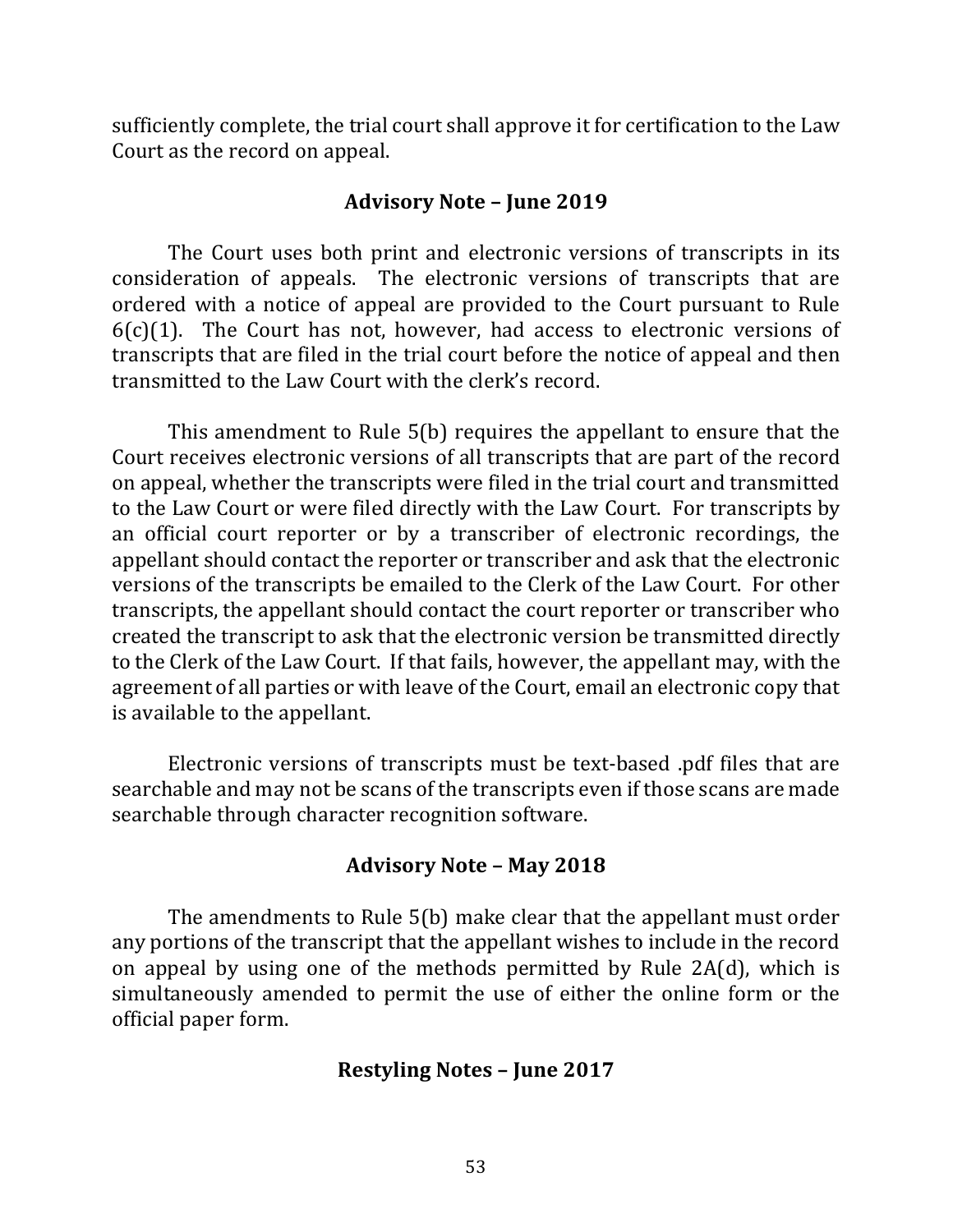The restyling of Rule 5 reflects significant editing and internal numbering particularly with regard to reference of the transcript in civil cases. Of particular note, a reference to transcripts for appeals by indigent parents in Title 22 child protection cases is added to track the provision relating to transcripts in criminal cases for indigent defendants.

Because Rule 1B includes the definition of a reporter as including the Office of Transcript operations, the similar definition is removed from Rule 5(a).

In Rule  $5(b)(1)(A)$ , the standard transcript in criminal cases is expanded to include closing arguments in jury trials and hearings on motions to suppress or motions in limine if rulings on such motions are to be at issue in appeal and sentencing hearings if sentencing is an issue on appeal.

As with the amendment to Rule 2, the requirement that the notice of appeal include an issues statement is removed from Rule 5.

In discussion of the civil transcripts in Rule  $5(b)(2)(B)(iii)$ , reference is made directly to M.R. Civ. P. 91(f)(2), addressing the circumstances in which, for indigent parties, a recording or statement in lieu of a transcript may be submitted in lieu of a transcript for parties whose requests are approved by the trial court pursuant to M.R. Civ. P.  $91(f)$ .

Rule  $5(c)$  is expanded to address transcript formatting and copying of transcripts. The Rule is clarified to allow transcript formatting choices as permitted by the Office of Transcript Operations.

**[Advisory Notes to Rule 5 of former Maine Rules of Appellate Procedure]** 

\_\_\_\_\_\_\_\_\_\_\_\_\_\_\_\_\_\_\_\_\_\_\_\_\_\_\_\_\_\_\_\_\_\_\_\_\_\_\_\_\_\_\_\_\_\_\_\_\_\_\_\_\_\_\_\_\_\_\_\_\_\_\_\_\_\_

### **Advisory Note – August 2015**

Because of the adoption of the Maine Rules of Unified Criminal Procedure, effective throughout the State of Maine as of July 1, 2015, all references and citations to the Maine Rules of Criminal Procedure have been replaced with references and citations to the Maine Rules of Unified Criminal Procedure.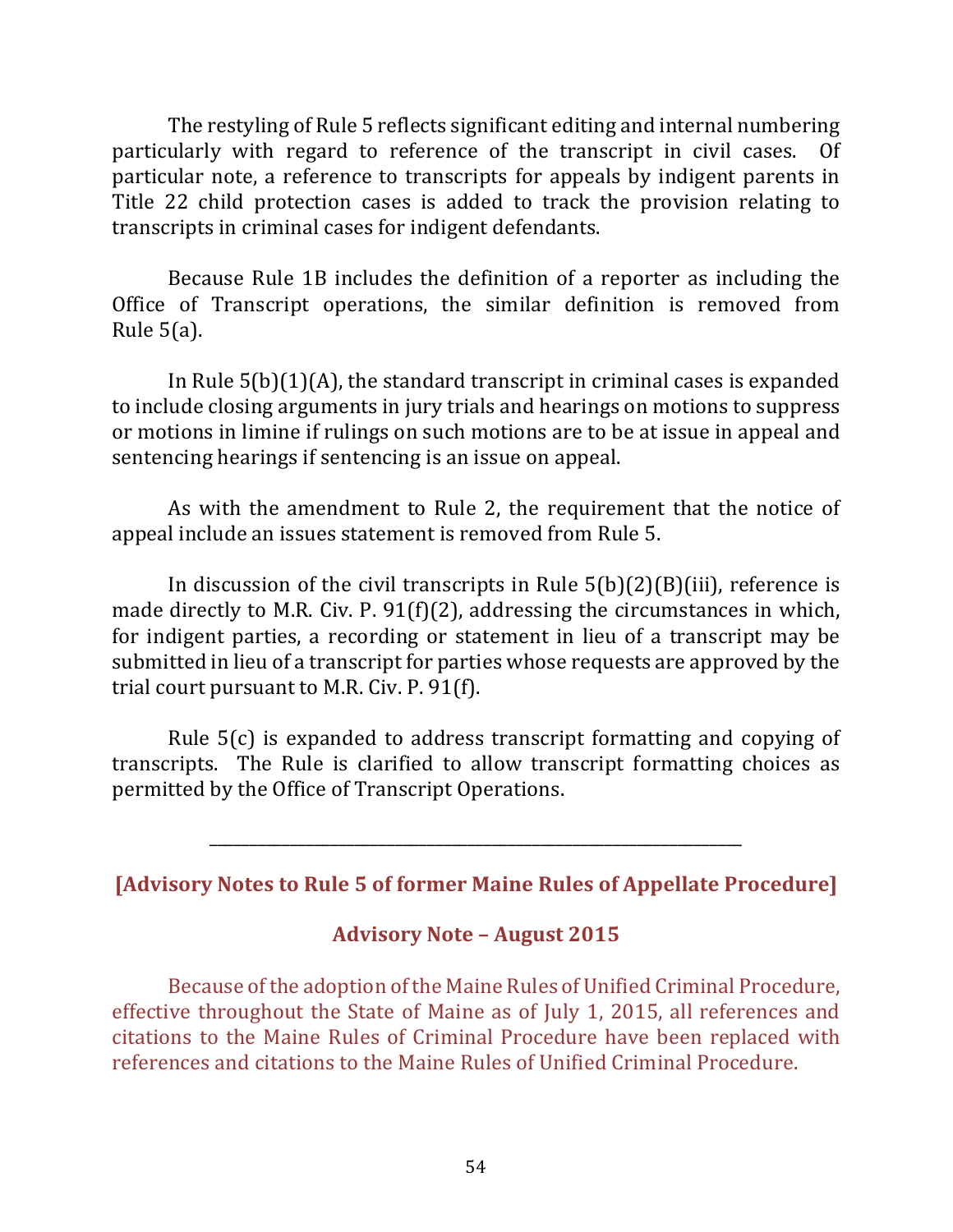#### **Advisory Note – October 2012**

The amendment [to Rule  $5(b)(1)$  and  $(2)$ ] is a technical change to recognize the new title for what is now called the Office of Transcript Production and to make the reporter reference consistent with the definition in Rule  $16(4)$ .

#### **Advisory Note – July 2012**

The amendment to Rule  $5(a)$  clarifies that the term "reporter," as used in the Appellate Rules, includes the services of the Office of Transcript Production.

The amendments to Rules  $5(c)$  and  $6(c)$ , below, require parties to file condensed transcripts, in accordance with M.R. Civ. P.  $5(i)(2)$  as part of the record on appeal.

#### **Advisory Note – November 2011**

Rule  $5(b)(1)$  addresses financial responsibility for transcript production. Upon the establishment of the Maine Commission on Indigent Legal Services, the funds allocated for the representation of indigent persons were transferred from the Judicial Branch to the Maine Commission on Indigent Legal Services. This amendment clarifies that transcripts produced for those indigent parties represented by court-appointed or court-assigned counsel are to be paid for by the Maine Commission on Indigent Legal Services.

#### Advisory Notes - July 1, 2010

These amendments to Rule 5(d) clarify procedures in several respects.

First, as stated in M.R. App. P.  $16(1)$  the references to appellant or appellee refer to the parties to the action, whether represented by counsel or not.

Second, Rule  $5(d)$  only applies when a hearing was not recorded or, if the hearing was recorded, a transcript cannot be prepared because of a failure of the recording. If a transcript can be prepared, but the appellant elects not to purchase a transcript, the rule does not apply.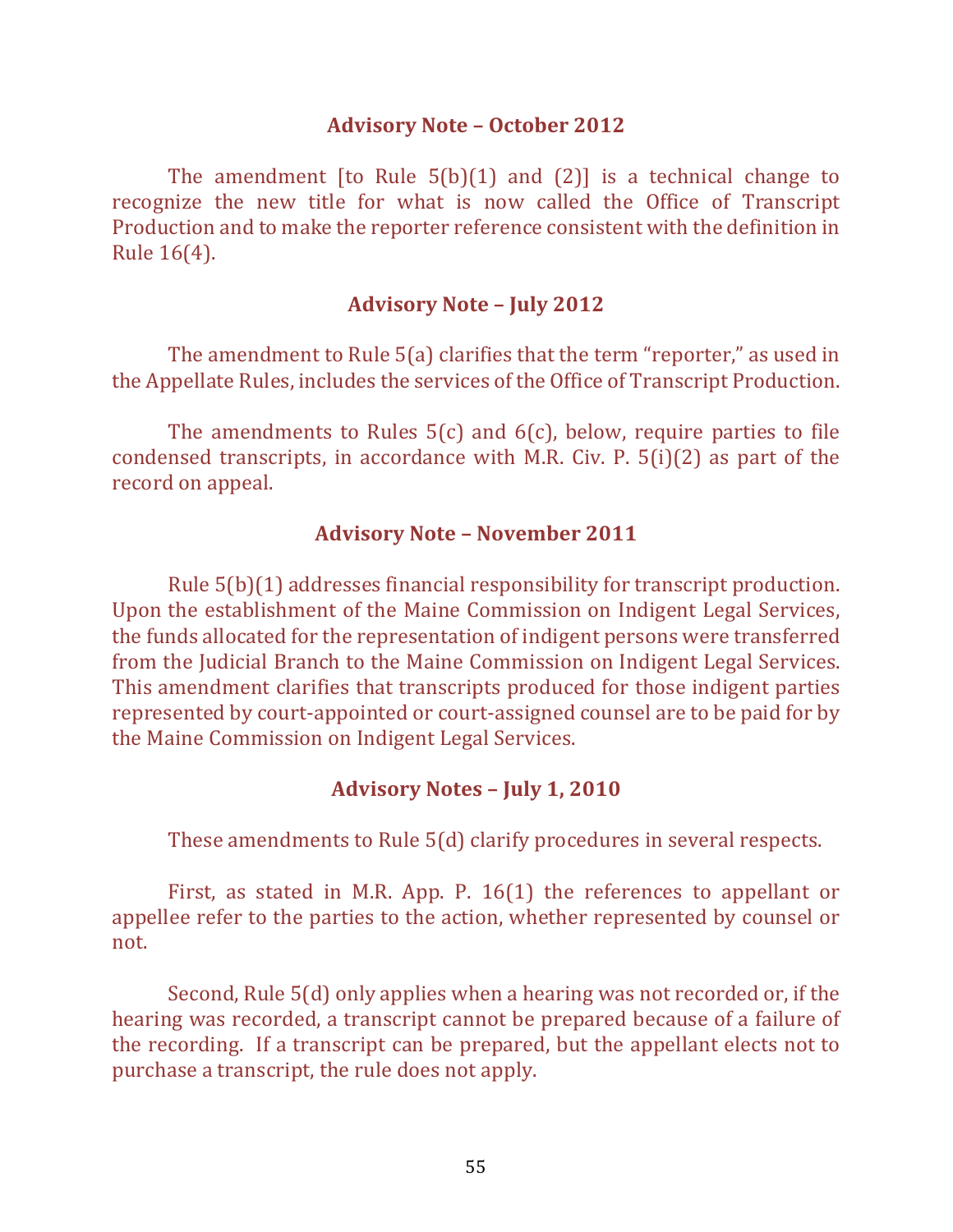Third, the amendment ends current confusion about timing and trial court notice of the need to review and act on a proposed  $5(d)$  statement. The amended rule requires that the draft statement and any responding objections or amendments be filed with the trial court at the same time that they are served on the other party. Further the timing is shortened so that the trial court will be more likely to have a fresher memory of the event. The proposed statement must be filed with the trial court and served on the other party no later than 21 days after entry of judgment or 14 days after filing the notice of appeal, whichever is sooner. It is anticipated that the trial court would act on the statement to approve it, or approve it with amendments, as expeditiously as possible, so that the statement could be filed as part of the record on appeal. The trial court would have discretion to reject a statement upon a finding that it did not accurately reflect the record upon which the trial court's decision was based. 

#### **Advisory Notes – September 10, 2001**

This amendment [to Rule  $5(b)(2)(A)$ ] clarifies that a copy of any additional transcript order by an appellee shall be filed with the clerk of the Law Court so that the Law Court will have all necessary materials should any dispute arise requiring a Law Court order.

#### **Advisory Notes – January 1, 2001**

Rule  $5(a)$  adopts contents of record provisions following current practice under M.R. Civ. P. 74(a) and M.R. Crim. P. 39(a). The contents of the record addressed means the original court file, the exhibits filed in the trial court, the transcript of any proceedings that have been transcribed and a copy of the docket entries. The rule also specifies that whenever the term "reporter" is used in the rules, it refers to a court reporter or an electronically recorded record. Subdivision (a) essentially defines the record on appeal. However, all portions of the record need not necessarily be transmitted to the Law Court. What must be transmitted to the Law Court is separately governed by Rule 6.

Rule  $5(b)(1)$  addresses the appeal transcript in criminal cases. It follows very closely M.R. Crim. P. 39(b) but extends from  $5$  days to  $7$  days the time within which an appellee must designate and order additional portions of the transcript beyond that designated by the appellant or beyond the standard transcript. Because the record and transcript in criminal cases tends to be more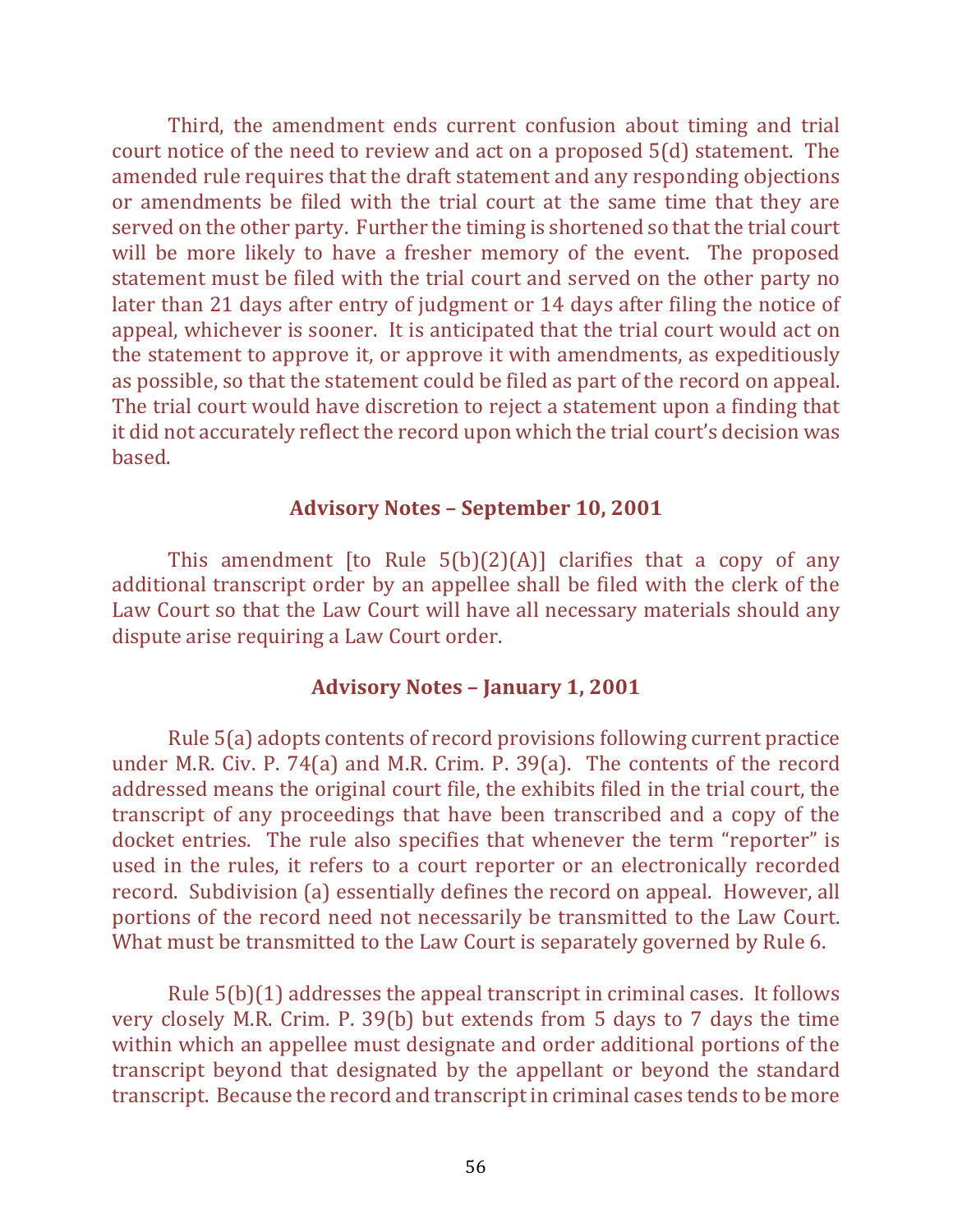uniform, and because of the significant number of indigent appeals, the criminal transcript provisions are drawn more narrowly and specifically than the counterpart civil transcript provisions in Rule  $5(b)(2)$ .

Rule  $5(b)(2)$  addresses transcripts in civil cases. Subparagraph  $(A)$  is a combination and condensation of the provisions of M.R. Civ. P. 74(b)(1), (2),  $&$  (3). It requires that the appellant file, with the notice of appeal and transcript order form, a statement of the issues the appellant intends to present on appeal and serve the other parties a copy of the transcript order form and the statement of issues on appeal. The statement of the issues is for initial guidance for developing the record and transcript orders, and does not preclude a party from raising on appeal other issues that have been properly preserved in the trial court.

If the appellant is making a sufficiency of the evidence challenge to the result, the appellant must include in the record a transcript of evidence relating to the finding or conclusion challenged on sufficiency evidence grounds.

The time within which an appellee must designate other parts of the transcript is reduced from 10 days in present practice to 7 days. This makes the designation requirements consistent with the designation requirements for criminal appeals which are raised from 5 to 7 days.

Rule  $5(b)(2)(B)$  closely tracks the provisions of M.R. Civ. P. 74(b)(4). As presently organized, this only applies to civil appeals. It requires that appropriate financial arrangements be made for preparation of the transcript within 7 days after filing of the notice of appeal. The paragraph also provides that in the event acceptable financial arrangements are not made or required deposits are not paid, the court reporter or the electronic recording division may consider the order canceled and so inform the Clerk of the Law Court. When such occurs, the appeal proceeds without a transcript.

Rule  $5(c)$  authorizes ordering of condensed transcripts. It follows M.R. Civ. P.  $74(b)(5)$ . There is no similar provision in the criminal rules. However,  $5(c)$  authorizing condensed transcripts, applies to both civil and criminal appeals. 

Rule  $5(d)$  addresses circumstances when a transcript cannot be prepared. It tracks the language of M.R. Civ. P.  $74(c)$  and M.R. Crim. P. 39(b).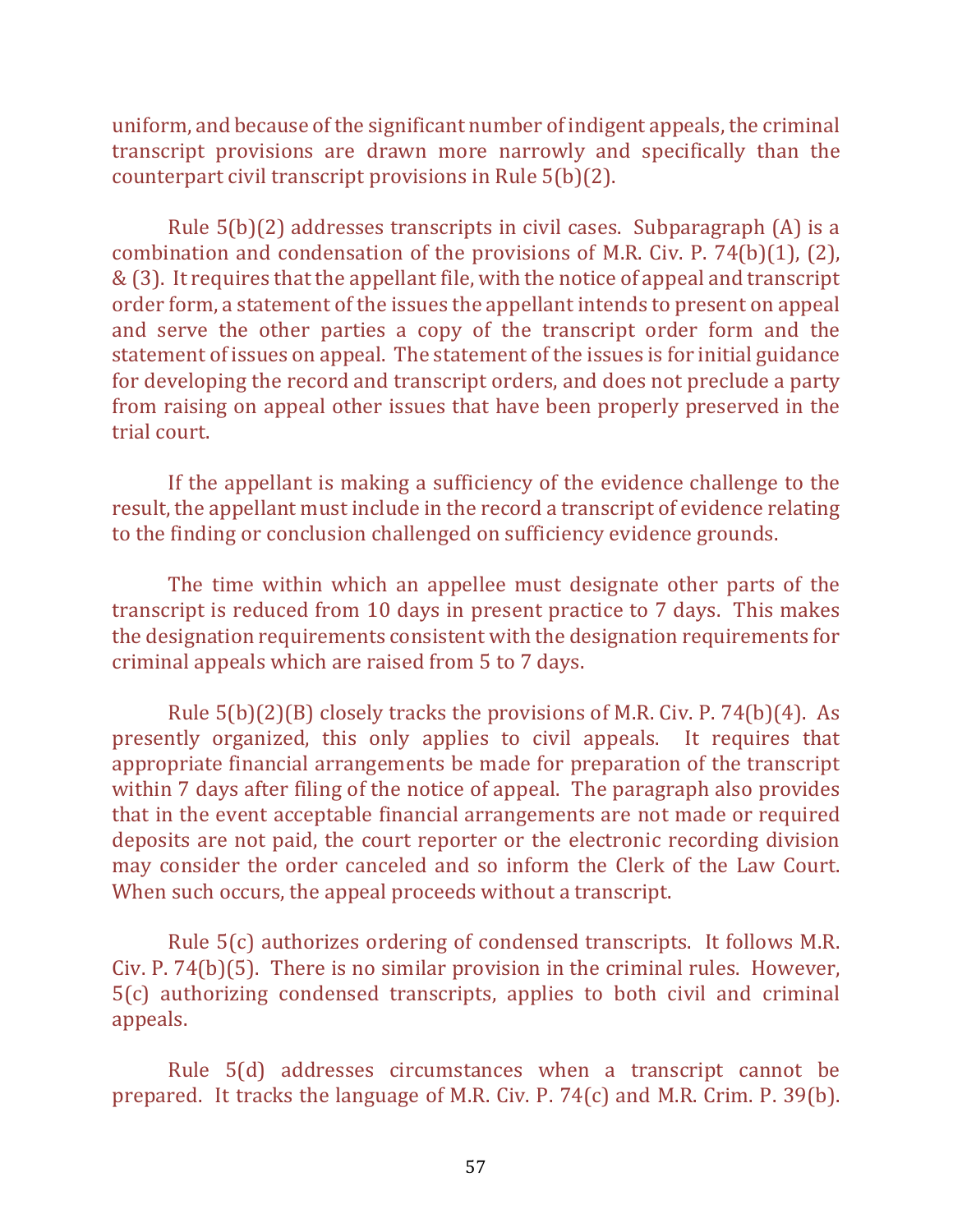The initial service and response times are changed from present practice of 30 days and 10 days to 28 days and 7 days which follows the general effort to make times for action and response follow in defined numbers of weeks from the date of the triggering event.

Rule  $5(e)$  regarding correction or modification of the record follows the language or current M.R. Civ. P.  $74(e)$  and M.R. Crim. P.  $39(g)$ .

Rule  $5(f)$  regarding the record on an agreed statement of facts follows the current language of M.R. Civ. P. 74(d) and M.R. Crim. P. 39(i). Note that, even though the statement is agreed to, the statement must be submitted to the trial court for approval as the record on appeal to the court. This helps assure that any statement of appeal to the Law Court, even if prepared by agreement of the parties, accurately reflects the challenged trial court action.

## **RULE 6. FILING THE RECORD WITH THE LAW COURT**

# **(a)** Filing the Record.

**(1) Twenty-Eight-Day Retention Period**. After receipt of a notice of appeal and, when required, the requisite fee or waiver of payment of fees, the trial court clerk shall transmit the trial court record to the Clerk of the Law Court no earlier than 28 days and no later than 35 days after the filing of the notice of appeal. The 28-day period does not apply to extradition appeals. The trial court clerk shall file the trial court record in an extradition appeal with the Clerk of the Law Court within 7 days following the filing of the notice of appeal.

**(2) Effect of Certain Post-Judgment Motions**. If, during the 28 days following the filing of the notice of appeal, a timely post-judgment motion listed in Rule  $2B(b)(2)$  or  $2B(c)(2)$  is filed, the trial court clerk shall not transmit the trial court record to the Clerk of the Law Court until the trial court has acted on the motion. The trial court clerk shall file the trial court record with the Clerk of the Law Court no later than 7 days after the entry of the order on that postjudgment motion.

**(3) Temporary Retention of the Record by Order of the Trial Court.** Notwithstanding the provisions of subsections (1) and (2) of this Rule, if the record or any part thereof is required in the trial court for use pending the appeal, the trial court may order, or the parties may stipulate, that the clerk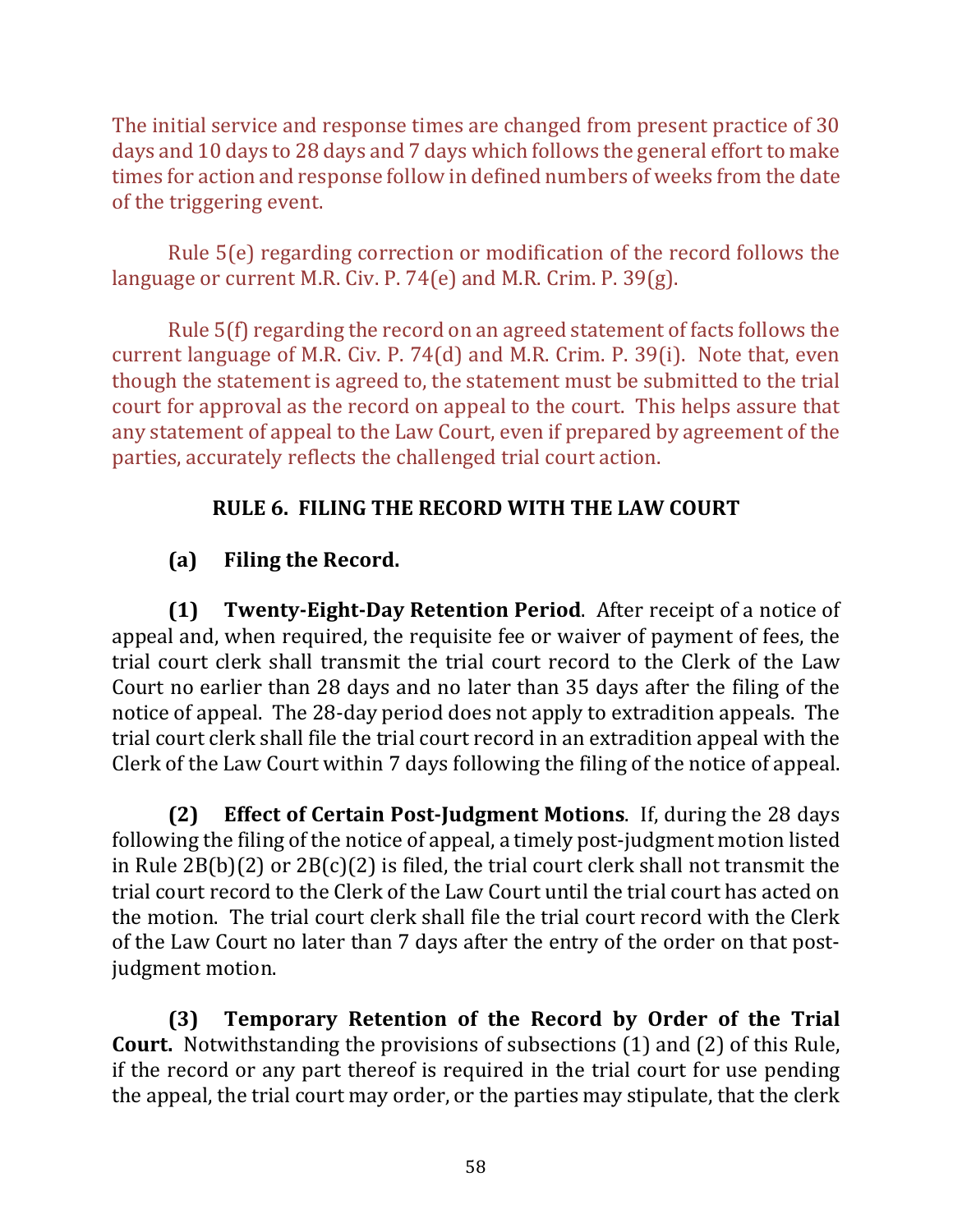of the trial court shall retain the record or parts thereof, subject to the request of the Law Court. Upon entry of such an order or stipulation, the trial court clerk shall transmit to the Clerk of the Law Court a copy of the order or stipulation. Upon filing in the Law Court of the brief of the appellee, or at such earlier time as the parties may agree or the Law Court may order, the appellant shall request the clerk of the trial court to transmit the record to the Clerk of the Law Court.

**(4)** Record for Preliminary Hearing in the Law Court. If prior to the time the record is transmitted, a party desires to file and have considered a motion in the Law Court for dismissal, for a stay pending appeal, or for any intermediate order, the clerk of the trial court, at the request of any party, shall transmit to the Law Court such parts of the original record as any party shall designate. 

## **(b)** Contents of the Record.

The trial court clerk's record shall include a copy of the complete docket entries and originals of the following, or, if the Maine Rules of Electronic Court Systems apply, the following as they appear in the electronic case file: any opinion, order, or judgment by the trial court; the pleadings; motions and actions thereon; documentary exhibits; a list of retained exhibits; correspondence between the parties and the trial court; the verdict or the findings of fact and conclusions of law, together with the direction for the entry of judgment thereon; and the notice of appeal with the date of filing.

When more than one appeal is taken following a single trial or hearing, a consolidated trial court clerk's record shall be prepared.

"Documentary exhibits" include papers, maps, photographs, videos, digital images, diagrams, CDs, DVDs, flash drives, and other similar materials. If a documentary exhibit can be easily and inexpensively reproduced, a copy thereof shall be retained by the clerk of the trial court.

Exhibits that consist of tangible objects, such as weapons, articles of clothing, liquids, computers, hard drives, or other electronic devices shall be retained by the clerk of the trial court, except upon order of the Law Court. If a documentary exhibit, other than a trial court transcript or a record of an administrative proceeding originally appealed to the trial court, is of unusual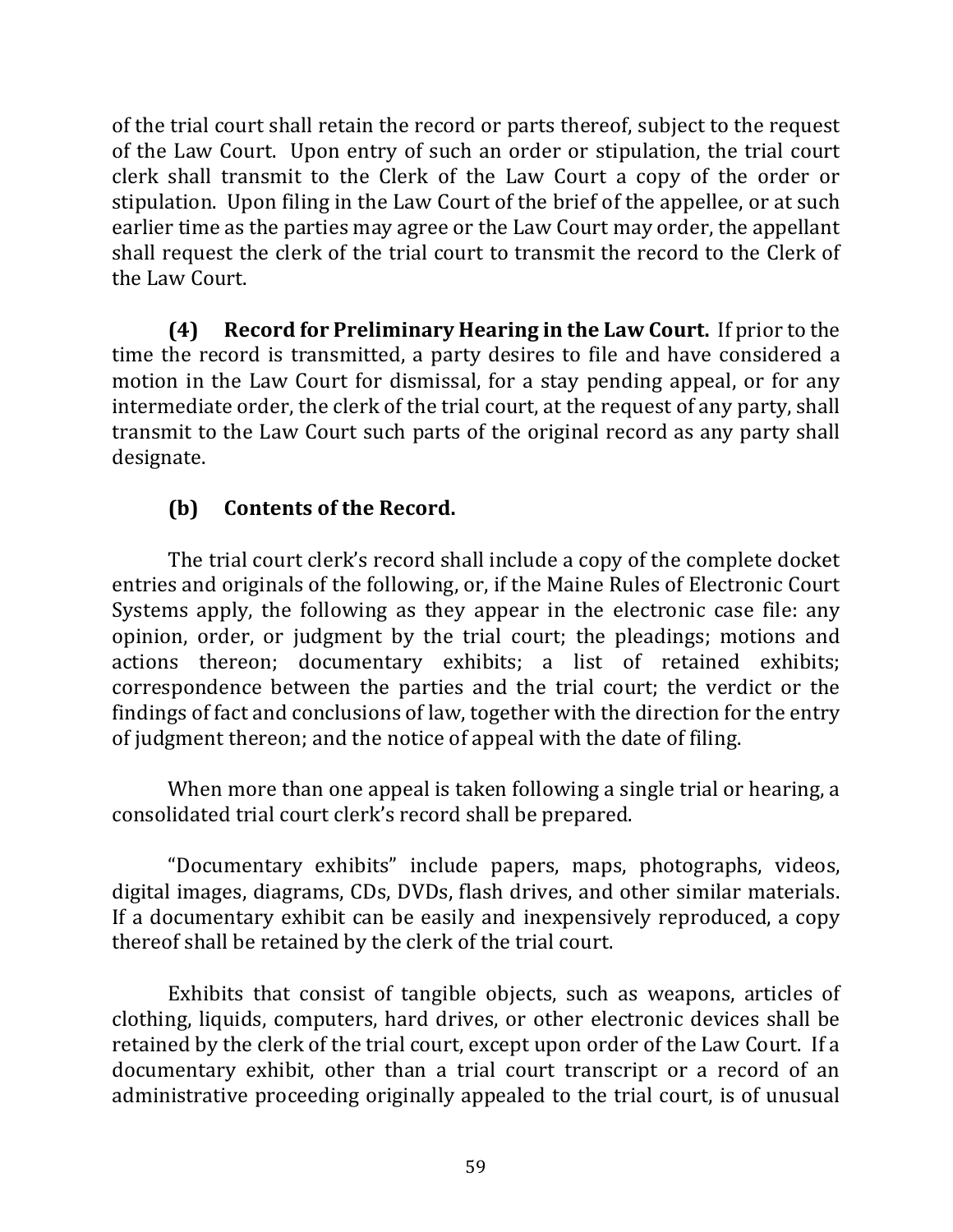bulk or weight, it shall be retained by the clerk of the trial court, except upon order of the Law Court.

An indigent criminal defendant or indigent parent in a child protection matter filed by the Department of Health and Human Services may have one copy of the trial court clerk's record without charge.

**(c)** (1) Filing of Reporter's Transcript. Unless the Law Court otherwise directs, within 56 days after the filing of the notice of appeal, the reporter shall file the reporter's transcript, reproduced in accordance with M.R. Civ. P.  $5(i)(2)$ , with the Clerk of the Law Court, furnish copies to the parties, and email an electronic copy of the transcript in native .pdf format to the Clerk of the Law Court at the email address that the Clerk of the Law Court designates.

**(2) Delayed Filing of Transcript.** If the reporter anticipates that the 56-day time limit will not be met, the reporter shall file an application with the Clerk of the Law Court requesting additional time at least five days before the expiration of the 56-day time limit. The Clerk of the Law Court is authorized to grant reasonable enlargements of time. Notwithstanding this or any other provision of these Rules, the party ordering the transcript shall exercise due diligence to assure its timely filing.

# **(d) Electronic Records.**

**(1)** If an appeal from an administrative agency decision is filed directly with the Law Court, and the administrative record is prepared only in electronic or digital format, without a printed or paper copy of the record, the record filed with the Law Court shall include a printed or paper index to each separate document or item in the record, and the electronic or digital record itself shall include a search feature permitting searches for documents or items in the record by index number or title and by key words within the document.

**(2)** An electronic or digital record shall be submitted by use of a CD, DVD, flash drive, or hard drive, with the record submitted in two identical electronic or digital copies by whatever means submitted. The copies of the record shall be in a format that allows them to be read as .pdf documents or is otherwise compatible with Maine Judicial Branch computer systems for reading documents.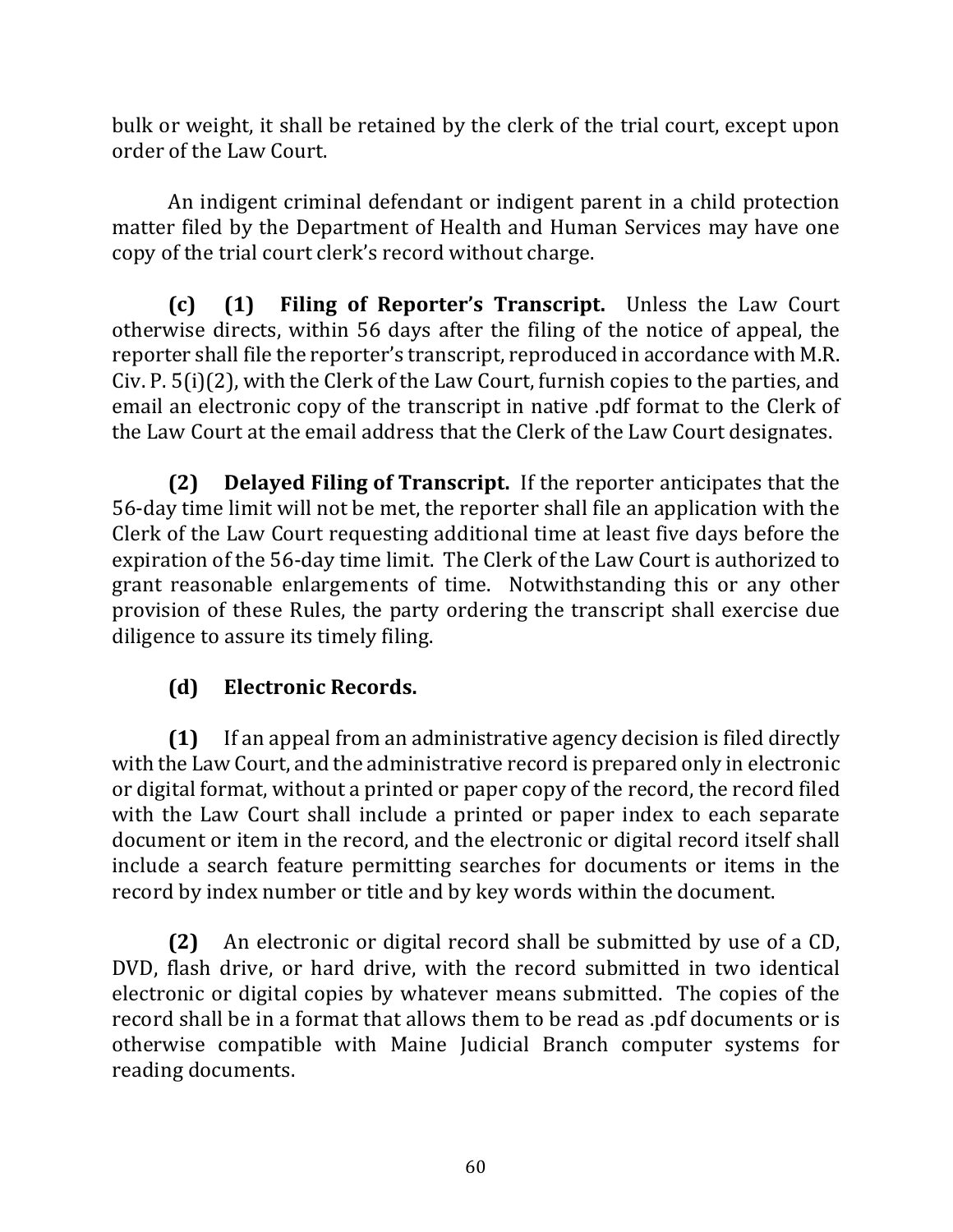#### **Advisory Note – October 2021**

Rule  $6(a)$ -(b) is amended to recognize the implementation of an electronic case management and filing system by the Maine Judicial Branch and the adoption of the Maine Rules of Electronic Court Systems.

#### **Advisory Note - June 2019**

This amendment to Rule  $6(c)(1)$  changes the procedure for the filing of electronic transcripts by official court reporters. The same procedure is being adopted for the filing of transcripts created by electronic recordings. See Rule 5(b).

#### **Restyling Notes – June 2017**

Rule  $6(a)(1)$  is revised to introduce a 28-day period in which the trial court clerk will retain the trial court record for most appeals. Once the 28-day period expires, the trial court clerk must file the record with the Clerk of the Law Court within 7 days. The purpose of the change, concurrent with amendment to Rule  $3(b)$ -(d) and Rule  $6(a)(2)$ , is to hold the record in the trial court to allow for the filing and trial court resolution of timely post-judgment motions listed in Rules  $2B(b)(2)$  and  $2B(c)(2)$ .

As part of the change in the time for filing the record in the Law Court, the Rule is also amended to clarify that the record in extradition appeals must be filed within 7 days after filing of the notice of appeal. The amendment to restyled Rule  $6(a)(3)$  also clarifies that the trial court record may be temporarily retained for an additional period of time, by order of the trial court or stipulation of the parties, when such a retention is necessary, for example, to accomplish trial court action permitted by Rule  $3(c)$  of these Rules.

Because Rule  $6(b)$  specifies the contents of the trial court clerk's record, the provision in the current rule allowing parties to designate additional items for the record is eliminated. The provision had created confusion and efforts to add items to the record. Corrections to the record are addressed in Rule  $5(e)$ .

Rule  $6(b)$ -(d) is subject to significant editing to recognize modern developments relating to preparing records, particularly the treatment of videos and digital evidence and the means by which such videos and digital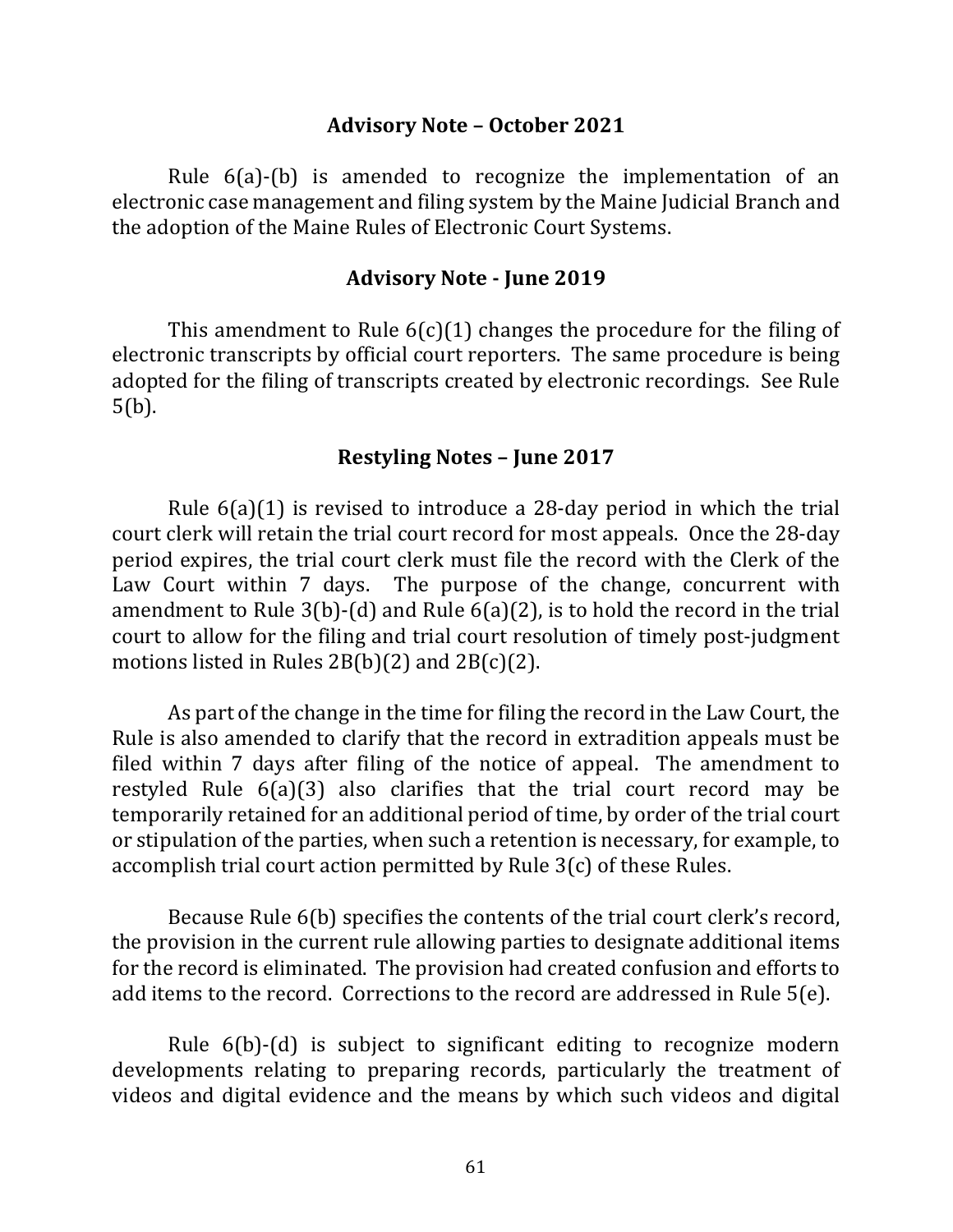evidence may be prepared and transmitted to the Court. Further, the portion of the Rule regarding what may be retained in the trial court is expanded to include other items that, absent court order or apparent need, should be retained with the trial court file rather than transmitted as part of the appeal to the Law Court. The amendment also adds indigent parents in appeals of child protection cases filed by the Department of Health and Human Services as entitled to receive without charge a copy of the record on appeal. Presently that entitlement is limited to indigent criminal defendants.

In Rule  $6(c)(1)$ , the deadline for filing the reporter's transcript is changed to 56 days after the filing of the notice of appeal, rather than the later receipt of the notice of appeal mailed from the trial court clerk. The reference to "native" .pdf format means a .pdf format that allows limited cutting and pasting from the .pdf document to a Word document.

Rule  $6(d)$  is added, addressing appeals filed directly with the Law Court from proceedings in which a record may be prepared only in electronic or digital format, without a printed or paper copy of the record. In such appeals, the record filed with the Law Court must include a printed or paper index to each separate document or item in the record, and the electronic or digital record itself shall include a search feature permitting searches for documents or items in the record by index number or title and by key words within the document. 

Rule  $6(d)(2)$  indicates the procedure for preparing and submitting digital records to the Law Court, which includes submitting the record by use of a CD, DVD, flash drive, or hard drive, with the record submitted in two identical electronic copies by whatever means submitted. Further, the copies must be in a format that allows them to be read as .pdf documents or is otherwise compatible with Maine Judicial Branch computer systems for reading documents.

As this draft is being prepared, the only agency known to prepare and file such electronic or digital records in Law Court appeals is the Maine Public Utilities Commission. However, the Rule anticipates that this record filing practice may expand to other agencies in the future, and may apply to court records after implementation of electronic filing. At that time, with experience gained by implementation of this change, further adjustment of the electronic record filing requirement may be necessary.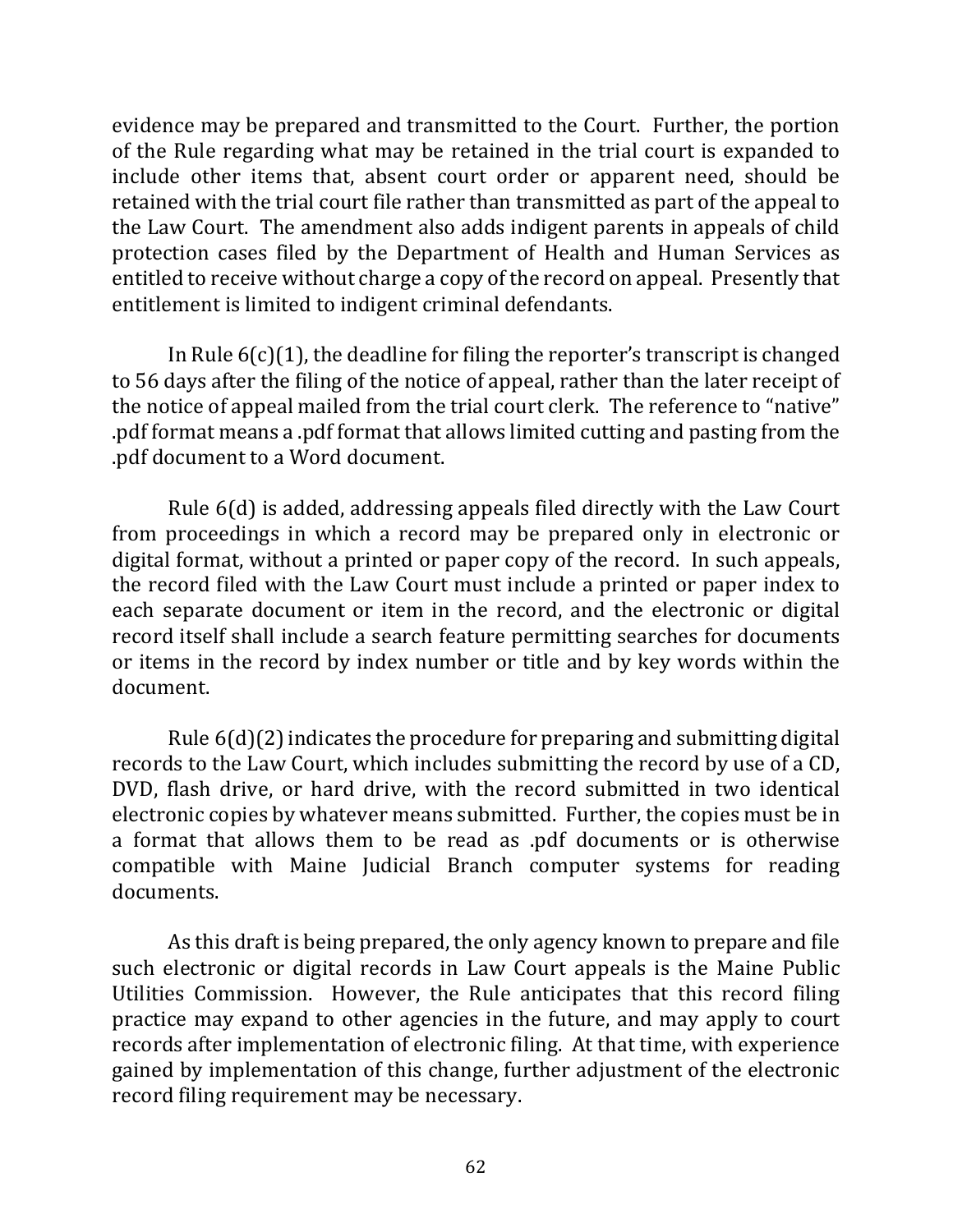### **[Advisory Notes to Rule 6 of former Maine Rules of Appellate Procedure]**

\_\_\_\_\_\_\_\_\_\_\_\_\_\_\_\_\_\_\_\_\_\_\_\_\_\_\_\_\_\_\_\_\_\_\_\_\_\_\_\_\_\_\_\_\_\_\_\_\_\_\_\_\_\_\_\_\_\_\_\_\_\_\_\_\_\_

#### **Advisory Note – July 2012**

Rule  $6(a)$  is amended to make clear the need for payment of the filing fee in those cases where a filing fee is required. This requirement is also discussed in M.R. App. P.  $2(a)(1)$  and  $(4)$ , M.R. App. P.  $2(b)(3)$ , M.R. App. P.  $3(a)$ , and M.R. Civ. P.  $5(f)$ .

The amendments to Rules  $5(c)$ , above, and  $6(c)$  require parties to file condensed transcripts, in accordance with M.R. Civ. P.  $5(i)(2)$  as part of the record on appeal.

#### **Advisory Notes – August 2004**

This amendment to M.R. App. P.  $6(c)$  directs the Electronic Recording Division and court reporters, when they file a paper transcript with the Law Court to also include with the transcript sent to the Clerk of the Law Court, an electronic copy of the transcript in whatever format they have used to prepare and print the transcript. This electronic copy is not intended to replace the paper transcript but is intended to be available to the Justices of the Law Court, in addition to the paper transcript, to support their review of the record on appeal.

#### **Advisory Notes – January 1, 2001**

Rule  $6(a)$  relating to filing the record with the Law Court follows the provisions of M.R. Civ. P. 74A(a) and M.R. Crim. P. 39(e). The requirement in the present criminal rule that the clerk must copy and furnish copies of the record to the State and the defense is eliminated. The current practice places a significant burden on the clerk's offices that is largely unnecessary with today's record keeping where both the State and the defense already have copies of most materials that are in the record. Where parties believe that their record material may be incomplete, they are, of course, free to review the clerk's file and request copies of any materials they do not have.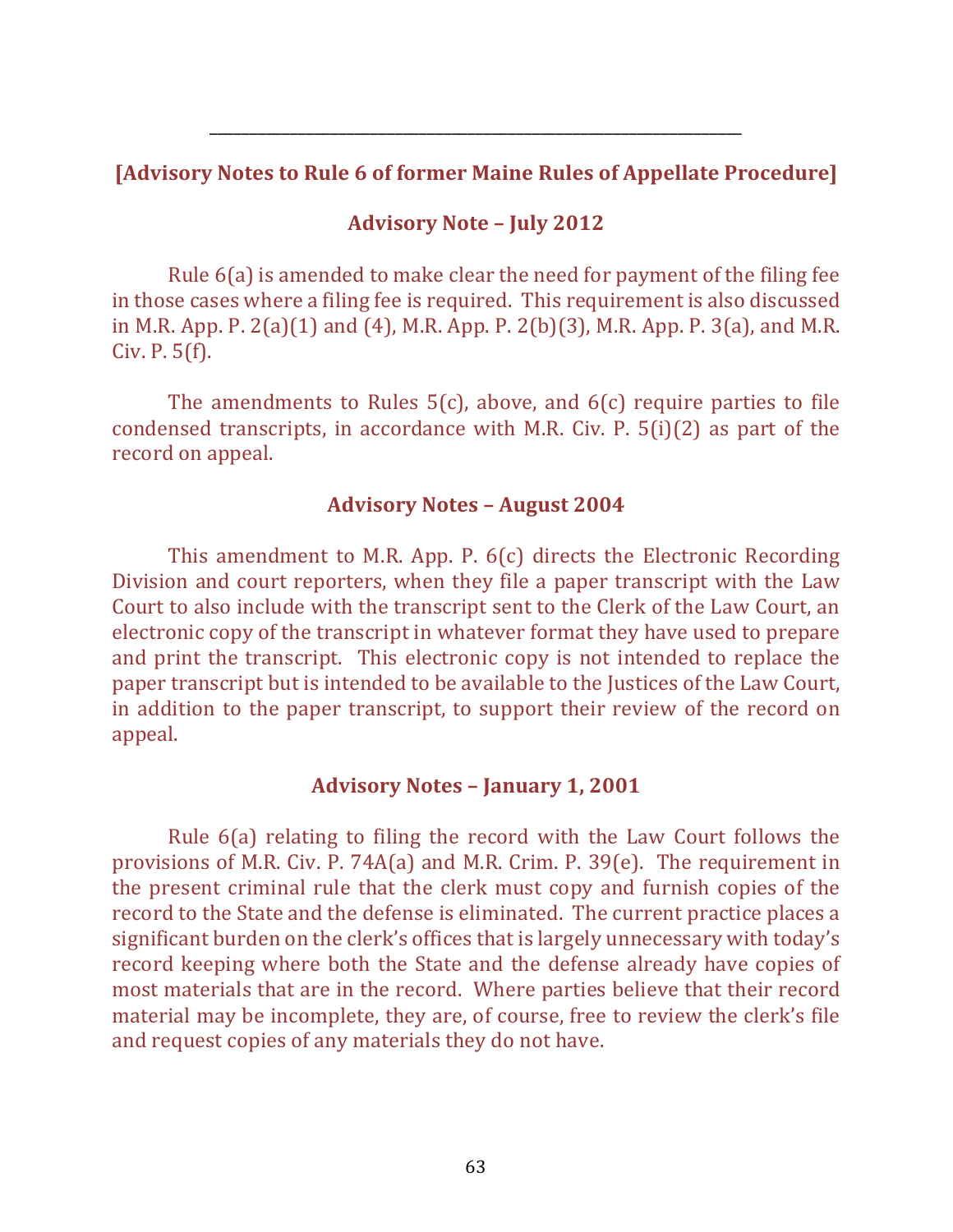The rule continues the provision allowing indigent criminal defendants to have a copy of the clerk's record without charge.

Rule  $6(b)$  addresses the contents of the clerk's record to be submitted to the Law Court. It tracks very closely the current language of M.R. Civ. P. 74A(b) and M.R. Crim. P. 39(c). However, the requirement in the current rules that the clerk prepare a table of contents of a sometimes voluminous record is eliminated. The contents of any record may be easily reviewed by following the docket entries which are presumed to accurately reflect the history of the case. As the rule notes, exhibits that are tangible objects generally are not forwarded from the trial court to the Law Court except upon special order of the Law Court. Likewise, documentary exhibits of unusual bulk or weight are to be retained by the clerk of the trial court unless specially ordered by the Law Court. The contents of the record are, of course, to be distinguished from the material required to be included in the appendix. An appendix, as addressed in Rule 8, is to include only those selected portions of the record required by the rule or otherwise deemed by the parties of particular importance to appellate review of the trial court's actions.

The provision of this rule allowing any party to designate additional portions of the trial court clerk's record within 7 days of the filing of the notice of appeal is not designed to allow parties to supplement the record by filing materials not presented to the trial court in the course of its decision making process. An attempt to supplement the record by filing and attempting to designate materials not considered by the trial court is inappropriate and may subject the person attempting to file such materials to sanctions on appeal. This provision allowing designation of additional portions of the trial court clerk's record relates to requests to submit tangible object exhibits or bulky documentary exhibits to the Law Court or to include with the record other materials that were available to the trial court for consideration but may not have been included in the official clerk's record. Examples of such materials would be visual aids that were displayed to the fact-finders or other visual aids or exhibits that the record will reflect were displayed or offered for admission into evidence but may not have been admitted or otherwise become part of the clerk's record.

Rule  $6(c)$  relating to filing of the reporter's transcript tracks similar provisions presently in M.R. Civ. P. 74A(b) and M.R. Crim. P. 39(d). The rule emphasizes that, even if the reporter may have some difficulty meeting the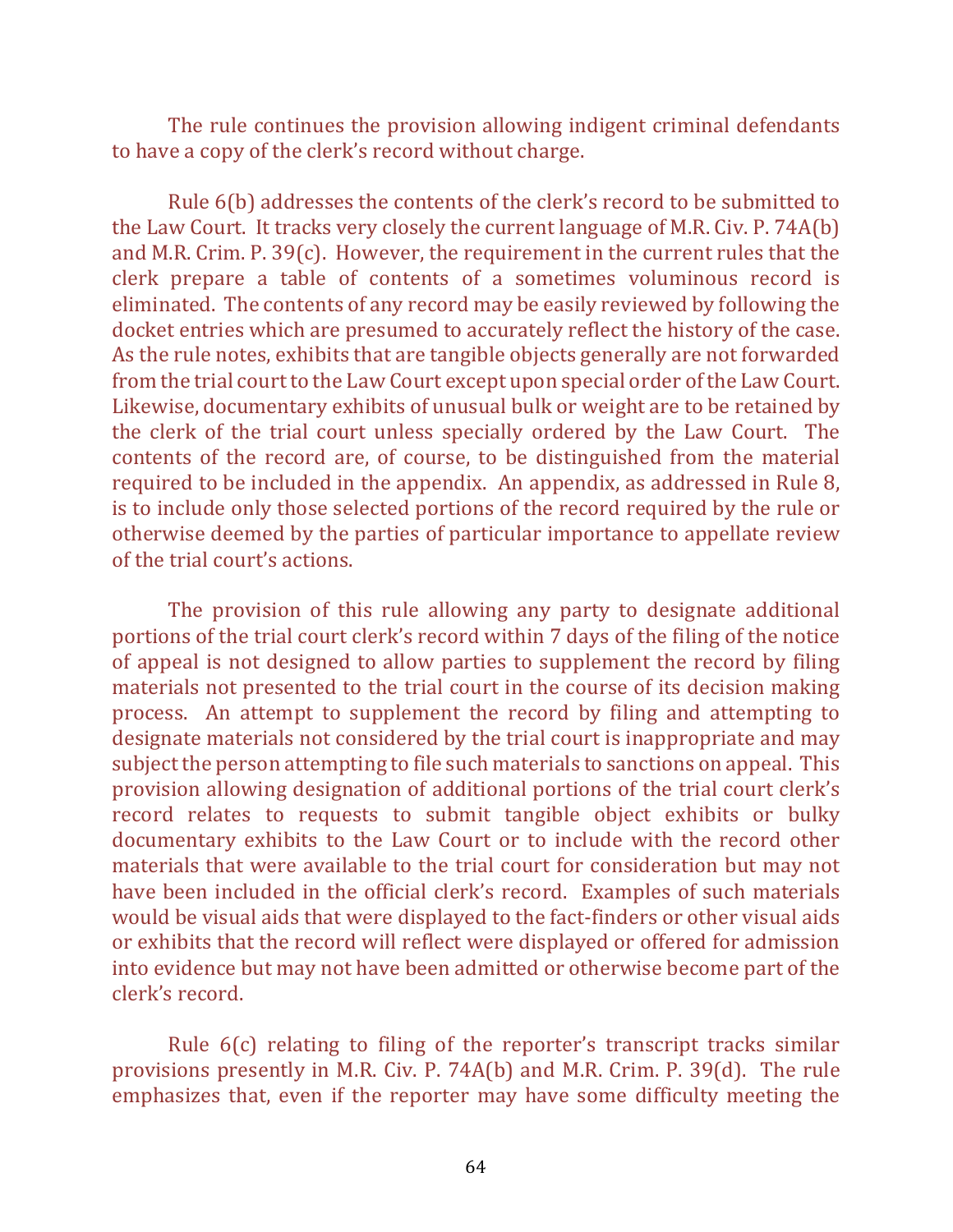56-day time limit, the party ordering the transcript is expected to exercise due diligence to promote and assure the timely filing of the transcript. See Putnam *v. Albee*, 1999 ME 44,  $\P$  $[$  6-9, 726 A.2d 217, 219.

Rule  $6(d)$  relates to retention of the record in the Superior Court for use by the parties in preparing appellate papers or for further trial court use. It consolidates the significantly repetitive provisions of M.R. Civ. P. 74A(c), (d), (e), &  $(f)$ . Although there is no comparable provision in the criminal rules, subdivision (d) will apply to both criminal and civil cases. In addition to this subdivision, parties may use M.R. App. P.  $14(c)$  to seek adjustment of record transfer requirements.

Rule  $6(e)$  makes provision for special transmission of parts of the original record to the Law Court where such is required for preliminary hearings in the Law Court. This reflects present practice adopted in M.R. Civ. P. 74A(g) and M.R. Crim. P. 39(h).

## **RULE 7. SCHEDULE FOR BRIEFING AND CONSIDERATION**

**(a) Briefing Schedule.** Upon determining that the record on appeal is complete, the Clerk of the Law Court shall promptly send to each counsel of record and each party that is not represented by counsel a written notice stating: (1) the dates on which the appellant's brief, the appellee's brief, and the appendix are due to be filed; and  $(2)$  the date on which appellant's reply brief, if any, is due to be filed. The due dates stated in the notice for briefing, filing the appendix, and consideration are not affected by any later transcript order, procedural motion, or court order unless the Law Court orders otherwise.

## **(b)** Time for Filing Briefs.

**(1) Track A Appeals.** In a Track A appeal, the appellant shall file the appellant's brief within 28 days (4 weeks) after the date that the record on appeal is complete. The appellee shall file the appellee's brief within 56 days (8 weeks) after the date that the record on appeal is complete, and the appellant may file a reply brief within 14 days after the date that the appellee's brief is filed.

An appeal is a Track A appeal if it results from a trial court judgment that: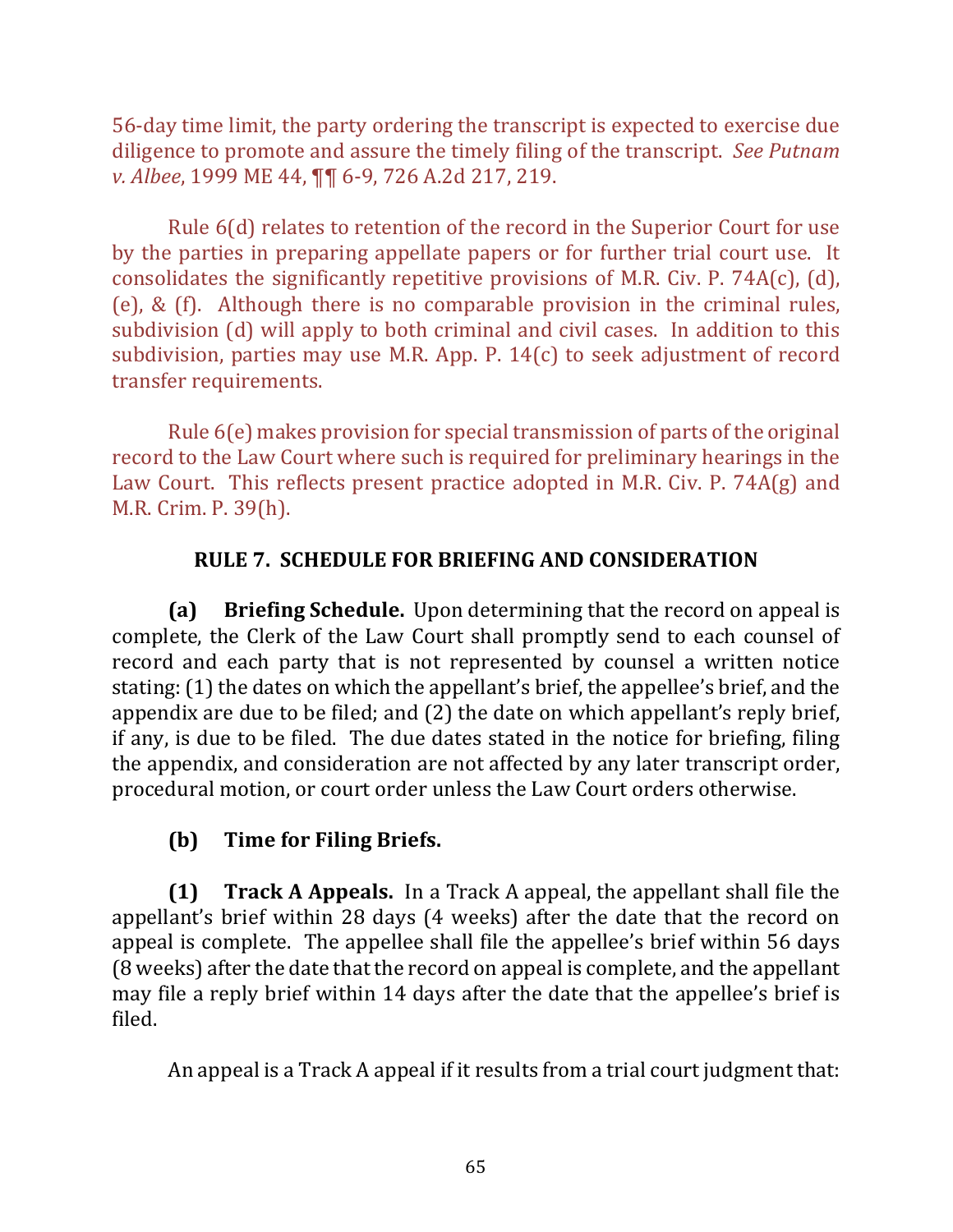$(A)$  determines jeopardy pursuant to 22 M.R.S.  $\S$  4035;

**(B)** terminates parental rights pursuant to 22 M.R.S. § 4055 or 18-A M.R.S. § 9-204;

**(C)** grants a decree of adoption pursuant to 18-A M.R.S. § 9-308;

**(D)** appoints a guardian for a minor pursuant to  $18-A$  M.R.S.  $\S$  5-207;

**(E)** denies the termination of a guardianship for a minor pursuant to 18-A M.R.S. § 5-210;

**(F)** grants, or denies the termination of, a guardianship for an adult pursuant to Title 18-A, Article 5, part 3;

**(G)** establishes or changes contact between a parent and child pursuant to 19-A M.R.S.  $\S$  1653(2) or (10);

**(H)** grants or denies a determination of de facto parenthood or parentage in any parentage proceeding defined in 19-A M.R.S. § 1834;

**(I)** grants contact pursuant to the Grandparents Visitation Act 19-A M.R.S. § 1801 et seq.;

**(J)** involuntarily commits an individual to an institution or a progressive treatment program, or orders the involuntary medication of a person;

**(K)** determines that a criminal defendant is not criminally responsible by reason of insanity;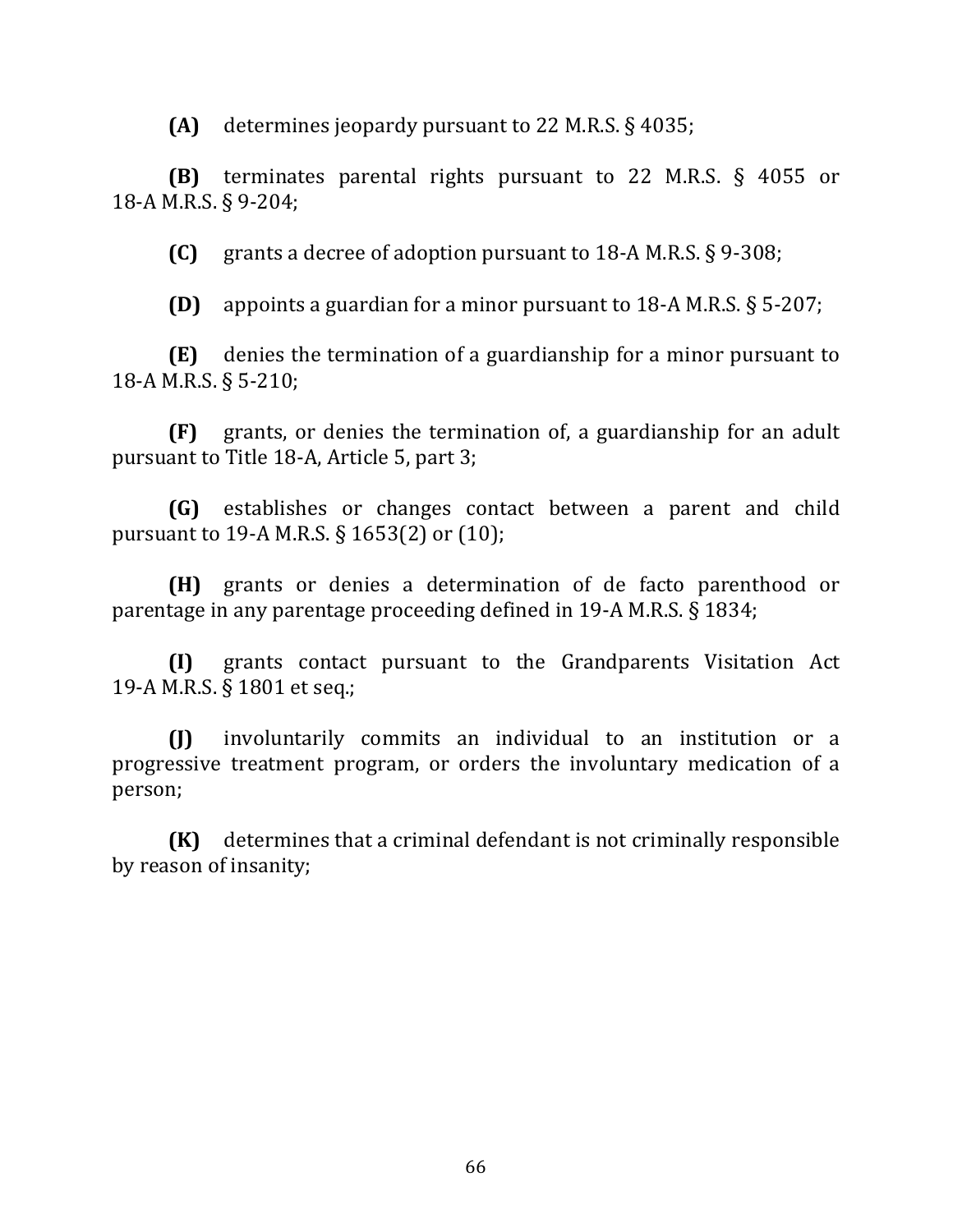**(L)** resolves an appeal from an agency's denial of a request pursuant to the Freedom of Access Act, 1 M.R.S.  $\S$  400 et seq.;

**(M)** results in a juvenile adjudication or disposition pursuant to 15 M.R.S. § 3310; or

**(N)** either binds or does not bind a juvenile over for adult prosecution pursuant to  $15$  M.R.S.  $\S 3101(4)$ .

**(2) Track B Appeals.** In an appeal from a trial court judgment that does not fall within Track A, the appellant shall file the appellant's brief within 56 days (8 weeks) after the date that the record on appeal is complete. The appellee shall file the appellee's brief within 105 days (15 weeks) after the date that the record on appeal is complete, and the appellant may file a reply brief within 21 days (3 weeks) after the date that the appellee's brief is filed.

**(3) Extensions of Time.** No extensions of time for filing a brief shall be granted except (A) pursuant to Rule  $12A(b)(1)(A)$ , (B) when preparation of the brief requires review of transcripts from more than five days of trial testimony and/or more than 2,000 pages of documentary exhibits first presented to the court from which the appeal is taken, or  $(C)$  upon a showing of a significant and unanticipated emergency that prevents a timely filing of a brief.

**(4) Expediting Appeals.** If a party to an appeal wishes to expedite the appeal, that party may file a motion for expedited consideration of the appeal, following the requirements for motion practice contained in Rule 10. The motion shall  $(A)$  state the reasons why an expedited appeal is requested;  $(B)$ propose a schedule for due dates for filing the briefs and the appendix that allows the non-moving party or parties no less time than the moving party to meet the proposed briefing and appendix filing due dates; and (C) represent that the moving party has contacted the non-moving party or parties, and indicate whether the non-moving party or parties support or oppose the motion for expedited consideration of the appeal.

**(c)** [Reserved]

**(d) Consequence of Failure to File Briefs.** If an appellant fails to comply with this Rule, the Law Court may dismiss the appeal for want of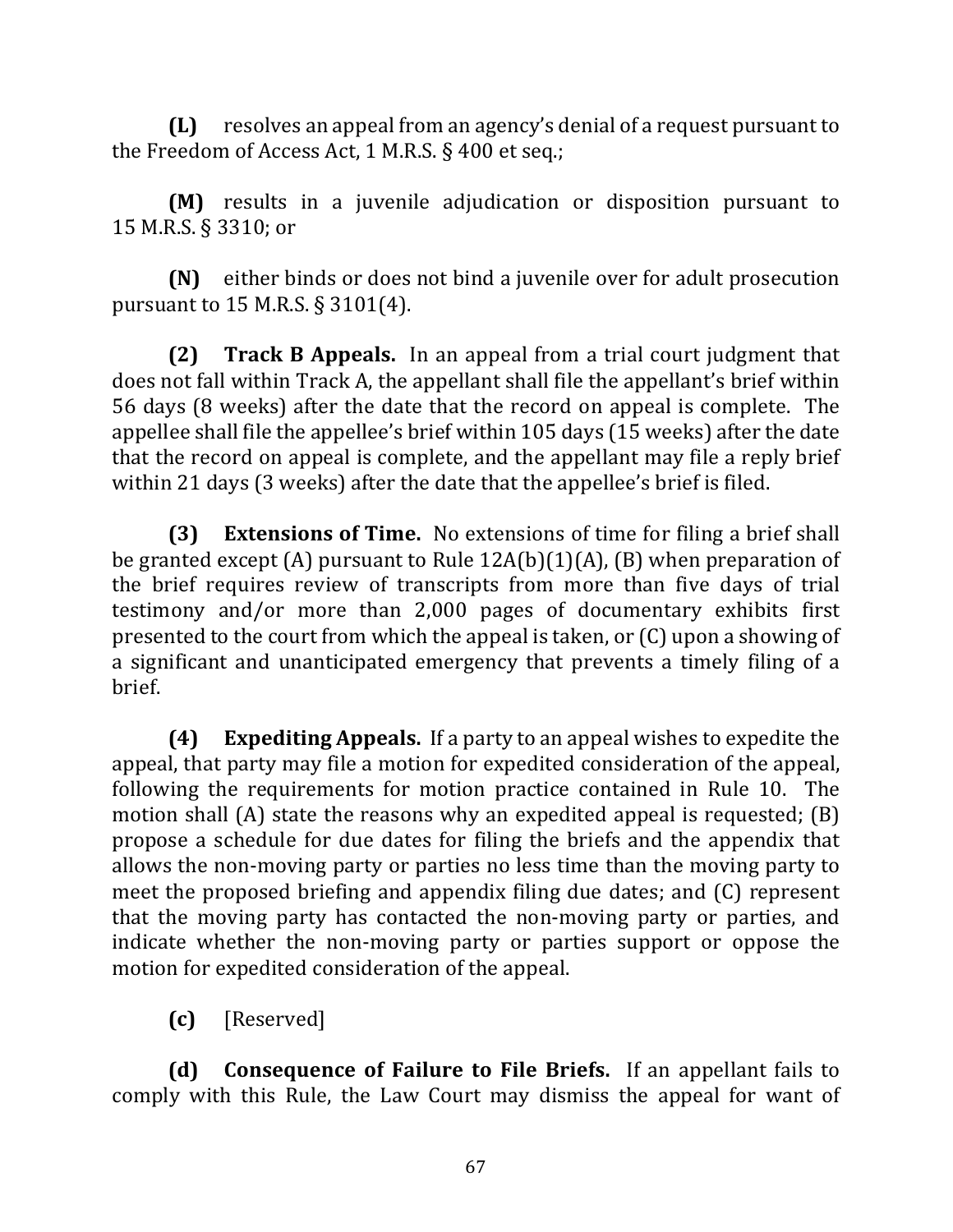prosecution. If an appellee fails to comply with this Rule, and if oral argument is scheduled, the appellee will not be heard at oral argument except by permission of the Law Court.

**(e)** Scheduling of Consideration. All appeals shall, unless the Law Court otherwise directs, be in order for oral argument or other consideration 21 days after the date on which the appellee's brief is due to be filed or is filed, whichever is earlier.

## **Advisory Note – October 2021**

Rule  $7(b)$  is amended to add appeals of bind-over decisions in juvenile criminal matters to the list of appeals subject to expedited briefing and to correct the statutory reference to juvenile adjudication and disposition proceedings.

## **Advisory Note – June 2019**

This amendment, recommended by the Advisory Committee on the Maine Rules of Appellate Procedure, adds appeals of a juvenile adjudication or disposition to the list of appeals subject to expedited briefing.

## **Restyling Notes – June 2017**

The adjustments to Rule 7 follow the editing and internal numbering practices of the rules restyling effort.

The Rule 7 amendments also include a number of substantive changes:

In Rule  $7(b)(1)$ , the Track A briefing schedule is expanded to include appeals from any parentage proceeding defined in the Maine Parentage Act at 19-A M.R.S.  $\S$  1834. The change extends the Track A coverage to paternity determinations and may also cover a few parental rights determinations not addressed in other parts of the Rule. With this expanded coverage, there is some duplication between subdivision H and other subdivisions in Track A to assure that most matters directly impacting the interests of minor children are covered in Track A.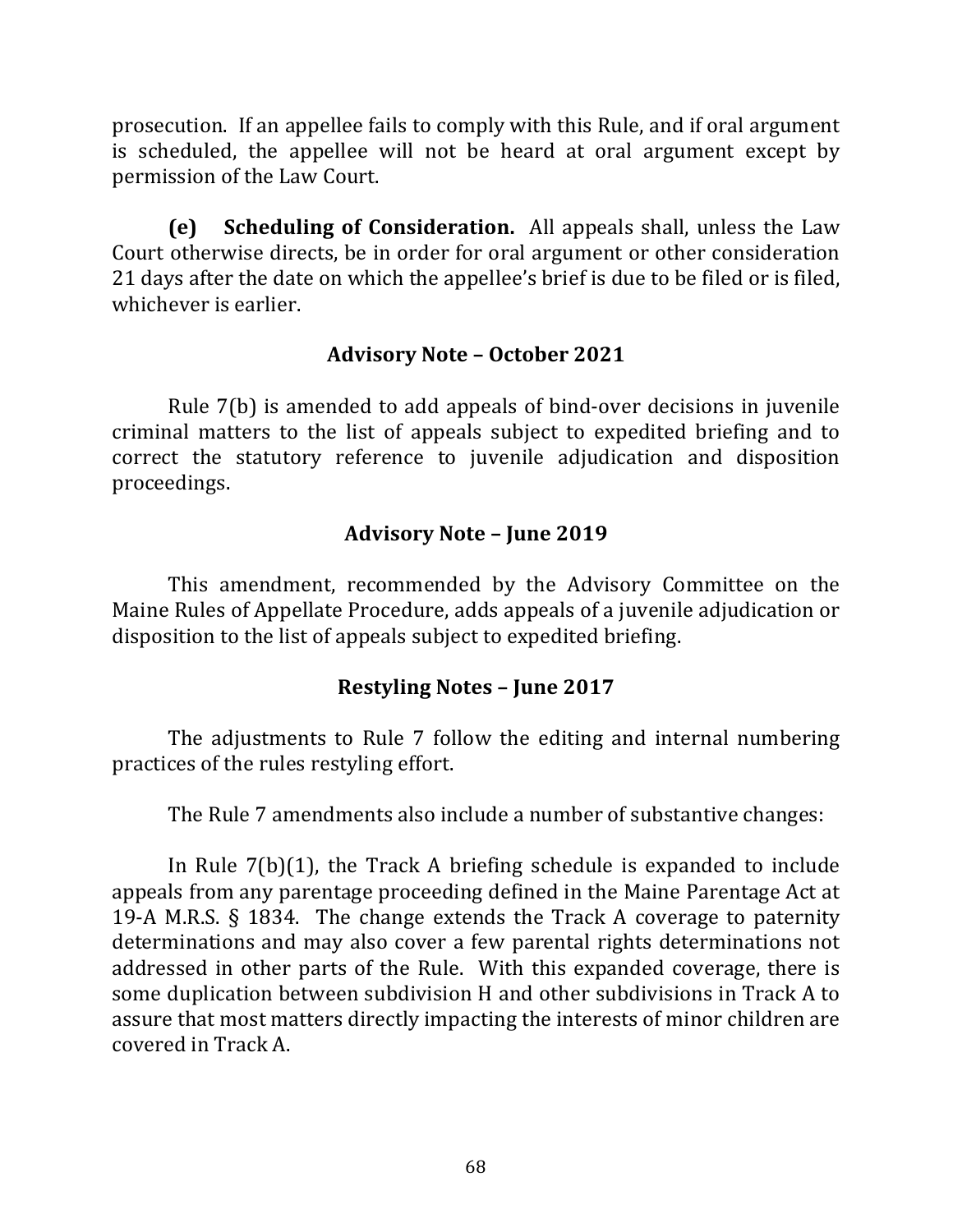In Rule  $7(b)(1)(F)$ , the Track A briefing schedule is also expanded to include the denial of a termination of an adult guardianship.

Each category in Track A, set forth in Rule  $7(b)(1)$ , is given a letter designation, and the time for filing reply briefs is extended from 10 to 14 days to follow the timing practice of using 7-day increments.

In Rule  $7(b)(2)$ , for Track B appeals, the briefing schedule is not changed except that the time for filing a reply brief for Track B appeals is extended from 2 weeks to 3 weeks after filing of the appellee's brief.

In Rule  $7(b)(3)(B)$ , a new category for appeals with extra large trial court records is added to the grounds that may support the granting of an extension of time to file briefs. The extra large record must have been created in the court from which the appeal is taken, not in a previous proceeding that was reviewed by the court from which the appeal is taken. Previous proceedings with large records that would not justify an extension of time to file a brief would include criminal trial records that were reviewed in a post-conviction review proceeding or administrative appeal records that were reviewed in a Rule 80B or 80C proceeding.

The capacity to file a motion to expedite appeals, Rule  $7(b)(4)$ , previously limited to Track B appeals, now extends to all appeals. Allowing any party to an appeal to file a motion to expedite the appeal. In addition, the draft rule adds specific standards for filing and consideration of a motion to expedite an appeal.

Rule  $7(c)$  addressing printed and electronic copies of briefs is moved to become restyled Rule 7A(i), placing it more appropriately in the Rule addressing the form of briefs.

**[Advisory Notes to Rule 7 of former Maine Rules of Appellate Procedure]** 

\_\_\_\_\_\_\_\_\_\_\_\_\_\_\_\_\_\_\_\_\_\_\_\_\_\_\_\_\_\_\_\_\_\_\_\_\_\_\_\_\_\_\_\_\_\_\_\_\_\_\_\_\_\_\_\_\_\_\_\_\_\_\_\_\_\_

### **Advisory Note – June 2014**

The amendment to Rule 7(b) establishes Track A and Track B appeals, defines the matters that are to be placed on Track A, establishes the time for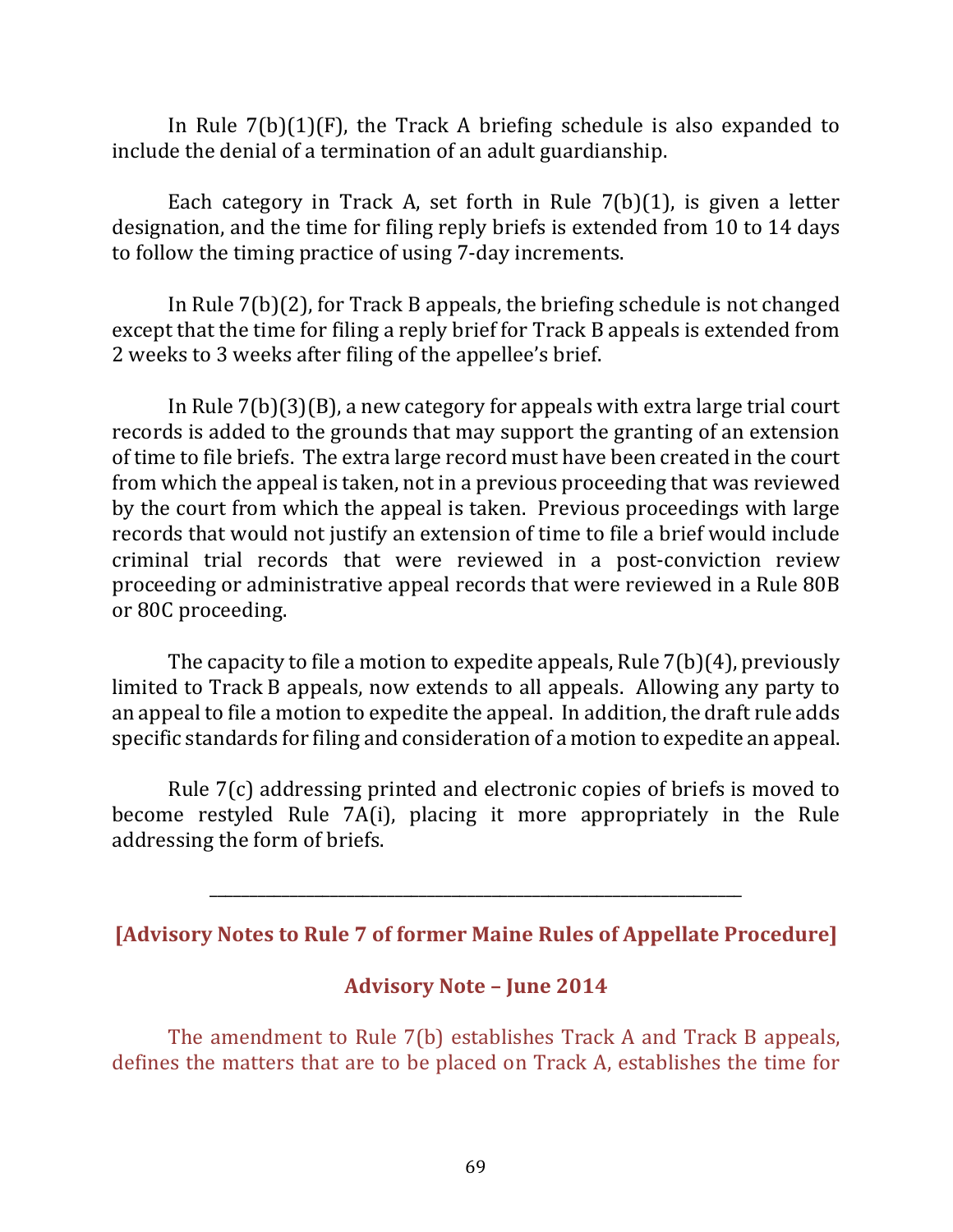briefing in appeals on each track, and authorizes motions to expedite an appeal that has been placed on Track B.

#### **Advisory Note – October 2012**

The amendment  $[$  to Rule  $7(b)$ ] returns the time limit for an appellant to file a reply brief to 14 days after the filing of the appellee's brief. This time limit applied for the first eight years of operation of this Rule and is consistent with Rule  $7(e)$ , specifying that any appeal is in order for consideration 14 days after the appellee's brief is filed or is due to be filed, whichever is earlier. The 2009 amendment had created confusion and uncertainty as to when an appeal was in order for Law Court consideration in those instances when an appellee's brief was filed in advance of its filing time limit.

#### **Advisory Note – July 2012**

Rule  $7(b)$  is amended to clarify that the indicated time for preparing all briefs runs from the date that the record on appeal is complete, and to notify the parties that the specific filing dates will be listed on the written notice sent by the Clerk of the Law Court.

Rule  $7(c)(1)$  is amended to clarify that printed copies of briefs are what is required. Rule  $7(c)(2)$  is adopted to encourage parties to file an electronic copy of each brief in addition to the required printed copies. The electronic copy is due on the same date as the printed copies, but only receipt of printed copies is considered in determining compliance with the filing deadlines. The rule permits the Clerk of the Law Court, for good cause, to relieve a party of any of the requirements of paragraph 2, including the requirement that the copy be in .pdf format. Good cause might include a party's technical inability to produce a .pdf copy of the brief.

#### **Advisory Note – November 2011**

The amendment to Rule  $7(b)$  changes the start of the running of the briefing schedule from the date on which the record is filed in the Law Court, a date that may not be apparent to the parties, to the date stated in the written notice sent to the parties to the appeal by the Clerk of the Law Court indicating that the record on appeal is complete.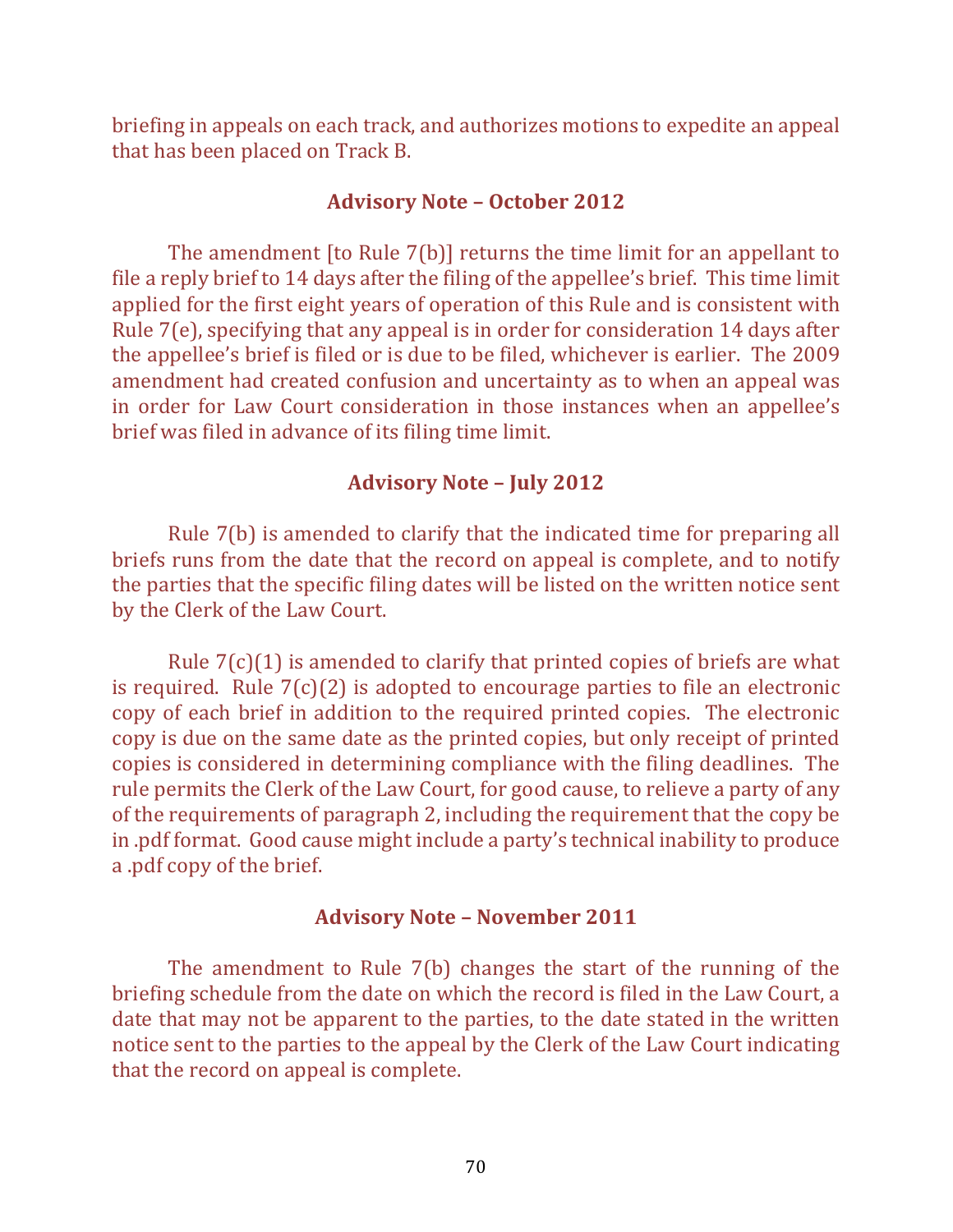#### **Advisory Note – November 2011**

Rule  $7(a)$  is amended to  $(1)$  establish the completion of the record as the trigger for issuing the briefing schedule, and  $(2)$  clarify that once the briefing schedule issues, the dates in it are firm and are not automatically changed by later filings. The reference to completion of the record replaces language stating that the schedule would be issued upon "docketing of the reporter's transcript and the trial court clerk's record." That language was incomplete because there are often multiple transcripts or a transcript and a statement in lieu of a transcript, and there may be alternatives to the clerk's record.

The amendment also adds a sentence providing that a briefing schedule is not affected by a later transcript order, to clarify that once the record is deemed complete, later additions to, or efforts to add to, the record on appeal do not affect the due dates for briefs and the appendix unless the Court otherwise indicates. In the past, some parties have assumed that when they order a new transcript, it means that the record is no longer complete and that the briefing schedule is no longer valid. Because the rules do not permit later additions to the record without leave of court, any untimely transcript order form does not affect the progress of the appeal absent Court order.

#### **Advisory Notes – July 9, 2009**

The amendments to Rule  $7(a)$  recognize that many appeals involve one or more unrepresented parties by clarifying language to be consistent with established practice that all parties, not just "counsel," receive notices. The amendments also recognize that Law Court scheduling is no longer tied to terms. Further, with the Court's current workload, it is no longer possible to accurately identify the month in which an appeal may be considered.

The amendment to Rule  $7(b)$  significantly changes briefing schedule practice to  $(1)$  extend by three weeks the time to plan, prepare and file the appellant's brief and the appellee's brief;  $(2)$  identify a specific date,  $105$  days (15 weeks) following filing of the record when an appellee's brief is due, and another specific date, 14 days (2 weeks) after the appellee's brief is due for the filing any reply brief; and  $(3)$  limit the consideration of motions to extend the time for filing a brief to those few situations when a significant and unanticipated emergency may justify a request for an extension of time.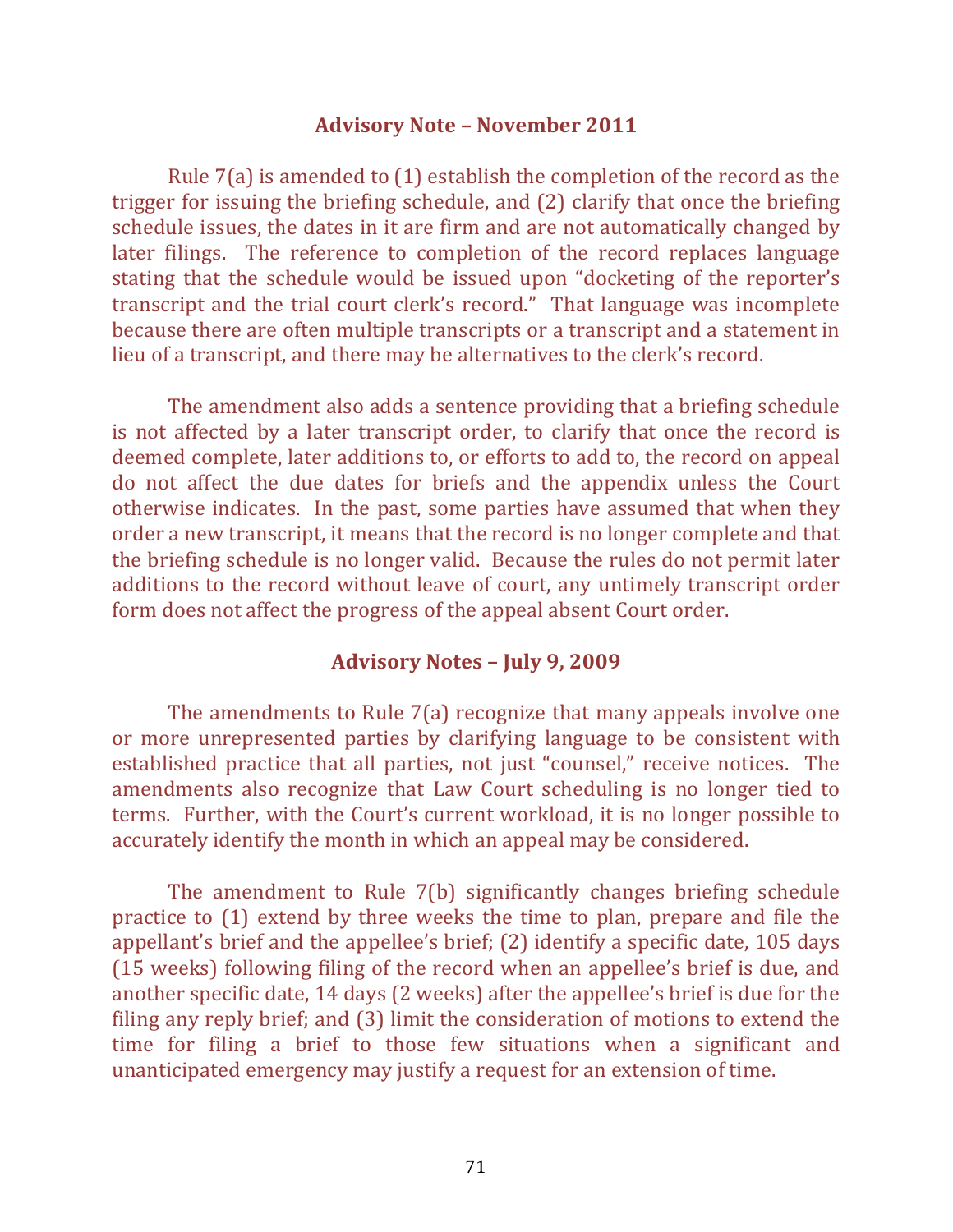With the additional three weeks to plan for, prepare and file briefs being allowed to both the appellant and the appellee, the Court will no longer entertain motions to extend time for filing briefs based on poor planning or scheduling, the claimed press of other business or court dates, vacations, school or family events, non-emergency medical procedures and other similar events that now require the Court to consider a very large volume of motions to extend time for filing briefs. It is anticipated that from this point forward, extensions of time to file briefs will be rarely requested and even more rarely granted, and then only in cases of significant and unanticipated emergencies. It would be an unusual case that could demonstrate insufficient opportunity to plan and prepare a brief within the eight week window of time to prepare the appellant's brief and the additional seven week or longer window of time to prepare the appellee's brief. Leaving brief preparation to the last minute will be bad practice, as accommodation of last minute difficulties will be far less likely than in the past.

Specific dates will be identified in the briefing schedule sent by the Clerk of the Law Court. In current practice the time for filing the appellee's brief has been entirely dependent on the time of receipt of the appellant's brief. This made work planning difficult in some busy practices. The change should not result in significant delay in considering most appeals. In recent experience, over 95% of appellants' briefs are filed at or very close to the filing deadline.

### **Advisory Notes – September 10, 2001**

The purpose of this amendment  $[$  to Rule  $7(b)$  $]$  is to clarify the briefing schedule and tie it to a specific event, the filing of the record in the Law Court. This is consistent with practice before adoption of these rules and as authorized by former M.R. Civ.  $P. 75(a)$ .

The amendment to Rule  $7(c)$  clarifies that the copy requirements apply regardless of whether a party is represented or not.

### **Advisory Notes – January 1, 2001**

Rule 7 relating to establishing the briefing schedule follows the language of M.R. Civ. P. 74B and 75, and M.R. Crim. P. 39(f) and 39A, combining those two rules regarding the briefing schedule into one.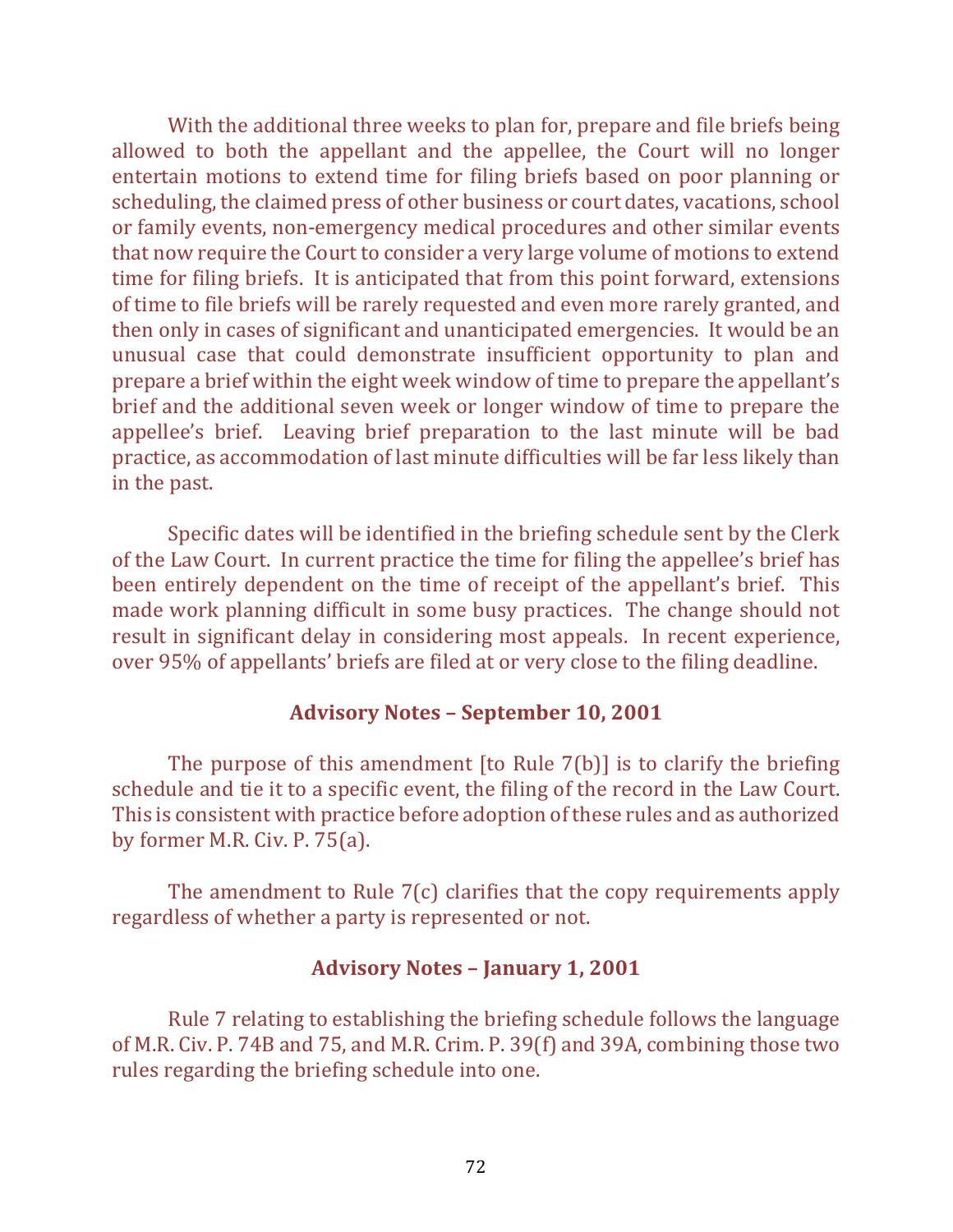In subdivision  $(b)$ , the time for filing briefs is made uniform at 35 days after notice of docketing the record for the appellant's brief and 28 days after service of the appellant's brief for the appellee's brief. The current civil rules provide 40 days for the appellant's brief. The criminal rules provide 30 days for the appellant's brief. Both rules presently provide 30 days for the appellee's brief, that number is being reduced to 28. The 35 day and 28 day figures which are made now uniform for both criminal and civil appeals are intended to adopt the weekly calculation for timing for court unification time period amendments.

Subdivision  $(c)$  continues the requirement of filing 10 copies of each brief which presently appear in M.R. Civ. P. 75(b) and M.R. Crim. P. 39A(b).

Subdivision  $(d)$  is likewise similar to subdivision  $(c)$  of the current counterpart rules.

Subdivision (e) is changed from the current counterparts in M.R. Civ. P. 75 and M.R. Crim. P. 39A to add the words "or other consideration" after the words "for oral argument." This change reflects current practice under which many cases are considered by the Law Court on briefs without oral argument. The reference to "other consideration" reflects consideration on briefs in lieu of oral argument. Thus, under subdivision  $(e)$ , all appeals may be considered by the Law Court either by oral argument or on briefs at any time 14 days after the date on which the appellee's initial brief is due to be filed or is filed, whichever is earlier.

### **RULE 7A. BRIEFS: FORM AND CONTENT**

**(a)** Brief of the Appellant. **(1)** The brief of the appellant shall contain under appropriate headings and in the order here indicated:

**(A)** A table of contents, with page references, and a table of cases, statutes and other authorities cited.

**(B)** A statement of the facts of the case, including its procedural history.

**(C)** A statement of the issues presented for review.

**(D)** A summary of the argument, if the argument is not adequately summarized in the statement of the issues presented for review.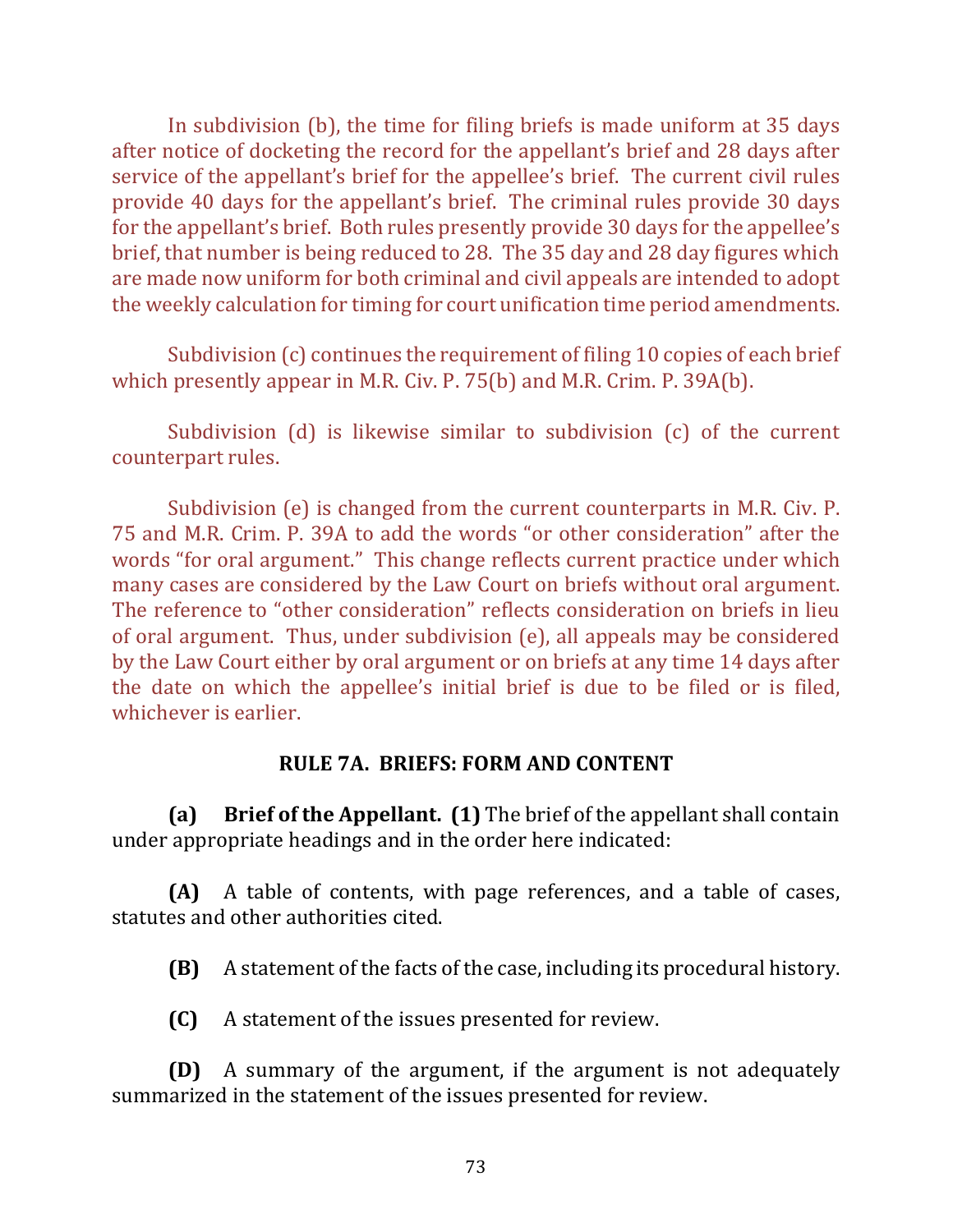**(E)** An argument. The argument shall contain the contentions of the appellant with respect to the issues presented and the reasons supporting each contention, with citations to the authorities and the particular documents or exhibits in the record relied on, with citation to page numbers of the appendix when they exist. The argument for each issue presented shall begin with a statement of the standard(s) of appellate review applicable to that issue.

**(2)** A brief shall not include:

**(A)** any documents or images that are not a part of the trial court file or the record on appeal;

**(B)** any documents that are, or include, pictures, videos, or other images (i) of persons under 18 years of age, (ii) of adults subject to a guardianship or mental health commitment proceeding, or (iii) that depict nudity or sexual or sexualized acts;

**(C)** except for a brief prepared by the State in a child protective case, any documents or information made confidential by statute or court order, or made "nonpublic" by the Maine Rules of Electronic Court Systems. Documents or information precluded by this section may be included in a brief only with leave of the Court.

**(b)** Brief of the Appellee. The brief of the appellee shall conform to the requirements of subdivision  $(a)$  of this Rule, except that a statement of the issues and standards of appellate review or of the facts or procedural history of the case need not be included unless the appellee is dissatisfied with the statements of the appellant.

**(c) Reply Brief.** Any reply brief filed by the appellant must be strictly confined to replying to new facts asserted or arguments raised in the brief of the appellee. No further briefs may be filed except by leave of the Law Court.

**(d)** Briefs on Cross-Appeals. If a cross-appeal is filed, the brief of the second party to the appeal shall contain the issues and argument involved in the cross-appeal as well as the answer to the brief of the appellant.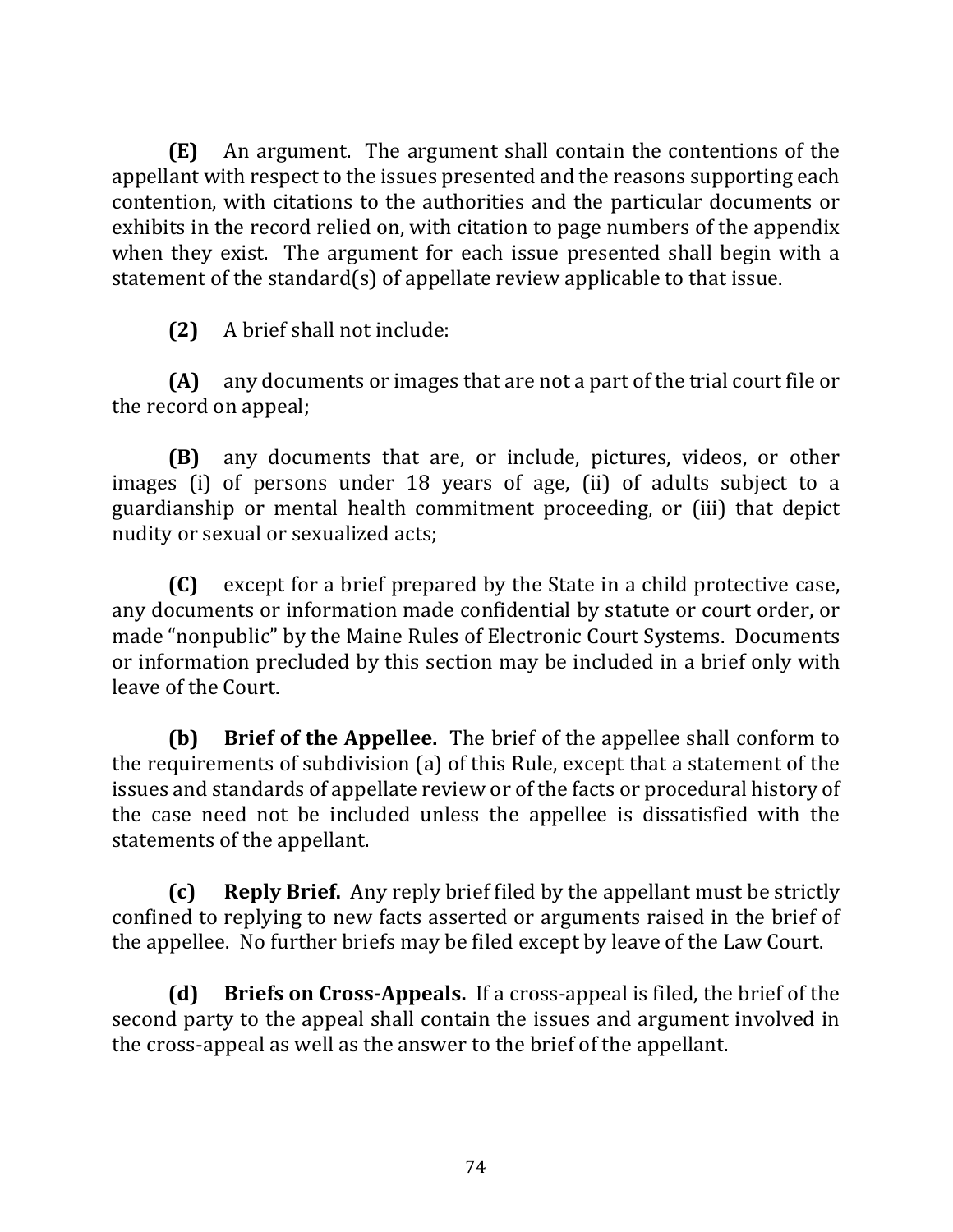# **(e)** Brief of an Amicus Curiae.

# **(1) General.**

**(A)** Except as provided in paragraph (2) of this subdivision, or when amicus briefs are invited by a notice from the Law Court, a brief of an amicus curiae may be filed only if accompanied by written consent of all parties or by leave of the Law Court. A motion for leave shall identify the interest of the applicant and shall state the reasons why a brief of an amicus curiae is desirable.

**(B)** An amicus curiae brief shall be filed by the date on which the appellee's brief is due to be filed, unless the Law Court, for good cause shown, grants leave for later filing. Any party may file a reply brief addressing new matter raised by an amicus curiae within 14 days after service of the brief of an amicus curiae or within such other time as the Law Court may specify in granting leave for later filing to the amicus curiae.

**(C)** The motion of an amicus curiae for leave to participate in the oral argument shall be granted only for extraordinary reasons.

# **(2) Maine Tort Claims Act.**

**(A)** In any action under the Maine Tort Claims Act, 14 M.R.S. § 8101 et seq., the Attorney General shall have the right to appear before the Law Court by brief and oral argument as an amicus curiae when the Attorney General is not otherwise appearing on behalf of a party to the action.

**(B)** Unless all parties otherwise consent, in any such action when the Attorney General has received notice of appeal as provided in Rule  $2A(g)(4)$ , the Attorney General shall file an amicus brief within the time allowed the party whose position as to affirmance or reversal the brief will support, unless the Law Court for cause shown shall grant leave for later filing. In that event, the Law Court shall specify within what period an opposing party may reply to the Attorney General's brief.

**(f)** (1) Length of Briefs. The principal brief of any party and any amicus brief shall not exceed the greater of 40 pages or 10,000 words, and any reply brief allowed by these Rules shall not exceed 15 pages or 4,500 words,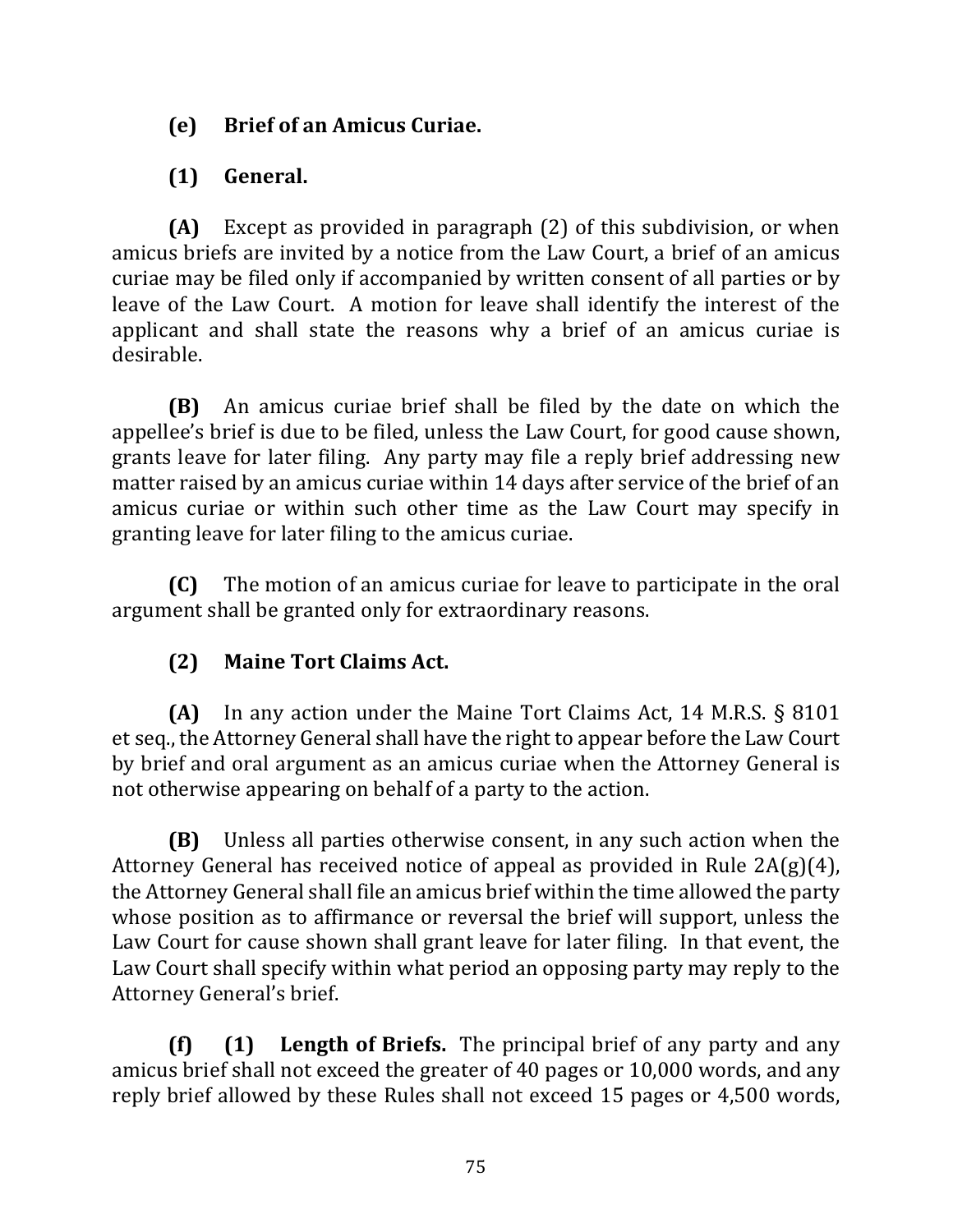without prior approval of the Law Court, which shall be granted only upon a showing of good cause. An appellee's brief that also addresses that appellee's cross-appeal shall not exceed the greater of 50 pages or 13,000 words. An appellant's reply brief that also responds to an appellee's cross-appeal shall not exceed the greater of 30 pages or 9,000 words.

**(2)** Attachment. The principal brief of an appellant or an appellee may include, as an attachment not exceeding 3 pages, copies of documents, photographs, or diagrams that are part of the trial court record and are not prohibited from inclusion in the brief by Rule  $7A(a)(2)$ . Any document, photograph, or diagram included as an attachment may be marked to add emphasis.

**(3)** Page or Word Limit Calculations. The table of contents, the table of authorities, the certificate of service, and any appendix bound with the appellant's brief are not counted in calculating the page or word limits set in this Rule.

# **(g) Form of Briefs.**

**(1) (A)** Signature. At least one paper copy of each party's brief filed with the Law Court shall be signed by an attorney who prepared the brief, or, if the party or parties filing the brief was unrepresented by counsel, by each party filing the brief. The attorney's or party's signature on the brief shall constitute a representation that the brief, together with any associated documents, is filed in good faith and conforms to the page or word limits and the form and formatting requirements of this Rule. A separate certificate indicating that the filing conforms to the word limits set in this Rule shall be filed only if the length of the document exceeds the applicable page limits.

**(B) Electronic Signature.** As an alternative to the signature on a print copy of a brief, an attorney in active practice, registered with the Board of Overseers of the Bar, may file with the electronic copy of the brief a certificate of signature indicating that the attorney (i) has prepared or participated in preparing the brief and (ii) makes the representations and certifications as required by Rule  $7A(g)(1)(A)$ . The certificate of signature, on a form prepared by the Clerk of the Law Court, shall identify the party on whose behalf the brief is filed, and shall include the attorney's name, Maine Bar Registration Number, email address, street address, and business telephone number.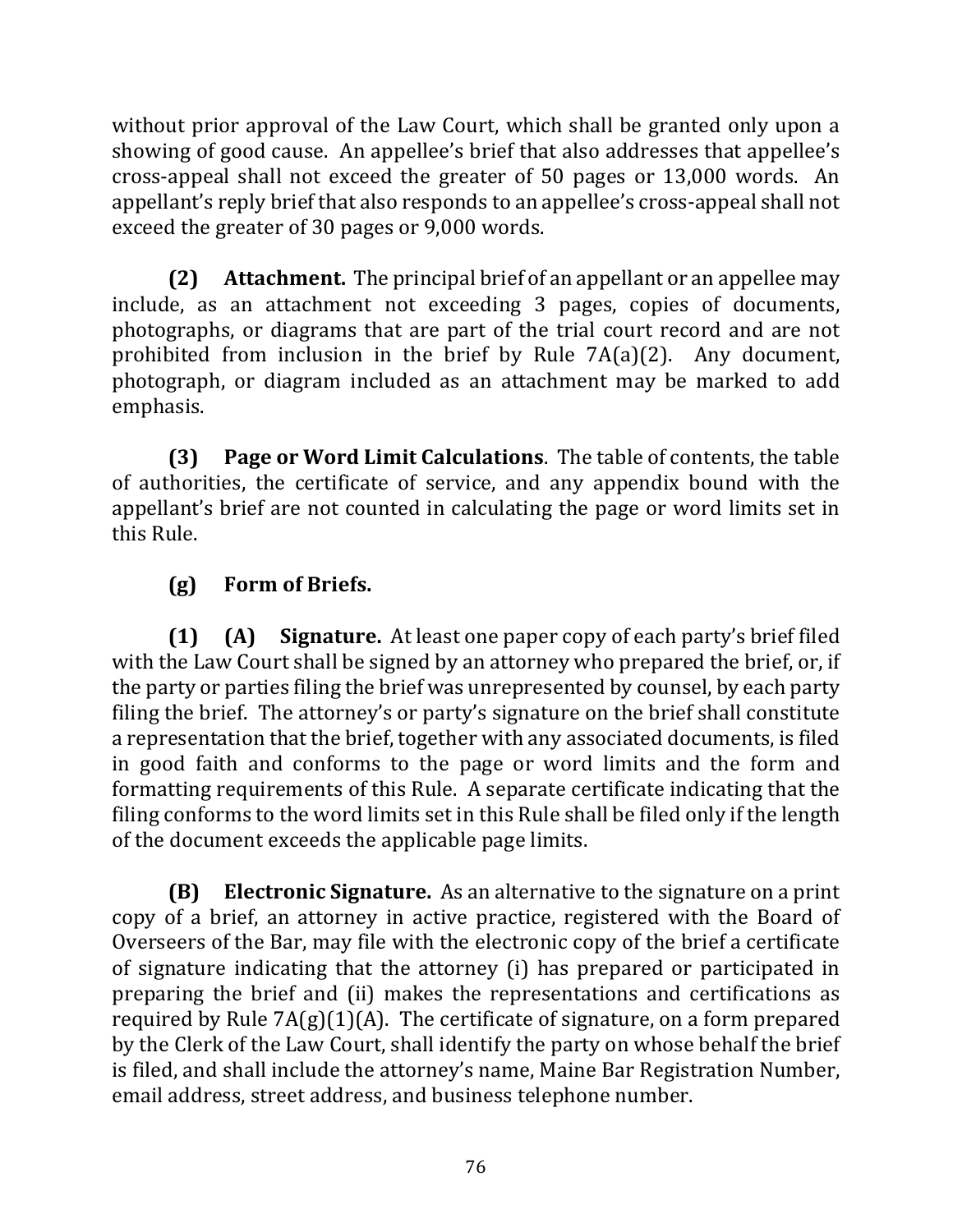**(2) Form and Formatting.** Briefs may be reproduced by standard printing or by any duplicating or copying process capable of producing a clear black image on white paper, with printing on only one side of each page. All printed matter must appear in at least 14-point font on opaque, unglazed paper, except that footnotes and quotations may appear in 11-point font. Pages shall be  $8-1/2 \times 11$  inches with margins of 1 inch on the top, bottom, and each side of the page, and with double spacing between each line of text except for block quotations.

**(3) Binding.** Briefs shall be bound on the left-hand margin with comb or spiral binding that permits the pages to lie flat when the document is open.

**(4) Front Cover.** The front cover of the brief shall contain: (A) the name of the Supreme Judicial Court sitting as the Law Court and the Law Court docket number of the case;  $(B)$  the title of the case;  $(C)$  the nature of the proceeding before the Law Court (e.g., Appeal; Report; Certified Question) and the name of the court, agency, or other entity from which the appeal is taken or the question is presented;  $(D)$  the title of the document  $(e.g., Brief for$ Appellant); and  $(E)$  the names and addresses of counsel representing the party on whose behalf the document is filed or the name and address of the party filing the brief, if not represented by counsel.

**(5)** The cover of the brief of the appellant shall be blue; that of the appellee, red; that of an intervenor or amicus curiae, green; and that of any reply brief, gray.

**(h)** Briefs in an Appeal Involving Multiple Appellants or Appellees. In an appeal involving more than one appellant or appellee, including consolidated cases, any number of appellants or appellees may join in a brief, and any party may adopt by reference another's brief or any part thereof. Parties may also join in reply briefs. Adoption of a brief or portion thereof may be by letter to the Clerk of the Law Court, with a copy to all other parties, if the adopting party does not otherwise file a brief. A party adopting another's brief or part thereof shall do so on or before the due date for that party's own brief.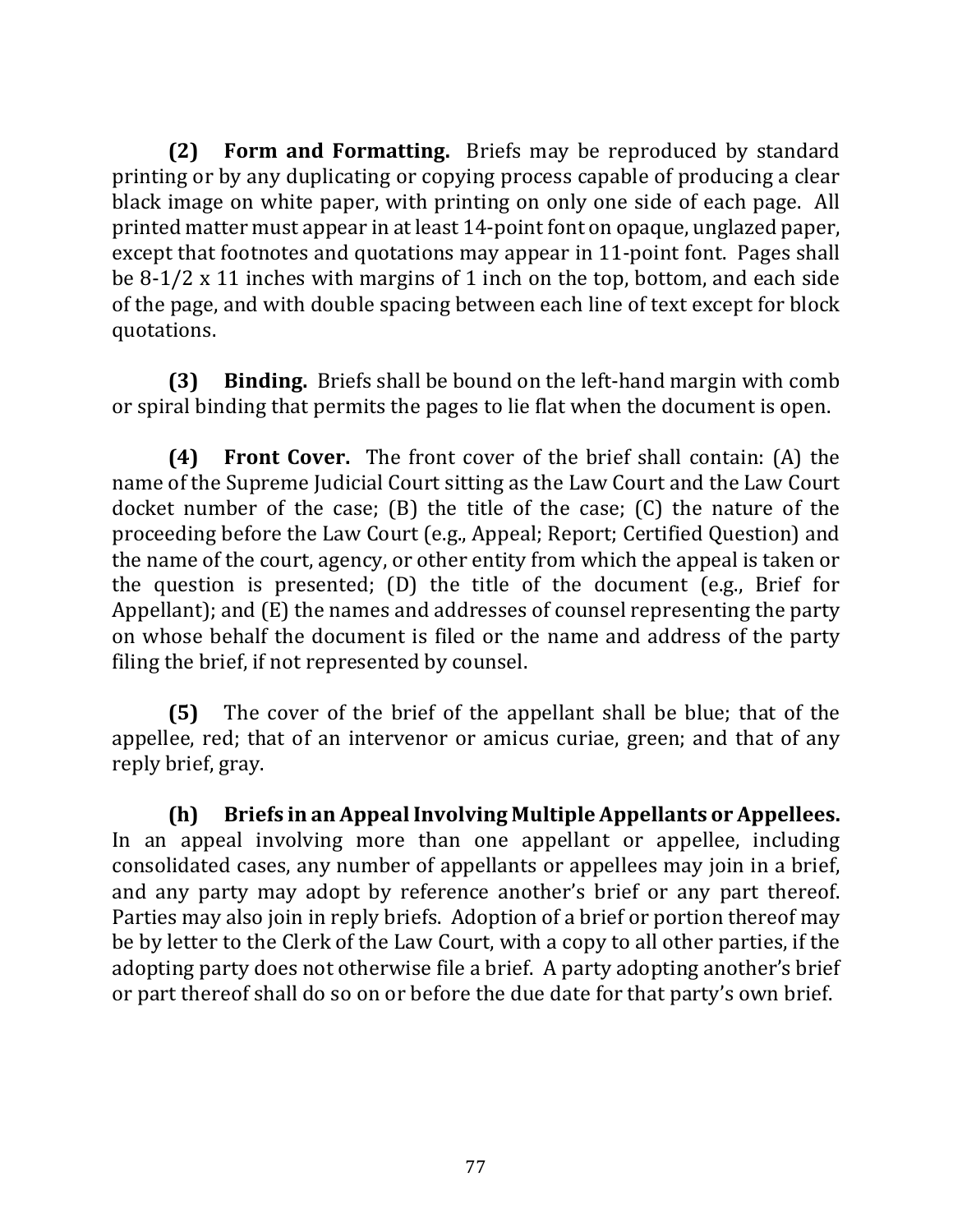# **(i) Printed and Electronic Copies.**

**(1)** Number of Printed Copies to be Filed and Served. Unless otherwise ordered by the Law Court, 10 printed copies of each brief shall be filed with the Clerk of the Law Court and 2 printed copies of each brief shall be served on each of the other parties who are either separately represented or unrepresented. The Clerk of the Law Court shall not accept a brief for filing unless it is accompanied by acknowledgement or certificate of service upon the other parties.

**(2) Electronic Copies.** One electronic copy of each brief filed shall be emailed (1) to the Clerk of the Law Court at the email address provided by the Clerk in the written notice issued pursuant to Rule  $7(a)$ , and  $(2)$  to each other party that has provided a proper email address with his or her appearance on the appeal. The electronic copy shall be in the form of a single native pdf file and may appear as unsigned. The electronic copy is due on the same date as the printed copies; however, only the filing of printed copies shall be considered in determining compliance with the filing deadlines set in Rule  $7(b)$ . The filing of an electronic copy is in addition to, and does not replace, the required filing of printed copies pursuant to Rule  $7A(i)(1)$ . The Clerk of the Law Court may, for good cause shown, relieve a party of one or more of the requirements of this paragraph.

**(j) Citation of Supplemental Authorities.** If pertinent and significant authorities come to a party's attention after the party's brief has been filed and before either  $(A)$  oral argument, or  $(B)$  42 days  $(6 \text{ weeks})$  after the date set for filing the appellee's brief for an appeal not set for oral argument, the party may promptly advise the Clerk of the Law Court by letter, with a copy mailed and emailed to all other parties, setting forth the citation(s). The letter must state the reasons for the supplemental citation(s), referring to the page of the brief addressed by the new citation(s). The body of the letter must not exceed 350 words. Any response must be made promptly and must be similarly limited. A similar filing may occur after oral argument only if invited by the Court at the oral argument.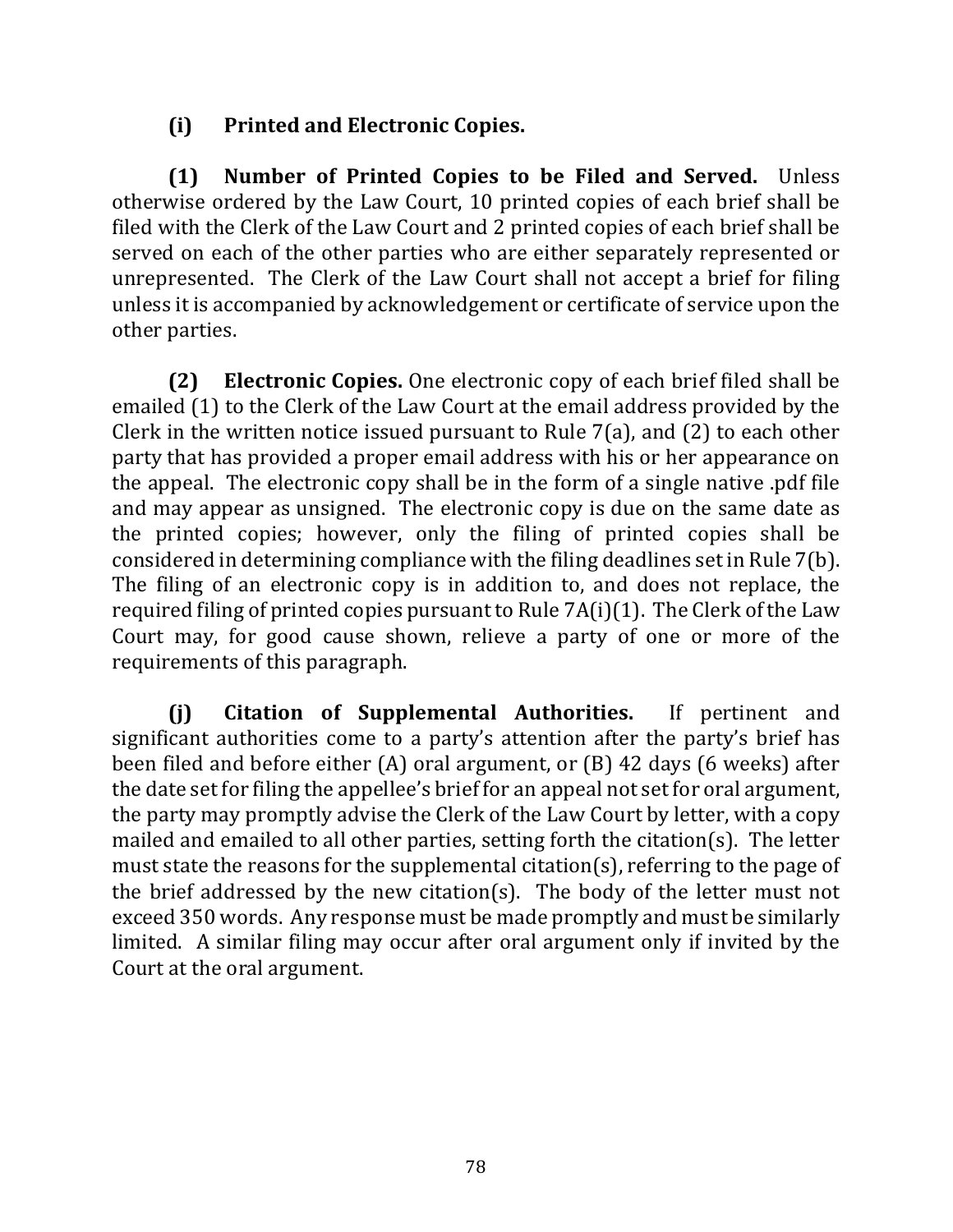#### **Advisory Note – October 2021**

Rule  $7A(a)(2)(C)$  is amended to recognize the implementation of an electronic case management and filing system by the Maine Judicial Branch and the adoption of the Maine Rules of Electronic Court Systems.

#### **Restyling Notes – June 2017**

Rule 7A is a restyling of Rule 9 in the current Maine Rules of Appellate Procedure. This adjustment allows the rules relating to the form and filing of the briefs to appear together in the Appellate Rules. The heading of the rule is amended to clarify that it applies to form and content of briefs, while Rule 7 relates to scheduling and consideration of briefs.

Rule  $7A(a)(2)$  is new and lists specific items that may not be included in a brief or an attachment to a brief. The listing is similar to the list of items that may not be included in an appendix. *See* Rule  $8(g)(1)$ -(3). The listing is designed to protect the privacy interests of minors and persons with mental health issues, and to avoid the potential that publicly available briefs or appendices could cause unnecessary embarrassment to parties, victims, witnesses, or other participants in cases that might make such individuals reluctant to seek the access to justice that the courts provide.

Rule  $7A(e)$ , addressing amicus briefs, is amended to clarify that when the Law Court invites amicus briefs on a particular appeal, the filing of an amicus brief does not require approval of the parties to the appeal, or the filing of a motion.

In the editing of what is now Rule 7A, the repetitive page limit statements that appeared with each type of brief addressed in the rules are eliminated and replaced with a single page limit statement that now appears at Rule  $7A(f)(1)$ . The Rule is also amended to allow, in Rule  $7A(f)(2)$ , an attachment to a brief, not exceeding 3 pages, to include copies of documents, photographs, or diagrams that are part of the trial court record. Those items may be marked to add emphasis, even if the emphasis markings do not appear on the original items in the trial court record.

In a substantive change, the permitted length of briefs, provided in Rule  $7A(f)(1)$ , is reduced from 50 pages to 40 pages for principal briefs and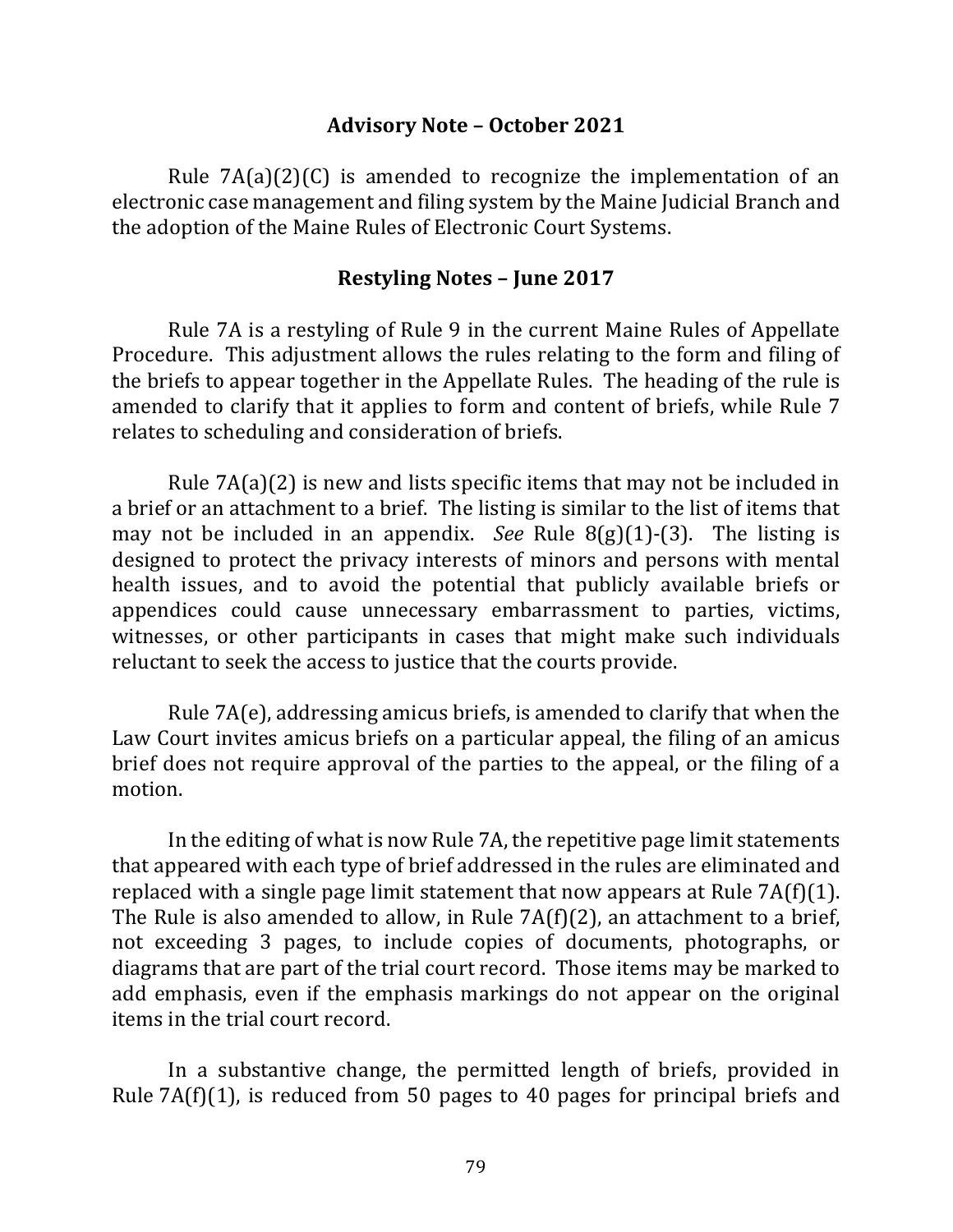from 20 pages to 15 pages for reply briefs. New categories added for (1) an appellee's brief that also addresses that appellee's cross-appeal, with a 50-page limit, and (2) an appellant's reply brief that also replies to an appellee's crossappeal, with a 30-page limit. The First Circuit Rules, Fed. R. App. P.  $37(a)(7)(A)$ , have limits of 30 pages for principal briefs and 15 pages for reply briefs. The First Circuit generally applies the same page size, spacing and 14-point font requirements as are stated in Rule 7A.

The revised Rule also includes, as an alternative to page limits, word limits of 10,000 for principal briefs, 4,500 for reply briefs, 13,000 for appellee's briefs that also argue that appellee's cross-appeal, and 9,000 for appellant's reply briefs that also respond to an appellee's cross-appeal. Longer briefs may be filed with prior approval of the Law Court after filing of a motion demonstrating good cause for having to file a longer brief.

The First Circuit has allowed filing of briefs measured by word limits for several years, with recent changes effective December 1, 2016. See Fed. R. App. P. 28.1(e)(2) and  $32(a)(7)(B)$ .

Current Rule  $7(c)$  addressing printed and electronic copies of briefs is moved to become Rule  $7A(i)$ . Filing of an electronic copy of a party's brief, which is discretionary in current Rule  $7(c)(2)$ , is required in the restyled rules. The reference to "native" .pdf is to indicate the .pdf format that allows cut-andpasting from a .pdf to a Word document. The .pdf documents do not need to indicate an actual signature, which can only be reproduced using the .pdf picture format. As currently, the filing of an electronic copy of a brief does not alter the obligations to file printed copies of the brief.

A provision is added to Rule  $7A(g)(1)(A)$  indicating that an attorney's or party's signature on the brief constitutes a representation that the filing is in good faith and is in compliance with the rules governing briefing, including page and/or word limits and font size. A specific certificate of compliance with the word limits is required only if a brief exceeds the specified page limits. Rule  $7A(g)(1)(B)$  is added allowing, subject to the conditions specified in the Rule, electronic filing of a certificate of signature in place of an actual signature on a copy of a printed brief.

Rule  $7A(j)$  is added, tracking closely Rule  $28(j)$  of the Federal Rules of Appellate Procedure. The only difference with the federal rule is that the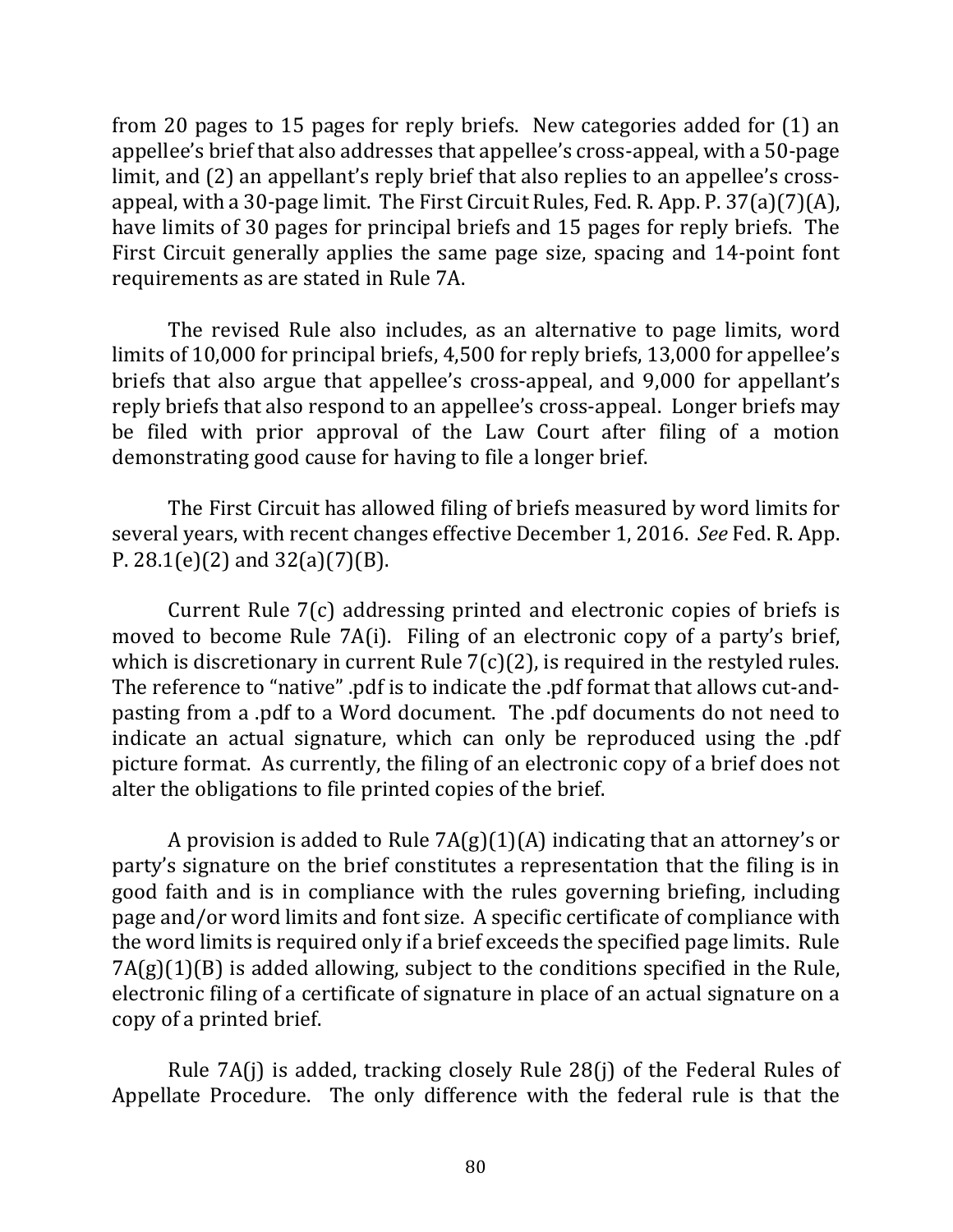federal rule (1) allows such filings at any time "after oral argument but before decision" and (2) does not address appeals considered without oral argument. Rule  $7A(i)$  now limits such filings to the time "before" oral argument or before 42 days have passed following the date set for filing the appellee's brief if a case will be considered on the briefs. Filings after oral argument may occur only if invited by the Court.

## **[Advisory Notes to former Rule 9, now Rule 7A, of Maine Rules of Appellate Procedure]**

\_\_\_\_\_\_\_\_\_\_\_\_\_\_\_\_\_\_\_\_\_\_\_\_\_\_\_\_\_\_\_\_\_\_\_\_\_\_\_\_\_\_\_\_\_\_\_\_\_\_\_\_\_\_\_\_\_\_\_\_\_\_\_\_\_\_

### **Advisory Note – August 2015**

All references to the Maine Revised Statutes Annotated in the Maine Rules of Appellate Procedure are updated to refer to the Maine Revised **Statutes.** 

#### **Advisory Note – October 2014**

Rule  $9(f)$  is amended to omit the requirement that briefs be printed in Bookman font, to change the minimum size of the font from 12-point font to 14-point font, and to standardize formatting.

### **Advisory Note - November 2011**

The reference  $\lceil$ in Rule  $9(a)$ ] to "pages" of the record was an outdated reference from the time when the trial court clerks individually numbered each page of the record before forwarding the record to the Law Court pursuant to M.R. App. P. 6. To ease review of briefs, citations to the record should continue to be as precise as possible. Pursuant to the amendment, citations to the record must indicate the particular document or exhibit referenced, including page numbers when page numbers exist.

#### **Advisory Note – November 2011**

Rule  $9(h)$  is adopted to establish the proper procedure when one or more parties to an appeal elect to adopt another party's argument or brief. The first two sentences of Rule  $9(h)$  are identical to Fed. R. App. P. 28(i). The last two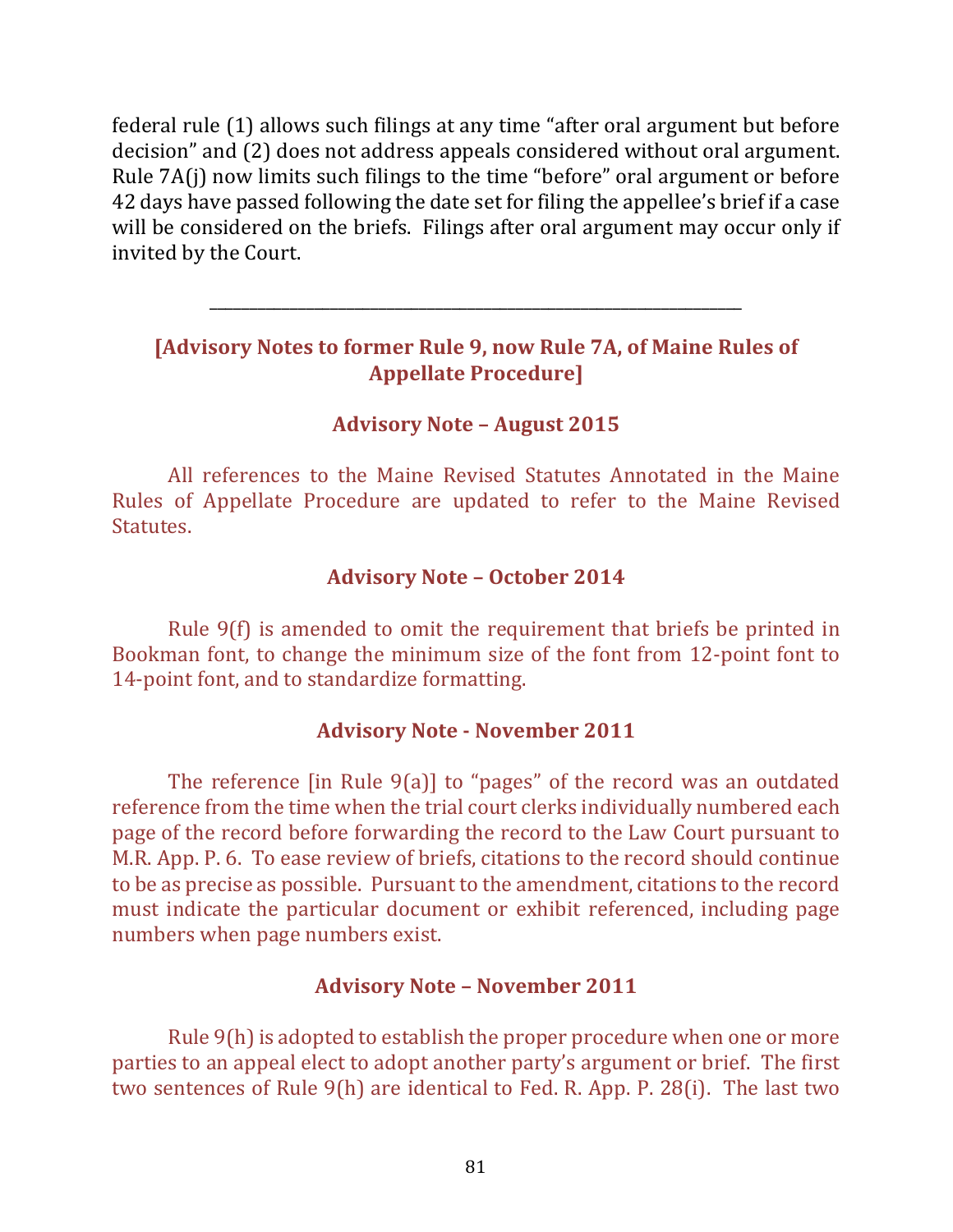sentences are added to provide a mechanism for adopting another party's brief when the adopting party is not otherwise filing a brief and to provide the due date for any adoption.

#### **Advisory Notes – August 1, 2009**

Rules  $9(a)$  and  $9(b)$  are amended to require that for each issue presented for appeal, the brief also state the standard of appellate review that will be applicable to resolution of each issue. This is to help assure consideration of the proper standard of review for each issue presented on appeal, an area that has been ignored in some brief writing practice. The appellate standard of review for most issues will fall into one of three broad categories: (i) "de novo" review, (ii) "clear error" or "sufficiency of evidence" review, and (iii) "abuse of discretion" or "unreasonable exercise of discretion" review. The law regarding standards of review is addressed in Chapter 4 of *Maine Appellate Practice* (2008).

#### **Advisory Notes – September 10, 2001**

The amendments to subdivision  $(f)$  add more specification to the printing and type or font size requirements and make clerical corrections to the original Rule. The signing requirement reflects current practice carried over from previously applicable rule requirements. *See* M.R. Civ. P. 11.

### **Advisory Notes – January 1, 2001**

Rule 9 tracks very closely the generally comparable provisions of M.R. Civ. P. 75A and M.R. Crim. P. 39B. The key changes from those comparable rules relating to the nature and content of briefs on oral arguments are as follows:

— The reference to an appendix in M.R. Crim. P. 39 $P(a)(6)$  is eliminated as the appendix is now governed by M.R. App. P. 8.

— Subdivision (d) of both M.R. Civ. P. 75A and M.R. Crim. P. 39B which relates to reproductions of statutes, rules, regulations, etc. is eliminated. Any supplemental authorities which parties desire to file should be included in a separate supplement, filed with the appendix as specified in M.R. App. P. 8(l).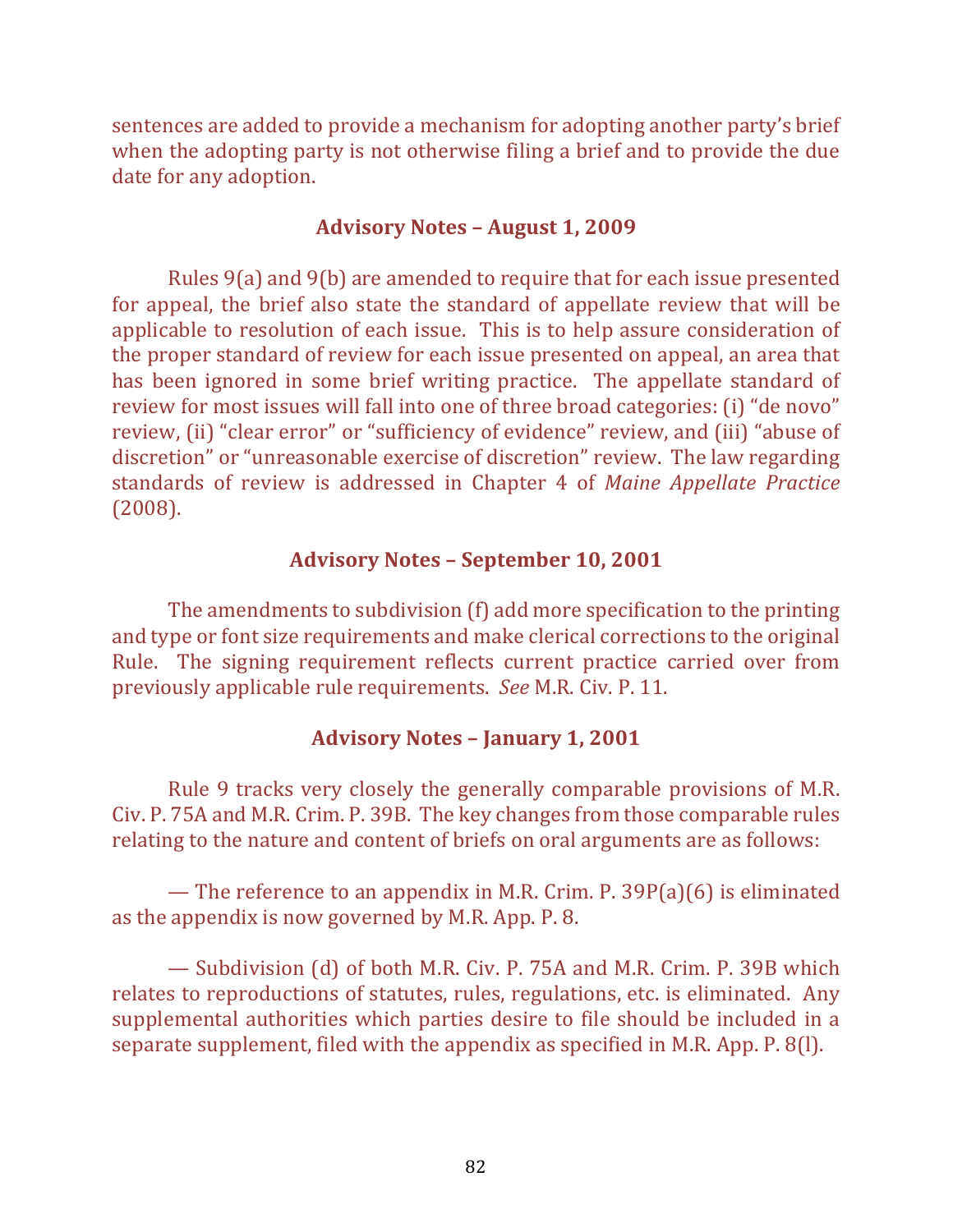— A cap of 50 pages is placed on the length of briefs on cross-appeals. M.R. Civ. P.  $75A(e)$  included a  $75$ -page limit. M.R. Crim. P. 39B(e) had no page limit.

— Subdivision (e) relating to briefs of an amicus curiae generally follows the language of M.R. Civ. P. 75A(f). The more expansive language is necessary particularly to accommodate the special provision that needs to be made regarding filing of a brief relating to the Maine Tort Claims Act, which is, of course, unique to civil cases. The more formal approval provisions for filing a civil amicus brief are also included in this rule now applicable to both criminal and civil cases.

— The type or font size requirements addressed in subdivision  $(f)$  are designed to achieve clear, easy to read text. Plain roman type or font styles should be used, although italics or boldface may be used for emphasis. Appropriate type styles to use include Bookman, Courier, Geneva, Georgia, or other similar type styles. Type styles such as Arrus, Script, or Times should be avoided.

— Subdivision  $(g)$  is added to note, as under present practice, that the pages for the table of contents and table of authorities are not counted in calculating the page limits for the briefs.

## **RULE 8. APPENDIX TO THE BRIEFS**

**(a)** By Whom Filed. In every appeal, the party that files the first notice of appeal shall prepare and file an appendix to the briefs, except that in child protection matters, 22 M.R.S.  $\S$ § 4001-4071, the State shall be responsible for preparing and filing the appendix.

## **(b) Number of Copies, When Filed**.

**(1)** Eight copies of the appendix shall be filed with the appellant's brief. In Title 22 child protective cases, the State shall file the appendix with the Court no later than 14 days before the date on which the appellant's brief is due to be filed. The parties may agree to a later time for the filing of the appendix without notice to or leave of the Law Court, provided that the appendix shall be filed no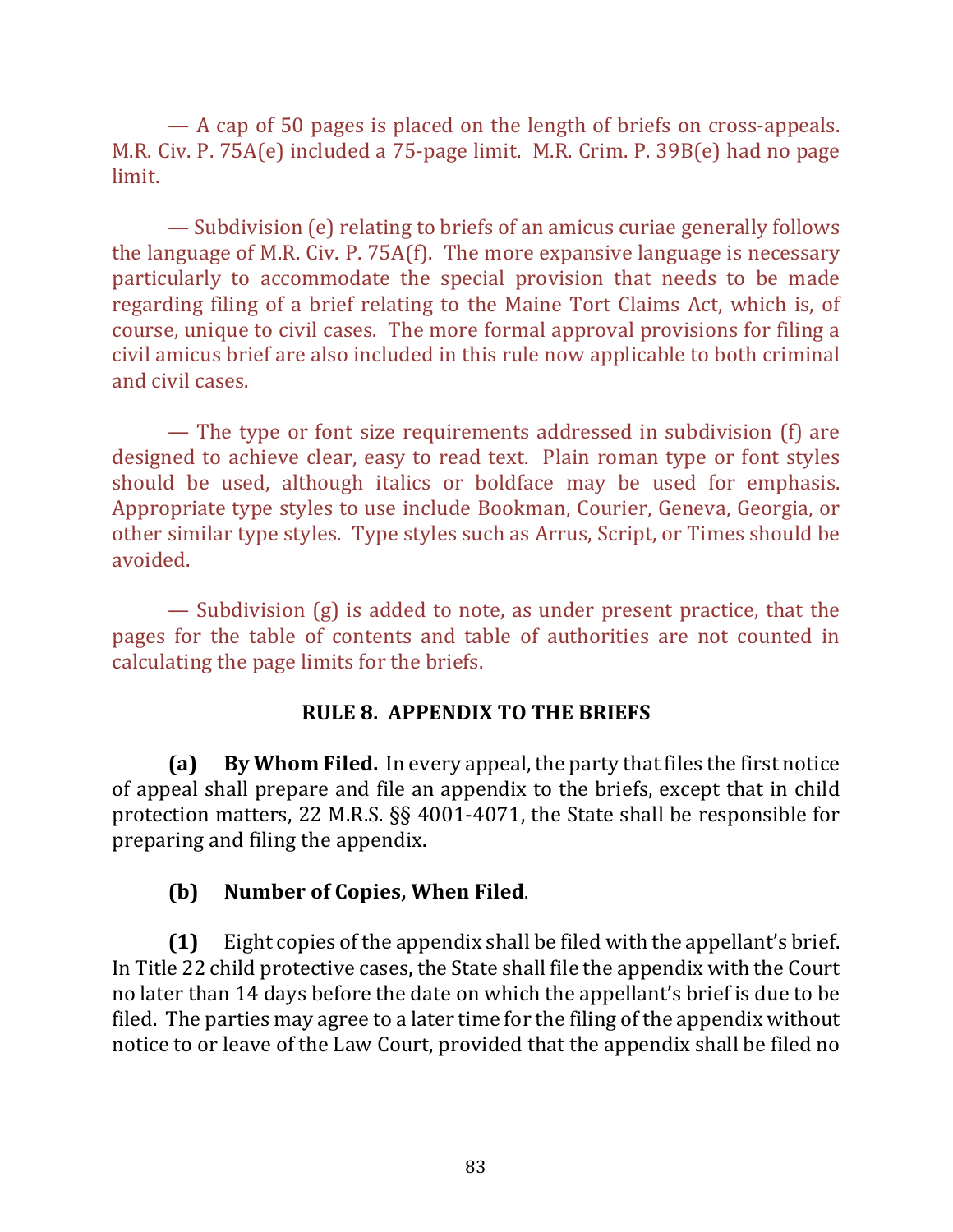later than the date that the appellee's brief is filed or is due to be filed, whichever occurs first.

**(2)** When the appendix is filed with the Court, a copy shall be served on each other party to the appeal.

**(c) Contents, Generally.** The purpose of the appendix is to make available to each Justice of the Court those documents from the record that are essential to the review of the issues on appeal. Duplication must be avoided. No document shall appear in the appendix more than once.

**(d)** Contents, Mandatory - ALL APPEALS. The following documents shall be contained in the appendix in the following order:

**(1)** A table of contents.

**(2)** All docket entries from the proceeding(s) below.

**(3)** Each trial court decision, ruling, or judgment that will be addressed in the appeal, including the original final judgment and any subsequent orders amending the original final judgment.

**(A)** If the decision is in written form, a copy of the decision shall be included;

**(B)** If the decision or judgment includes more than one order or set of findings, a copy of each court action that constitutes the decision or judgment shall be included:

**(C)** If any part of the decision was stated orally on the record, a copy of the transcript of the decision shall be included. When a decision or ruling stated orally on the record was preceded by a colloquy with the court, the colloquy shall be included in the appendix if the colloquy does not exceed 20 pages in the appendix. 

**(4)** The complaint, indictment, information, petition, motion, or post-judgment motion that initiated the proceeding in the trial court and any subsequent amendment to the document that initiated the proceeding.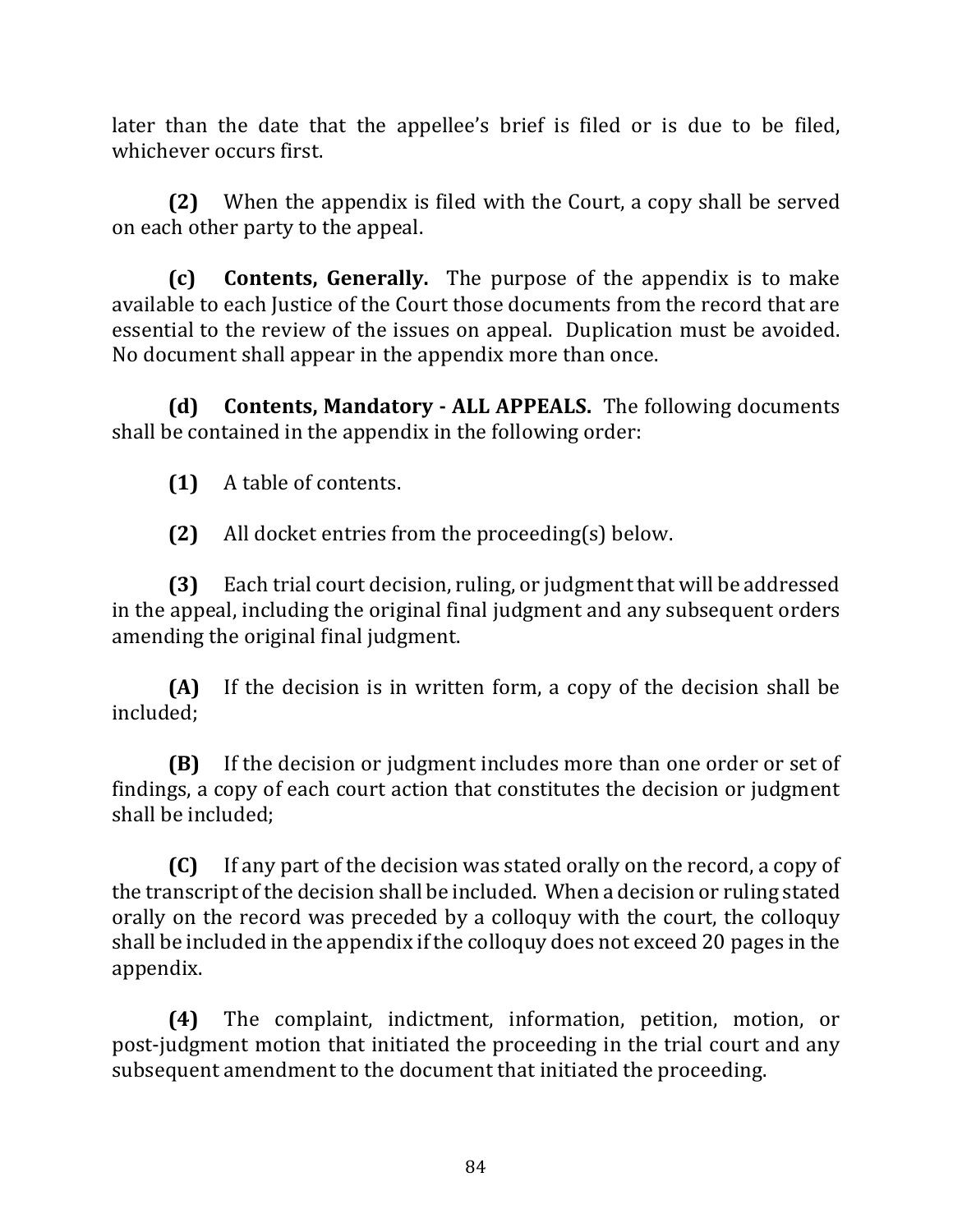**(5)** Any pre-judgment or post-judgment motion or petition that was subject to an order or other action or inaction by the trial court that is at issue in the appeal. If the motion or other request to the trial court was made orally, a transcript of the on-the-record discussion of the motion or other request to the trial court, including the court's ruling, shall be included.

**(e)** Contents, Mandatory - SPECIFIC PROCEEDINGS. Following the contents required by subdivision  $(d)$ , the appendix shall contain the following contents for specific proceedings:

**(1) Summary Judgment.** If the appeal relates to the entry or denial of a summary judgment, a copy of the parties' statements filed pursuant to M.R.  $Civ. P. 56(h).$ 

# **(2) State and Local Government Administrative Appeals.**

**(A)** If the appeal addresses a decision of a State or local administrative agency, including a municipality, board, commission, or other administrative body, a copy of the agency's decision, whether written or transcribed.

**(B)** If the agency decision was based on a municipal ordinance, a State or local regulation, or a Private and Special Law, a copy of the relevant section or sections from that ordinance, regulation, or Private and Special law, shall be included. For appeals from decisions of a municipal agency, a copy of the section or sections of the municipal ordinance that establish the authority of the agency to act on the matter subject to the appeal shall be included. Copies of relevant sections of the Maine Revised Statutes shall not be included.

**(3) Jury Instructions.** If the appeal includes a challenge to a jury instruction or jury instructions, a copy of the transcript of the jury instructions and a copy of any written instructions given to the jury, a copy of the transcript containing the discussion of or objection to the instructions, and copies of any relevant oral or written requests to the trial judge for different instructions than those given to the jury by the trial judge.

**(4) Jury Verdict, Special Verdict Form.** If the appeal is from a judgment entered on the verdict of a jury, and the jury reported its verdict on a written form, a copy of that form and a transcript or copy of the objections to that form, if any.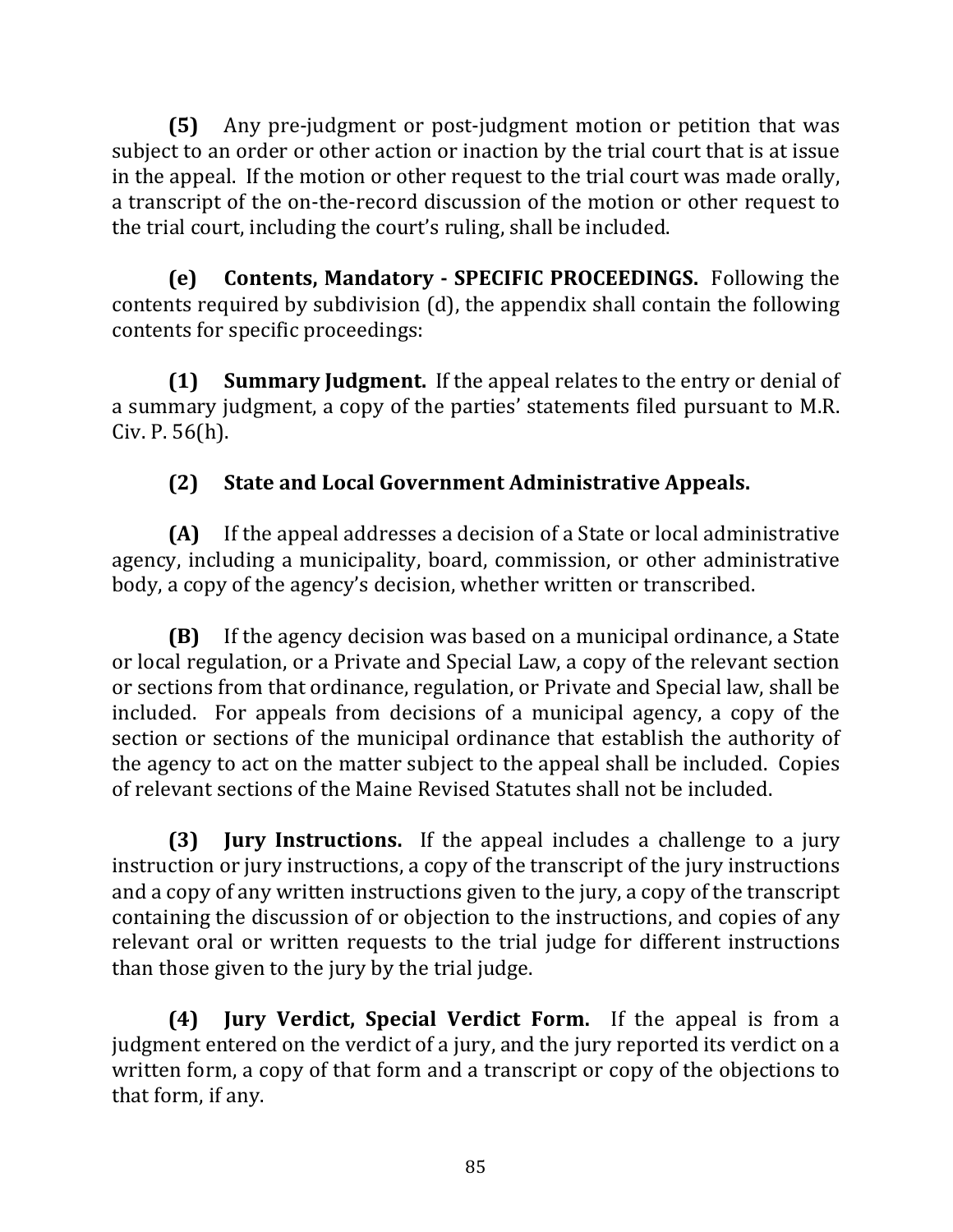**(5)** Contract, Deed, Lease, Trust, Will, or Insurance Policy. If the appeal relates to the interpretation or enforcement of a contract, deed, lease, trust, will, or insurance policy: a copy of that document.

**(6) Domestic Relations, Parentage, or Child Protection Matters.** If the appeal is from a decision related to a domestic relations, parentage, or child protection matter: the child support affidavits, if child support is at issue on appeal; the financial statements of the parties, if property distribution or child or spousal support is at issue on appeal; the report of the guardian ad litem, if any, if a parental rights or parentage decision is at issue on appeal.

**(7) Criminal Appeals.** If the appeal is from a decision in a criminal matter: the presentence report, if any, if a sentence is at issue on appeal; the search warrant or arrest warrant and any affidavit in support of issuance of the warrant, if a search warrant or arrest warrant or actions pursuant to a search warrant or arrest warrant are at issue on appeal; and the Attorney General's authorization, if required, for any State appeal brought pursuant to Rule 21.

**(f) Contents, Discretionary.** The following materials from the trial court record may be included in an appendix but are not required:

**(1) Exhibits.** If particular exhibits are essential to the Court's understanding of the issues on appeal, the appendix may include copies of those exhibits. Copies of exhibits, including photographs, maps, charts, or diagrams that were presented in color to the trial court or administrative agency shall be reproduced in color by any means, such as scanning or color printing, that reproduces the exhibit in the appendix to appear as close as possible to the way the exhibit appeared in the trial court record.

**(2) Other Pleadings.** Copies of other pleadings or filings that appear in the trial court record may be included, but only if they are essential to the Court's understanding of the issues on appeal.

**(3) Placement.** Documents from the trial court record, other than those that are designated "mandatory," that are essential for understanding the specific issues on appeal shall be placed in the appendix following the documents required by Rule  $8(d)$  or (e).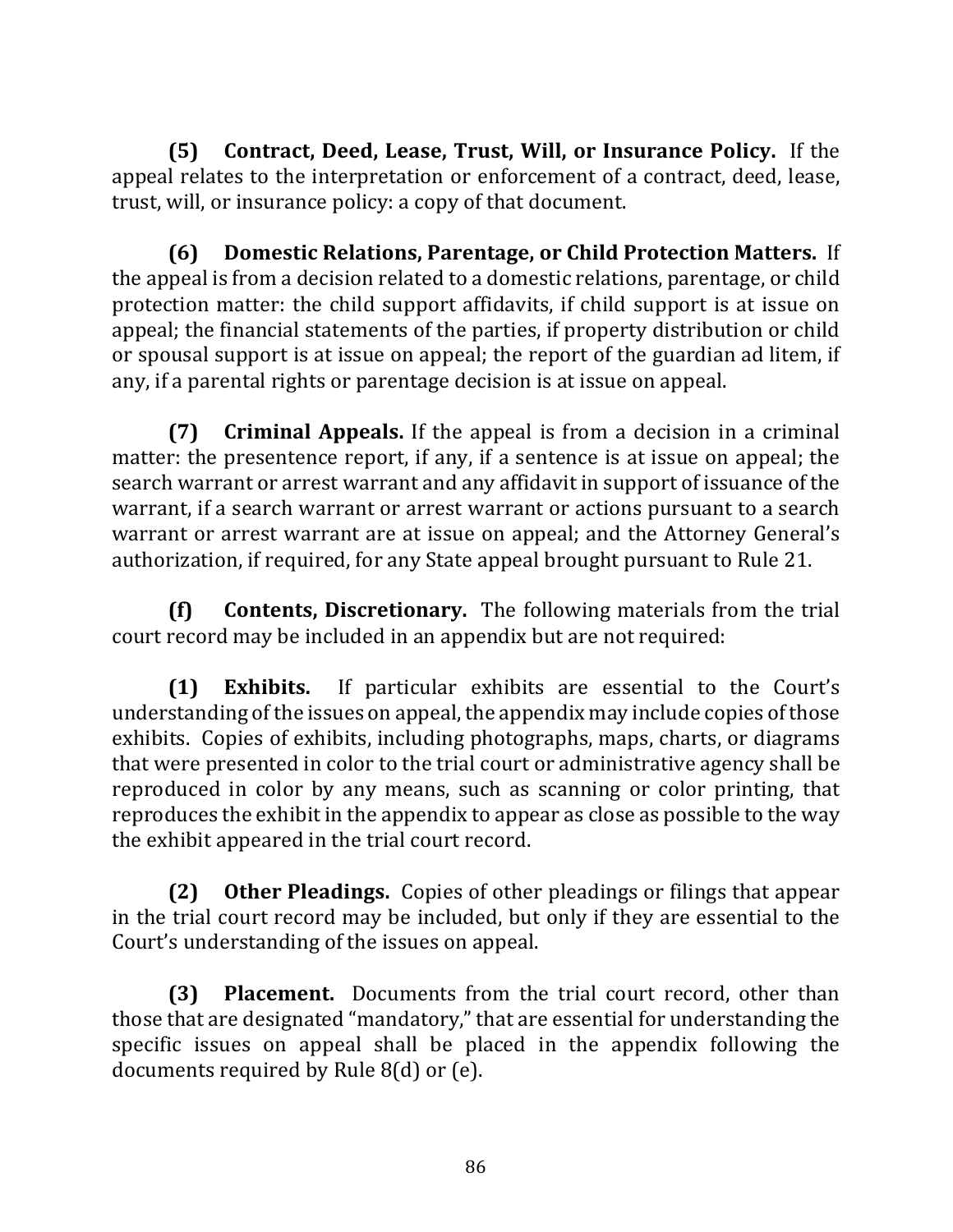**(g) Exclusions from the Appendix.** The appendix shall not include:

**(1)** any documents or images that are not a part of the trial court file or the record on appeal, other than a supplement of legal authorities authorized in subdivision (n) hereof;

**(2)** any documents that are, or include, pictures, videos, or other images  $(A)$  of persons under 18 years of age,  $(B)$  of adults subject to a guardianship or mental health commitment proceeding, or (C) that depict nudity or sexual or sexualized acts;

**(3)** except for an appendix prepared by the State in a child protective case, any documents made confidential by statute or court order that are not required to be included in the appendix by subdivisions  $(d)$  or  $(e)$  hereof; or

**(4)** any portion of the transcript from the trial court other than on the record statements or discussions required to be included in the appendix by subdivisions  $(d)$  or  $(e)$  hereof.

**(h)** Failure to Comply with Rules. An appendix that (1) fails to include mandatory documents; (2) does not present documents in the required order: first documents required by subdivision (d), then documents required by subdivision  $(e)$ , then documents, if any, included pursuant to subdivision  $(f)$ ;  $(3)$  includes duplicate copies of documents;  $(4)$  includes documents or images excluded by subdivision  $(g)$ ; or  $(5)$  otherwise is not prepared in compliance with these Rules may be rejected, with the party that prepared the appendix being required to prepare and file a replacement appendix that complies with these Rules or being subject to another appropriate sanction, including dismissal of the appeal.

**(i)** Contents, Agreement of the Parties. The parties shall confer and attempt to reach agreement on the contents of the appendix in compliance with this Rule. If the parties do not agree:

**(1)** No later than 14 days before the appellant's brief is due to be filed, the appellant shall deliver to the appellee a list of the documents that the appellant proposes to include in the appendix. In child protection cases in which the State is the appellee, the appellant shall deliver to the appellee the list of the documents that the appellant proposes to include in the appendix at least 14 days before the appendix is due to be filed.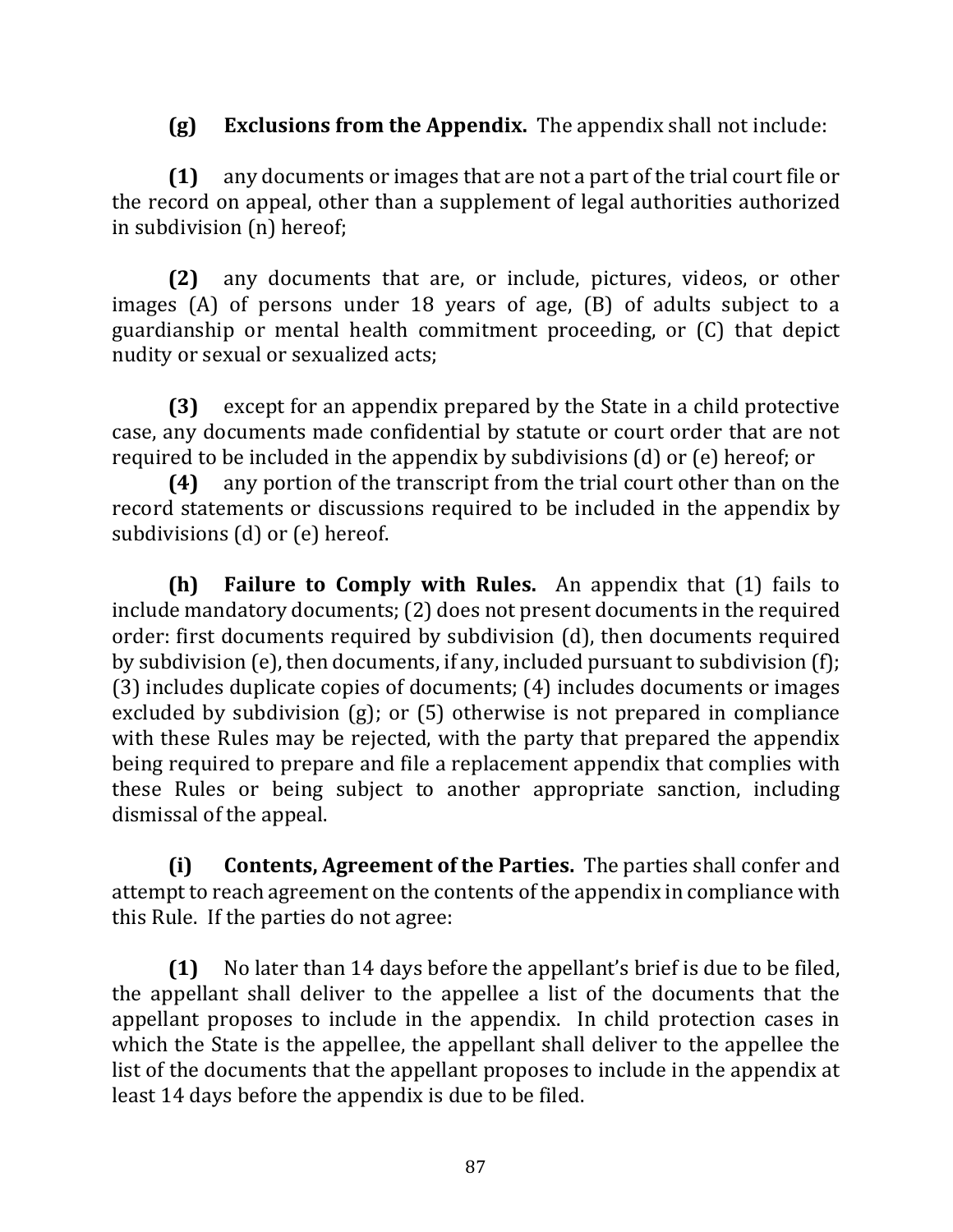**(2)** If the appellee wishes to have additional documents included in the appendix, the appellee must, within 7 days after notice of the appellant's list of documents, designate additional documents for inclusion in the appendix, and the appellant shall include those documents in the appendix, unless otherwise ordered by the court.

**(j) Content, Costs.** Unless otherwise agreed by the parties, the appellant shall be responsible for the costs of producing the appendix. If the appellee designates documents for inclusion and the appellant concludes that such documents are not essential to understanding of the issues on appeal, the appellant shall include such documents in the appendix, but may seek recovery of the costs for inclusion of such documents after decision on the appeal. Following an appeal in a civil case, any of the costs incurred in the production of the appendix may be taxed to either party by the Law Court pursuant to Rule 13.

# **(k)** Content, Format.

**(1)** Each page of the appendix shall be numbered consecutively. If the appendix consists of 20 pages or fewer, it may be bound with the appellant's brief. Otherwise, it shall be separately bound with a white cover page designated "Appendix" and carrying the Law Court docket number, case title, and appearances of counsel or unrepresented parties for the appeal.

**(2)** The appendix shall be reproduced by standard printing or by any duplicating or copying process capable of producing a clear black image on white paper. Printing shall be on both sides of the paper. Except for oversize or electronic exhibits, the paper shall be  $8-1/2 \times 11$  inches.

**(3)** The appendix shall be spiral bound or bound by a similar process, such as comb binding that permits the pages to lie flat when the document is opened. Plastic or metal spikes, staples, or posts shall not be used in binding.

**(4)** Oversize exhibits—such as plans or maps—and electronic exhibits on disc or another medium may be attached to the appendix in any method that permits the appendix to be handled as a bound volume.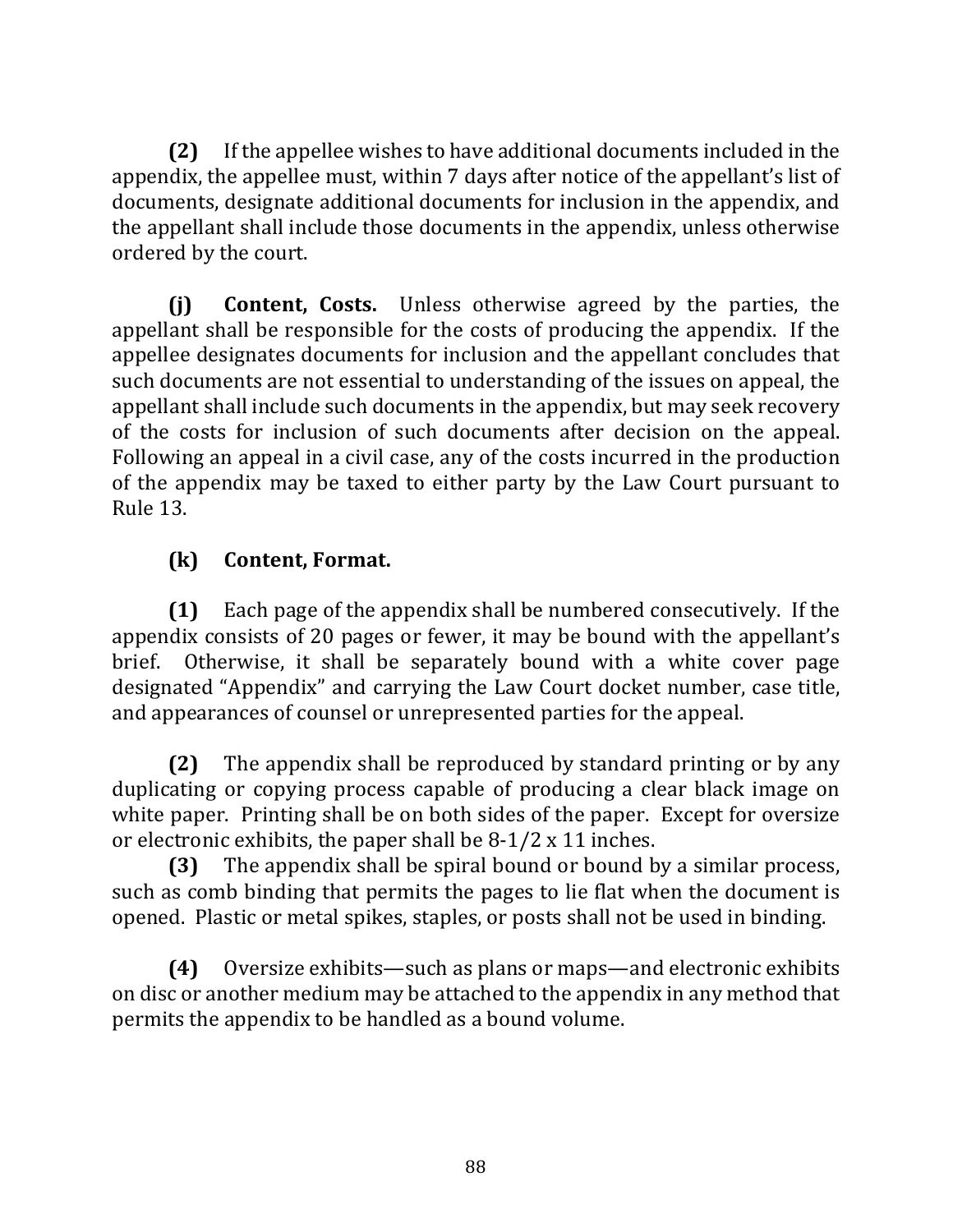**(5)** No volume of an appendix shall exceed 150 sheets of paper printed on both sides, not including oversize and electronic exhibits, and no appendix shall exceed one volume without prior approval of the Court.

**(I) Failure to File an Appendix.** The failure to file an appendix, or the failure to include in the appendix any document required to be included as set out in this Rule, may result in the dismissal of the appeal or other sanction.

**(m)** Hearing on the Original Record Without the Necessity of an **Appendix.** The Law Court may, on good cause shown in a motion filed prior to the filing deadline for appellant's brief, dispense with the requirement of an appendix and permit appeals to be heard on the original record, with such copies of the record, or relevant parts thereof, as the Law Court may require.

**(n) Supplement of Legal Authorities.** A supplement of legal authorities is not required. The parties may, at their discretion, provide the Court with a brief supplement, separate from the appendix, containing important, relevant legal authorities such as statutes or court decisions from other jurisdictions. It is not necessary to provide copies of any or all cited authorities. The supplement of legal authorities is not counted in computing the appendix page limit.

## **Advisory Note – June 2018**

When the Maine Rules of Appellate Procedure were initially redrafted in the process leading to the 2017 restyling, the specific requirement regarding inclusion of the transcript in the appendix was included in the draft of Rule  $8(e)(6)$ . As finally adopted, the restyled Rules, and specifically Rule  $8(g)(4)$ , barred inclusion of transcripts in the appendix, except where required by other Rules. The transcript requirement in Rule  $8(e)(6)$  should have been removed to be consistent with the later drafted Rule  $8(g)(4)$ . Leaving the transcript requirement in Rule  $8(e)(6)$  was a drafting oversight which is corrected with this amendment. Transcripts of proceedings on appeal must be prepared and included in the record on appeal as required by Rule  $5(b)(2)$ , but full transcripts of domestic relations, parentage, or child protection matters should not be included in the appendix.

### **Restyling Notes - June 2017**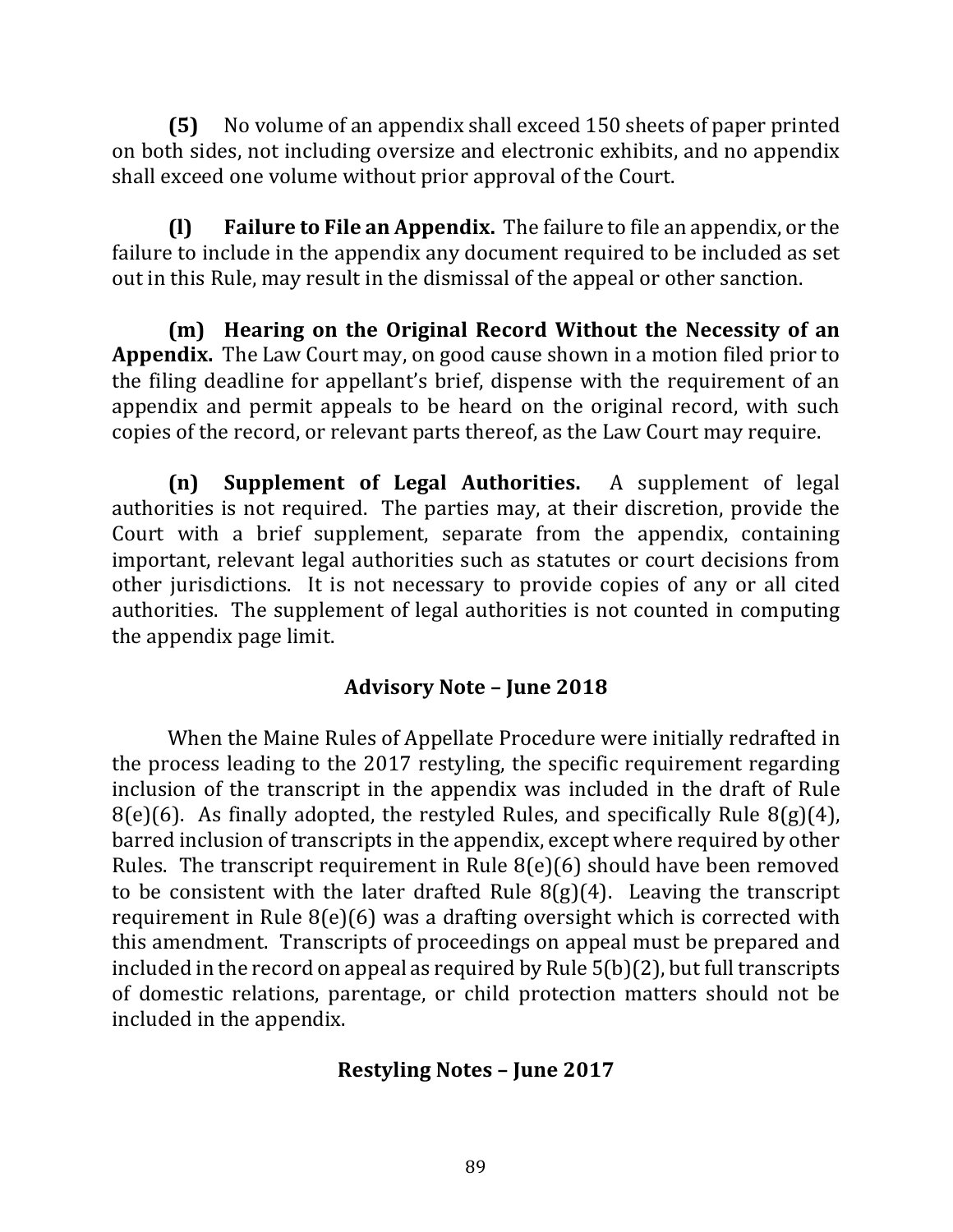Despite its relatively explicit language, compliance with the requirements in Rule 8, by the bar and by unrepresented litigants, has been less than ideal. [See Hall v. Camden Hills Farm By The Sea, LLC, 2017 ME 150,  $\P\P$  12-20, 167 A.3d 557.] Repeated problems have been observed in (1) failure to include in the appendix documents that are required to be included by current Rule subdivisions  $8(g)$  and  $8(h)$ ; (2) failure to place documents included in the appendix in the order specified by current Rule subdivisions  $8(c)(5)$  and  $8(g)$ ; and (3) inclusion of duplicates of documents in the appendix, despite the explicit prohibition in current Rule  $8(c)(4)$  that "[no] document shall appear in the appendix more than once."

To address these problems, Rule 8 is reorganized to place these explicit directions earlier and more prominently in the Rule. What were formerly Rule  $8(g)$  and  $8(h)$  are now Rule  $8(d)$  and  $8(e)$ . In addition, practitioners may anticipate that the explicit directions in Rule 8 will be more rigorously enforced than in the past, with failure to comply with the Rule more likely to lead to a rejection of the appendix and a requirement that a new appendix be prepared or another sanction, including dismissal of the appeal, being imposed.

In addition to this reorganization and to minor editing to accomplish the objectives of restyling, Rule  $8(g)$  is adopted to explicitly list items that may not be included in the appendix. The listed exclusions include any images of persons under 18 years of age, images of adults subject to guardianship or mental health commitment proceedings, and images that depict nudity or sexual or sexualized acts, and, except for child protective cases, any documents deemed confidential by statute or court order, except documents that are subject to the mandatory inclusion requirements of Rule  $8(d)$  and  $8(e)$ . Because Rule  $8(d)$  and  $8(e)$  speak primarily to pleadings, docket entries, court orders, and the like, it would be rare for a document made confidential by statute or court order to be subject to mandatory inclusion in an appendix.

The exclusions also extend to transcripts or portions of transcripts, other than portions of transcripts included as mandatory items by Rule 8(d) and 8(e). The mandatory items have been expanded to include dialogue between the trial court and the parties that precedes a court ruling, order, or decision that is at issue on appeal. Any relevant portion of a transcript may, of course, be citied and, if particularly important, quoted in a party's brief. With filing of electronic copies of transcripts, transcripts are available for review by any Justice. All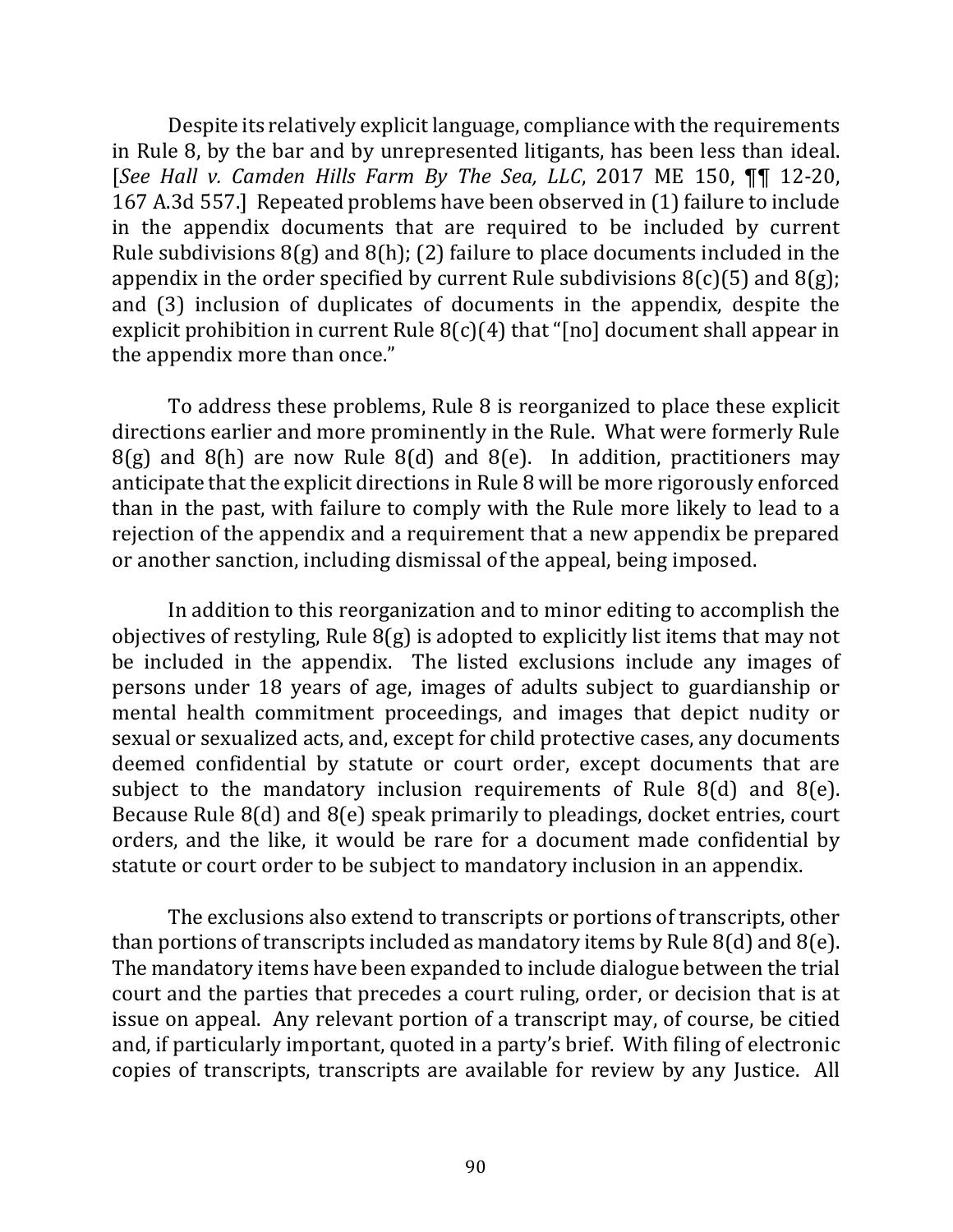items excluded from the appendix, including print copies of transcripts, do remain part of the record and are available for Law Court review on appeal.

In other changes, the reference to "Family matters" in former Rule  $8(h)(6)$ , is expanded in restyled Rule  $8(e)(6)$  to include domestic relations, parentage, and child protection matters. Further, the mandatory items that must be included in the appendix are expanded to include pre- or post-judgment motions that are at issue on appeal; wills, deeds, leases, trusts, or insurance policies that are at issue on appeal; and several items related to criminal appeals.

The listing of discretionary items that may be included in an appendix, if essential to the understanding of the issues on appeal, is clarified. Particularly, Rule  $8(f)(1)$  is amended to require that copies of exhibits, including photographs, maps, charts, or diagrams that were presented in color to the trial court or administrative agency shall be reproduced in color by any means, such as scanning or color printing, that reproduces the exhibit in the appendix to appear as close as possible to the way the exhibit appears in the trial court record. This change should end past practice of including poor quality, copy machine reproduced black and white copies of color photos in the appendix.

#### **[Advisory Notes to Rule 8 of former Maine Rules of Appellate Procedure]**

\_\_\_\_\_\_\_\_\_\_\_\_\_\_\_\_\_\_\_\_\_\_\_\_\_\_\_\_\_\_\_\_\_\_\_\_\_\_\_\_\_\_\_\_\_\_\_\_\_\_\_\_\_\_\_\_\_\_\_\_\_\_\_\_\_\_

#### **Advisory Note – July 2012**

Rule  $8(f)$  is amended in two respects. First, the meaning of "page" is clarified. As the rule exists, there is confusion over whether the limit of "150" pages printed on both sides" means 75 sheets of paper printed on both sides of the paper for a total of 150 numbered pages, or 150 sheets of paper printed on both sides of the paper for a total of 300 numbered pages. The amendment clarifies that the limit is for 150 sheets of paper printed on both sides of the paper, for a total of 300 numbered pages. A "page" is one side of the paper, and each side of the paper should therefore be numbered.

Second, the rule now specifically permits what has been a common practice: attaching oversize exhibits and electronic storage media to the appendix. The Court encourages inclusion in the appendix of important maps,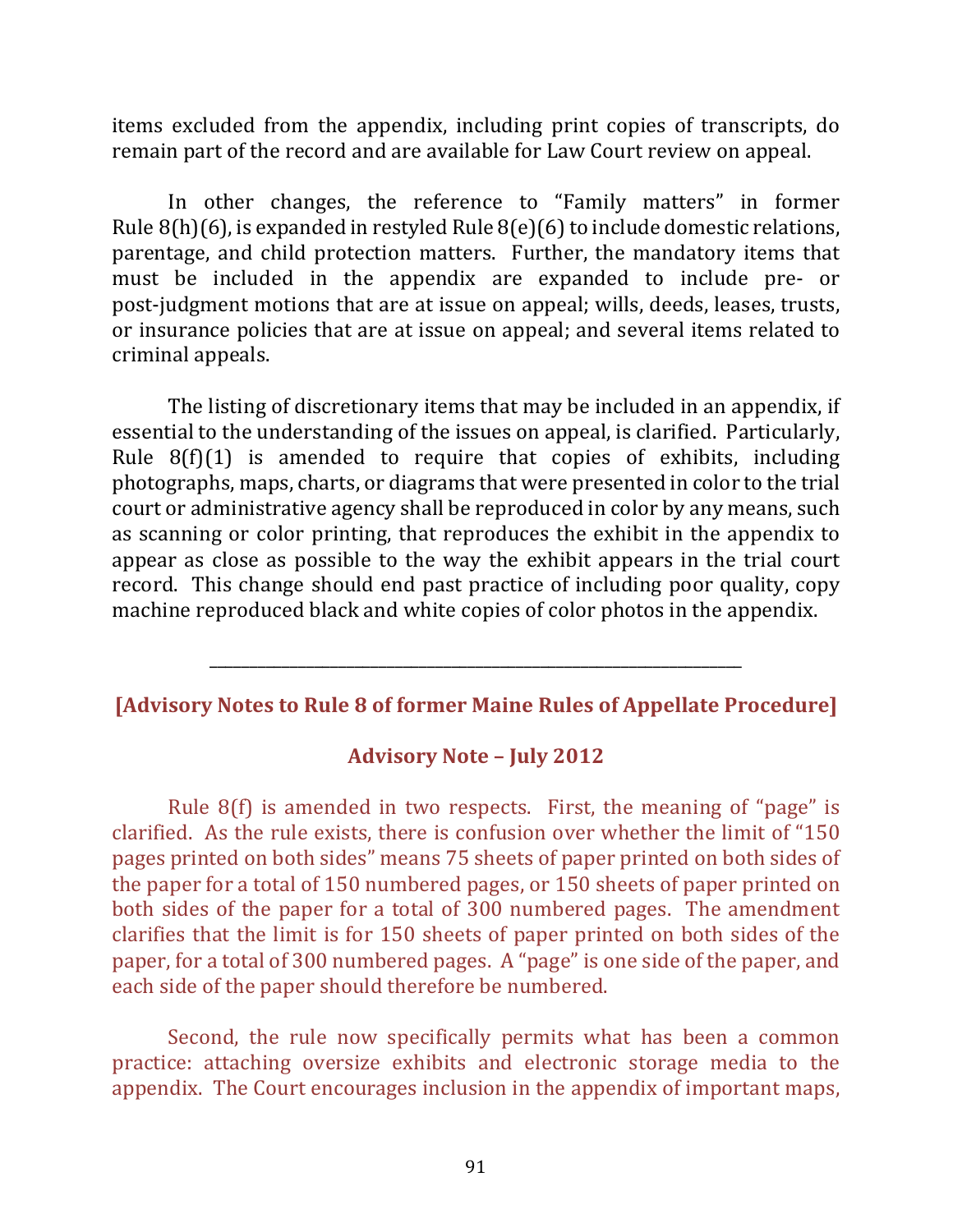plans, and other oversize exhibits, as well as important electronic exhibits such as audio or video recordings. Like with paper exhibits, oversize and electronic exhibits should be included in the appendix only if they are important to an issue on appeal, and should be included in the table of contents.

#### Advisory Notes -July 1, 2010

Rule  $8(b)(1)$  is changed to allow the parties to agree that the appendix will be filed later than the due date set by the rule. The court does not need the appendix until the appeal is ready for consideration on the briefs or for oral argument. If each appellee does not object to receiving the appendix closer to the date the appellee's brief is due, then there is no reason to require permission from, or even notice to, the Law Court to enlarge the time for the filing of the appendix. However, the appendix must be filed no later than the date that the appellee's brief is filed or is due to be filed, whichever occurs first. The appendix must be filed even if the appellee's brief is not filed by its due date.

#### **Advisory Notes – August 1, 2009**

Rule 8 is amended in several respects to clarify current practice regarding preparation and filing of the appendix. In Rule  $8(a)$  and at other points references to the Department of Human Services are replaced with references to the State. State responsibility for preparation of the appendix in child protective actions is limited to those cases in which the State initiated the action. It does not apply to actions initiated by private parties in the Probate Courts. 

Rule  $8(b)(1)$  is amended to change the time for filing the appendix from the present 14 days before the appellee's brief is due to 14 days after the appellant's brief is due. The appellant's brief is due at a time certain, 56 days (8 weeks) after the filing of the record. This change makes the appendix due at a time certain, 70 days (10 weeks) after the filing of the record. The Court's schedule for filing briefs and appendices provided to each party in each case, will indicate specific dates for filing of the appellant's brief, the appendix, and the appellee's brief as a result of the changes adopted in this rules amendment order. If the time for filing the appellant's brief is extended, the time for filing the appendix will be similarly extended.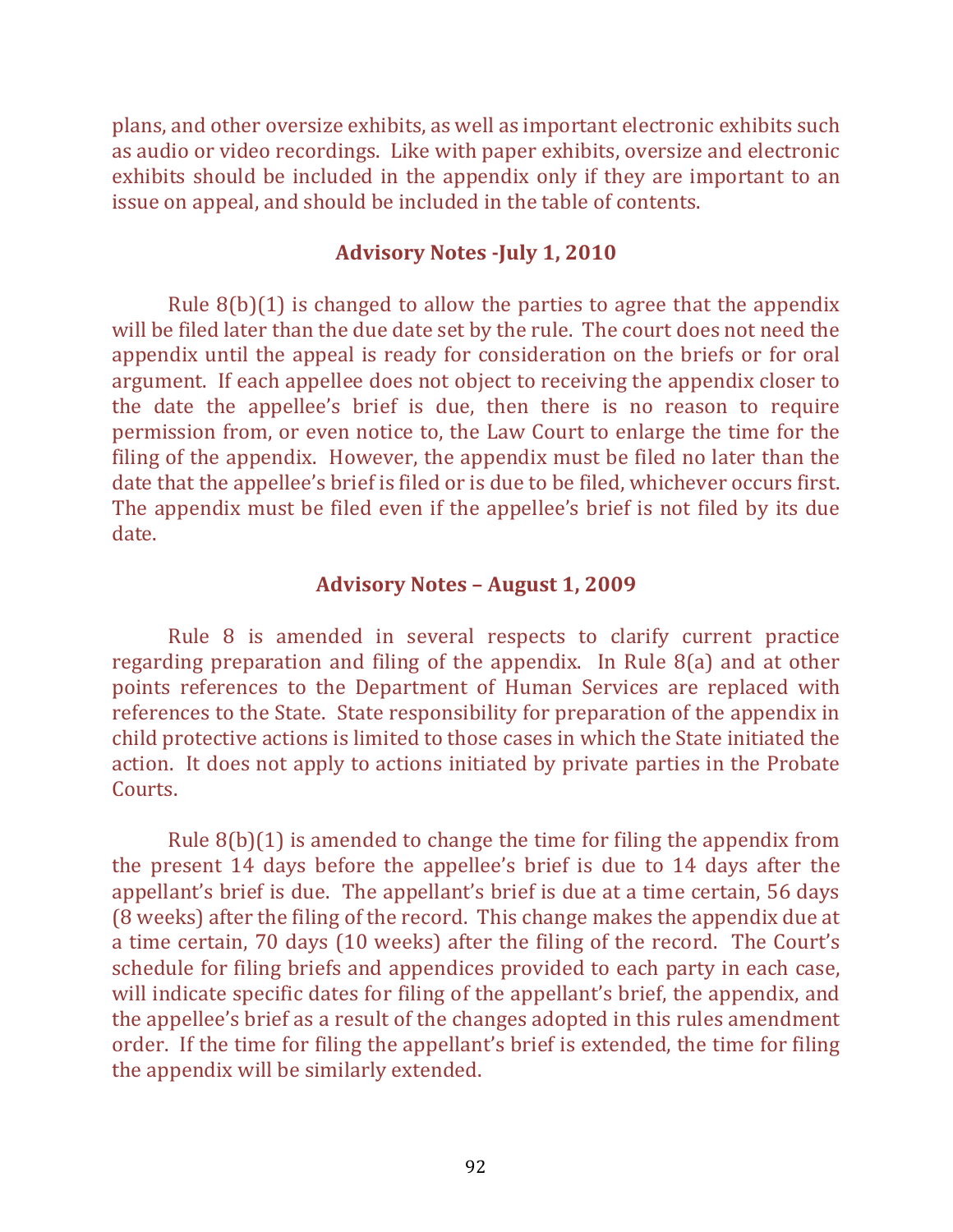Rule  $8(c)(3)$  is amended to clarify that documents that are not mandatory pursuant to Rules  $8(g)$  and  $8(h)$  should be placed in the appendix following the mandatory documents.

Rule  $8(c)(5)$  is adopted to specify areas where, in the past, there has been a significant lack of compliance with the appendix rules and to caution that such lack of compliance, in the future, is more likely to invite sanctions. Sanctions may range from being required to redo the appendix in proper form to dismissal of the appeal. The areas in which there has been a significant lack of compliance with the rules in past practice include: failure to include within the appendix those documents designated as mandatory by Rules  $8(g)$  and  $8(h)$ ; failure to present the mandatory documents in the required order in the appendix; and excessive duplication of documents in the appendix despite the directive of Rule  $8(c)(4)$  that duplication of documents should be avoided. After a document appears in the appendix once, future places where that document should appear should include only a one page cross-reference to the document at the point where it originally appears.

There has been a significant practice of filing appendices with documents organized in chronological order from the first documents that appear in the record to the most recent documents that appear in the record. This is improper under rules that have been in effect since 2001. All appendices should include documents in the following order:  $(1)$  a table of contents;  $(2)$  the trial court docket entries, including all docket entries if the matter was transferred from the District Court to the Superior Court or was subject to a venue transfer from one court to another court;  $(3)$  the judgment or judgments and court orders that will be addressed in the appeal, including the final judgment; (for example, if a ruling on a motion to suppress is subject to challenge, the court order addressing the motion to suppress must be included and also the final judgment must be included),  $(4)$  the charging document or complaint which initiated the action and, if the complaint was amended, a copy of the amended complaint that served as the basis for the judgment. Following these documents should be any documents that are mandatory pursuant to Rule  $8(h)$ .

Rule  $8(e)$  is amended to clarify that an appellant is entitled to request that an appellee pay for part of the cost of preparing an appendix only if the documents that the appellee seeks to include, and that the appellant believes are unnecessary, are not mandatory documents.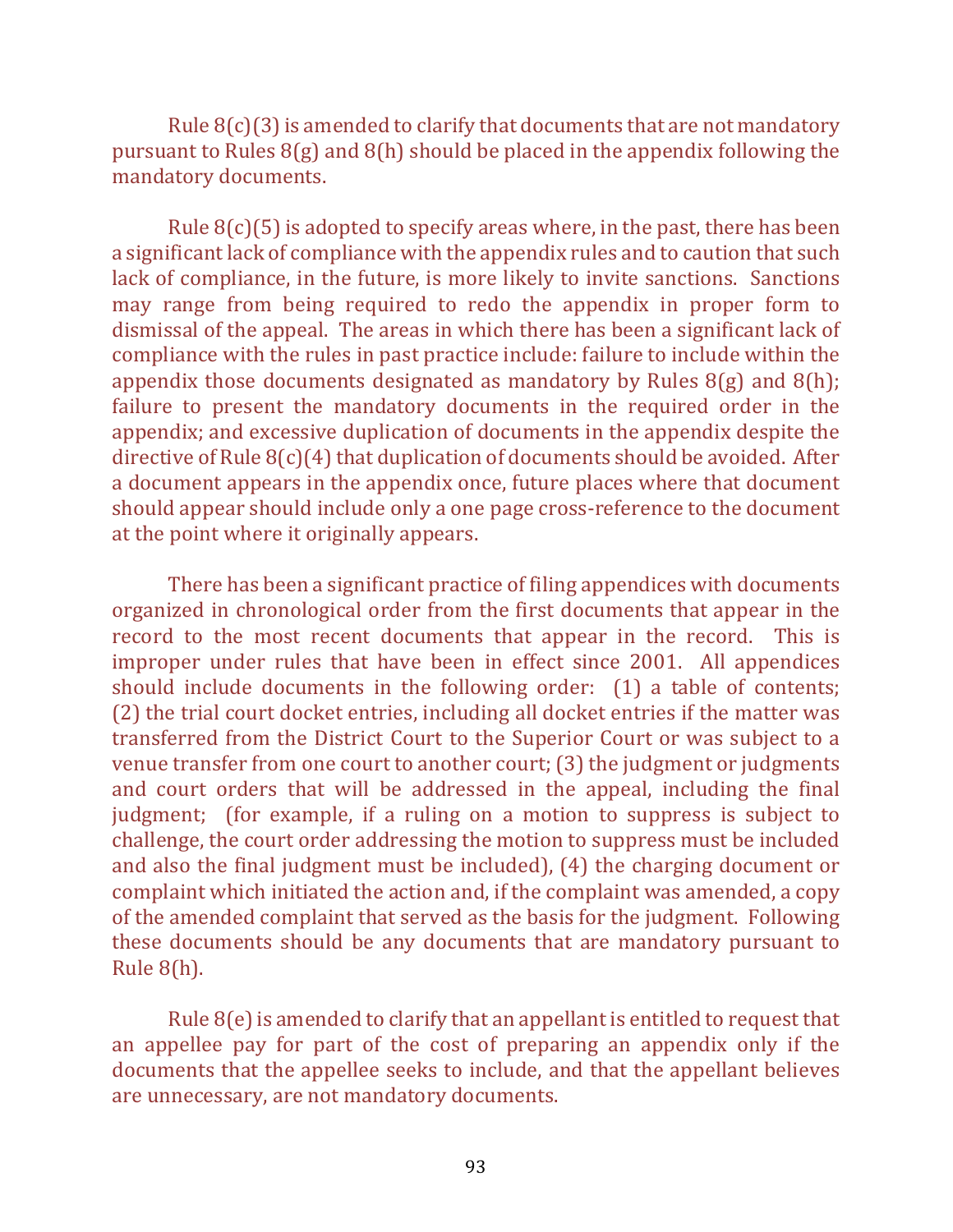Rule  $8(f)$  is amended, in a manner similar to a recent rules amendment adopted by the First Circuit Court of Appeals, to require that the appendix be printed on both sides of each page. With this change, the size of the appendix is limited to one volume not exceeding 150 pages printed on both sides, unless the Court approves a larger number of pages. The actual amount of printed material that may appear in the appendix (presently 300 pages of printing) is not changed, because printing may now appear on both sides of 150 pages. The amendment also clarifies that use of staples is not appropriate for binding an appendix.

Rule  $8(g)(3)$  is amended to clarify that in the appendix, following the docket entries, each trial court judgment, order, or decision that will be addressed in the appeal, including the final judgment, must appear.

Rule  $8(h)(2)$  is amended to add a requirement that for appeals from municipal agency decisions, the appendix must include a copy of those sections of the municipal ordinance authorizing the action of the municipal agency from which the appeal is taken. Entire volumes of municipal ordinances should not be included. Only those sections of the ordinance related to the issues on appeal and the municipal agency's authority to act on the matter should be included. This is to assure that the Court has available the authorizing ordinance to determine, for example, whether the agency should have considered the matter de novo or as an appellate body, and whether the agency had jurisdiction to hear the matter presented to it.

Rule  $8(h)(7)$  is amended to remove the requirement that the appellant file with the Court an additional copy of the transcript of any proceeding, beyond the copy that has already been provided to the court by the court reporter. As amended, Rule  $8(h)(7)$  notes that the portions of transcripts included in the appendix should include only those limited and focused portions of the transcript that are necessary to a full understanding of the issues on appeal.

#### **Advisory Notes – September 10, 2001**

The amendment to subdivision (f) clarifies that printing shall only be on one side of each page.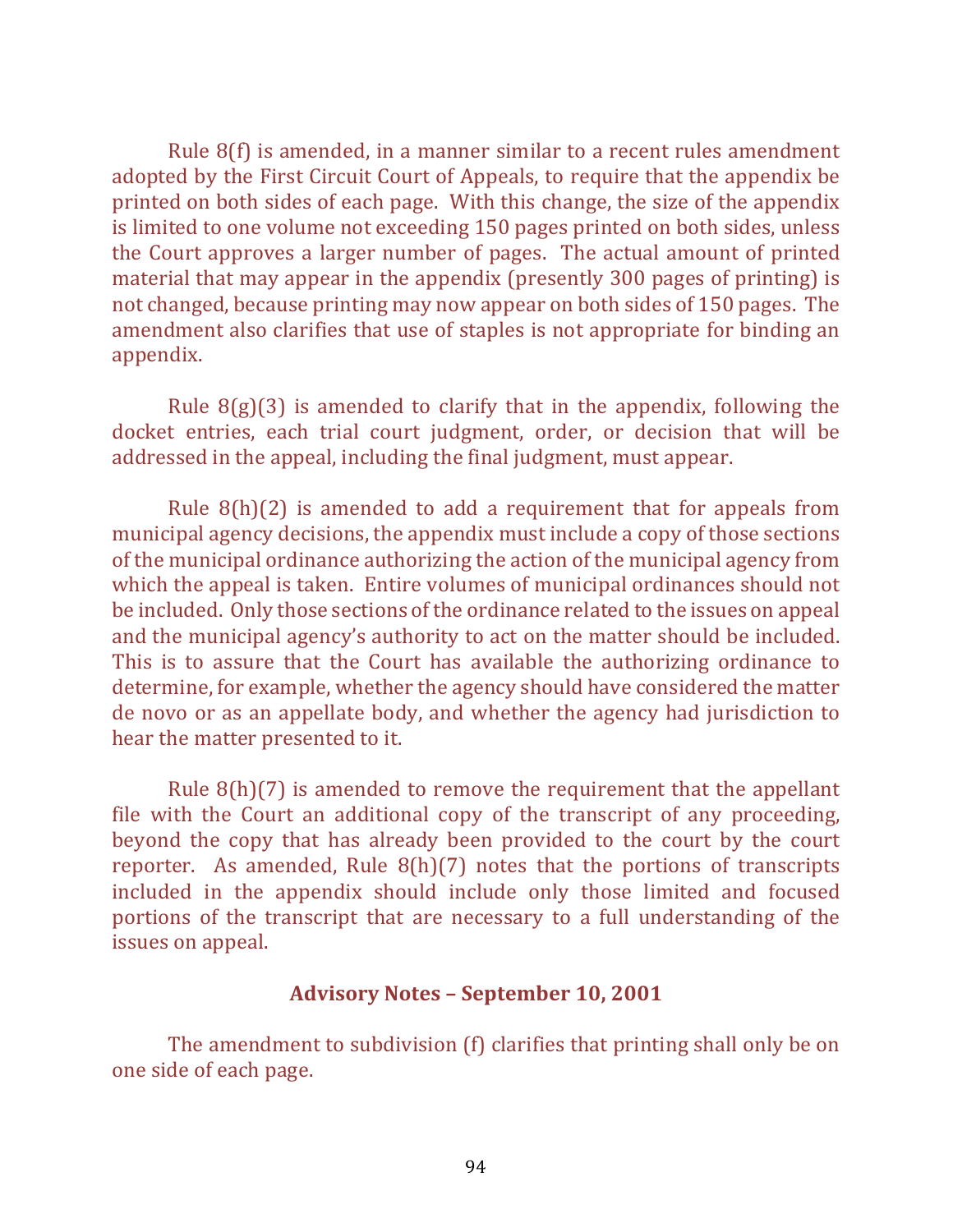The amendment changes in Rule  $8(h)(7)$  are to remove the requirement that the appellant provide an original transcript to the Court. The original is separately filed by the court reporter pursuant to Rule  $6(c)$ . The appellant remains responsible for filing one complete copy of the transcript or transcripts. Unless the transcript is very brief, it should not be included in full in the appendix. The appendix should include only those limited and focused portions of the transcript that are necessary to a full understanding of the issues on appeal.

#### **Advisory Notes – January 1, 2001**

The rule regarding the appendix to the briefs is significantly rewritten and intended to change current practice. Thus, it is significantly different from M.R. Civ. P. 74C. Other than a brief reference to an appendix in M.R. Crim. P.  $39B(a)(6)$ , there is no counterpart provision in the current criminal rules. The terms of Rule 8 are self-explanatory. It makes significant change from current practice because of dissatisfaction with the current practice which frequently results in necessary materials not being in the appendix and thus available to the justices of the Law Court and in appendixes which, while lacking important materials, are sometimes disorganized and over-inclusive. Key features of the revised rule:

— Makes certain contents mandatory and requires that those portions of the appendix that are mandatory for all cases appear in a certain order in the appendix. 

— Specifies that 8 copies of the appendix are to be prepared and filed, such that one copy will be available to each justice.

— Changes the time for filing the appendix to 14 days before the date on which the appellee's brief is due to be filed. This is later than the current practice which requires filing contemporaneously with the appellant's brief. For Department of Human Services Child Protective cases, the appendix must be filed 14 days before the appellant's brief is due. This difference reflects a request by the Attorney General's Office and recognizes the differing nature of child protective cases, where DHS, as the appellee, must prepare the appendix.

— Limits the length of the appendix to 150 pages for each volume and no more than 2 volumes (i.e. 300 pages) without prior approval of the Law Court).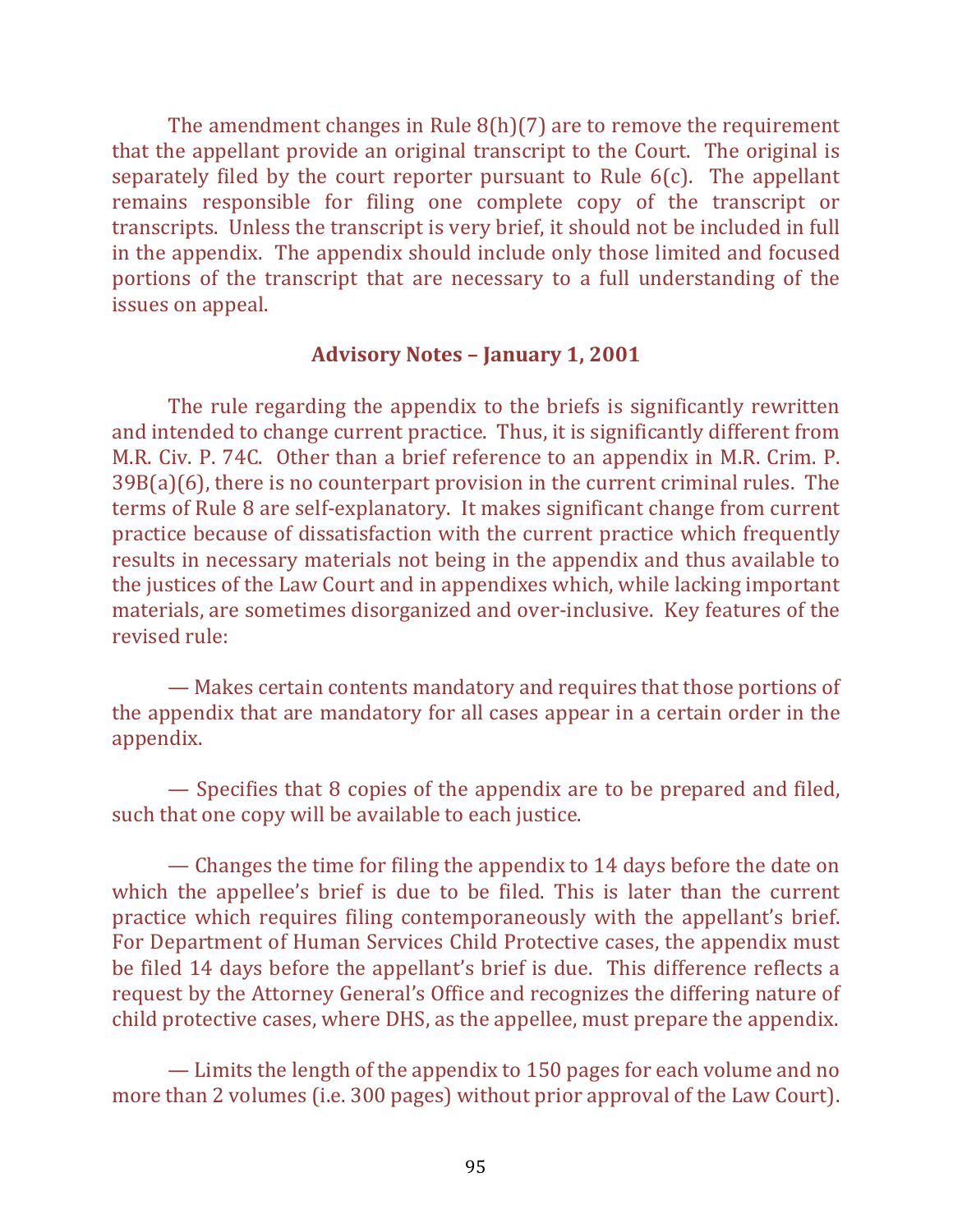$-$  Authorizes a separate supplement of legal authorities which does not count towards the appendix page limit.

The rule continues the present practice under M.R. Civ. P. 74 $C(f)$  which allows hearing on the original record without the necessity of an appendix where the Law Court allows such on demonstration of good cause. This provision, in subdivision  $(k)$  of Rule 8, applies to both criminal and civil cases.

#### **RULE 9. [RESERVED]** [Moved to become Rule 7A.]

### **RULE 10. MOTIONS AND OTHER PAPERS IN THE LAW COURT**

**(a) Motions**.

**(1)** Unless another form is prescribed by these Rules, an application to the Law Court for an order or other relief shall be by motion, shall state with particularity the grounds therefor, and shall set forth the order or relief sought. Supporting papers shall be served and filed with the motion. Motions and supporting papers shall be typewritten and shall conform to subdivision  $(d)$  of this Rule.

**(2)** Any motion filed by counsel representing a party in an appeal that seeks an extension of time or a delay of more than 7 days or that seeks a continuance of any scheduled hearing, oral argument, or other court proceeding, shall indicate that the party represented by counsel filing the motion has been notified of the filing of the motion, and in fact the party represented by counsel shall be notified by counsel of the filing of the motion.

**(3)** Motions will not necessarily be granted even though assented to by other parties.

**(4)** The Chief Justice, or another Justice designated by the Chief Justice, may act on motions on behalf of the Court, or may refer motions to the entire Court. All motions will be acted on without oral argument unless otherwise ordered. Motions may be acted upon at any time, without waiting for a response thereto.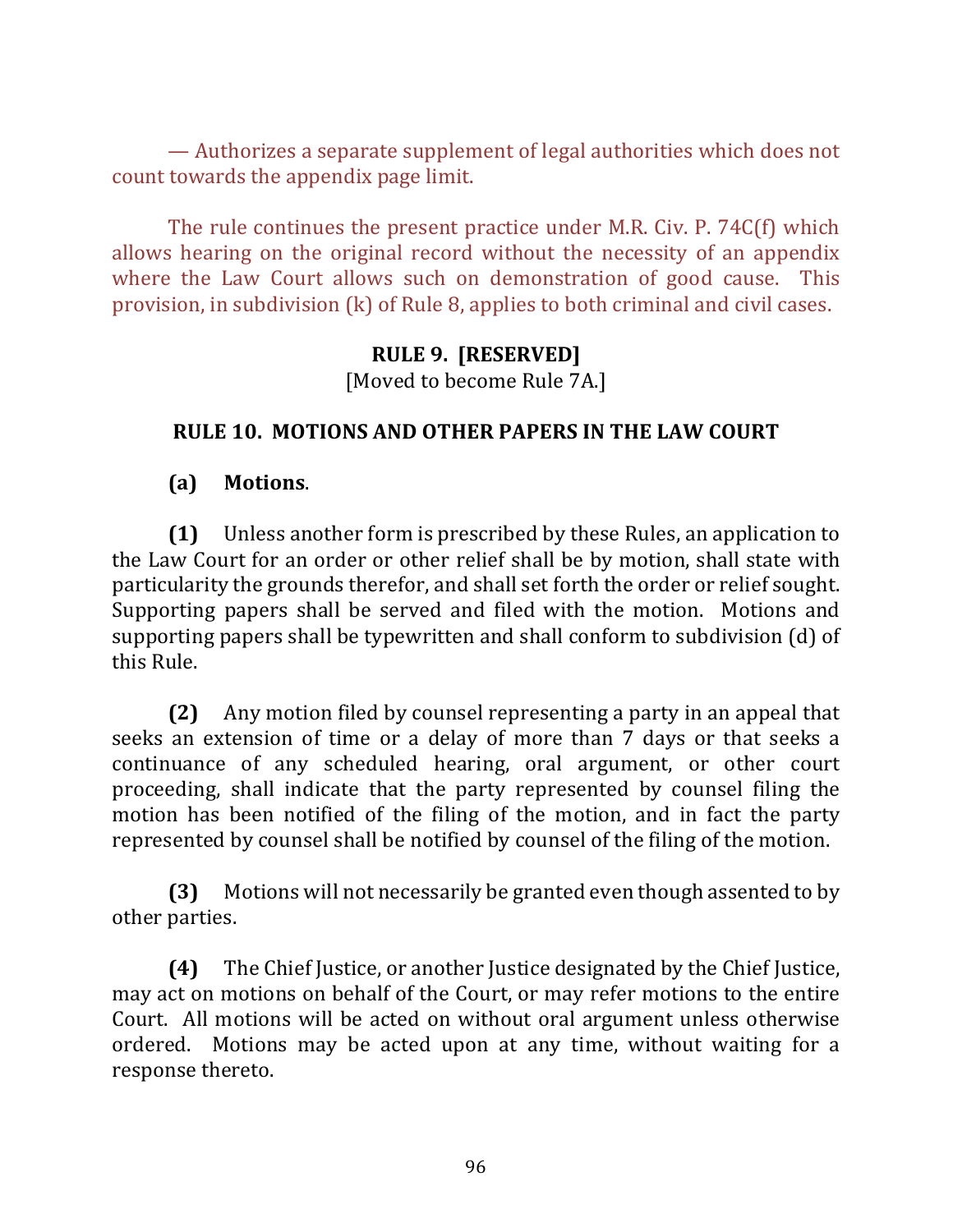**(b)** Certificate of Service Required. Every motion shall be served on the other parties to the appeal and shall be accompanied by a certificate of service upon the other parties. If the certificate is not included with the motion, the Clerk of the Law Court shall return the motion as incomplete. The Clerk will not docket the attempted filing but will retain a copy and the notice of return. If the moving party refiles the motion with the proper certificate of service, the complete motion will then be accepted and docketed.

**(c) Responses**. Any party that plans to file a response to a motion shall do so within 7 days after the motion is filed. The Law Court may shorten or extend the time for responding to any motion and may act on a motion before receiving any response. Any supporting papers shall be served and filed with the response. Responses and supporting papers shall be typewritten and shall conform to subdivision (d) of this Rule.

**(d) Form of Motions and Other Papers; Number of Copies Required.** Motions, responses, and other papers not required to be produced in a manner prescribed by Rule  $7A(g)$  may be typewritten or otherwise duplicated upon opaque, unglazed paper  $8-1/2 \times 11$  inches in size and shall be stapled in the upper-left corner. The typed matter must be double spaced in at least 14-point font, except that footnotes and quotations may appear in 11-point font. Each paper shall contain a caption setting forth the name of the Court (i.e., the Supreme Judicial Court sitting as the Law Court), the title of the case, the Law Court docket number, and a brief descriptive title of the paper. The original and one legible copy of every motion, response, and other paper shall be filed with the Court. Additional legible copies shall be filed as requested by the Clerk of the Law Court.

# **Restyling Notes - June 2017**

Rule 10 relating to filing of motions and other papers in the Law Court other than briefs and appendices is subject to only minor editing except for one substantive change. Rule  $10(a)(2)$  is adopted to require that any motion filed by counsel representing a party that seeks an extension of time or a delay of more than 7 days or seeks a continuance of a scheduled hearing, oral argument, or other proceeding must be noticed to the party that counsel represents. The proposed amendment is designed to eliminate or reduce opportunities for counsel to place blame for delays that they themselves have sought onto either the Court or other parties.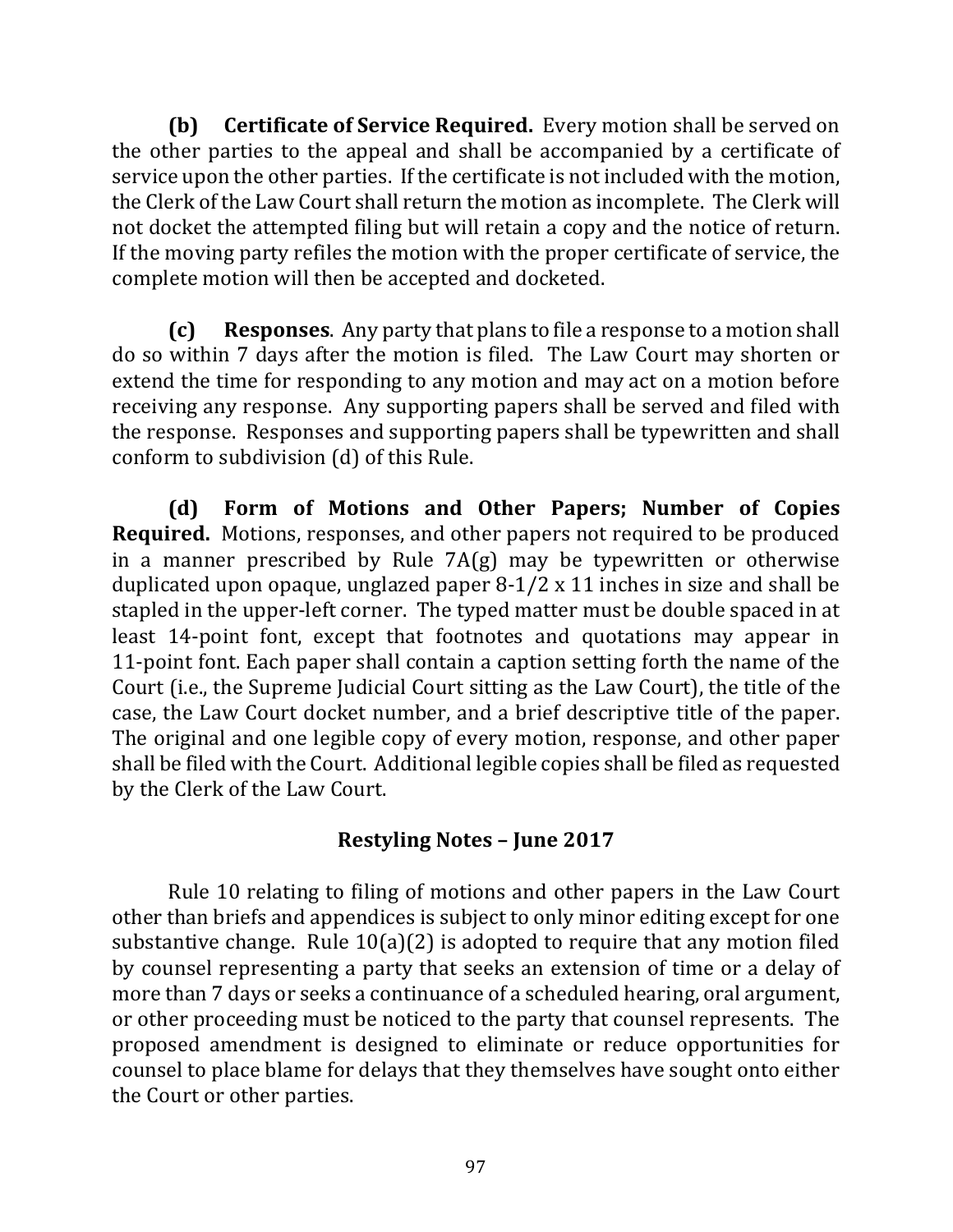As with briefs, the amended Rule  $10(d)$  requires that the text of motions, other than footnotes or quotations, must be in 14-point font. This is consistent with First Circuit practice.

## **[Advisory Notes to Rule 10 of former Maine Rules of Appellate Procedure]**

\_\_\_\_\_\_\_\_\_\_\_\_\_\_\_\_\_\_\_\_\_\_\_\_\_\_\_\_\_\_\_\_\_\_\_\_\_\_\_\_\_\_\_\_\_\_\_\_\_\_\_\_\_\_\_\_\_\_\_\_\_\_\_\_\_\_

### Advisory Note - July 1, 2010

Rule 10 is amended to reflect practical experience of the Court in the nine years since the Maine Rules of Appellate Procedure took effect. The rule is changed substantially to: (1) remove the distinction between procedural and substantive motions; (2) require that every motion be accompanied by a certificate that the motion was served on the other parties; and (3) clarify the required format of motions and oppositions. The distinction between procedural and substantive motions is removed because it created confusion in practice, and frequently resulted in the incorrect number of copies of motions and responses being filed. Note also that motions for reconsideration of Law Court decisions are not governed by Rule 10; they are governed by M.R. App. P. 14(b).

The changes to Rule 10 are listed below:

The language in M.R. App. P.  $10(a)$  regarding responses to motions is removed from this subdivision and placed in subdivision  $(c)$  of this rule.

Former subdivision 10(b) dealing with procedural motions is replaced with a new subdivision (b) which requires that every motion be served on the other parties and accompanied by a certificate of service on the other parties. Motions filed without a certificate of service may be returned to the party filing the motion.

Former subdivision  $10(c)$  dealing with substantive motions is replaced with a new subdivision  $(c)$  which sets the time and requirements for responses to motions.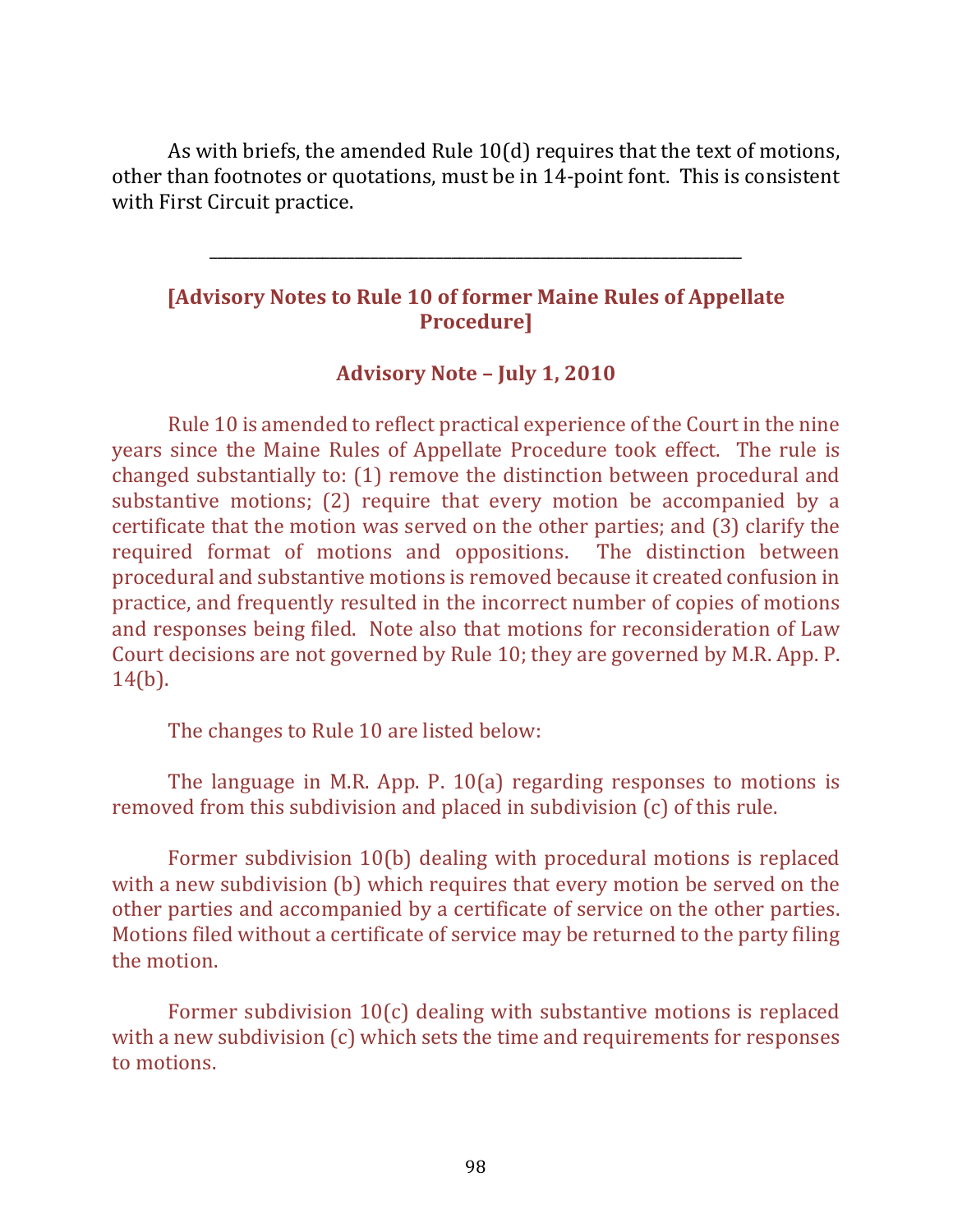Subdivision  $10(d)$  is changed to:  $(1)$  apply to motions, responses, and other papers filed with the Law Court;  $(2)$  clarify that motions need not be bound along the entire left-hand side of the paper, but need only be stapled in the upper-left corner;  $(3)$  require the original and one copy be filed for every motion and response; and  $(4)$  provide that the filing party shall provide any additional copies to the Court as requested by the Clerk of the Law Court. The Court may request that the filing party file additional copies when it determines that the motion will be considered by the entire Court.

### **Advisory Notes – January 1, 2001**

Rule  $10(a)$  generally tracks the language of M.R. Civ. P. 75B(a) and M.R. Crim. P.  $39C(a)$ .

Rule  $10(b)$  generally tracks the language of M.R. Civ. P. 75(B)(b). There is no comparable provision of the criminal rules. However, the distinctions made in the civil rules between motions for procedural orders and motions for substantive relief are continued in the new rule in light of the different manner of address of such motions. Procedural motions are generally addressed by the Chief Justice or a single justice. Substantive motions are generally addressed by the Court.

Rule  $10(c)$ , relating to substantive motions, follows M.R. Civ. P. 75B(c) and has no criminal counterpart. Both Rules  $10(b)$  and  $10(c)$  in these rules are applicable to both criminal and civil cases. Motions for reconsideration are not considered motions for substantive relief and are separately addressed by M.R. App.  $P. 14(b)$ .

Rule  $10(d)$  generally follows the similar language of M.R. Civ. P. 75B(d) and M.R. Crim. P.  $39C(b)$ . The requirement that footnotes and quotations appear in  $11$ -point type is taken from the civil rules.

## **RULE 11. CONSIDERATION BY THE LAW COURT**

# **(a) Scheduling of Oral Argument.**

**(1) Scheduling.** If the appeal is set for oral argument, the Clerk of the Law Court shall advise all parties of the time and place at which oral argument will be heard.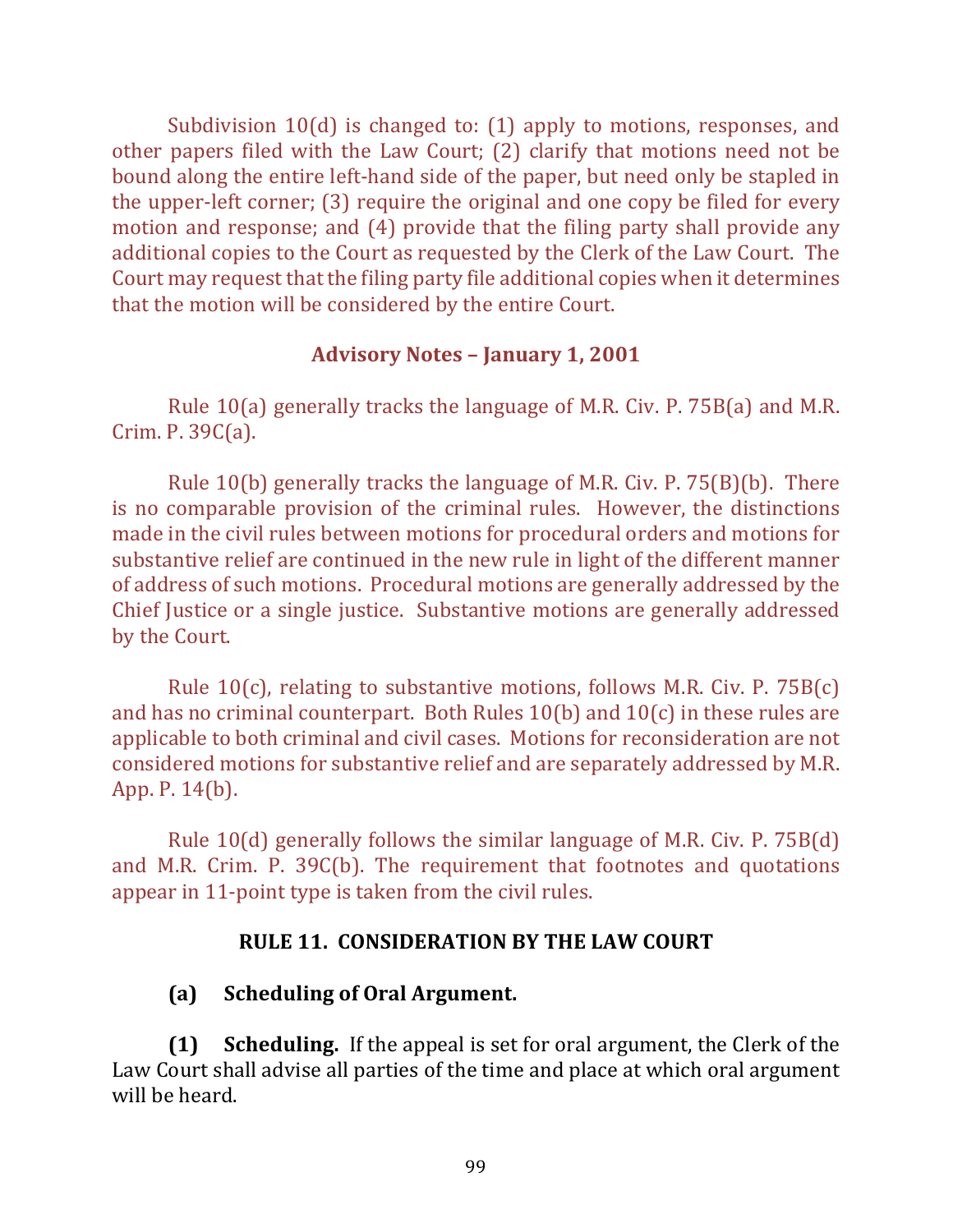**(2) Continuance.** An application for continuance of oral argument must be made by motion filed reasonably in advance of the date fixed for hearing. When a request to continue an oral argument is granted, the Law Court shall have the option of considering the appeal on briefs without oral argument to avoid undue delay in consideration and resolution of the appeal.

**(b) Time Allowed for Argument.** Each side will be allowed up to 15 minutes for argument. The appellant may reserve up to 3 minutes for rebuttal. On motion filed at least 7 days in advance of the date scheduled for oral argument and for good cause shown, the Law Court may allow additional time for argument.

**(c)** Order and Content of Argument. The appellant is entitled to open and conclude the argument.

**(d) Cross-Appeals and Separate Appeals.** A cross-appeal or a separate appeal in the same case shall be argued with the initial appeal at a single hearing, unless the Law Court otherwise directs. If separate parties support the same argument, care shall be taken to avoid duplication of argument at the hearing.

**(e)** Nonappearance at Argument. If an appellant fails to appear for oral argument, the Law Court may dismiss the appeal, or it may hear the argument on behalf of the appellee if present and decide the case on the briefs and the argument heard. If an appellee fails to appear at oral argument, the Law Court may hear argument on behalf of the appellant and decide the case on the briefs and argument heard. If neither party appears, the case will be decided on the briefs unless the Law Court otherwise directs.

# **(f) Use of Exhibits at Argument.**

**(1) Disclosure.** Any party planning to use any exhibit or display at oral argument shall notify the other parties to the oral argument and the Clerk of the Law Court of the planned use of the exhibit or display at least one business day prior to the time scheduled for oral argument.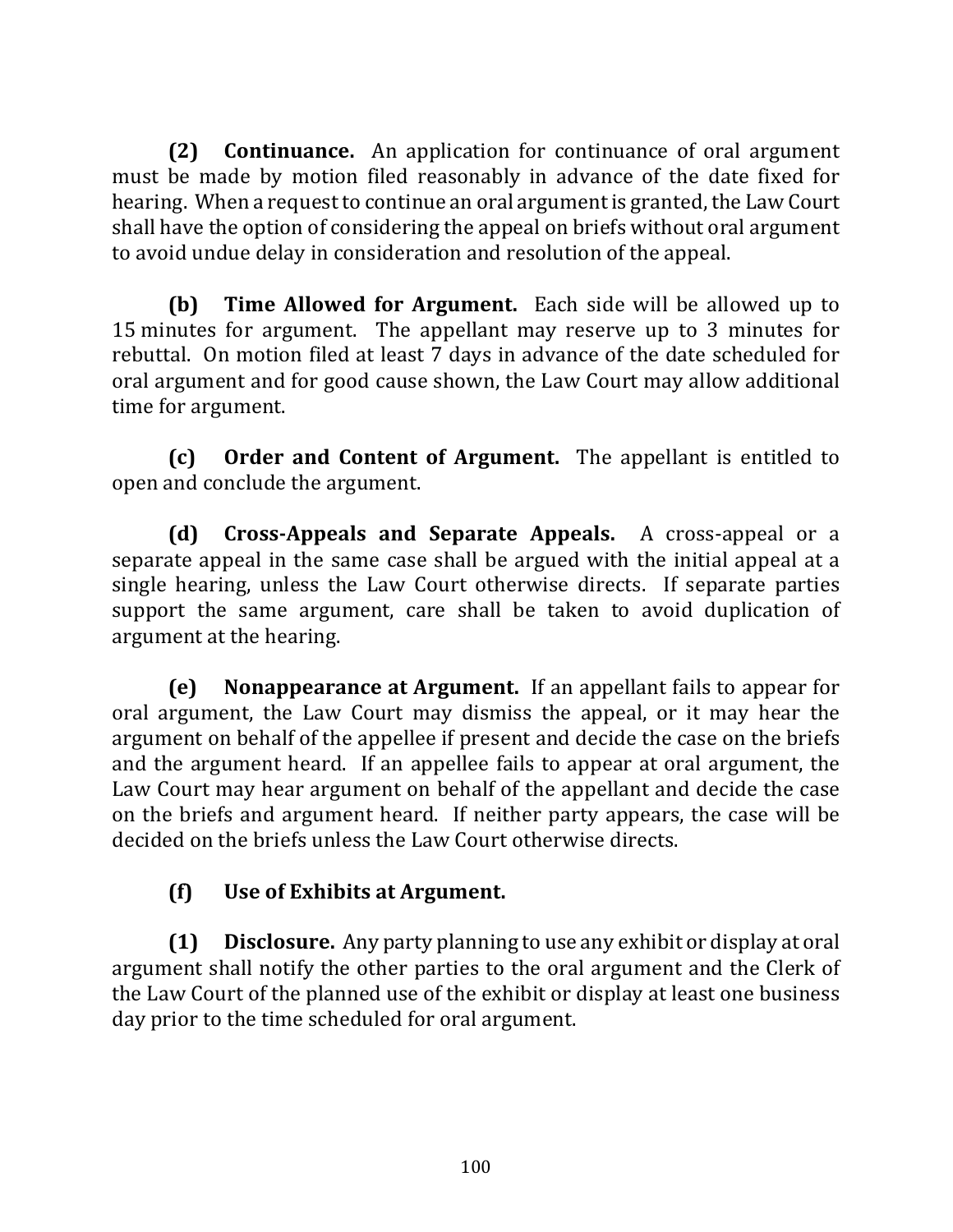**(2) Display.** Any exhibit or display must be presented in a manner that permits it to be easily seen by each of the Justices without limiting observation of the Court by the public or opposing parties or counsel.

**(3) Removal.** An exhibit or display shall be removed upon completion of the argument for which it is used unless the opposing party requests that the exhibit remain available for use in that party's argument.

# **(g) Submission on Briefs.**

**(1)** The Clerk of the Law Court will advise counsel or an unrepresented party when the Law Court has decided to consider a case on briefs without oral argument. Within 7 days after the Clerk has sent this notice of the decision to consider the case on briefs, a party may file a statement setting forth the reasons why oral argument should be entertained and requesting the same.

**(2)** In an appeal scheduled for oral argument, on motion joined by all parties and for good cause shown, the Law Court may allow the parties to submit the appeal on the briefs without oral argument.

# **Restyling Notes - June 2017**

Rule 11 is subject to editing for clarification in the restyling process. It adds a sentence in Rule  $11(a)(2)$  that when a continuance of an oral argument is requested and granted, the Court may reset the appeal for consideration on briefs. This added note reflects current practice of the Court.

**[Advisory Notes to Rule 11 of former Maine Rules of Appellate Procedure]**

\_\_\_\_\_\_\_\_\_\_\_\_\_\_\_\_\_\_\_\_\_\_\_\_\_\_\_\_\_\_\_\_\_\_\_\_\_\_\_\_\_\_\_\_\_\_\_\_\_\_\_\_\_\_\_\_\_\_\_\_\_\_\_\_\_\_

# **Advisory Notes – June 1, 2007**

This [amendment to M.R. App. P. 11(b)] changes [the] time for oral argument to 15 minutes for each side, to make oral argument timing similar to that of the United States Court of Appeals for the First Circuit. See F.R. App. P. 34, Local Rule  $34(c)(1)$ . As with current practice, the time allocation is to each side of an appeal. Where more than one party appears for oral argument as an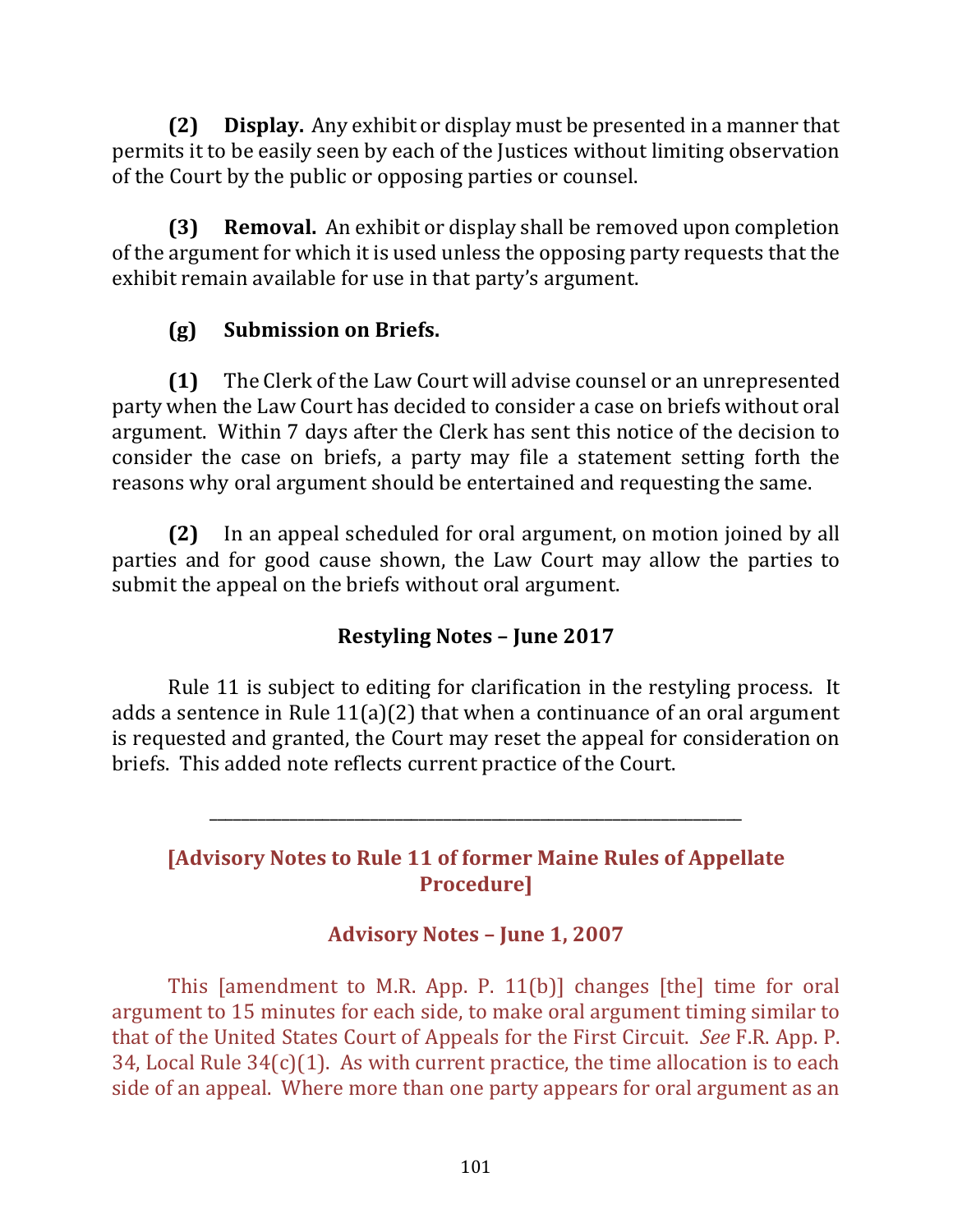appellant or an appellee, the parties must establish among themselves a fair allocation of the 15 minutes available for argument. The amendment also recognizes that the appellant may reserve up to three minutes for rebuttal.

Rule  $11(f)$  relating to submission on briefs is redesignated as Rule  $11(g)$ , and a new Rule  $11(f)$  is adopted to govern use of displays at oral argument. The amendment is intended to promote better planning for use of exhibits or displays at argument by requiring notice of planned use of exhibits or displays and suggesting more careful consideration of whether any exhibit that is used can be viewed by the Court without disrupting the capacity of interested persons to observe the argument. The new M.R. App. P.  $11(f)(1)$  requires that any party planning to use any exhibit or display at oral argument must notify the other parties to the oral argument and the Clerk of the Law Court of the planned use of the exhibit or display at least one business day prior to the time scheduled for oral argument.

M.R. App. P.  $11(f)(2)$  directs that any exhibit or display must be presented in a manner that permits it to be easily seen by each of the Justices without limiting the capacity of other interested persons to observe the proceedings. Any exhibit should have lettering or numbering sufficiently large that it can be easily seen by the Justices on the bench, and exhibits should avoid excessive diagramming that makes them too "busy" or difficult to explain or follow. Once an argument is completed, M.R. App. P.  $11(f)(3)$  requires that an exhibit or display must be removed so it is not visible to the Court unless the opposing party requests that the exhibit remain available for use in that party's argument.

#### **Advisory Notes – January 1, 2001**

Rule 11 relating to Law Court consideration essentially adopts the similar provisions of M.R. Civ. P. 75C and M.R. Crim. P. 39D, but the rule recognizes different tracks for oral argument or on briefs consideration. The time for oral argument is changed from 20 minutes to "up to" 20 minutes to allow the potential for more scheduling flexibility. Subdivision  $[(g)]$  relating to on briefs consideration is in two paragraphs, the first of which relates to submission on briefs by determination of the Law Court, and the second of which relates to submission on briefs at the request of the parties. The special findings suggested in the current rule regarding either frivolity of appeal or control of the issues by recently decided authority are eliminated. Such findings are not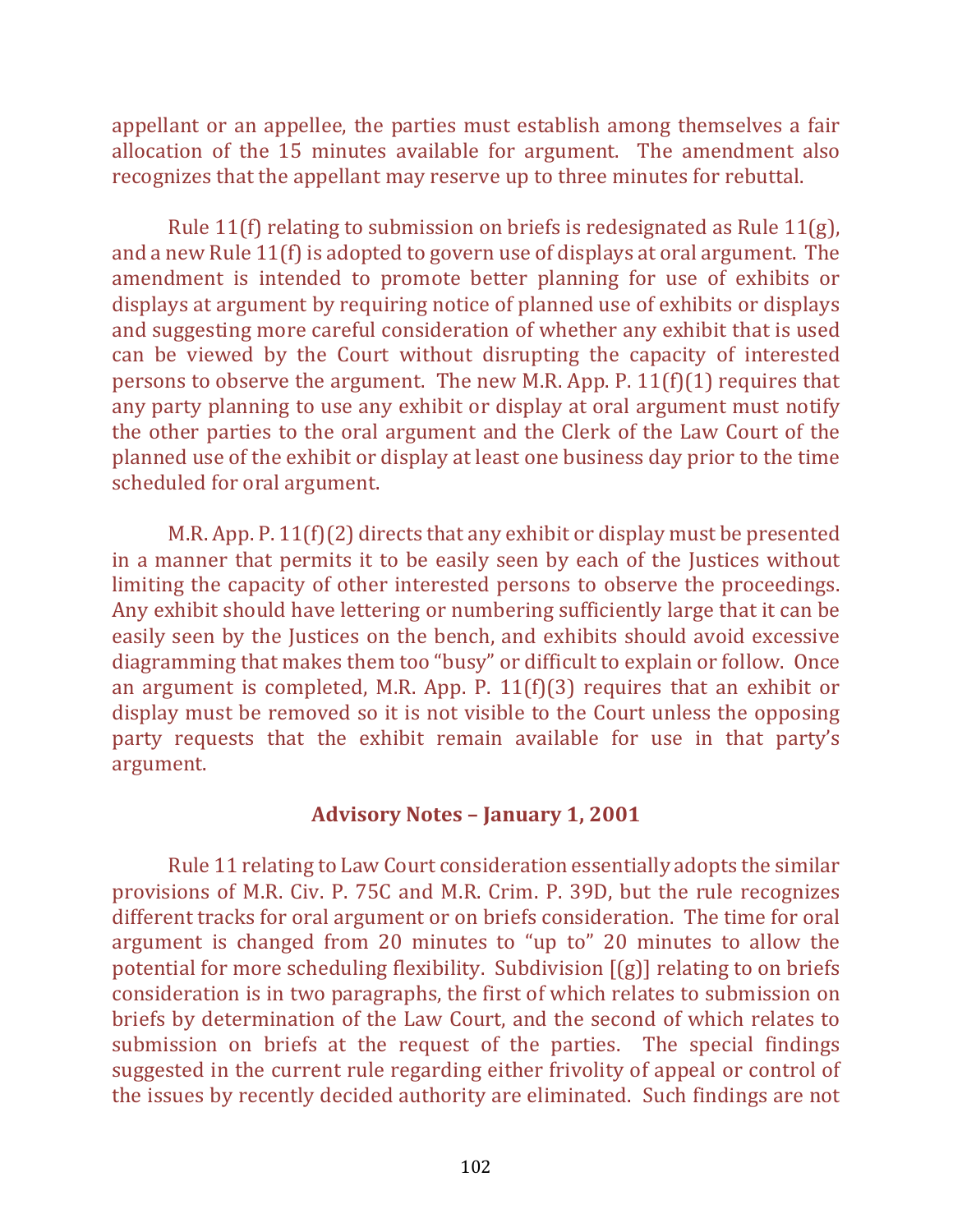necessary and can be misinterpreted as an implicit adverse comment on the significance of cases submitted for decision on briefs.

## **RULE 12. COMPOSITION, CONCURRENCE, AND SESSIONS OF THE LAW COURT**

# **(a) Constitution of the Law Court; Concurrence Required.**

**(1)** When sitting as the Law Court to determine questions of law arising in any civil or criminal action or proceeding, the Supreme Judicial Court shall be composed of those Justices then available to sit and qualified to act. When an appeal is in order for conference or oral argument and fewer than three of the Justices are then available and qualified to act, the matter shall stand continued to such time as the Court shall determine.

**(2)** The Court shall hear and determine such questions of law by the concurrence of a majority of the Justices sitting and qualified to act. A qualified Justice may participate in a decision even though not present at oral argument.

**(b) Sessions of the Law Court.** The Supreme Judicial Court sitting as the Law Court shall hold sessions each year at such times and places as shall be determined by the Chief Justice.

**(c) Decisions of the Law Court.** Decisions of the Law Court may be reported by several methods, including a signed opinion, a per curiam opinion, or a memorandum of decision. A memorandum of decision decides an appeal but does not establish precedent and will not be published as an opinion of the Court in the Maine Reporter.

# **Restyling Notes – June 2017**

Rule 12 is subject only to minor editing for clarification and additional internal numbering in the restyling process.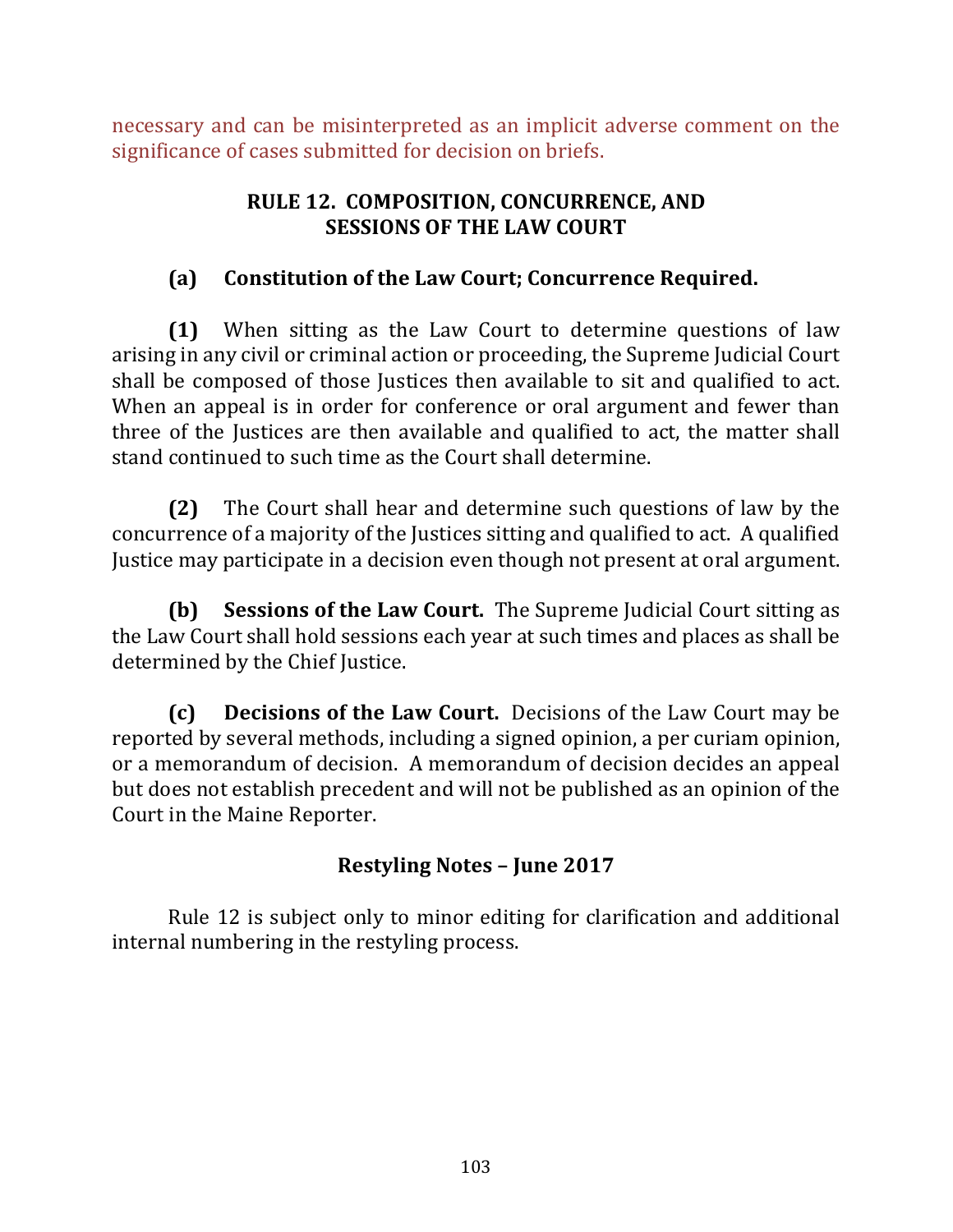## **[Advisory Notes to Rule 12 of former Maine Rules of Appellate Procedure]**

\_\_\_\_\_\_\_\_\_\_\_\_\_\_\_\_\_\_\_\_\_\_\_\_\_\_\_\_\_\_\_\_\_\_\_\_\_\_\_\_\_\_\_\_\_\_\_\_\_\_\_\_\_\_\_\_\_\_\_\_\_\_\_\_\_\_

### **Advisory Note – July 2008**

The direction [removed from the rule] that a judgment imposing a life sentence be reversed if three justices concur supporting a reversal was based on a sentence stating a similar requirement that appeared in 15 M.R.S.  $\S$  2115 (2007). In 2008, the Legislature amended  $\S$  2115 to remove that sentence and eliminate the possibility that a judgment imposing a life sentence could be vacated by a minority vote of the Court. PL 2008, ch 475.

The three justices provision in  $\S$  2115 was never intended to require that a judgment be vacated on a minority vote on the seven-member Court. The provision that three votes could vacate a conviction that had resulted in a life sentence was added to the law when the size of the Supreme Judicial Court was reduced from eight members to six members in 1929. Prior to that time, the voting requirements regarding a life sentence were stated in the Revised Statutes of 1916, c. 136,  $\S$  28. That section provided, in pertinent part, that on appeal by any person convicted of "any offense for which the punishment is imprisonment for life . . . the concurrence of a majority of the justices shall be necessary to [order a new trial]."

As part of the creation of the statewide Superior Court, P.L. 1929, c. 141 was enacted. Section 1 of chapter 141 reduced the size of the Supreme Judicial Court from eight members to six members. Section 3 amended R.S. 136,  $\S$  28 to provide that in the case of a person convicted of "any offense for which the punishment is imprisonment for life  $\dots$  if 3 justices concur, the motion [for a new trial] shall be granted." Adopting this provision as part of the law reducing the size of the Court from eight members to six members was intended to address situations involving an evenly divided court, not to create the potential that a conviction could be vacated upon the votes of a minority of the justices participating in the decision.

This law remained essentially in the same form, *see* R.S. 1954, c. 148,  $\S$  30, until amended into the present  $\S$  2115 by P.L. 1965, c. 356,  $\S$  63. Throughout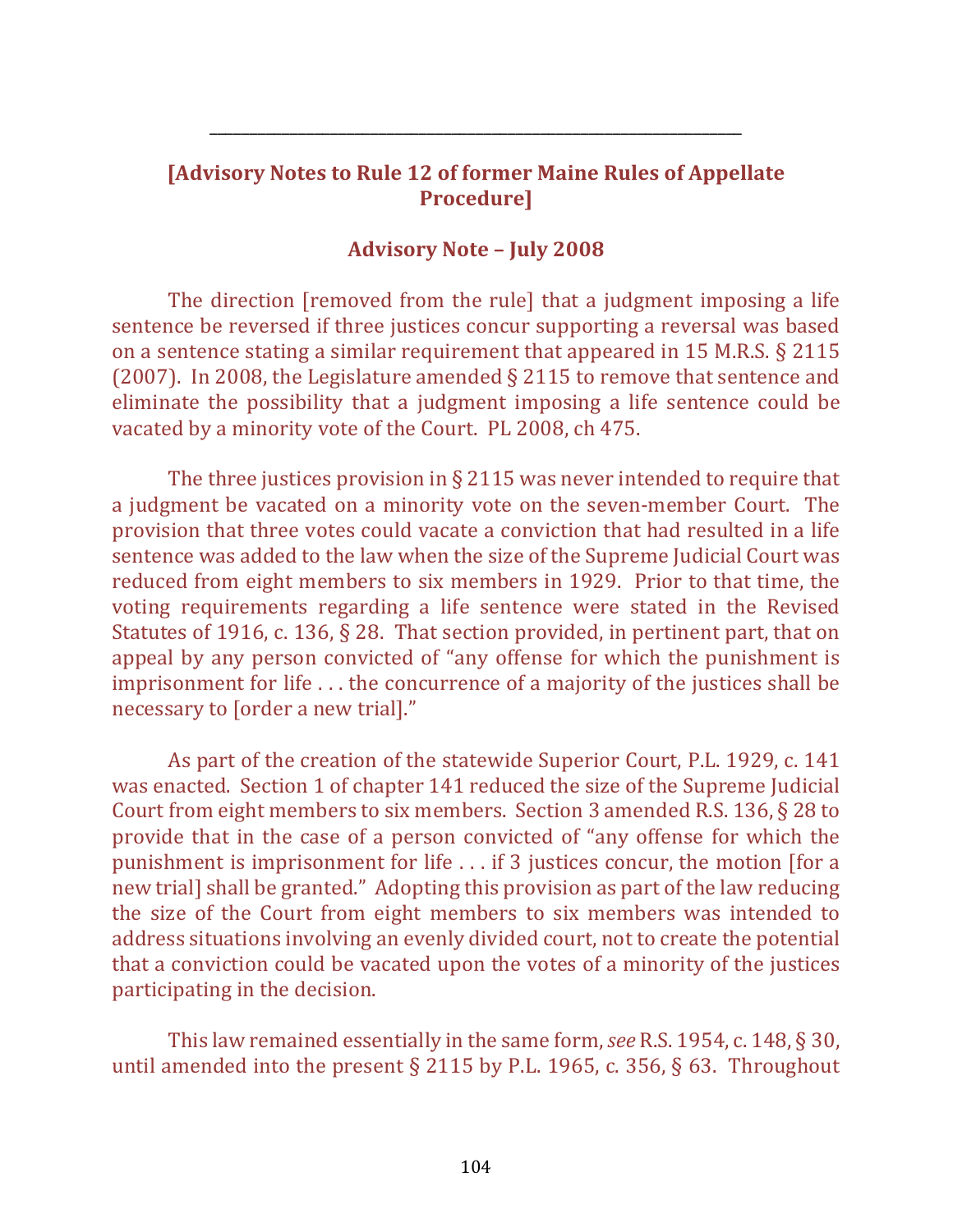all of this time the Supreme Judicial Court included a Chief Justice and five Associate Justices.

In 1976, by enactment of P.L. 1975, c. 623,  $\S$  3-A, the size of the Supreme Judicial Court was increased from six to seven members. No change was made in the voting requirements for vacating a judgment that resulted in a life sentence. As a consequence, with seven justices on the Court, it was possible that a vote of a minority of the Court could result in the vacating of a judgment that had led to a life sentence. However, that possibility did not occur in the thirty two years between the 1976 increase in the size of the Court and the 2008 amendment to  $\S$  2115.

#### **Advisory Notes – August 2004**

The added M.R. App. P.  $12(c)$  addresses the various forms for reporting decisions by the Law Court. A signed opinion is an opinion of the Law Court, including all of the justices who join the opinion, although it is issued by the individual justice named at the start of the opinion. A per curiam opinion is likewise an opinion of all of the justices in the panel who join the opinion, although it is not signed by any particular justice. Both signed opinions and per curiam opinions receive an official citation number, *e.g.*, 2004 ME 108, and become part of the permanent record of decisions of the Law Court, being published on the Judicial Branch website and in print versions of the Maine Reports. 

The discussion of a memorandum of decision replaces Administrative Orders issued in 1989. A memorandum of decision decides a case and governs any future proceedings in that case, but it does not establish precedent for other cases and will not be published on the Judicial Branch website or in the Maine Reports. A memorandum of decision has a separate citation format, *e.g.*, Mem 04-128. However, except where relevant to the history of the particular case addressed by the memorandum of decision, a memorandum of decision has no precedential value and should not be cited as precedent in legal briefs or memoranda or in judicial opinions in unrelated proceedings.

A memorandum of decision may be used to decide cases in which the law governing resolution of the case is clear and no legal principle is being newly established or modified. A memorandum of decision may affirm, vacate or modify the judgment or decision being reviewed. Its function is to provide a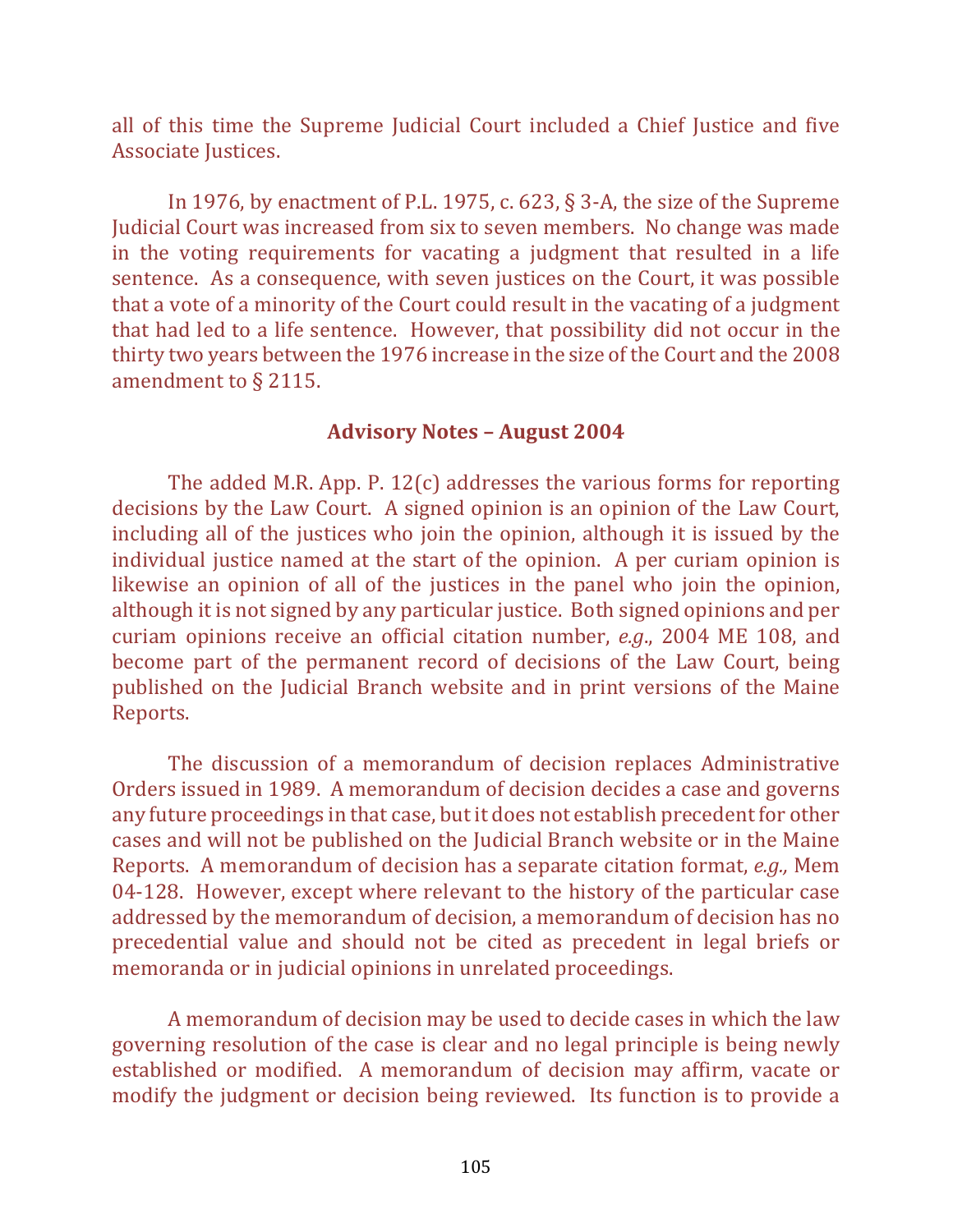succinct explanation of the Law Court's decision to the trial court and the parties to the appeal. The fact that a case merits a memorandum of decision does not suggest that the decision is not important or not relevant to future related proceedings. For example, in the criminal case context, a memorandum decision continues to be highly relevant when, subsequent to the decision, the defendant seeks to collaterally attack the underlying criminal judgment at the state level by way of post-conviction review (15 M.R.S.A. ch. 305-A) or at the federal level by way of habeas corpus  $(28 \text{ U.S.C.} \S 2254)$ .

### **Advisory Notes - January 1, 2001**

Rule  $12(a)$  relating to the composition of the Law Court and required concurrences when deciding cases is based on M.R. Civ. P. 75D(a). There is no comparable provision in the criminal rules, but the new rule will apply to criminal and civil cases. It reflects current practice in hearing and deciding criminal and civil cases. Additionally, the rule recognizes that a qualified justice may participate in a decision even though not present at oral argument. This practice is anticipated to occur rarely and is consistent with practice in the U.S. Supreme Court and other appellate courts. References to "consideration" are substituted for the current references "oral argument" in M.R. Civ. P. 75D(a). The last sentence requiring that a sentence to life imprisonment must be reversed if 3 justices support reversal, even with a 7 justice court, reflects the statutory requirement in 15 M.R.S.A.  $\S$  2115 to that effect.

Rule  $12(b)$  relating to sessions of the Law Court is based on M.R. Civ. P.  $75D(b)$ . There is no comparable provision in the criminal rules. The court shall hold sessions for decision-making at times and places determined by the Chief Justice. M.R. Civ. P. 75D(b) required that such determinations of times and places be announced before July 1 of each year. However, with the continuous operation of the Law Court, requiring any particular deadline for determination of times and places by the Chief Justice appears to serve no purpose.

## **RULE 12A. THE CLERK OF THE LAW COURT**

**(a)(1) Clerk's Office and Filing.** All papers or electronic or digital content required by these Rules to be filed with the Law Court or with any Justice of the Law Court shall be filed with the Clerk of the Law Court. Filing shall occur at the office of the Clerk of the Law Court, 205 Newbury Street, Room 139, Portland, Maine 04101-4125, unless another office is designated by order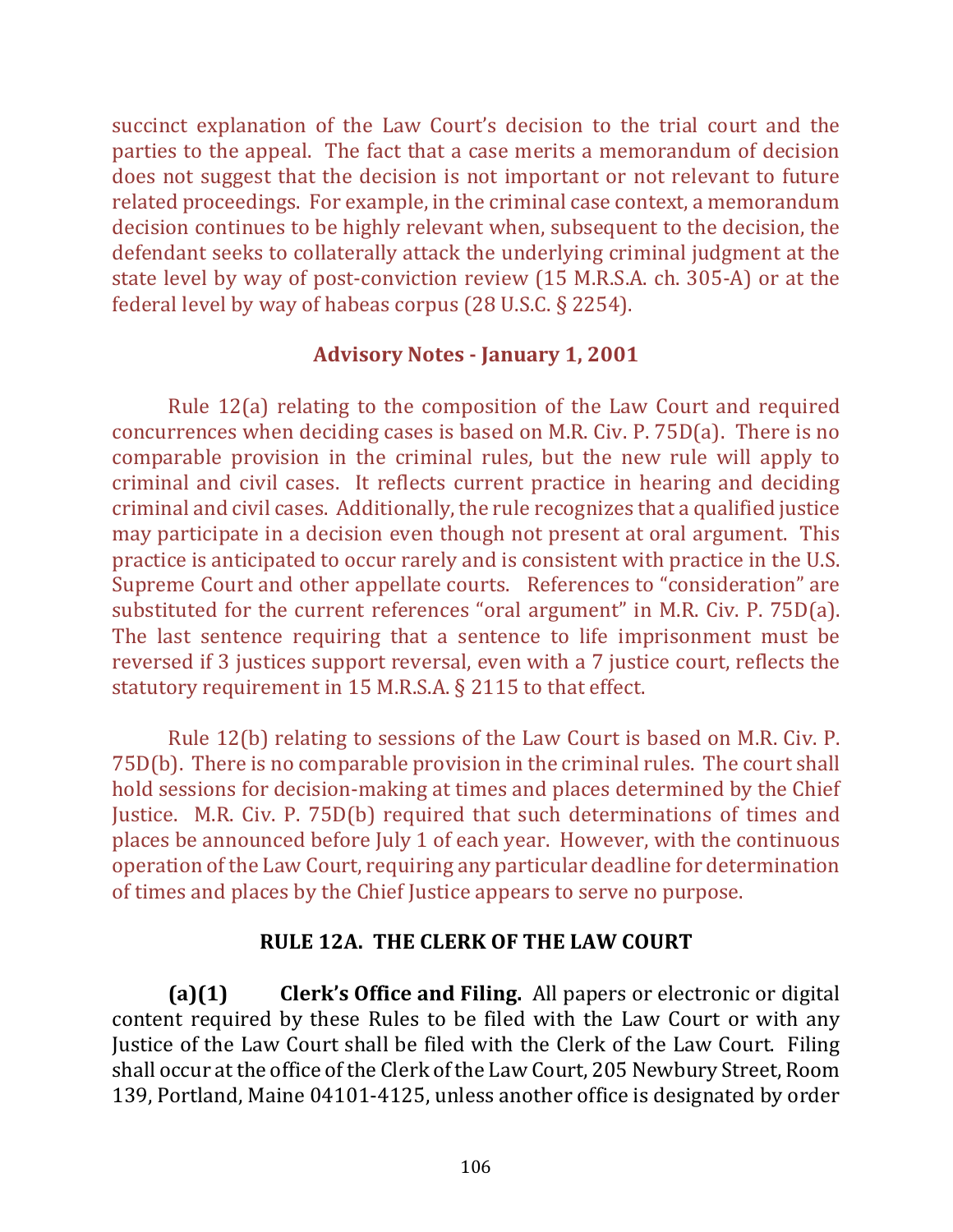of the Chief Justice. The office of the Clerk of the Law Court shall be open and available to receive filings during such hours as the Chief Justice may designate on all days except Saturdays, Sundays, legal holidays, and such other days as the Chief Justice may designate.

**(2) After-Hours Filings.** The Clerk of the Law Court may not, unless authorized by a Justice of the Law Court, accept filings for other courts or accept filings, pleadings, or other documents filed with or left for the Clerk after normal business hours, except when a Justice of the Law Court has explicitly authorized an after-hours filing on a specific date. Any document filed after hours without explicit authorization shall be date-stamped and deemed to be filed on the next regular business day.

**(3)** [Reserved]

**(4) Electronic Filings and Fax Filings.** Except as otherwise permitted or required by these Rules, filings by electronic transmission of data or by means of a fax machine CD, DVD, flash drive, email, or any other method for electronic or Internet filing in place of the filing of paper documents required by these Rules is not permitted.

**(b)** Clerk's Authority. The Clerk of the Law Court is authorized to take the following actions for the Court:

**(1)** Grant motions filed pursuant to M.R. App. P. 10 to:

**(A)** Enlarge the time for the filing of a brief or appendix for up to 7 days.

**(B)** With the agreement of the parties, consolidate appeals involving the same parties.

**(2)** Dismiss an appeal, pursuant to M.R. App. P. 7(d), when the appellant has failed to file the required brief within 7 days after expiration of the time specified by M.R. App. P.  $7(b)$ .

**(3)** Dismiss sentence review proceedings filed pursuant to M.R. App. P. 20, when the sentence sought to be appealed was less than one year of incarceration, as addressed in  $15$  M.R.S. § 2151.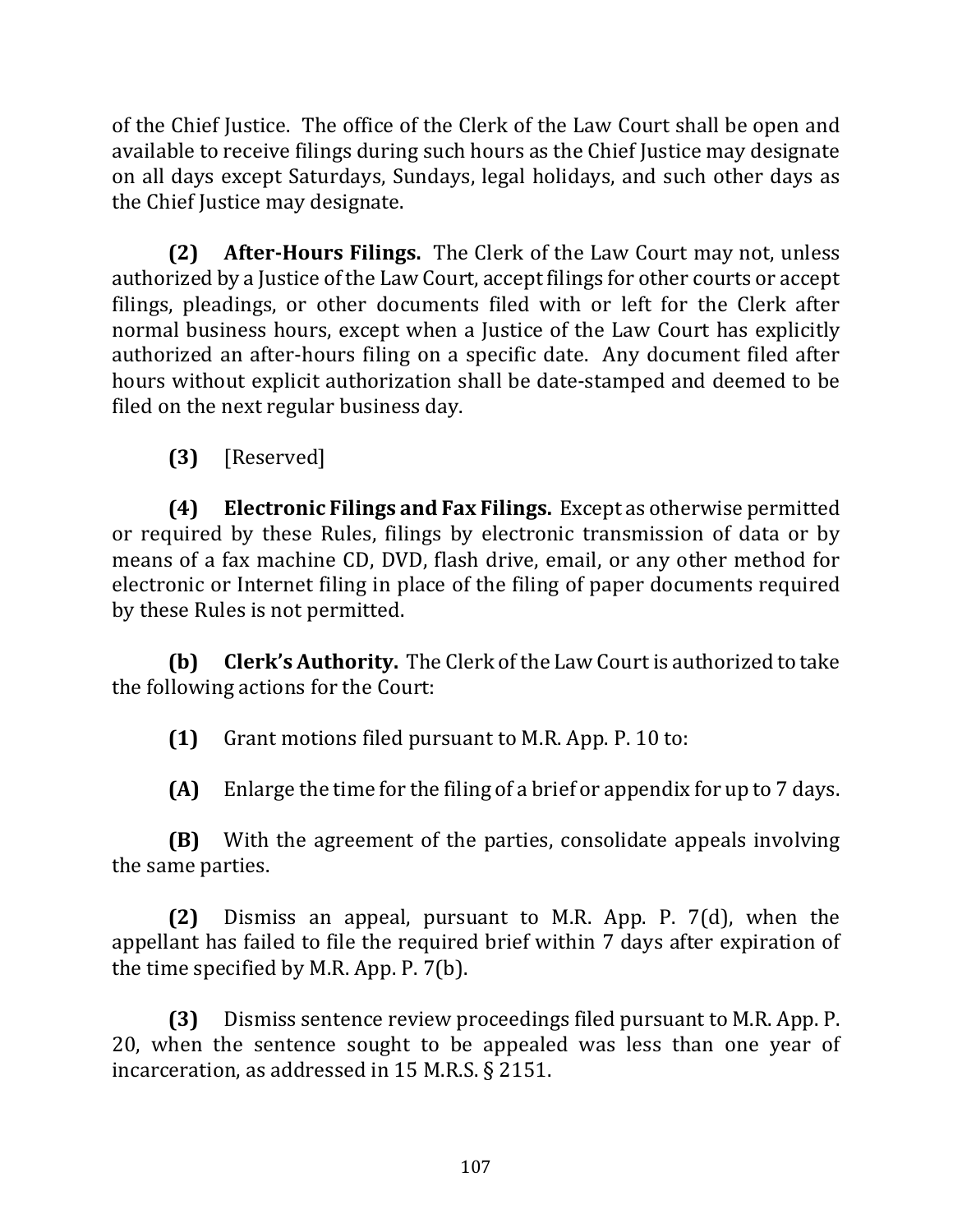Any order entered by the Clerk of the Law Court, pursuant to paragraphs 1, 2, or 3, above, granting or denying a motion to enlarge time or dismissing an appeal may be reviewed by a single justice of the Law Court upon the filing of a motion for review, filed pursuant to M.R. App. P. 10, within 7 days after the entry of the Clerk's order from which review is sought.

**(4)** Enter Orders on Court Actions. After appropriate consideration by the Court, or a panel thereof, the Clerk shall enter orders reflecting the Court's action on motions for reconsideration pursuant to M.R. App. P.  $14(b)$ , and petitions to allow full appellate review pursuant to M.R. App. P. 19, 20, or 23.

## **Restyling Notes – June 2017**

Rule 12A is subject to editing for clarification, including upgraded references to digital transfer devices, in the restyling process. The Clerk's authority to receive filings is expanded to include electronic and digital content, but only when explicitly authorized or required by the Rules or by an order of a Justice of the Court. For example, Rule  $5(b)(2)(B)(iii)$  allows filing of an electronic recording in certain circumstances; Rule  $6(c)(1)$  requires filing of an electronic copy of the reporter's transcript; and Rule  $7A(i)(2)$  requires filing of an electronic copy of each brief. The prohibitions on electronic or fax filings in current Rules  $12A(3)$  and  $(4)$  are combined into Rule  $12A(4)$ .

The Rule 12A amendment includes only one substantive change. That change amends Rule  $12A(b)(2)$  to eliminate the direction to the Clerk of the Law Court to notify an appellant when that appellant's brief has not been timely filed. Instead, the Clerk is directed to dismiss the appeal if the appellant's brief is not filed 7 days after the filing deadline.

## **[Advisory Notes to Rule 12A of former Maine Rules of Appellate Procedure]**

\_\_\_\_\_\_\_\_\_\_\_\_\_\_\_\_\_\_\_\_\_\_\_\_\_\_\_\_\_\_\_\_\_\_\_\_\_\_\_\_\_\_\_\_\_\_\_\_\_\_\_\_\_\_\_\_\_\_\_\_\_\_\_\_\_\_

## **Advisory Note – October 2012**

The amendment  $[$  to Rule 12A(a)(1)] recognizes the new address for the Law Court Clerk's Office.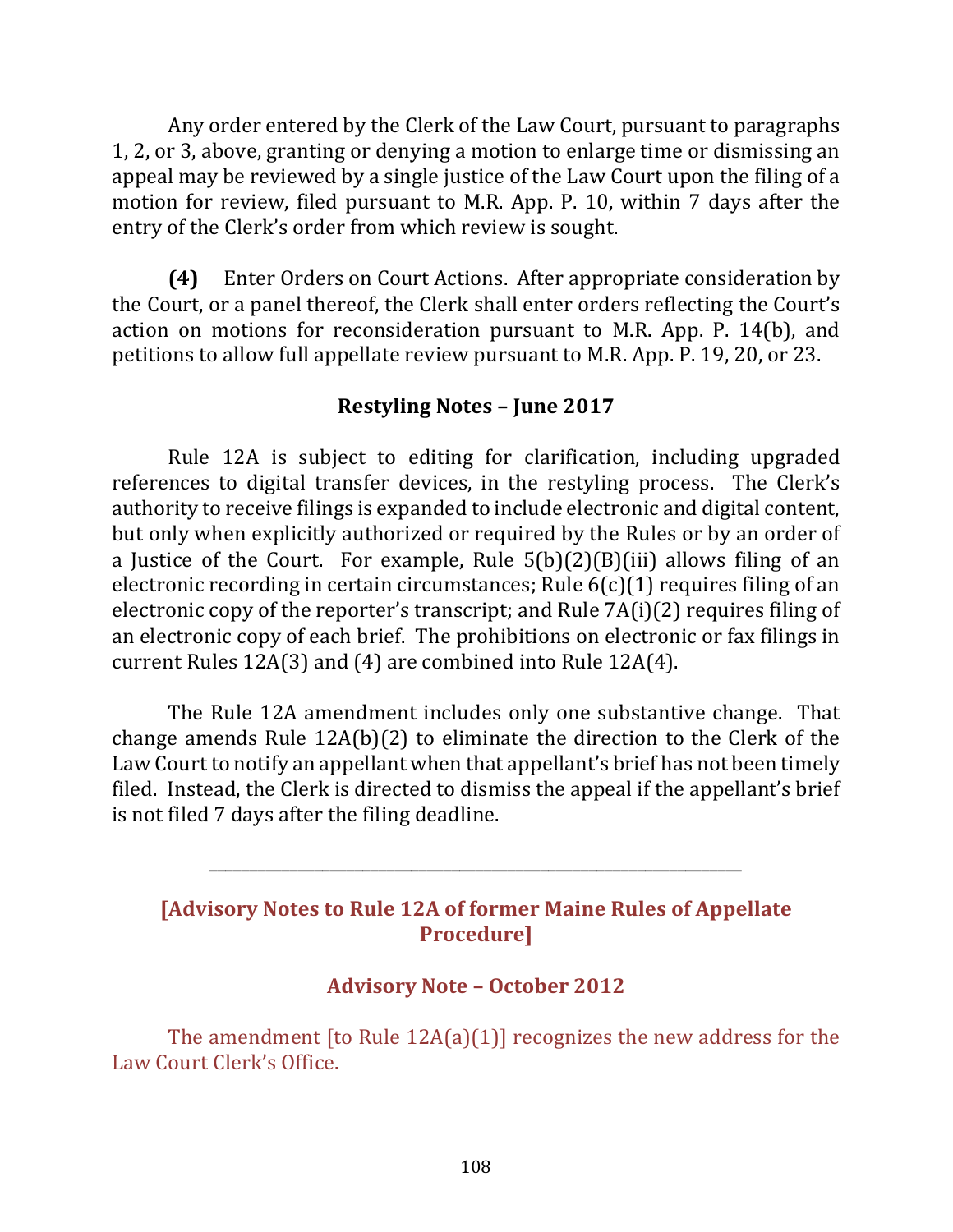#### **Advisory Note – July 2012**

Rule  $12A(a)(4)$  is amended to be consistent with new rule  $7(c)(2)$ . It makes clear that the rules do in places encourage or permit electronic filings, but that electronic filings are never acceptable as substitutes for printed copies. Rule  $7(c)(2)$  requires that any electronic copies be filed by email and replaces the deleted provisions of Rule  $12A(a)(4)$  that allowed the filings by CD and not by electronic transmission of data.

#### **Advisory Notes - August 1, 2009**

The amendment to Rule  $12A(b)(1)(A)$  authorizes the Clerk of the Law Court to enlarge the time for filing a brief or appendix for up to seven days upon request. The Clerk's authority under this Rule was primarily utilized to extend the time for filing briefs. With the extended briefing schedules and concurrent restrictions on obtaining extensions of time to file briefs adopted in Rule 7(b), the Clerk's authority to grant extensions for 21 days from filing deadlines for briefs and some motions is eliminated.

#### **Advisory Note - January, 2008**

This amendment [to Rule 12A] authorizes the Clerk of the Law Court to sign orders that reflect the Court's actions granting or denying motions for reconsideration and petitions to allow full appellate review of discretionary appeals regarding post-conviction and post-sentencing reviews, sentencing appeals and worker's compensation appeals. The Clerk could only act with Court approval after Court review as authorized by statute or rule.

#### **Advisory Notes – July 2006**

Rule 12A is added to the Maine Rules of Appellate Procedure to govern operations of the office of the Clerk of the Law Court. M.R. App. P.  $12A(a)$  is developed from similar provisions of M.R. Civ. P. 77 that governs operations of the offices of the clerks of the trial courts. M.R. App. P.  $12A(a)(1)$  is similar to M.R. Civ. P.  $77(c)$ . It establishes that all papers required to be filed with the Law Court or any justice of the Law Court must be filed with the Clerk of the Law Court. It then designates the proper office address for filing papers with the Clerk of the Law Court.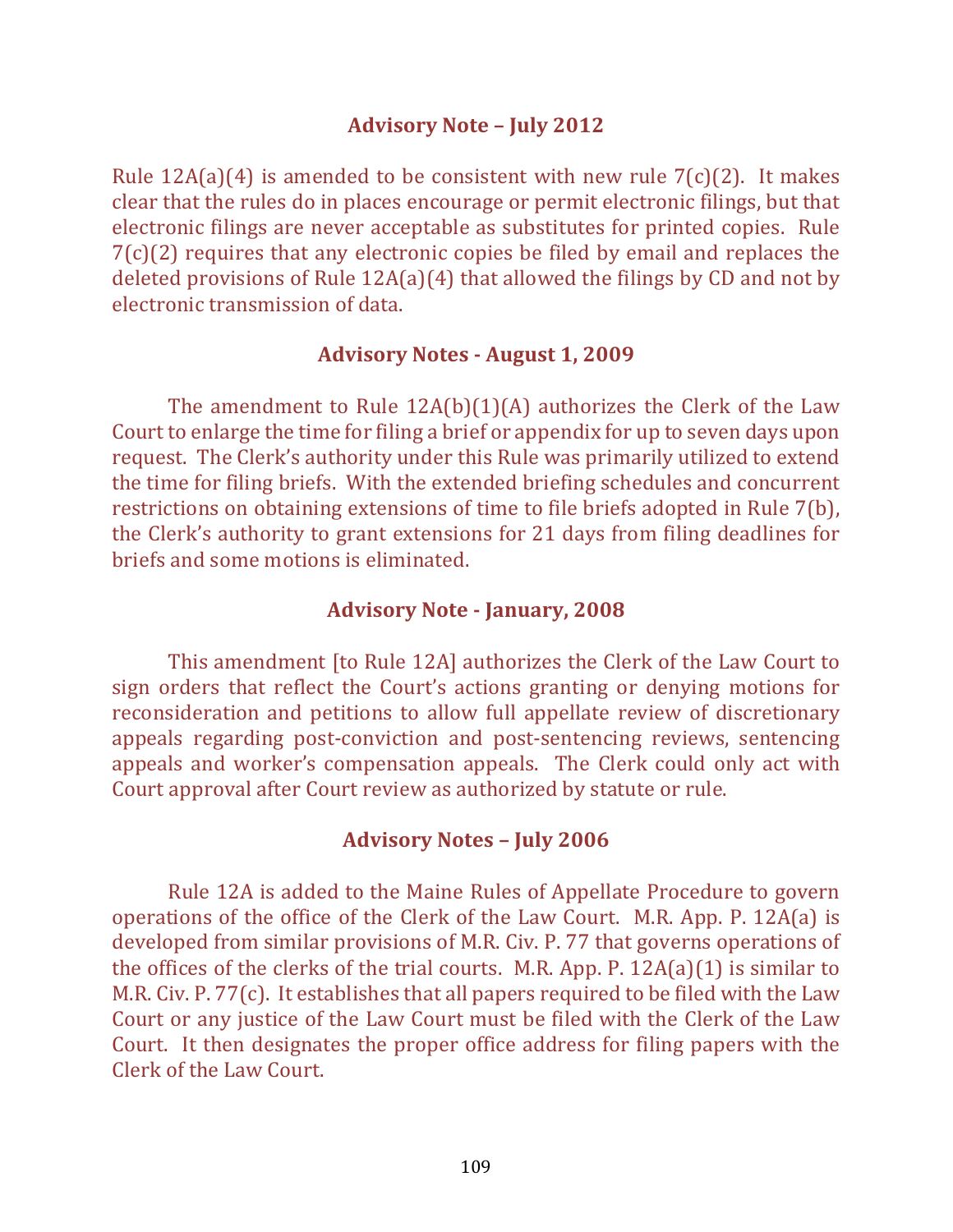Filings using the United States Postal Service should be directed to the post office box. Filings relying on personal delivery or other delivery services should be addressed to the Newbury Street address.

The office of the Clerk of the Law Court is located on the first floor of the new section of the Cumberland County Courthouse. Another place for filing may be designated, but such would occur only in special circumstances based on an order of the Chief Justice. The office of the Clerk of the Law Court is open and available to receive filings during normal business hours as designated by the Chief Justice. Presently those hours are from  $8:00$  a.m. to  $4:00$  p.m., although there may be time during those hours when the office is closed due to shortage of staff. The office is not open on Saturdays, Sundays, legal holidays and other days designated by the Chief Justice.

M.R. App. P.  $12A(a)(2)$  addresses after-hours filings and is similar to M.R. Civ. P.  $5(g)$  and  $77(a)$ . Essentially, the Clerk of the Law Court and the office of the Clerk of the Law Court is prohibited from receiving after-hours filings or filings for other courts unless authorized to do so in specific instances by a Justice of the Law Court. Documents filed or attempted to be filed after-hours will be date stamped and deemed to be filed on the next regular business day.

M.R. App. P.  $12A(a)(3)$  addresses fax filings by incorporating M.R. Civ. P.  $5(i)$  by reference. This rule prohibits fax filings except in certain very limited instances. Fax filings are also covered by Administrative Order JB-05-12. 

M.R. App. P.  $12A(a)(4)$  prohibits electronic filings. It is similar to M.R. Civ. P.  $5(k)$  incorporating an electronic filing prohibition into the Civil Rules. However, M.R. App. P.  $12A(a)(4)$  then includes a provision, not included in the Civil Rules, that encourages voluntary electronic filing of briefs and appendices. The voluntary electronic filing is encouraged only when a document has been prepared electronically and it is possible for the party filing the document to submit an electronic copy of the document along with the paper copy for use by the Law Court in preparing and reviewing the case. However, even when there is voluntary electronic filing of a copy of a brief or an appendix, this filing is in addition to and not in replacement of the paper copies that are required to be filed by the rules. Compliance with the filing requirements of the rules can only be achieved by filing the requisite numbers of paper copies in the proper form with the Clerk of the Law Court.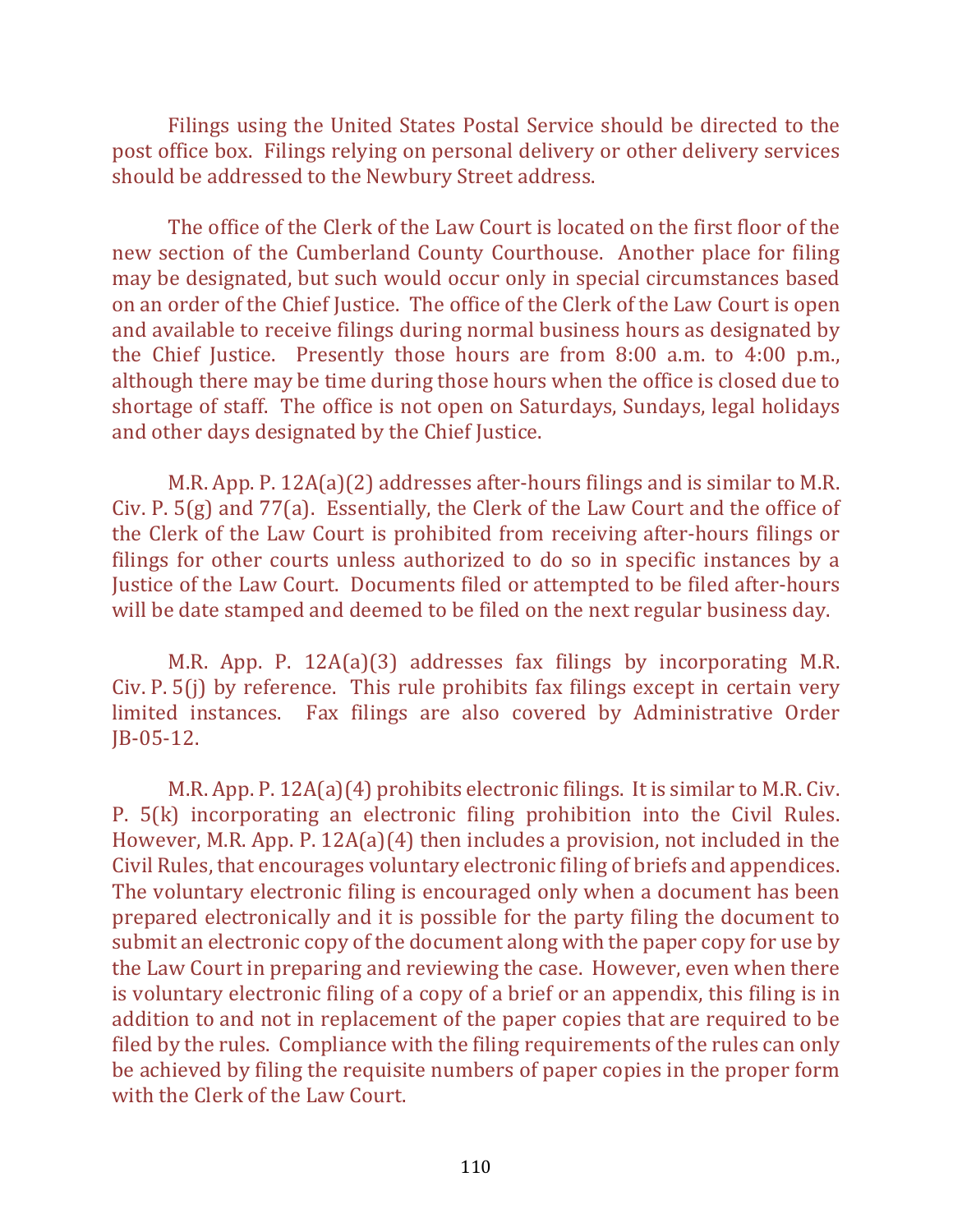M.R. App.  $12A(b)$  is adopted to give the Clerk of the Law Court authority to act for the Court regarding certain routine matters that now must be acted on by a Justice of the Law Court. Subparagraph  $(b)(1)(A)$  allows the Clerk to grant extensions or enlargements of time for filing a brief, appendix, memorandum or petition when no party objects to the requested extension and the enlargement of time requested is 21 days or less. Extensions or enlargements of time exceeding 21 days may not be granted. The Clerk of the Law Court does not have authority to extend the time for filing any notice of appeal pursuant to M.R. App. P. 2 or to extend the time specified for filing any motion for reconsideration or other motion governed by M.R. App. P. 14.

M.R. App. P.  $12A(b)(1)(B)$  authorizes the Clerk of the Law Court, with the agreement of the parties, to consolidate appeals involving the same parties.

Subsection  $(b)(2)$  authorizes the Clerk of the Law Court to dismiss appeals where an appellant has failed to file the required brief within the time limits specified by M.R. App. P.  $7(b)$  and, additionally, the appellant has not responded, within 10 days, to a notice from the Clerk of the Law Court that the brief has not been timely filed.

Subsection  $(b)(3)$  authorizes the Clerk of the Law Court to dismiss sentence review proceedings pursuant to M.R. App. P. 20 when, upon review, it is apparent that the sentence sought to be challenged on appeal is less than oneyear of incarceration, the minimum sentence from which a sentence appeal is authorized by 15 M.R.S.A. § 2151.

The concluding paragraph of subsection  $(b)$  indicates that any party who seeks to review an order entered by the Clerk of the Law Court in accordance with subsection (b) may request a review of the Clerk of the Law Court's order by a single Justice of the Law Court. Review is allowed only if the party seeking review files the motion pursuant to M.R. App. P.  $10(b)$  within 7 days of the entry of the order of the Clerk of the Law Court from which review is sought.

### **RULE 12B. PUBLIC ACCESS TO PROCEEDINGS AND RECORDS**

**(a) Record on Appeal.** The record on appeal in each case, or any portion of the record on appeal, shall be available for inspection and copying by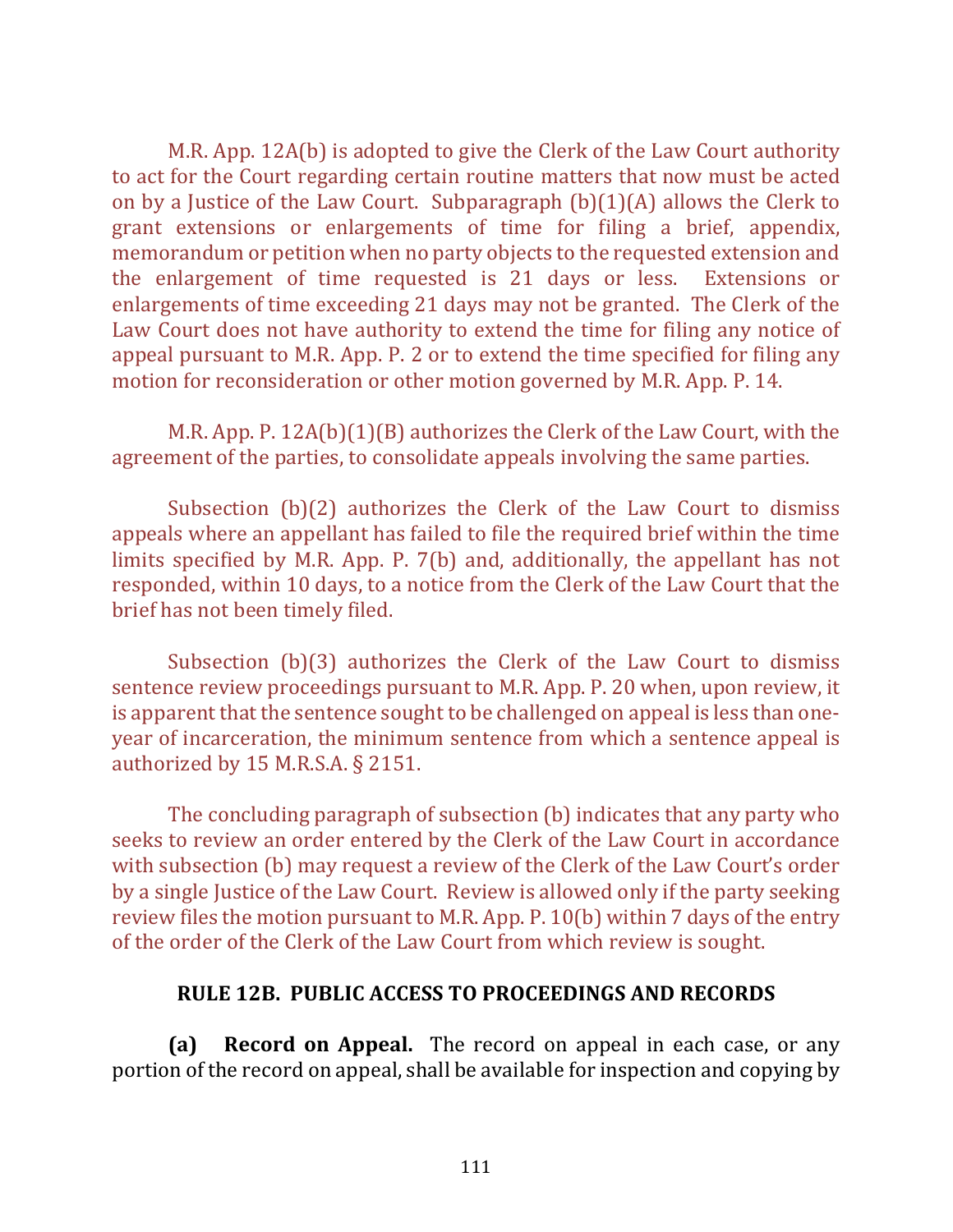any person to the same extent as that record was available for inspection and copying in the trial court.

**(b)** Law Court File. The file maintained by the Clerk of the Law Court for each appeal, other than files for appeals from child protection proceedings and other files made confidential by statute, shall be available for public inspection and copying, except that any documents or images that were transmitted to the Law Court by the trial court under seal and any documents providing identifying information regarding parties, witnesses, or jurors shall be available for inspection and copying only to the same extent as in the trial court. 

**(c)** Briefs. The briefs filed with the Law Court, other than briefs in appeals from matters listed in subsection  $(d)(1)-(5)$  below, shall be available for inspection and copying by any person.

**(d) Appendices.** The appendix shall be available for public inspection and copying, except that the appendix shall not be available for public inspection and copying in the following matters:  $(1)$  an appeal from a child protection proceeding; (2) proceedings involving an adoption or guardianship or a petition for adoption or guardianship; (3) juvenile proceedings in which the record is sealed in the trial court;  $(4)$  any proceeding in which the care, custody, and support of a minor child is an issue; and (5) any proceeding in which a document or information that is confidential, deemed nonpublic, or was filed under seal in the trial court by statute, court rule, administrative order, or trial court order, is contained in the appendix.

Any brief or appendix filed in a matter listed in this subsection  $(1)-(5)$  shall automatically be labeled and filed as "under seal" or "confidential" unless the Chief Justice or other Justice designated to act for the Chief Justice pursuant to Rule  $10(a)(4)$  orders otherwise.

**(e)** Oral Arguments. Oral arguments on the merits of appeals are public proceedings.

**(f) Decisions.** Opinions of the Law Court on appeals and decisions of single Justices of the Law Court are public documents.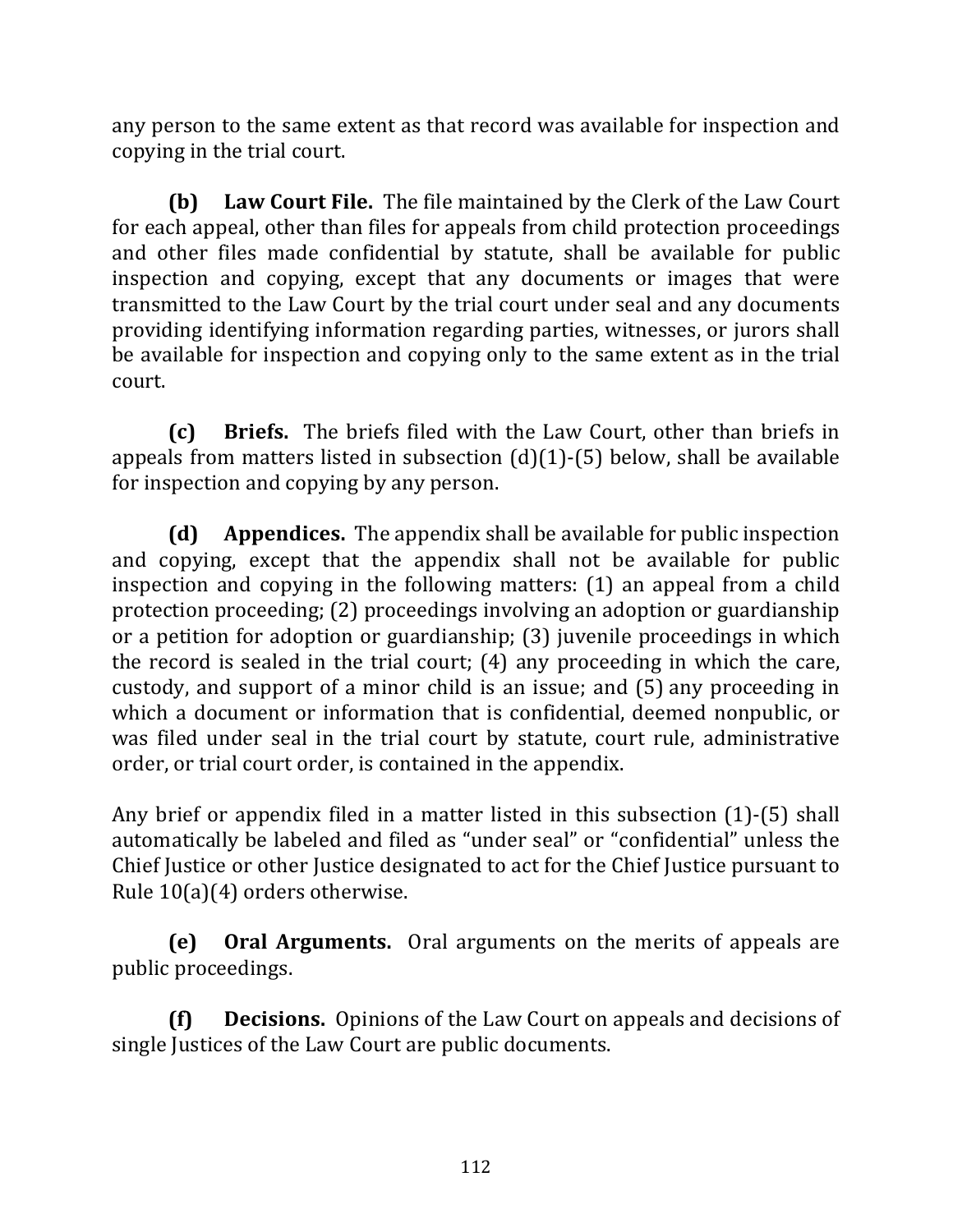#### **Advisory Note – October 2021**

Rule  $12B(c)-(d)$  is amended to provide consistency in public access to briefs and appendices filed in matters that are confidential, nonpublic, or filed under seal in the trial court pursuant to statute, administrative order, or rule.

#### **Restyling Notes - June 2017**

Rule 12B is subject to minor editing for clarification, with addition of internal numbering, particularly regarding treatment of certain confidential documents, in the restyling process. It includes no substantive changes.

### **[Advisory Notes to Rule 12B of former Maine Rules of Appellate Procedure]**

\_\_\_\_\_\_\_\_\_\_\_\_\_\_\_\_\_\_\_\_\_\_\_\_\_\_\_\_\_\_\_\_\_\_\_\_\_\_\_\_\_\_\_\_\_\_\_\_\_\_\_\_\_\_\_\_\_\_\_\_\_\_\_\_\_\_

#### Advisory Notes - July 1, 2010

Rule 12B is adopted to clarify for litigants and the public the extent to which oral arguments are public and records held by the Clerk of the Law Court are available for inspection and copying. Counsel and parties must be aware that filings that the parties make in the Law Court, including copies of any documents that were also filed in the trial court, are generally available to the public without limitation.

Subdivision (a) provides that any materials that are transmitted by the trial court to the Law Court retain their public or confidential status while in the possession of the Law Court.

Subdivision (b) provides that the Law Court file in appeals, other than appeals from child protection proceedings, is available to the public, except that documents transmitted by the trial court to the Law Court, and documents identifying and providing personal information about parties and witnesses maintain their public or confidential status in the Law Court. Any document filed with the Law Court by a party is available to the public when it becomes part of the court record and is confidential there. This subdivision is intended to protect from public inspection the docket sheets, transcript order forms, and notices of appeal in cases with statutory confidentiality requirements,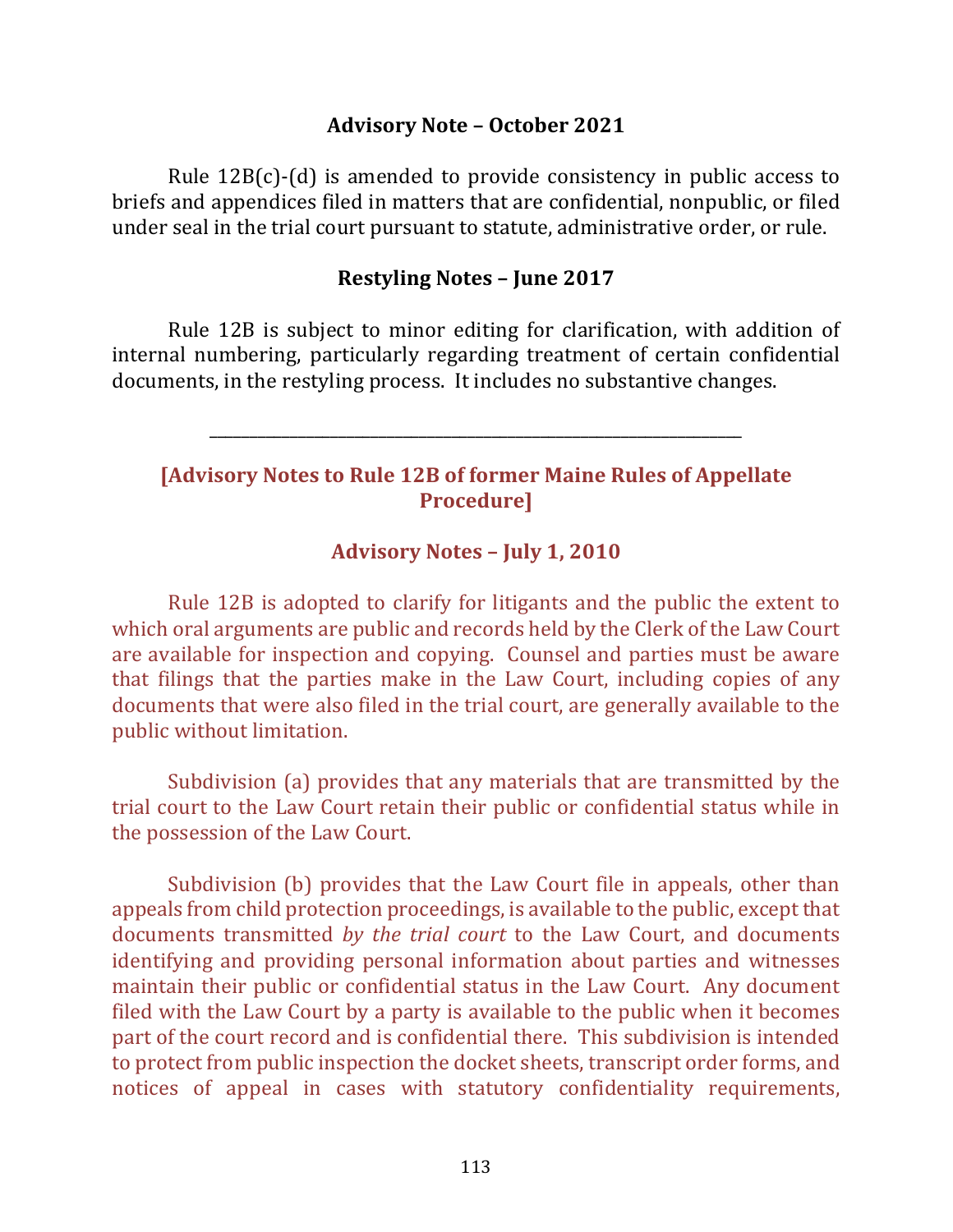including child protection, adoption, and guardianship proceedings; and presentence investigation reports filed as part of Sentence Review Panel appeals; and other documents entitled to statutory confidentiality that are transmitted by the trial court to the Law Court.

Subdivision  $(c)$  provides that briefs are available to the public without limitation in appeals other than appeals from child protection proceedings.

Subdivision (d) provides that the appendix in an appeal is available to the public except in adoption, guardianship, child protection, and some juvenile proceedings; in any proceeding involving the care, custody or support of a minor child; and in any appeal in which the appendix contains a document that is confidential as part of the trial court record. An appellant or appellee should conspicuously label the appendix as confidential if it contains a document that is confidential by law, except in child protection, guardianship, adoption, and juvenile cases, when it is clear from the type of case that the appendix is confidential.

Subdivision (e) states that oral arguments of appeals are public.

Subdivision  $(f)$  states that Law Court opinions in appeals and decisions of single justices are public information.

If a party wishes to maintain the confidentiality of information that is otherwise public under this rule, the party may move to seal the information pursuant to Rule  $14(c)$ .

The confidentiality of information in a trial court record is determined by applicable statute, rule, or administrative order.

### **RULE 13. COSTS AND INTEREST ON JUDGMENTS IN CIVIL CASES**

**(a) To Whom Costs Are Allowed.** Costs shall be taxed against the unsuccessful party to a civil appeal unless the Law Court otherwise directs. If an appeal in a civil case is dismissed, costs shall be taxed against the appellant unless otherwise agreed by the parties or ordered by the Court. When a judgment is affirmed in part, costs shall be allowed only as ordered by the Law Court.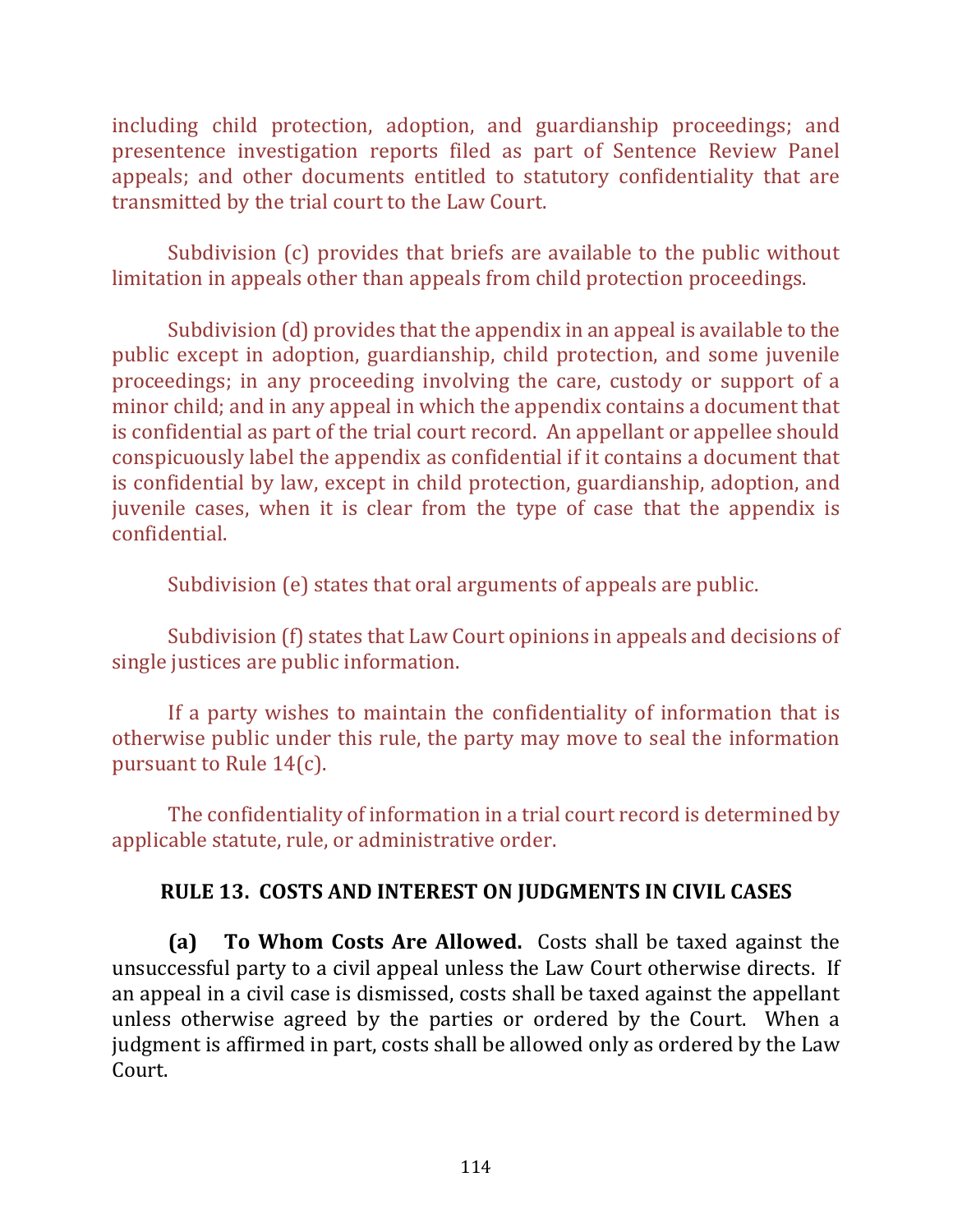**(b)** Costs in the Law Court. Costs in the Law Court shall be allowed as follows:

**(1) Briefs.** The actual cost of printing or otherwise reproducing briefs, but not more than \$5.00 per page, for not more than a total of 70 pages for an initial brief and 20 pages for a reply brief.

**(2) The Appendix.** The actual cost of printing or otherwise reproducing the appendix, but not more than \$5.00 per page, for not more than a total of 300 pages (150 sheets of paper, printed on both sides).

**(3) Any Transcripts.** The cost of transcripts made by a reporter may be taxed at the rate actually paid to the reporter, but not exceeding the rate established by order of the Chief Justice of the Supreme Judicial Court.

**(4) Travel.** Travel and attendance as in the trial court.

**(5) Other Costs.** Other items of costs may be allowed as determined by the provisions of M.R. Civ. P.  $54(d)$ -(g), when such items are required to prosecute or defend the appeal.

**(c)** Filing Bill of Costs. A party that desires such costs to be taxed shall state them in a verified bill of costs, which the party shall file with the Clerk of the Law Court, with proof of service, within 14 days after the issuance of the mandate. 

**(d)** Clerk to Certify Costs. On request of the prevailing party the Clerk of the Law Court shall certify in detail to the trial court the amount of costs taxed in the Law Court.

**(e)** Interest on Judgments. When a judgment for money in a civil case is affirmed, whatever interest is allowed by law shall be payable as provided by law. When a judgment is modified or reversed with a direction that a judgment for money be entered in the trial court, the opinion shall contain instructions with respect to allowance of interest if the prevailing party's claim to interest has been brought to the attention of the Law Court by brief or oral argument.

**(f)** Sanctions. If, after a separately filed motion or a notice from the court and a reasonable opportunity to respond, the Law Court determines that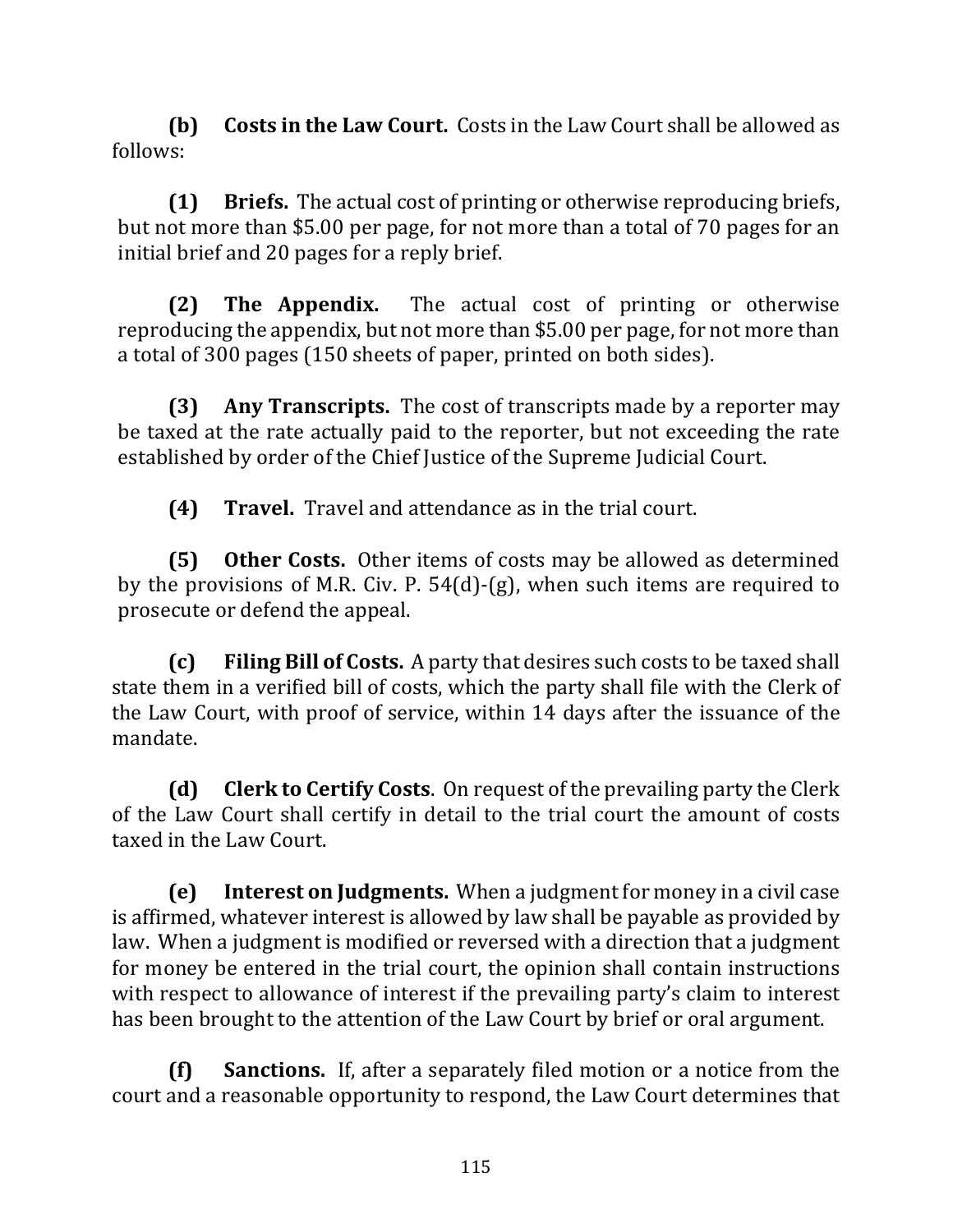an appeal, motion for reconsideration, argument, or other proceeding before it is frivolous, contumacious, or instituted primarily for the purpose of delay, it may award to the opposing parties or their counsel treble costs and reasonable expenses, including attorney fees, caused by such action.

#### **Restyling Notes – June 2017**

Rule 13 is subject to editing for clarification and additional separation and internal numbering in the restyling process. Rule  $13(b)(1)$  is amended to limit recoverable costs for briefs to 70 pages for an initial brief and 20 pages for a reply brief. The current Rule 13(b) limits recoverable costs for briefs to a total of 75 pages.

### **[Advisory Notes to Rule 13 of former Maine Rules of Appellate Procedure]**

\_\_\_\_\_\_\_\_\_\_\_\_\_\_\_\_\_\_\_\_\_\_\_\_\_\_\_\_\_\_\_\_\_\_\_\_\_\_\_\_\_\_\_\_\_\_\_\_\_\_\_\_\_\_\_\_\_\_\_\_\_\_\_\_\_\_

### **Advisory Note – October 2012**

The amendment [to Rule  $13(c)$ ] makes the reference to "a reporter" consistent with the definition in Rule  $16(4)$ .

#### **Advisory Note – November 2011**

This amendment changes the process for imposition of sanctions, reflecting the evolution of modern practice to allow notice and opportunity to be heard before sanctions are imposed. Thus, Rule  $13(f)$  now provides that a party to the appeal may file a separate motion requesting sanctions, or the court may issue a notice or an order to show cause indicating that the court may consider sanctions, and the party or attorney at whom the motion or notice has been directed will be afforded a reasonable opportunity to respond. The Rule does not specify the method of response, which will be left to the discretion of the Court. When a party requests sanctions, the request for sanctions must be presented by a separate motion. As the Advisory Committee to the changes in the Federal Rules noted regarding 1994 amendments to Fed. R. App. P. 38:

> A separately filed motion requesting sanctions constitutes notice. A statement inserted in a party's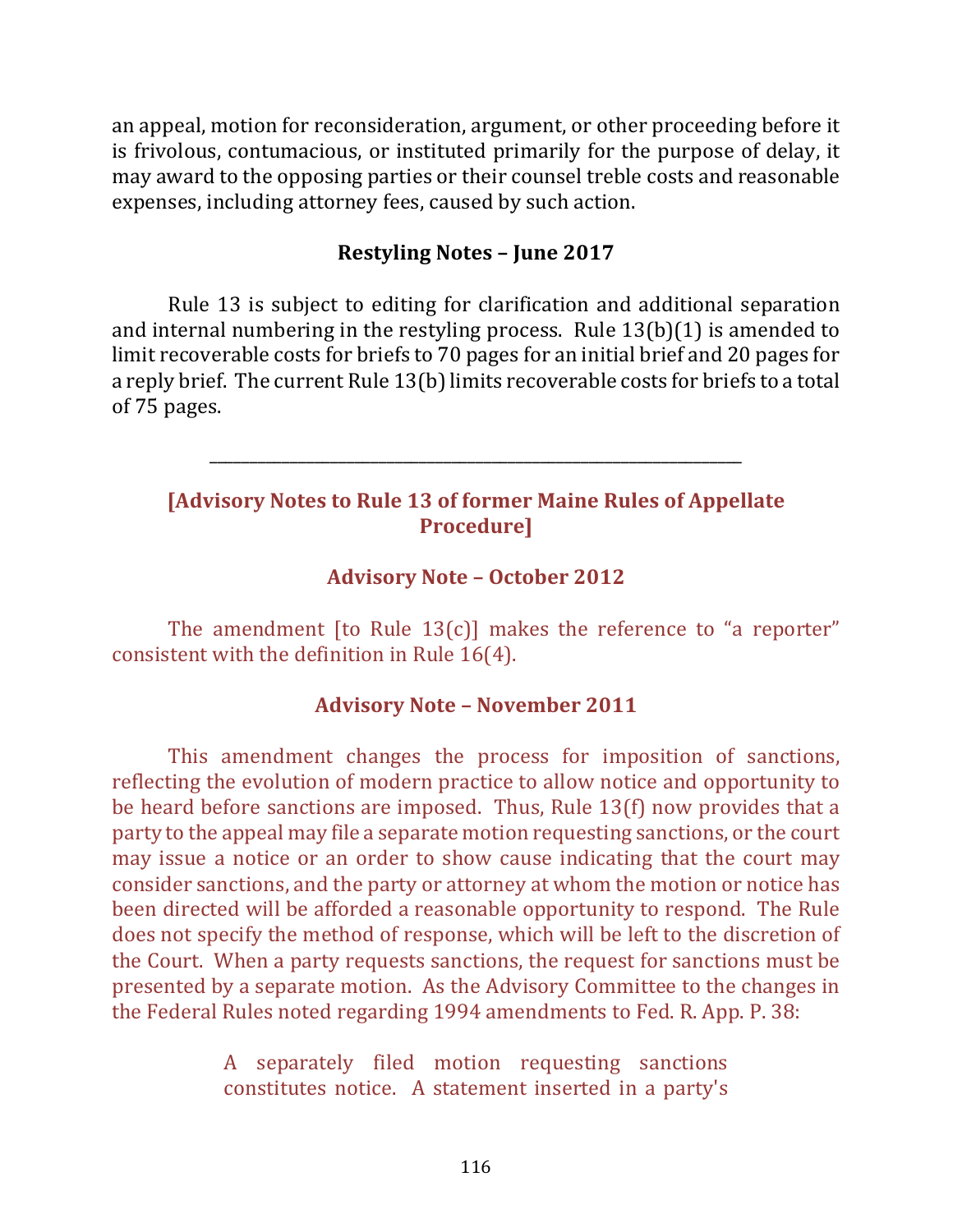brief that the party moves for sanctions is not sufficient notice. Requests in briefs for sanctions have become so commonplace that it is unrealistic to expect careful responses to such requests without any indication that the court is actually contemplating such measures. Only a motion, the purpose of which is to request sanctions, is sufficient. If there is no such motion filed. notice must come from the court. The form of notice from the court and of the opportunity for comment purposely are left to the court's discretion.

The Rule is also amended to clarify that it may be applied to conduct occurring at oral argument and to any contumacious conduct.

### **Advisory Notes – September 10, 2001**

The amendment to subdivision (f) changes the heading to more correctly identify the subject of M.R. App.  $P. 13(f)$ .

### **Advisory Notes – January 1, 2001**

Rule 13, which governs award of costs and interest on judgment in civil cases, is identical to present M.R. Civ. P. 76, except that provision for \$2.50 for a second attorney is eliminated.

### **RULE 14. MANDATE; RECONSIDERATION; AND SUSPENSION OF THE RULES IN THE LAW COURT**

**(a) Issuance of Mandate.** The mandate of the Law Court, with an opinion or order resolving any appeal, shall be issued by the Clerk of the Law Court by transmitting an attested copy thereof to the trial court. Copies of the mandate shall be emailed to those parties to the appeal who have provided a proper email address. No paper copy of the mandate will be provided to the parties to the appeal who are represented by counsel. The opinion or decision of the Law Court sent to the parties on the day the opinion or decision is published, with the mandate appearing at the end, shall constitute notice of the mandate, and no further notice shall be provided.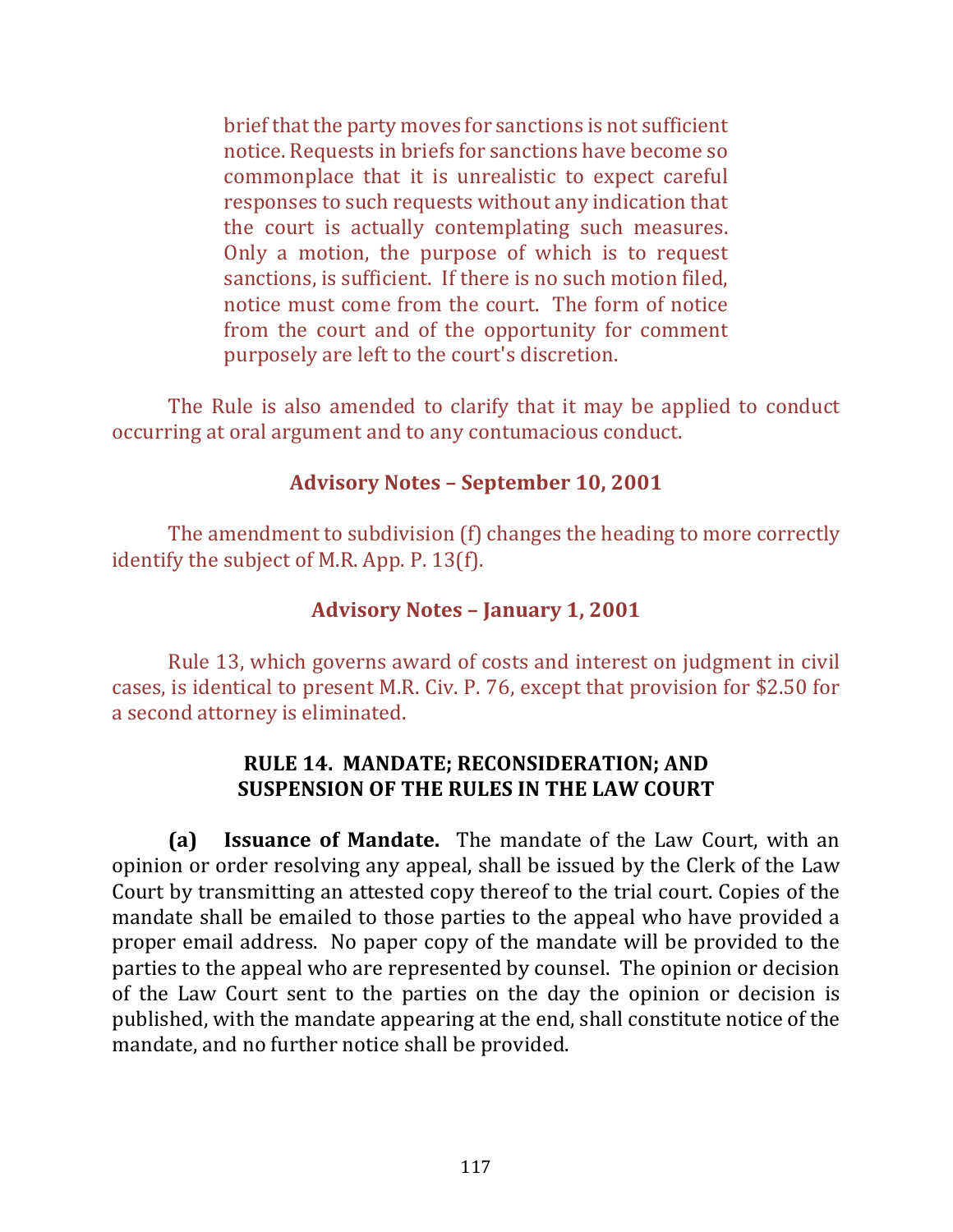**(1) Criminal Appeals.** The mandate of the Law Court in a criminal appeal shall issue the day that the decision resolving the appeal is published or the first business day thereafter.

**(2)** Civil Appeals. The mandate of the Law Court in a civil appeal involving a child protective matter, a parental rights matter, a guardianship, an adoption, a contempt, or a temporary or permanent injunction shall issue the day that the decision resolving the appeal is published or the first business day thereafter. The mandate of the Law Court in any other civil appeal shall issue 14 days after the date of decision of the Law Court, unless the time is shortened or enlarged by order of the Law Court.

**(3) (A) Stay of the Mandate.** A motion for a stay of the mandate, or for a stay of the effect of a mandate already issued, must be filed with the Clerk of the Law Court within 14 days after the date of the decision. The timely filing of a motion for reconsideration in a civil appeal, prior to issuance of the mandate, will stay the mandate until disposition of the motion unless otherwise ordered by the Law Court. The issuance of the mandate may be stayed or the effect of a mandate already issued may be stayed on motion for good cause shown, accompanied by an affidavit of the moving party or the moving party's attorney setting forth all relevant facts.

**(B)** Law Court Action. After receipt of a motion for stay of the mandate, the Law Court may act on the motion sua sponte or seek comments from other parties to the appeal. After appropriate consideration, the Law Court may grant or deny the motion, and if the motion is granted in whole or in part, attach such terms and conditions to granting that stay as it deems just.

**(C)** Appeals to the United States Supreme Court. When the issuance of the mandate has been stayed pending a petition to the Supreme Court of the United States for a writ of certiorari, the receipt by the Clerk of the Law Court of an order granting the petition shall be effective to continue the stay until final disposition of the matter by the Supreme Court of the United States.

# **(b)** Motions for Reconsideration.

**(1) (A)** A motion for reconsideration of any decision of the Law Court, together with the fee specified in the Court Fees Schedule, shall be filed with the Clerk of the Law Court within 14 days after the date of that decision.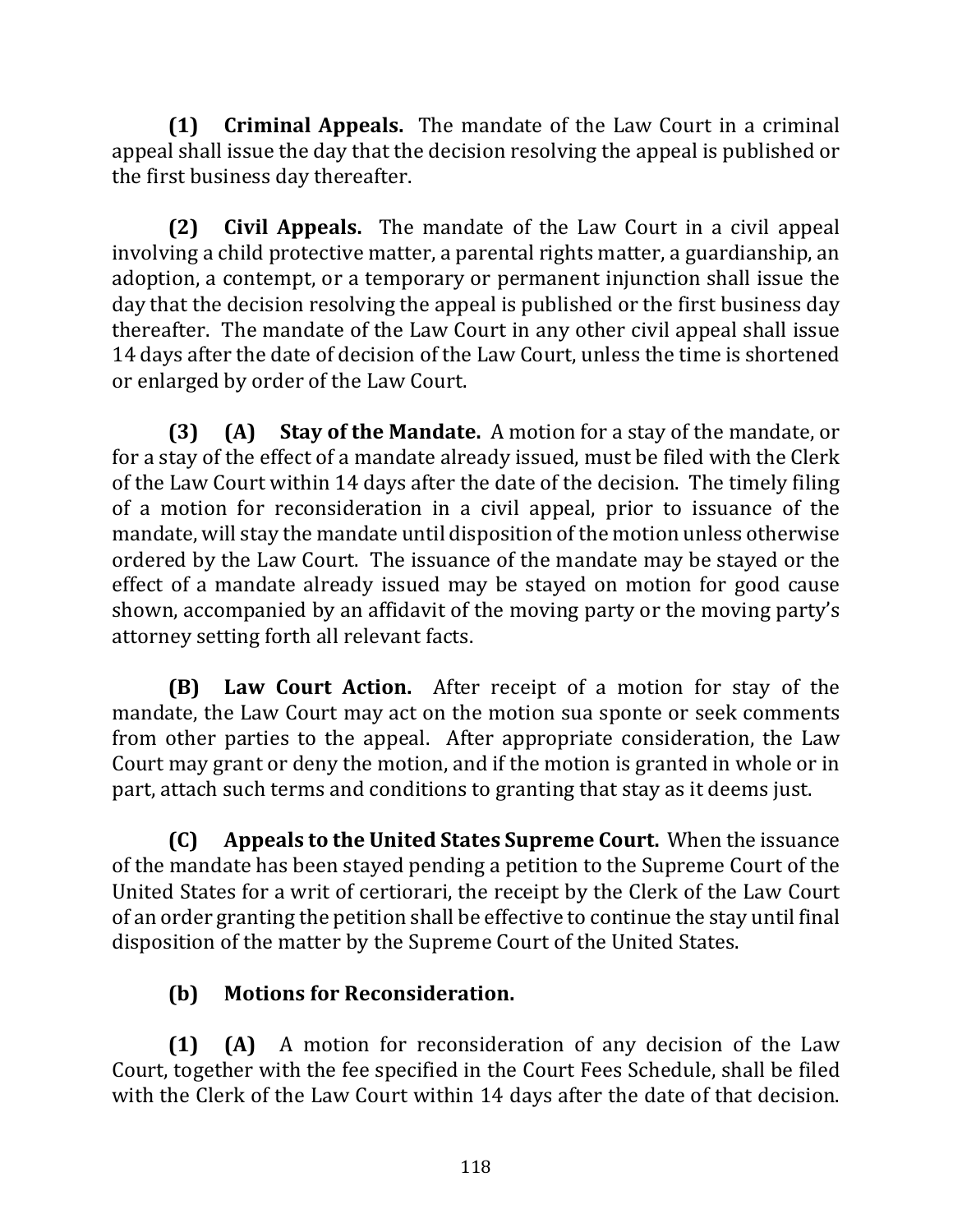The motion shall state with particularity the points of law or fact that the moving party asserts the Court has overlooked or misapprehended and shall contain such argument in support of the motion as the moving party desires to present. An original and 7 copies of the motion and any supporting papers shall be filed and shall conform to Rule 10(d).

**(B)** No response to a motion for reconsideration shall be filed unless requested by the Law Court. The motion is not subject to oral argument except by specific order of the Court.

**(2)** A motion for reconsideration will not be granted unless ordered by a Justice who concurred in the decision and who acts with the concurrence of a majority of the Justices who participated in the original decision and remain available and qualified to act on the motion.

**(3)** If a motion for reconsideration is granted, the Law Court may make a final disposition of the cause without re-argument, may restore it to the calendar for reconsideration, or may make such other orders as are appropriate. Frivolous or repetitive motions for reconsideration may result in the imposition of appropriate sanctions.

**(c)** Suspension of Rules. In the interest of expediting decision upon any matter, or for other good cause shown, the Law Court may modify or suspend any of the requirements or provisions of these Rules, except those addressing filing requirements and time limits in Rules 2A, 2B, 2C, and 14(b), on application of a party or on its own motion, and may order proceedings in accordance with its direction.

# **Restyling Notes - June 2017**

Rule 14 is amended to add internal separations and numbering consistent with the restyling practice. Consistent with what appears to be current practice, the form for motions for reconsideration must follow the form for other motions filed with the Law Court, as specified in Rule  $10(d)$ . The previous Rule had referenced former Rule 9(f), which addressed the form for briefs, including covers.

The mandate rule is also clarified to specify that the mandate in civil cases involving child protective matters, parental rights matters, guardianship,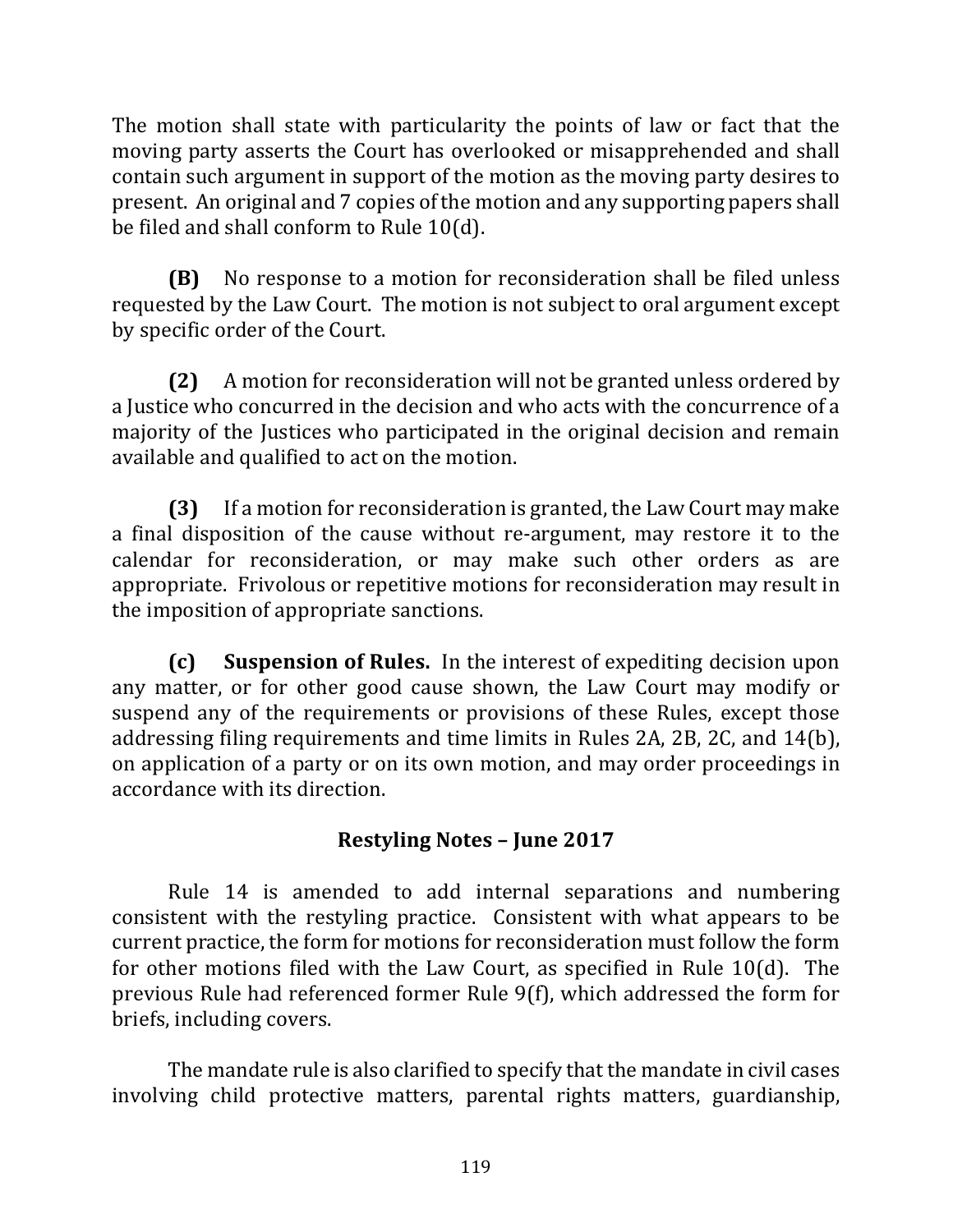contempt, or temporary or permanent injunctions shall issue promptly after decision. As presently, the mandate in other civil appeals would issue 14 days after decision. The rules are also clarified to indicate that a stay of the mandate or the effect of the mandate may be sought for any further appeals or reconsideration, so that such appeals or reconsideration are not barred if requested within 14 days after the date of the Law Court decision at issue. The copy of the decision provided to the parties constitutes the notice of issuance of the mandate that appears at the end of the Law Court decision. No further notice is provided.

### **[Advisory Notes to Rule 14 of former Maine Rules of Appellate Procedure]**

\_\_\_\_\_\_\_\_\_\_\_\_\_\_\_\_\_\_\_\_\_\_\_\_\_\_\_\_\_\_\_\_\_\_\_\_\_\_\_\_\_\_\_\_\_\_\_\_\_\_\_\_\_\_\_\_\_\_\_\_\_\_\_\_\_\_

#### **Advisory Notes – July 2008**

The amendment to M.R. App. P.  $14(b)(1)$  adds a reference to the already existing requirement of the Court Fees Schedule that a motion for reconsideration be accompanied by a filing fee. The reference is intended to avoid confusion that has resulted in filing motions for reconsideration because the fee payment requirement was not stated in the Rule.

The amendment also clarifies the third sentence by removing the confusing reference to "opinion" and adding the word "asserts" so that the sentence is clearer.

#### **Advisory Notes – January 1, 2001**

Rule  $14(a)(1)$  relating to issuance of the mandate in criminal cases does not have a comparable provision in the criminal rules. The results of issuance of a mandate are addressed inferentially in M.R. Crim. P. 38(b), but there is no specific direction to issue the mandate promptly after decision at any point in the rules. Thus, Rule  $14(a)(1)$  is a new provision. However, it does reflect current practice where, in criminal cases, the mandate issues promptly after decision. 

Rule  $14(a)(2)$  applies to civil cases and is nearly identical to the language in present M.R. Civ. P.  $76A(a)$ .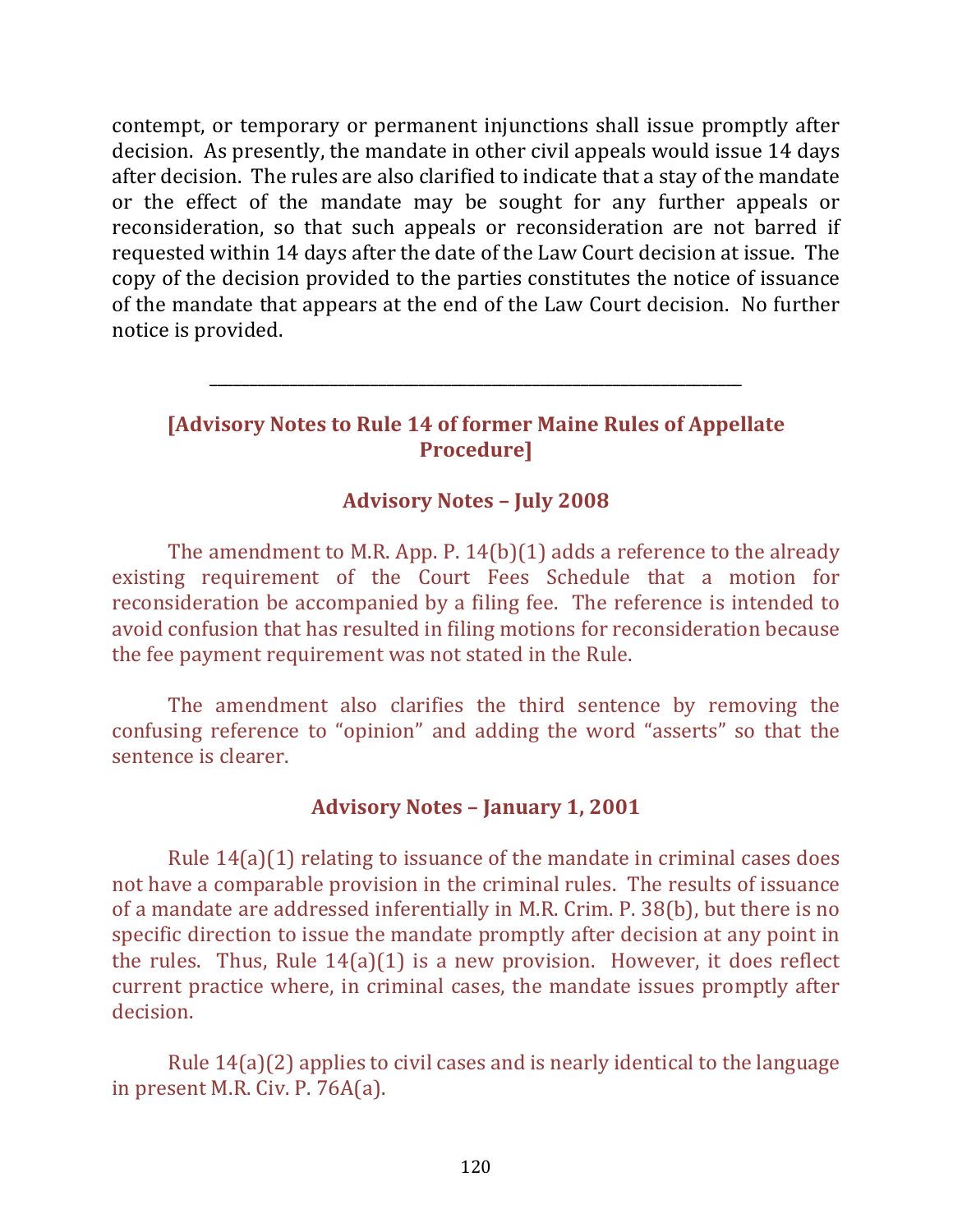Rule  $14(b)$  governs practice regarding motions for reconsideration. It is based on M.R. Civ. P.  $76A(b)$ . There is no comparable provision in the criminal rules. However, subdivision (b) applies to both criminal and civil cases. As a matter of practice, motions for reconsideration are frequently filed in criminal cases. However, they are not presently subject to any particular time limit. Under the new rules, motions for reconsideration in criminal cases would be subject to the same 14-day time limit as currently applied in civil cases.

Rule  $14(c)$  relating to suspension of the rules is nearly identical to M.R. Civ. P.  $75A(c)$ . There is no comparable provision in the criminal rules. However, it appears appropriate to apply these provisions to both criminal and civil cases as such application appears to reflect current practice.

### **RULES 15 - 18. [RESERVED]**

[Former Rules 15 and 16 moved to become Rules 1A and 1B.]

# **II. SPECIAL APPEAL PROCEEDINGS**

# **RULE 19. DISCRETIONARY CRIMINAL APPEALS**

**(a) (1) Appeals Covered.** This Rule covers those criminal appeals that are subject to preliminary review and full consideration as a matter of discretion by the Law Court, other than the appeals from sentences of a year or more that are addressed by M.R. App. P. 20.

**(2) Specifically Included Appeals.** The appeals covered by this Rule include:

**(A)** An appeal from a ruling on a motion to correct or reduce a sentence, pursuant to M.R.U. Crim. P.  $35(a)$  or (c), when the appeal is taken by the defendant;

**(B)** An appeal by a person whose probation is revoked, or whose conditions of probation are modified pursuant to 17-A M.R.S.  $\S 1202(2)$ , or whose request for modification is denied pursuant to 17-A M.R.S.  $\S$  1202(2);

**(C)** An appeal by a person whose supervised release is revoked, when the appeal is authorized pursuant to 17-A M.R.S.  $\S$  1233;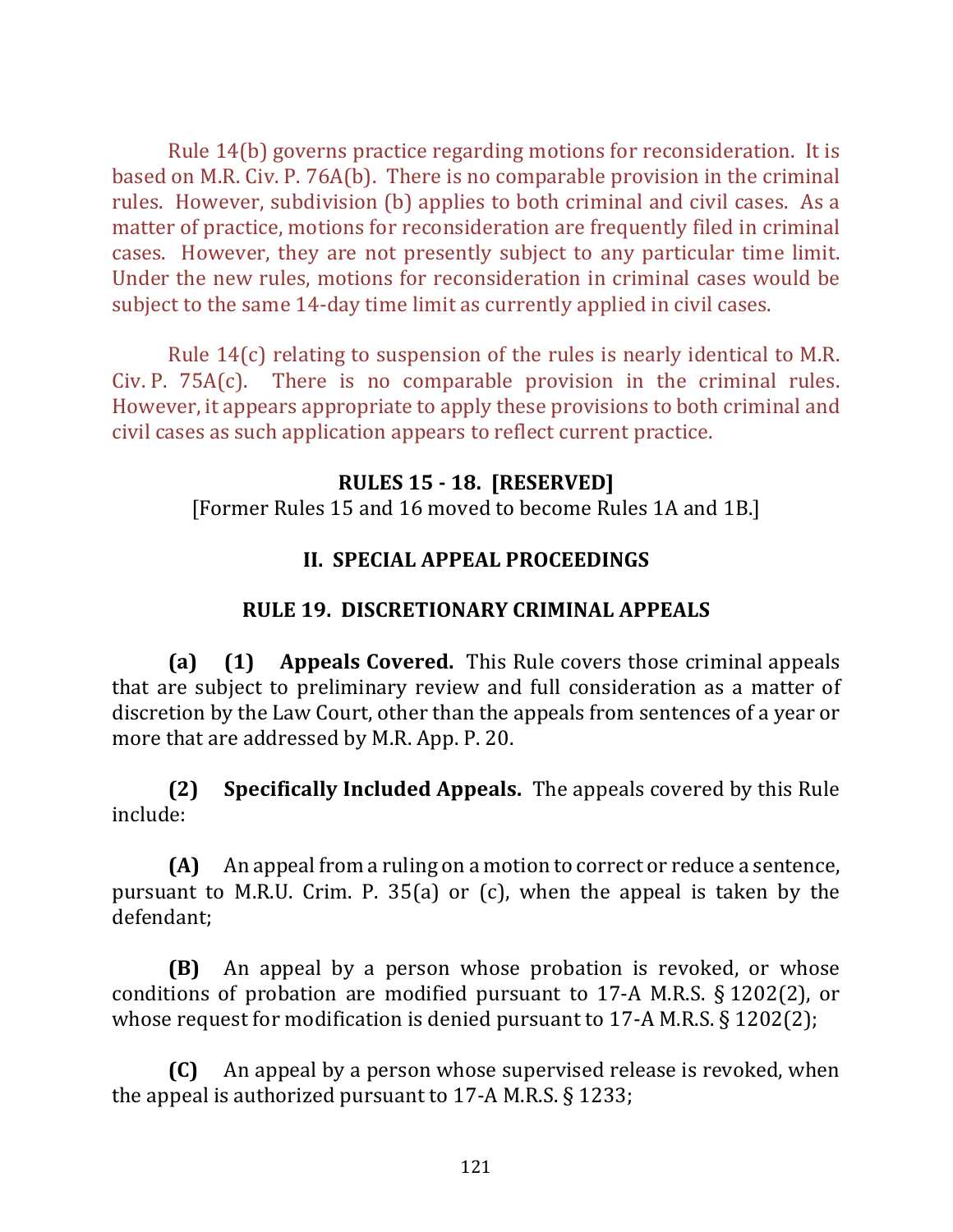**(D)** An appeal by a person determined to have inexcusably failed to comply with a court-imposed deferred disposition requirement and thereafter sentenced, when the appeal is authorized pursuant to 17-A M.R.S.  $\S$  1348-C;

**(E)** An appeal by a person whose administrative release is revoked, when the appeal is authorized pursuant to 17-A M.R.S.  $\S$  1349-F;

**(F)** An appeal from a final judgment in a post-conviction review proceeding pursuant to 15 M.R.S.  $\S$  2131(1), when the appeal is taken by the petitioner; 

**(G)** An appeal from a final judgment in an extradition proceeding pursuant to 15 M.R.S.  $\S$  210-B(1), when the appeal is taken by the petitioner;

**(H)** An appeal from an order on a motion to order DNA analysis, pursuant to 15 M.R.S.  $\S$  2138(6), when the appeal is taken by the convicted person or by the State;

**(I)** An appeal from an order on a post-judgment motion seeking a court determination of factual innocence and correction of court records and related criminal justice records or a subsequent vacating of that determination and record correction, pursuant to 15 M.R.S.  $\S$  2184(1), when the appeal is taken by the person who filed a motion or on whose behalf the motion was filed; and

 $\textbf{(J)}$  An appeal from a final judgment entered under 15 M.R.S.  $\S$  2254(5) or (7), pursuant to 15 M.R.S. § 2258(1), when the appeal is taken by the person who filed the motion for obtaining the special restrictions on dissemination and use of criminal history record information relating to a qualifying criminal judgment.

**(b) Rules Applicable.** The discretionary appeals covered by this Rule shall proceed in accordance with the Maine Rules of Appellate Procedure, subject to the modifications stated in this Rule or as otherwise required by statute. 

**(c)** Memorandum Required on Appeal. Within 21 days after the date on which the transcript is filed in the Law Court, or, if no transcript is ordered, within 21 days after filing a notice of appeal, the party filing the appeal shall file with the Clerk of the Law Court 8 copies of a memorandum giving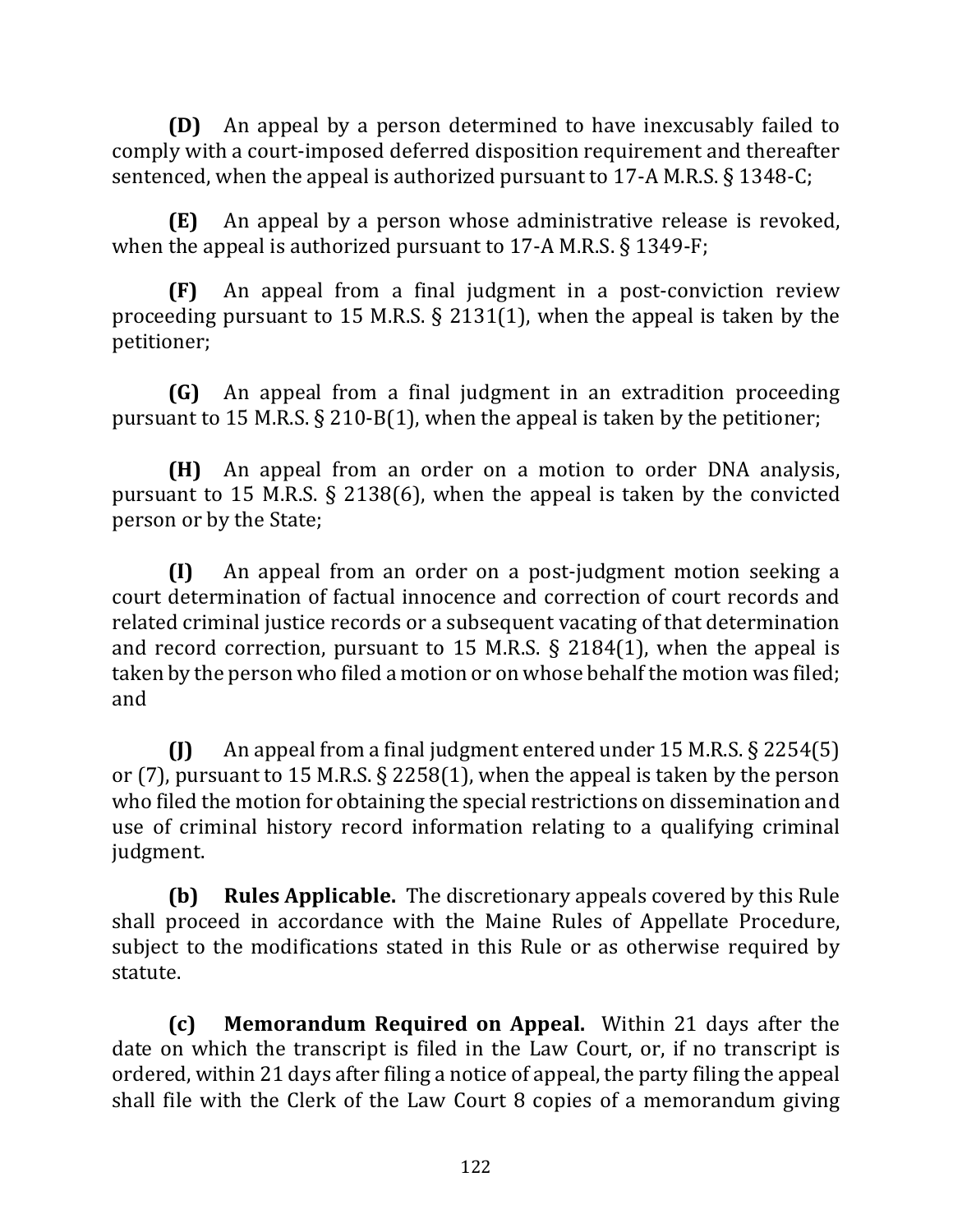specific and substantive reasons why the issue or issues identified for prosecution of the appeal warrant the issuance of a certificate of probable cause authorizing consideration of the appeal on the merits by the Law Court. The memorandum shall not exceed 20 pages and shall otherwise conform to the requirements of Rule  $7A(g)$  relating to the form of briefs. On motion and for good cause shown, the Law Court may allow additional time to file a memorandum. 

No reply memorandum shall be filed by a party who did not file the appeal. 

Until the Law Court rules on the request for a certificate of probable cause, no further briefing pursuant to Rule 7 or 7A shall be submitted and no appendix pursuant to Rule 8 shall be prepared.

**(d) (1) Duty of Reporter to Prepare and File Transcript of Proceeding Subject to Appeal.** Unless the Law Court otherwise directs, within 56 days after the date of the filing of the notice of appeal and transcript order form, the reporter shall prepare and file a transcript of the hearing that is the subject of the appeal, if a hearing on the matter was held and recorded. The transcript shall be filed in accordance with Rule  $6(c)$ . Unless the Law Court orders otherwise, or a certificate of probable cause issues, no other transcript of any related proceeding shall be prepared pending ruling on the request for a certificate of probable cause. The hearings for which a transcript shall be prepared pursuant to this subdivision are:

**(A)** For an appeal from a ruling on a motion for correction or reduction of sentence, the hearing, if any, on the motion for correction or reduction of sentence. 

**(B)** For an appeal from a ruling on a motion for revocation or modification of probation, the hearing on the motion for revocation or modification of probation.

**(C)** For an appeal from a ruling on a motion for revocation of supervised release, the hearing on the motion for revocation of supervised release.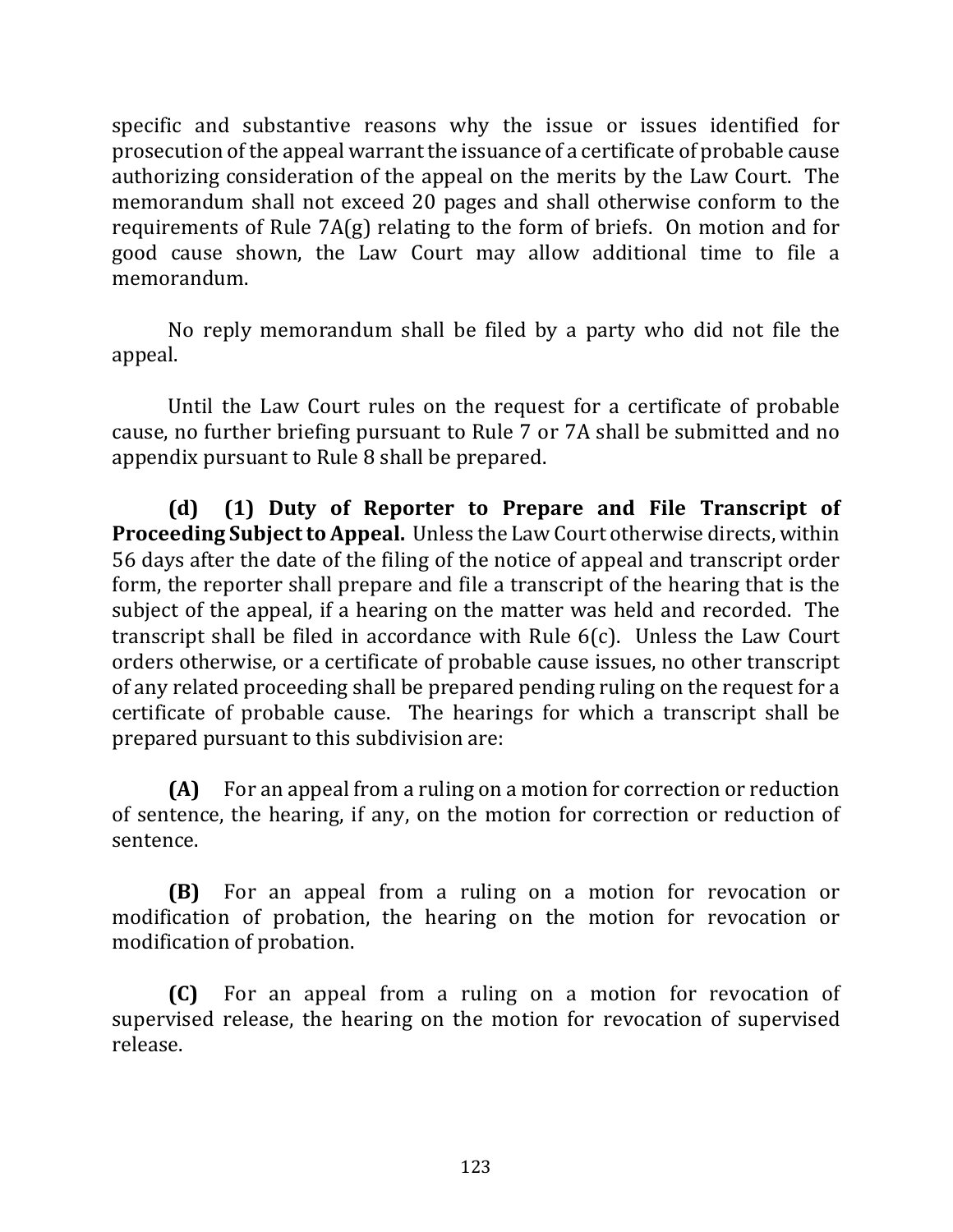**(D)** For an appeal from a ruling of inexcusable failure to comply with a court-imposed deferred disposition requirement, the hearing on the motion for termination of the period of deferment or the hearing at the conclusion of the period of deferment.

**(E)** For an appeal from a ruling on a motion for revocation of administrative release, the hearing on the motion for revocation of administrative release.

**(F)** For an appeal from a final judgment in a post-conviction review proceeding, the hearing on the motion for post-conviction relief, if any.

**(G)** For an appeal from a final judgment in an extradition proceeding, no transcript as specified by Rule  $19(d)(2)$ .

**(H)** For an appeal from a ruling on a motion to order DNA analysis, the hearing on the motion to order DNA analysis.

**(I) (i)** For an appeal from an order on a post-judgment motion seeking a court determination of factual innocence and correction of the court records and related criminal justice agency records, the hearing on the post-judgment motion.

**(ii)** For an appeal from an order vacating the earlier order certifying a determination of factual innocence and modifying any record correction earlier made, the hearing relating to the alleged fraud or misrepresentation.

**(J)** For an appeal from a final judgment on a motion for special restrictions on dissemination and use of criminal history record information, the hearing on the motion.

# **(2) Generally No Duty to Prepare and File Transcript of Extradition Hearings.**

**(A)** No transcript shall be prepared of any hearing on a petition contesting extradition. In lieu of a transcript of hearing, the justice or judge who heard the petition for extradition shall, within 14 days after the filing of the notice of appeal, prepare and forward to the Clerk of the Law Court written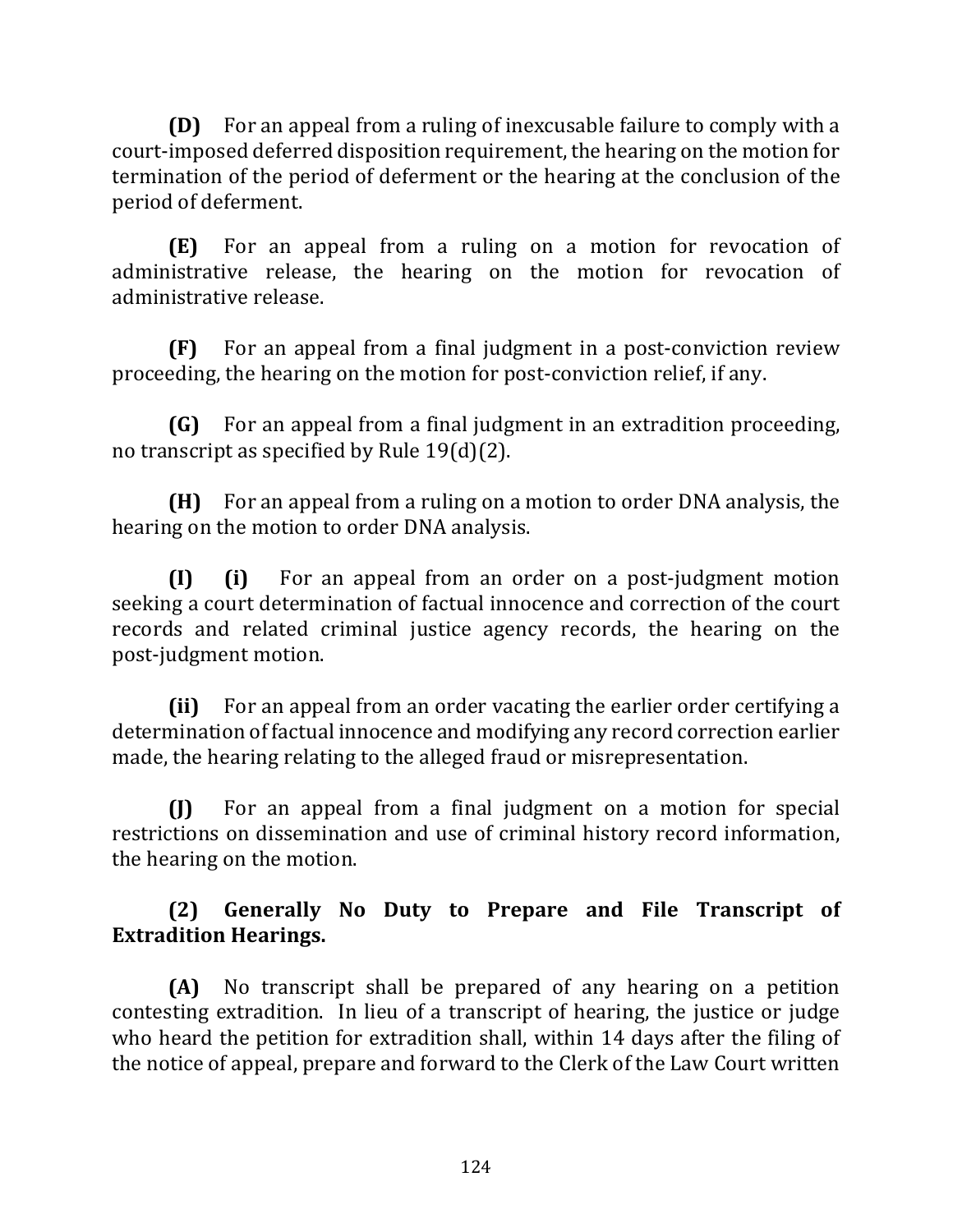findings of fact upon which the determination of the petition contesting extradition was based.

**(B)** Upon a finding that special circumstances exist, which findings shall be in writing and shall detail the substance of such special circumstances and the necessity for the ordering of a transcript, the trial court, in lieu of preparing findings of fact, may order that a transcript of all or part of the proceedings be prepared and transmitted to the Law Court. The preparation and transmission of such a transcript shall be expedited.

**(3) Compensation for Hearing Transcript.** Compensation for the hearing transcript shall be as provided in Rule  $5(b)(1)(B)$ .

**(e)** Denial of a Certificate of Probable Cause. If the Law Court denies a certificate of probable cause, the Clerk of the Law Court shall forthwith send to each party a written notice of that denial.

**(f)** Granting of a Certificate of Probable Cause. If the Law Court issues a certificate of probable cause authorizing consideration of the appeal on the merits, the Clerk of the Law Court shall forthwith notify the parties and the trial court from which the appeal was taken. For purposes of timing and the applicability of the Maine Rules of Appellate Procedure, the docketing in the Law Court of an order granting a certificate of probable cause shall be treated in the same manner as the filing of a notice of appeal pursuant to Rule  $2A(b)(1)$ . If an appeal is pending pursuant to Rule  $2A$  involving the same criminal judgment, the Rule 19 appeal shall be treated as part of the Rule 2A appeal.

# **(g) Additional Transcript Orders.**

**(A)** Within 7 days after the docketing by the Clerk of the Law Court of the order granting the certificate of probable cause, the appellant shall file with the reporter and the Clerk of the Law Court and shall serve on the appellee a transcript order for any other transcripts or portions thereof, not already prepared, that the appellant deems necessary for prosecution of the appeal. Within 7 days after receipt of the appellant's transcript order, the appellee may order additional transcripts or portions thereof in accordance with Rule  $5(b)(1)(A).$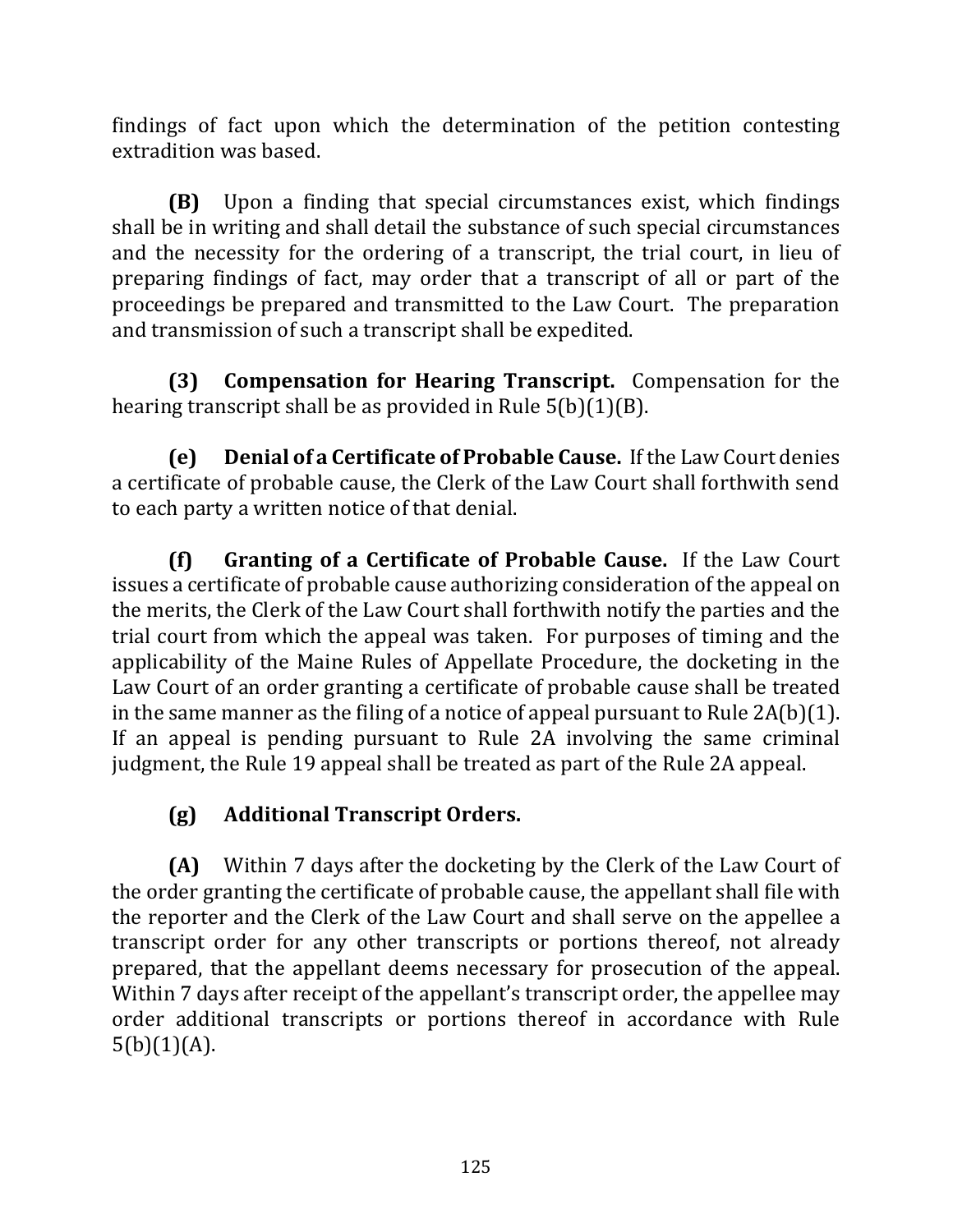**(B)** Costs of the transcript shall be paid in accordance with Rule 5(b)(1)(B). 

**(C)** If a non-indigent appellant fails to make appropriate arrangements with the reporter for payment of the transcript within 7 days as provided by Rule  $5(b)(1)(B)$ , the Clerk of the Law Court shall be notified in accordance with Rule  $5(b)(1)(B)$ , and the appeal shall proceed without any additional transcript.

**(h) Clerk's Record.** After docketing of the order granting the certificate of probable cause and notification to the clerk, any further clerk's record shall be filed with the Law Court in the same manner as provided by Rule 6.

**(i)** Notice of Schedule for Filing Briefs and the Appendix. Upon filing of the record, including any additional transcripts, the Clerk of the Law Court shall notify the parties of the schedule for filing briefs in accordance with Rule 7. The appeal shall then proceed as other appeals under the Maine Rules of Appellate Procedure.

### **Advisory Note – June 2019**

Rule  $19(a)(2)(B)$  is amended to clarify that appeals from orders denying probation modification orders-like orders modifying probation conditionsare subject to Rule 19. The reference to 17-A M.R.S.  $\S$  1207(1) is deleted as unnecessary.

### **Advisory Note – July 2017**

The amendment corrects an error in subdivision lettering and numbering from Rule 19(d) onward in the restyled Maine Rules of Appellate Procedure, as adopted by Rule Amendment Order 2017 Me. Rules 07.

### **Restyling Notes - June 2017**

Rule 19 was revised, effective July 29, 2016. It is further amended as follows.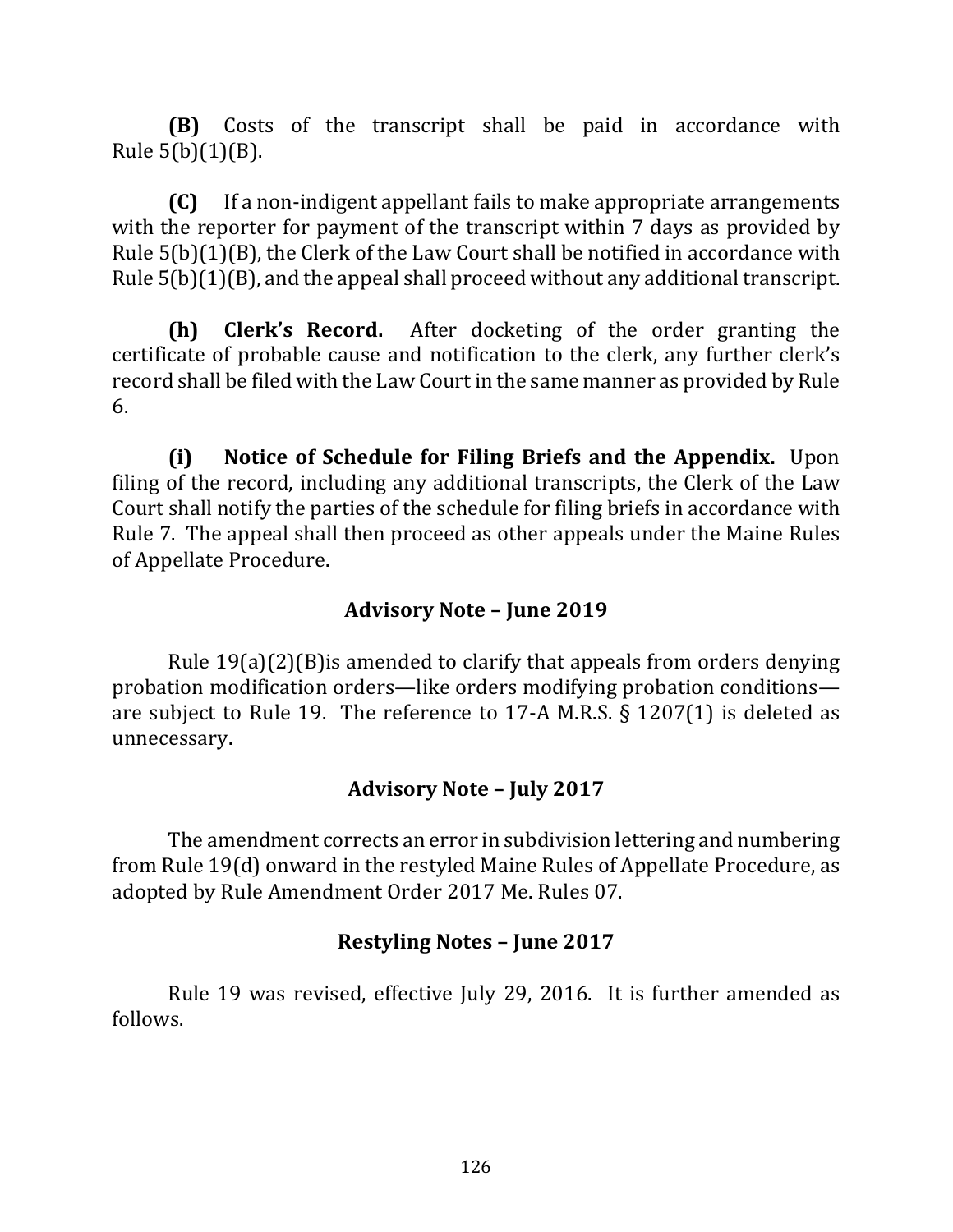Rule 19(a) is separated into two subdivisions. Rule  $19(a)(2)(B)$  formerly Rule  $19(a)(2)$ —is amended to cover appeals of probation modification orders.

Rule  $19(c)$  is amended to recognize that sometimes the State may be an appellant; accordingly, the prohibition on filing reply memoranda is extended to any other party to the trial court action.

Rule  $19(d)(1)$  is amended to modify the 56-day transcript filing deadline as in Rule  $6(c)(1)$ .

Rule  $19(d)(2)(A)$  is amended to allow a judge 14 days from the filing of the notice of appeal to file written findings.

Finally, as part of this restyling, the Rule is amended to add subparagraphs to Rule  $19(d)(2)$  and Rule  $19(g)$ .

### **[Advisory Notes to Rule 19 of former Maine Rules of Appellate Procedure]**

\_\_\_\_\_\_\_\_\_\_\_\_\_\_\_\_\_\_\_\_\_\_\_\_\_\_\_\_\_\_\_\_\_\_\_\_\_\_\_\_\_\_\_\_\_\_\_\_\_\_\_\_\_\_\_\_\_\_\_\_\_\_\_\_\_\_

### **Advisory Note – July 2016**

Rule 19 is amended in the following respects.

 $(1)$  Rule 19(a) is amended to add numbers for each separate appeal addressed and have those numbers correspond to the existing amended numbers in Rule  $19(d)(1)$ . The numbering and organization in Rule 19(d) is altered to  $(1)$  add a reference to extradition appeals,  $(2)$  add letters to the similarly numbered record choices for factual innocence appeals, and (3) add a reference for the record of criminal history record appeals.

 $(2)$  Rule 19(a) is amended to change the words "criminal appeals, which are subject to preliminary review" to "those criminal appeals that are subject to preliminary review."

 $(3)$  Rule 19(a) is amended to correct the statutory reference addressing an appeal by a person whose probation is revoked to reflect new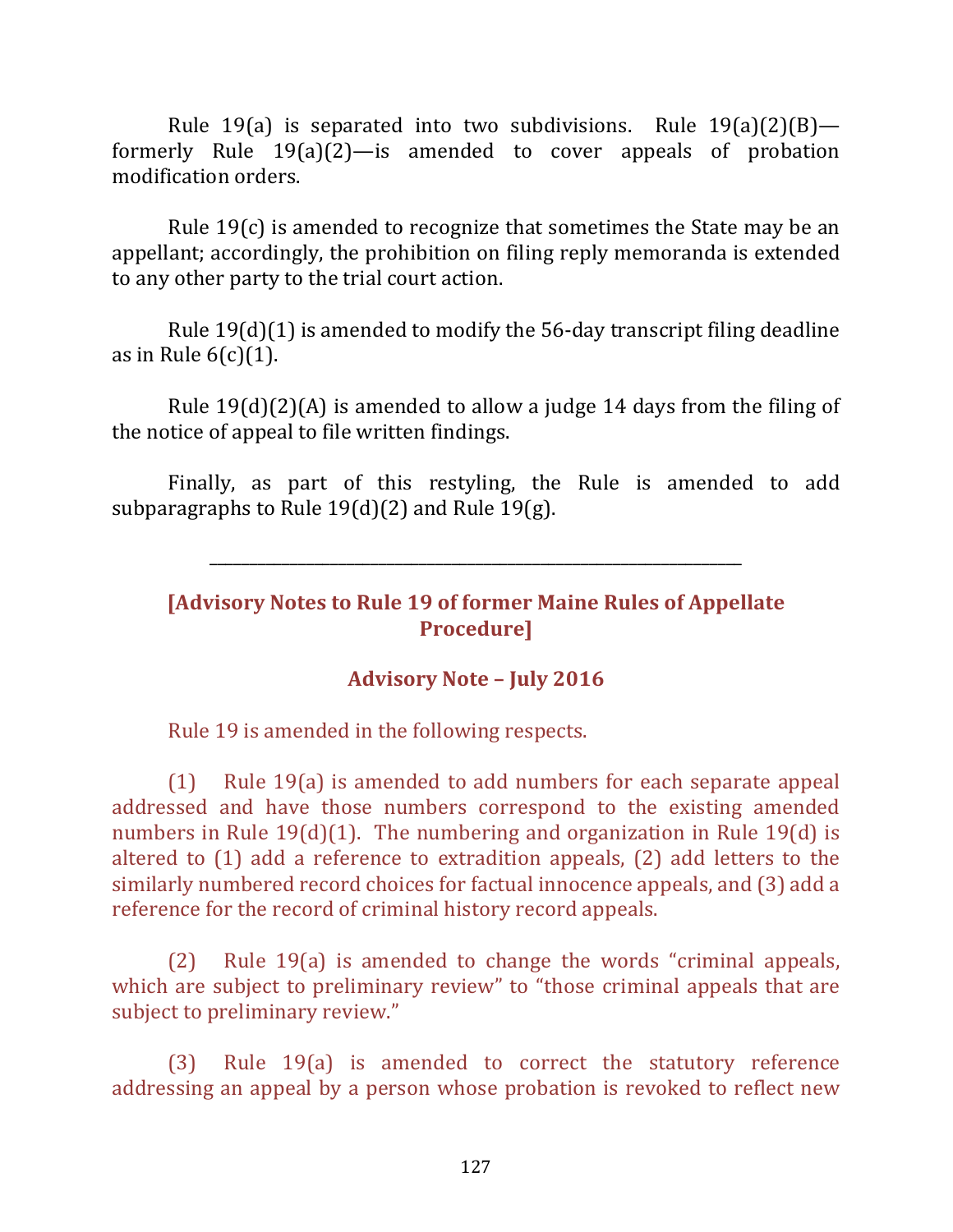17-A M.R.S. § 1207(1), enacted by P.L. 2015, ch. 431, § 41 (effective July 29, 2016).

(4) In Rule 19(a), the words "by the Superior Court, but not by the District Court," are omitted. The Superior Court is no longer hearing appeals from the District Court. The Supreme Judicial Court has taken over that function in the form of a discretionary appeal. See M.R.U. Crim. P. 36.

(5) In Rule 19(a), the citation to former "M.R. Crim. P. 35(a) or  $(c)$ " is replaced by a cite to "M.R.U. Crim. P.  $35(a)$  or (c)."

(6) In Rule  $19(a)(iv)$  and  $(d)(1)(iv)$ , the term "deferment" is changed to "deferred disposition."

(7) In Rule 19(a), the statutory reference to "15 M.R.S.  $\S$  210-A" is corrected to reflect current  $15$  M.R.S.  $\S$  210-B(1).

(8) In Rule 19(a), the provision regarding appeal from an order on a motion to order DNA analysis is reworded for clarity. The words "when the appeal is taken either by the convicted person or the State" are replaced with, "when the appeal is taken by the convicted person or by the State."

(9) Rule 19(a) and 19(d)(1) are amended to account for a new discretionary appeal to the Law Court, which now exists pursuant to 15 M.R.S. § 2258(1), enacted by P.L. 2015, ch. 354, §1 (effective October 15, 2015, but with a sunset of October 1, 2019). That statute creates a discretionary appeal procedure from a judgment in a proceeding where a person seeks a court determination that he or she has satisfied the statutory prerequisites specified in 15 M.R.S.  $\S$  2252 that allow restrictions on the dissemination and use of criminal history record information relating to a criminal conviction, *see* 15 M.R.S. §§ 2254(5), 2255, or from a subsequent judgment that the person has been convicted of a new crime and is therefore no longer eligible for such restrictions, *see* 15 M.R.S. §§ 2254(7), 2255.

(10) Rule  $19(d)(1)$  is amended to omit the words "by the Superior" Court" because of the institution of the Unified Criminal Docket statewide.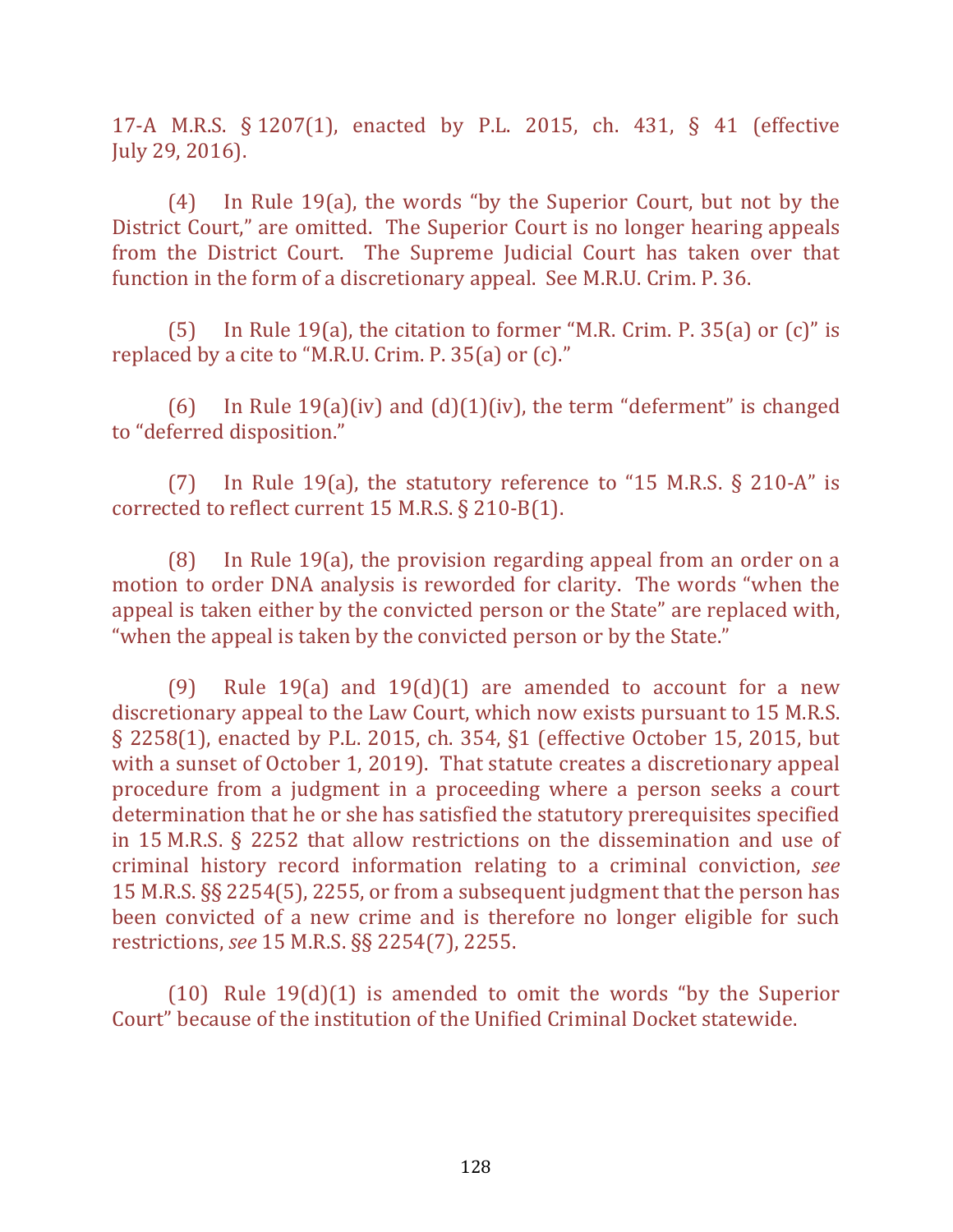(11) Rule  $19(d)(2)$  is amended to change references to the judge of the District Court to the "justice or judge" and the "trial court" because of the institution of the Unified Criminal Docket statewide.

 $(12)$  Rule 19(f) is amended to correct a typographical error.

#### **Advisory Note – August 2015**

Because of the adoption of the Maine Rules of Unified Criminal Procedure, effective throughout the State of Maine as of July 1, 2015, all references and citations to the Maine Rules of Criminal Procedure have been replaced with references and citations to the Maine Rules of Unified Criminal Procedure.

#### **Advisory Note – November 2011**

Rules  $19(a)$  and  $(d)(1)$  are amended to reflect statutory changes made to 15 M.R.S. §§ 2138(6) and (11) in the First Regular Session of the 125<sup>th</sup> Maine State Legislature, P.L. 2011, ch. 230, §§ 1, 2 (effective Sept. 28, 2011). Title 15 M.R.S.  $\S$  2138(6) as amended provides to the state a discretionary appeal from a court order granting a motion to order DNA analysis. Previously the state could not appeal from such an order. Title 15 M.R.S.  $\S$  2138(11) as amended provides to an aggrieved person an appeal as of right from a court decision denying a new trial. Previously the person's appeal was discretionary.

#### Advisory Note - July 1, 2010

The amendment to Rule 19(c) changes the filing date for the memorandum in support of the appellant's request for a certificate of probable cause in criminal discretionary appeals. Many appellants move to enlarge the time for their memoranda in order to be able to review the transcript before filing the memoranda. The Court does not review the memorandum until after the transcript is filed. The amendment changes the time for the filing of the memorandum to allow the appellant to receive and review the transcript before filing the memorandum. In cases when no transcript is ordered, the memorandum remains due 21 days after the notice of appeal is filed. The amendment also provides for 8 copies of the memorandum to be filed, so that one copy may be retained by the Clerk's Office and the remaining seven distributed to the Court.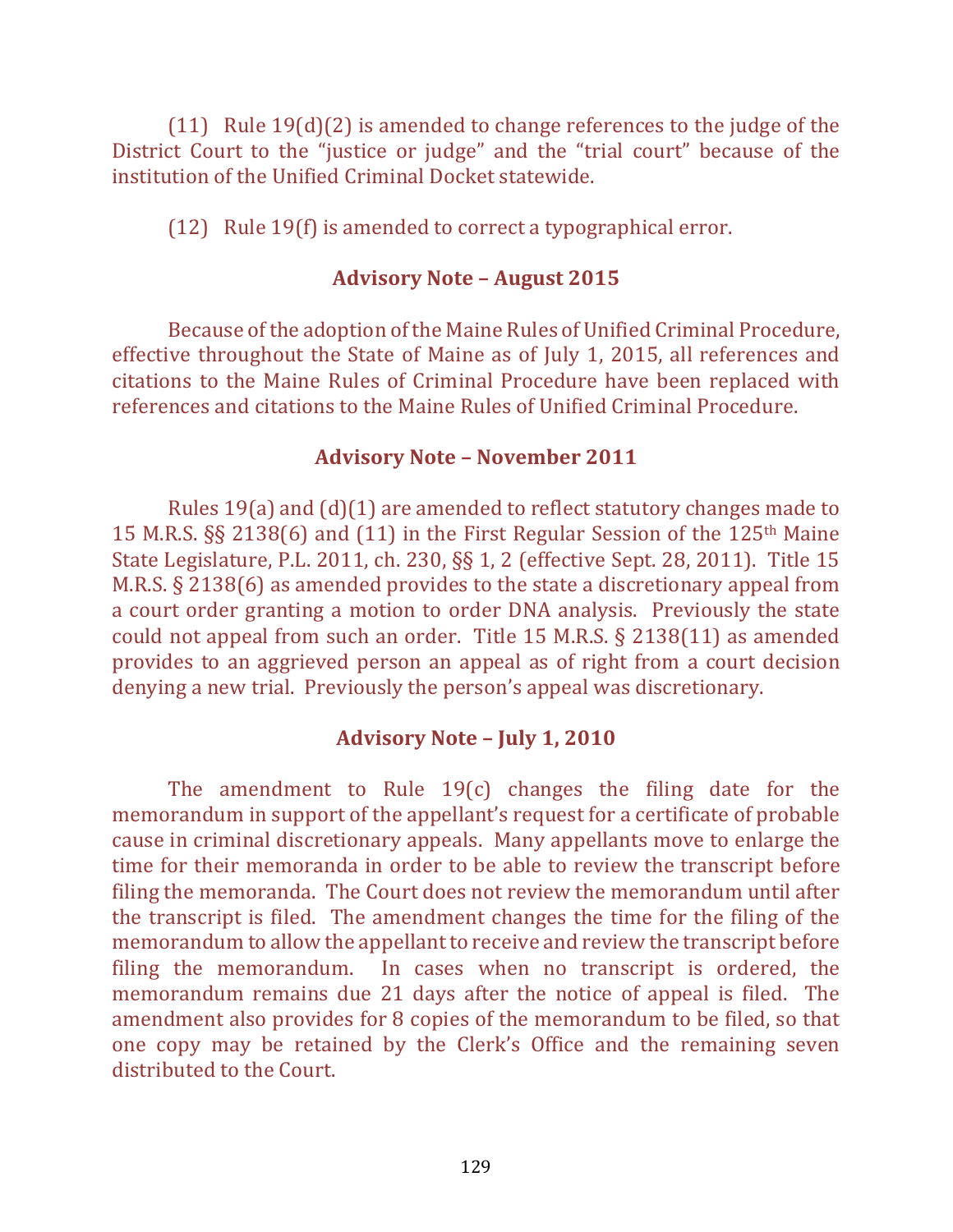#### **Advisory Note – February 2010**

M.R. App. P. 19(a) and  $(d)(1)$ . The amendments add to Rule 19 two new discretionary appeals found in 15 M.R.S.  $\S$  2184(1) enacted in the 2009 First Regular Session of the 124th Maine State Legislature (P.L. 2009, ch. 308, § 1, effective September 12, 2009) as part of a new statutory post-judgment relief mechanism for persons whose identity has been stolen and falsely used by another person in, as relevant here, a criminal proceeding. The first of the discretionary appeals provides for a conditional appeal by a person whose post-judgment motion seeking a court determination of factual innocence and correction of court records and related criminal justice records has been denied following the hearing required pursuant to 15 M.R.S.  $\S$  2183(5). The second of the discretionary appeals provides for a conditional appeal by that person in the event the court subsequently vacates its earlier order granting the person's motion (or on whose behalf such motion was filed) based upon a finding of fraud or misrepresentation pursuant to  $15$  M.R.S.  $\S$  2183(7).

The amendment also changes the references to M.R.S.A. in the amended sections to references to M.R.S., as M.R.S. is now the primary Maine statutory reference used by the courts.

#### **Advisory Notes – August 2004**

This amendment to M.R. App. P. 19(a) and  $(d)(1)$  adds a discretionary appeal unintentionally omitted when discretionary appeals were consolidated into Rule 19 in 2002, and adds two new discretionary appeals enacted by the 121st Maine Legislature during the Second Special Session (P.L. 2004, ch. 711,  $§$  A-19). The three added discretionary appeals are:

Appeal from Superior Court rulings revoking supervised release. This is not a new discretionary appeal, having been enacted as part of supervised release for sex offenders, 17-A M.R.S.A. ch. 50 [§§ 1231-1233], by P.L. 1999, ch. 788,  $\S$  7. District Court supervised release revocation orders may only be appealed to the Superior Court pursuant to  $17-A$  M.R.S.A. § 1233. Rules 36 and 36A of the Maine Rules of Criminal Procedure are being amended concurrently with this rule to specifically include a section 1233 appeal to the Superior Court.

Appeal from District Court or Superior Court findings of inexcusable failure to comply with court-imposed deferment requirements. This new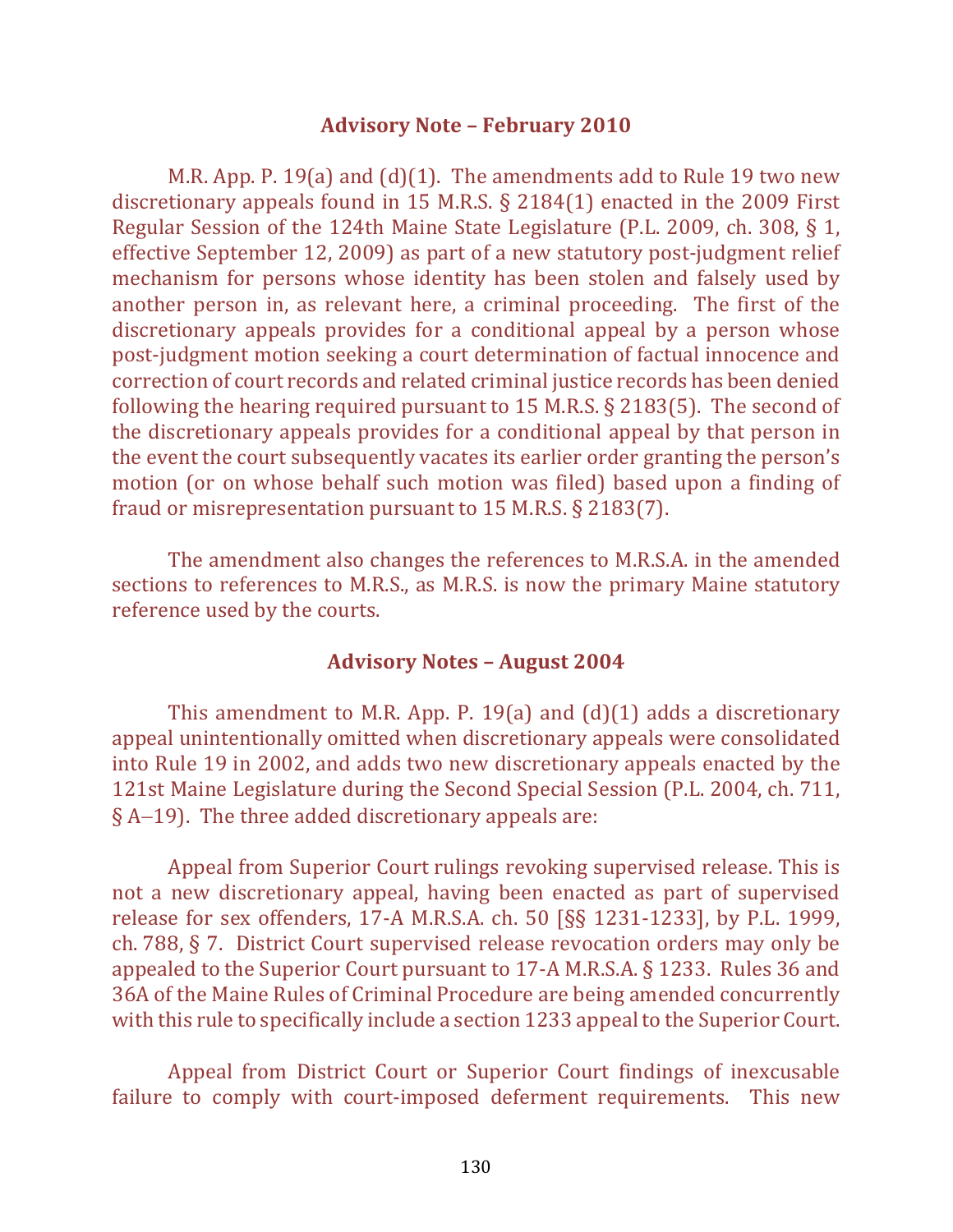discretionary appeal was enacted as part of the new sentencing alternative of deferred disposition, 17-A M.R.S.A. ch. 54-F  $\frac{55}{1348}$  to 1348-C, by P.L. 2004, ch. 711, § A-19.

Appeal from Superior Court rulings revoking administrative release. This new discretionary appeal was enacted as part of the new sentencing alternative of administrative release,  $17-A$  M.R.S.A. ch.  $54-G$   $[$ §§  $1349$  to  $1349-F$ ], by P.L. 2004, ch. 711, § A-19. District Court administrative release revocation orders may only be appealed to the Superior Court pursuant to 17-A M.R.S.A. § 1349-F. Rules 36 and 36A of the Maine Rules of Criminal Procedure are being amended concurrently with this rule to specifically include a section 1349-F appeal to the Superior Court.

### **Advisory Notes – October 15, 2001**

Rule 19 of the Maine Rules of Appellate Procedure is adopted to consolidate the rules governing discretionary appeals to the Law Court from various orders in criminal cases, which previously were governed by a number of provisions in the Maine Rules of Criminal Procedure. The only exception among discretionary appeals is sentence appeals, which, because of their significantly different nature, are addressed in new Rule 20 of the Maine Rules of Appellate Procedure. The discretionary appeals consolidated into Rule 19 include:

Appeal from orders on motions to correct or reduce a sentence in the Superior Court pursuant to M.R. Crim. P. 35(a) or (c), where the appeal is taken by the defendant. The rule is limited to appeals of Superior Court orders, as appeals of District Court rulings pursuant to M.R. Crim. P. 35 must be taken to the Superior Court pursuant to M.R. Crim. P. 36. Also, the rule only addresses M.R. Crim. P. 35 appeals by defendants, as the State has an appeal as of right from any adverse ruling pursuant to M.R. Crim. P. 35. *See* 15 M.R.S.A.  $\S$  2115-A(2-A) & (2-B). M.R. Crim. P. 35 appeals to the Law Court were formerly addressed by M.R. Crim. P. 37C, 37D, and 37E.

Appeal from Superior Court orders revoking probation. District Court probation revocation orders may only be appealed to the Superior Court pursuant to M.R. Crim. P. 36. Probation revocation appeals were formerly addressed by M.R. Crim. P. 37F, 37G and 37H.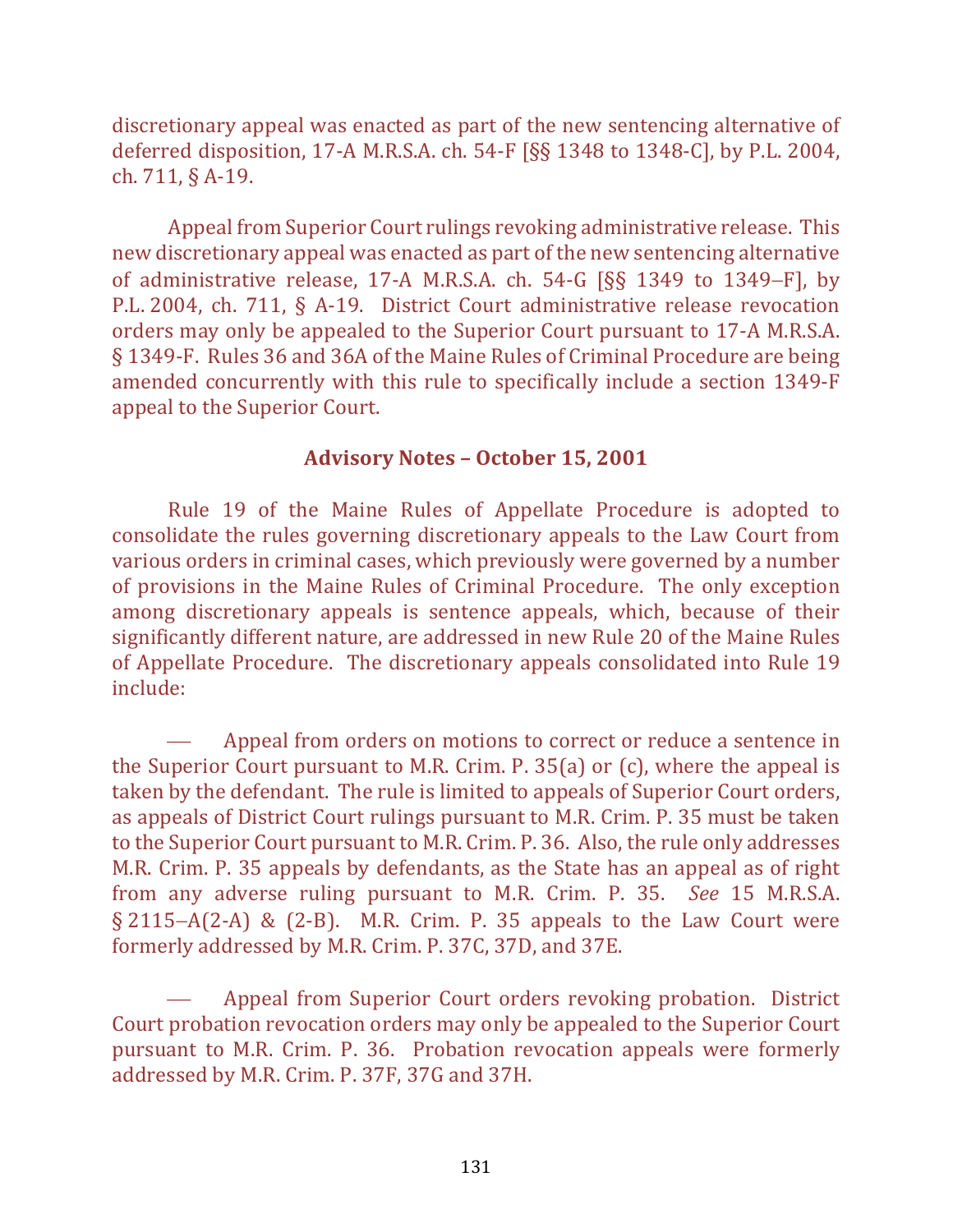Appeal from final judgment in post-conviction relief matters where the appeal is taken by the petitioner. As with appeals from orders for correction or reduction of sentence under M.R. Crim. P. 35, the State has a right of appeal, which is non-discretionary, from an adverse order in a post-conviction review proceeding. These provisions replace M.R. Crim. P. 76, 77, and 78 which have governed appeals of post-conviction review orders by petitioners.

Appeal from final judgments in extradition proceedings, again where the appeal is taken by the person subject to the extradition order. The State has an appeal as of right in such matters. The rules governing extradition proceedings replace M.R. Crim. P. 88, 89, and 90 which have governed appeals in extradition proceedings.

Appeal from orders on motions to order DNA analysis or orders on motions for new trials based on DNA analysis. These matters are new discretionary appeals enacted as part of legislation governing use of DNA analysis relating to completed cases,  $15$  M.R.S.A.  $\S$ § 2136-2138, which was adopted by P.L. 2001, ch. 469, § 1. Amendments to the Maine Rules of Criminal Procedure addressing the consideration and testing process where requests for DNA testing are made are being adopted concurrently with this rule. See M.R. Crim. P. 95-99. Because this is a new area of discretionary appeals, no present provisions of the Maine Rules of Criminal Procedure are being replaced for these DNA related discretionary appeals.

Rule 19(b) indicates that, except where explicitly addressed in Rule 19, practice for discretionary appeals is in accordance with the Maine Rules of Appellate Procedure. Thus, for example, notices of appeal challenging orders must be filed within 21 days after entry of the challenged order, M.R. App. P.  $2(b)(2)(A)$ , except for extradition cases in which case the notice of appeal must be filed within 10 days after entry of the challenged order. M.R. App. P. 2(b)(2)(B).

Rule  $19(c)$  requires that, for discretionary appeals, the party filing the appeal must file with the Clerk of the Law Court 7 copies of a memorandum giving specific and substantive reasons why the issues identified for appeal warrant the issuance of a certificate of probable cause authorizing consideration of the appeal on the merits by the Law Court. The 7 copies of the memorandum must be filed with the Clerk of the Law Court within 21 days after filing of the notice of appeal. The memorandum is limited to 20 pages in length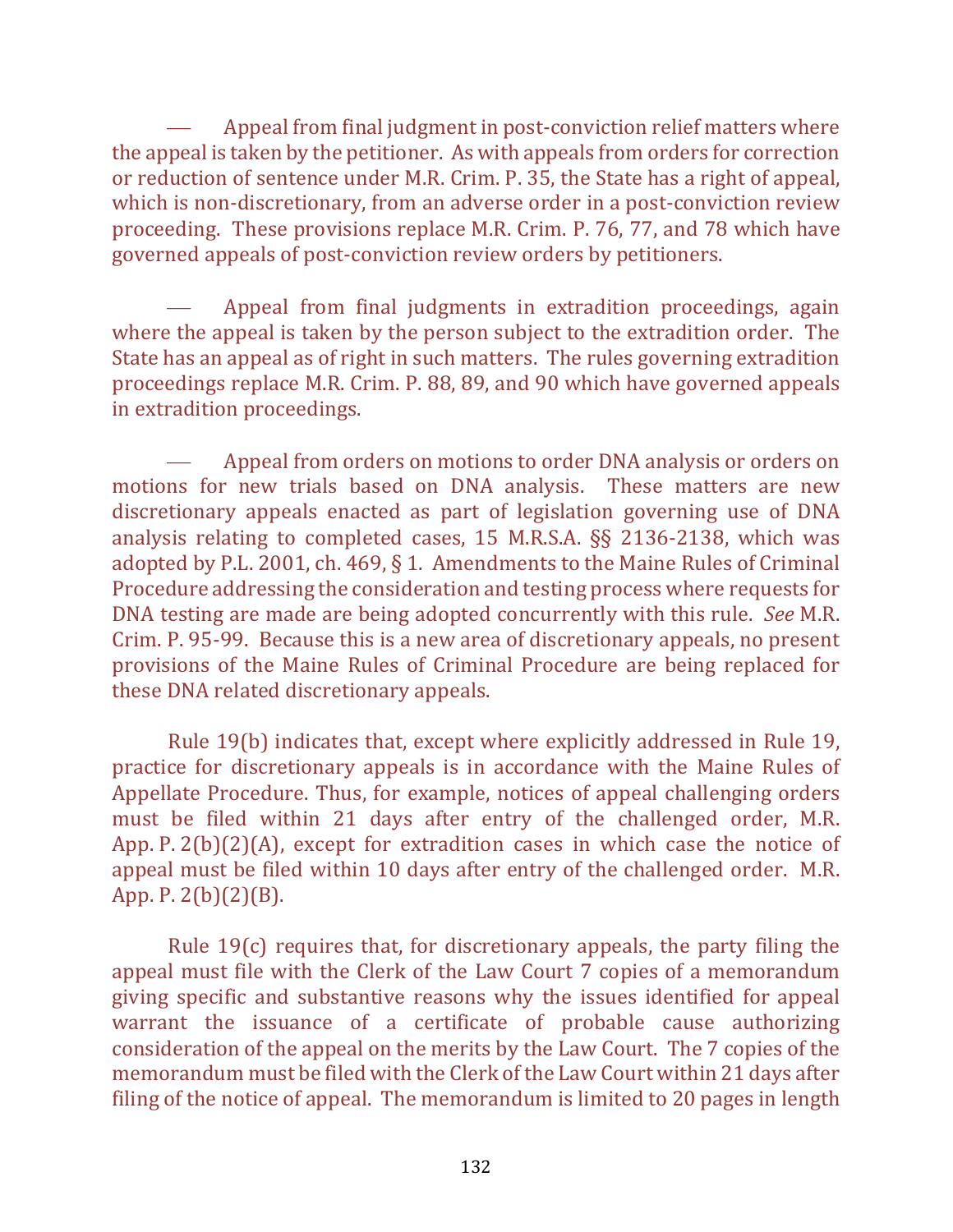and must conform to the requirements of M.R. App. P.  $9(f)$  relating to the form of briefs. On motion and a showing of good cause, the Law Court may allow additional time to file a memorandum.

As with present practice, no responding memorandum is to be filed by the State. Except for the memorandum filed by the defendant or the petitioning party, no further briefing and no appendix is required until the Law Court rules on the request for a certificate of probable cause.

Rule 19(d) addresses what transcripts may be prepared to support discretionary appeals. Subdivision (d) provides that, unless the Law Court otherwise orders, the court reporter must prepare and file a transcript of the hearing that is the subject of the discretionary appeal within 56 days of receipt of a copy of the notice of appeal and transcript order form. Obviously, such a transcript must be prepared only if a hearing on the matter at issue was held and recorded. No other transcripts are to be prepared until after a ruling on the request for a certificate of probable cause. The hearings for which a transcript is to be prepared unless the Law Court orders otherwise are explicitly listed in the rule in subparagraphs (i) through (v) of paragraph  $(d)(1)$ .

As indicated in paragraph  $(d)(2)$ , no transcript is to be prepared of any extradition hearing. This is specified because of the accelerated consideration that such appeals receive. In lieu of a transcript, the judge of the District Court that heard the extradition proceeding must, within 10 days of filing the notice of appeal, prepare and forward to the Clerk of the Law Court written findings of fact upon which the determination of the petition contesting extradition was based. The District Court Judge may, in lieu of preparing findings of fact, order that a transcript of all or part of the proceedings be prepared and transmitted to the Law Court. However, such an order may only be entered if the District Court finds that special circumstances exist and details in writing the special circumstances that justify the ordering of a transcript.

Compensation for all transcripts prepared pursuant to subdivision (d) shall be as provided in M.R. App. P.  $5(b)(1)$ .

Rule  $19(e)$  provides that, if the Law Court denies a certificate of probable cause, the Clerk of the Law Court is to send each party a written notice of the denial.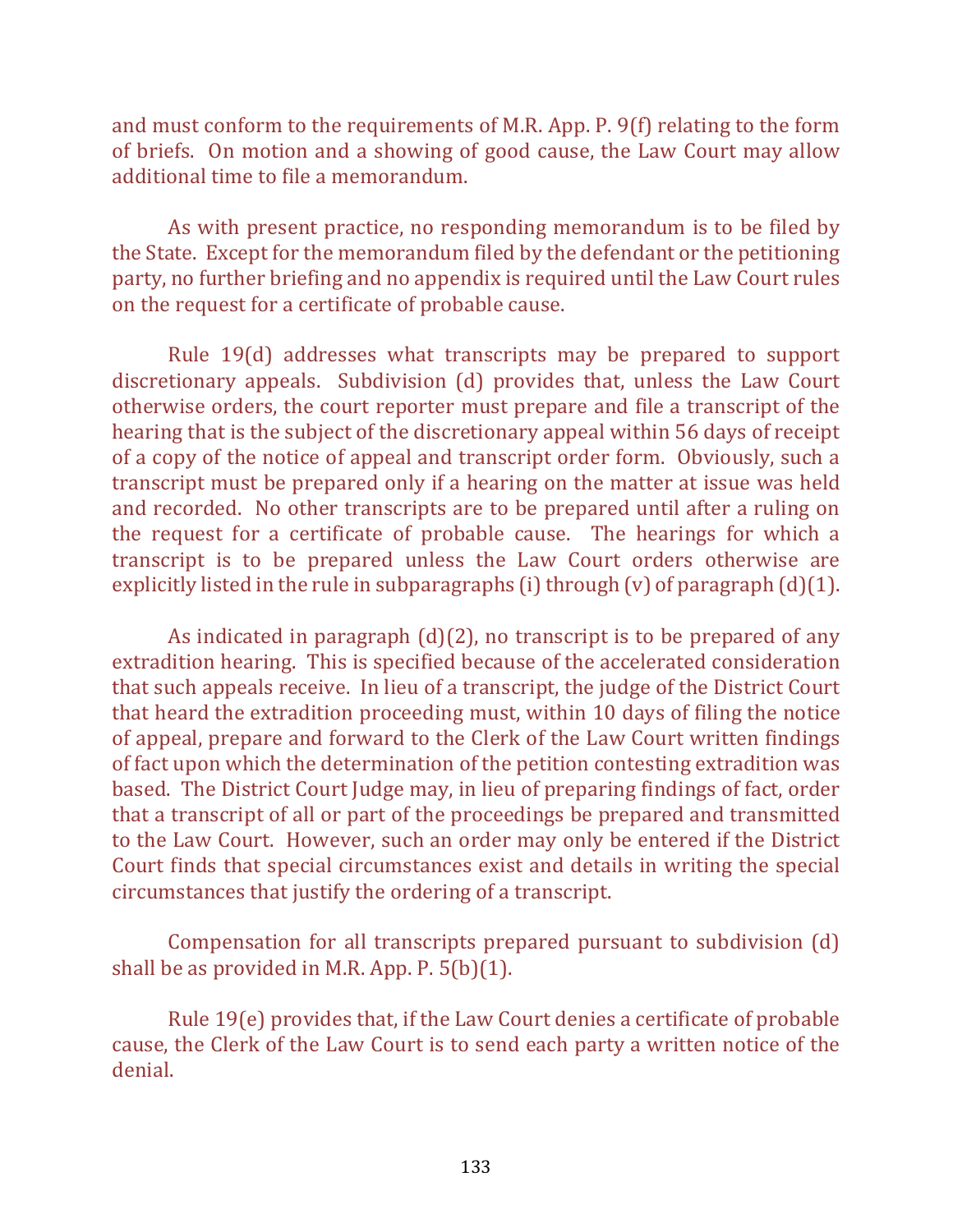Rule  $19(f)$  provides that if the Law Court issues a certificate of probable cause authorizing consideration of the appeal on the merits, the Clerk is to notify both the parties to the appeal and the trial court from which the appeal was taken. For purposes of timing of the applicability of the Maine Rules of Appellate Procedure to Rule 19 appeals, the docketing in the Law Court of the order granting a certificate of probable cause is to be treated in the same manner as the filing of a notice of appeal pursuant to M.R. App. P.  $2(b)2$ . However, if an appeal under M.R. App. P. 2 involving the same criminal judgment is already pending, the Rule 19 appeal is to be consolidated with and treated as part of the already pending M.R. App. P. 2 appeal.

Rule  $19(g)$  governs the procedure for ordering additional transcripts beyond the transcript already prepared pursuant to Rule  $19(d)$ . In some cases, transcripts of other portions of the proceedings, which are needed for the appeal may already exist as part of the file. In such cases, those transcripts may be forwarded and copied as necessary to comply with the requirements of the Maine Rules of Appellate Procedure. If new transcripts must be ordered, then, within 7 days after docketing by the Clerk of the Law Court of the order granting the certificate of probable cause, the appellant must file with the reporter and the Clerk of the Law Court and serve on the appellee a transcript order for any additional transcripts that the appellant deems necessary for prosecution of the appeal. After receipt of the appellant's transcript order, the appellee—usually the State—may order additional transcripts. The orders and costs regarding the transcript are to be addressed in the same manner as provided in M.R. App. P. 5(b)(1). Non-indigent appellants must make appropriate payment arrangements with the reporters regarding the transcript or the order may be canceled and the appeal will proceed without a transcript.

Rule 19(h) provides that the Clerk's record, after docketing of the order granting the certificate of probable cause, is to be filed with the Law Court in the same manner as provided in M.R. App. P. 6.

Rule  $19(i)$  specifies that the briefing schedule is set upon filing of the record and any ordered transcripts in the same manner as under M.R. App. P. 7. From that point forward, the appeal proceeds in the same manner as any other appeal under the Maine Rules of Appellate Procedure.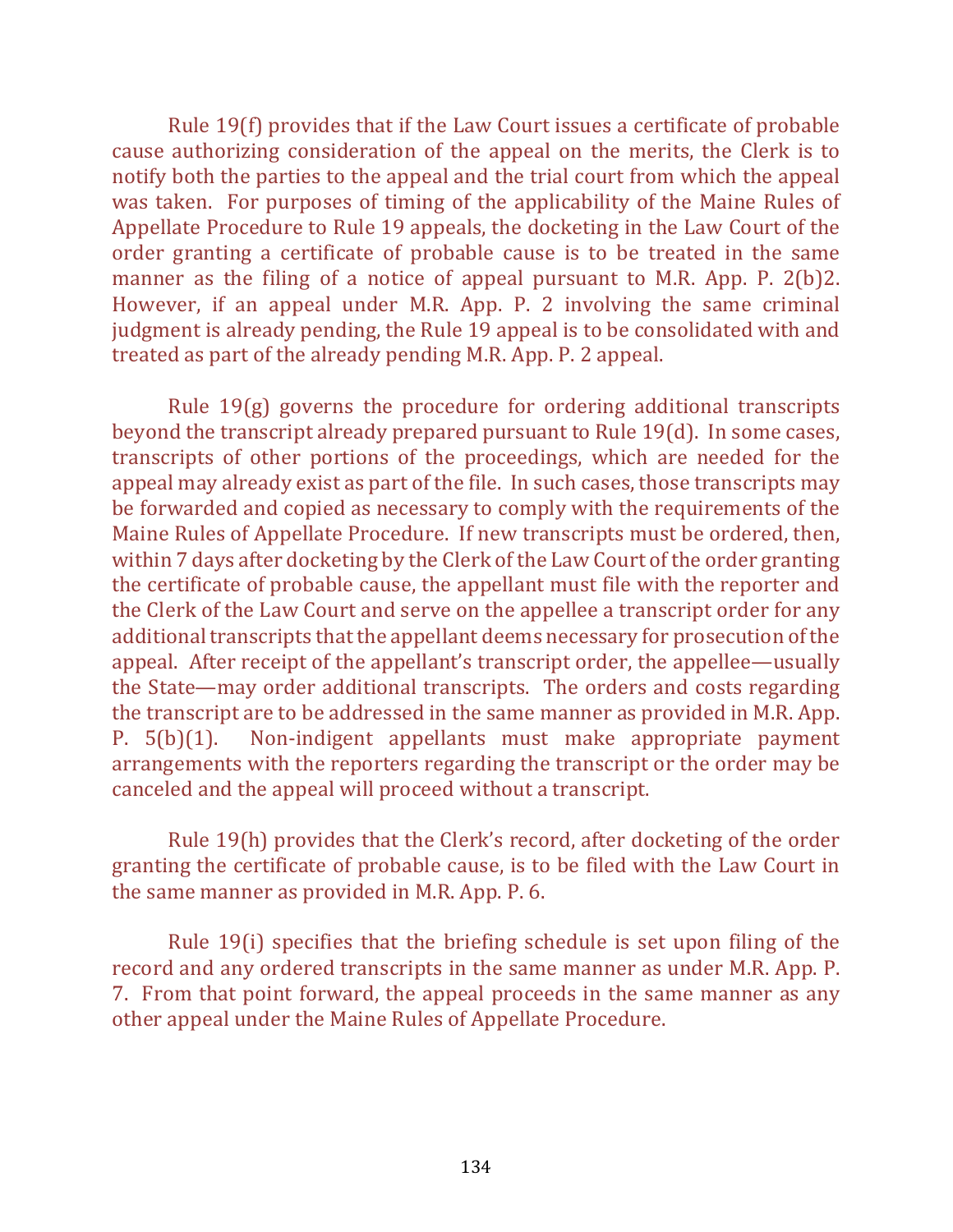### **RULE 20. APPEAL OF SENTENCE**

**(a) (1) Application for Leave to Appeal.** An appeal to the Law Court by a defendant for review of sentence shall be as provided in 15 M.R.S. §§ 2151-2157 and these Rules. Any defendant qualified under 15 M.R.S. § 2151 to seek sentence review may apply to the Law Court by filing an application to allow an appeal of sentence with the clerk of the court in which sentence was imposed. 

**(2)** The application for review of sentence shall conform to the Judicial Branch form for sentence appeals. The defendant or the defendant's attorney shall sign the application. The clerk of the court in which sentence was imposed shall mail a date-stamped copy of the application to the court reporter. The clerk shall note in the criminal docket the giving of such notification, with the date thereof.

**(3)** When a court imposes a sentence for which a defendant, pursuant to 15 M.R.S. § 2151, is qualified to seek sentence review, the defendant shall be advised of the right to seek sentence review. If an unrepresented defendant requests, the court shall cause an application for review of sentence to be prepared and filed on behalf of the defendant forthwith.

**(b)** Time for Filing an Application for Leave to Appeal. The time within which to file an application to allow an appeal of sentence shall be as provided in Rule  $2B(b)(1)$ .

**(c)** Docketing the Application in the Law Court. Upon receipt of the application to allow an appeal of sentence, the clerk of the court in which sentence was imposed shall forthwith transmit to the Law Court the following: a copy of the application with the date of the filing; a copy of the docket entries, the charging instrument, and the order of judgment and commitment; a copy of the M.R.U. Crim. P. 32 pre-sentence report, if any; and a copy of any other material, including documentary exhibits, offered to or considered by the sentencing court in connection with the sentencing proceeding. The case shall be marked "Sentence Appeal," on the docket.

The court in which sentence was imposed shall take no further action pending disposition by the Law Court of the application for review of sentence and, if the application is granted, shall take no further action pending ruling on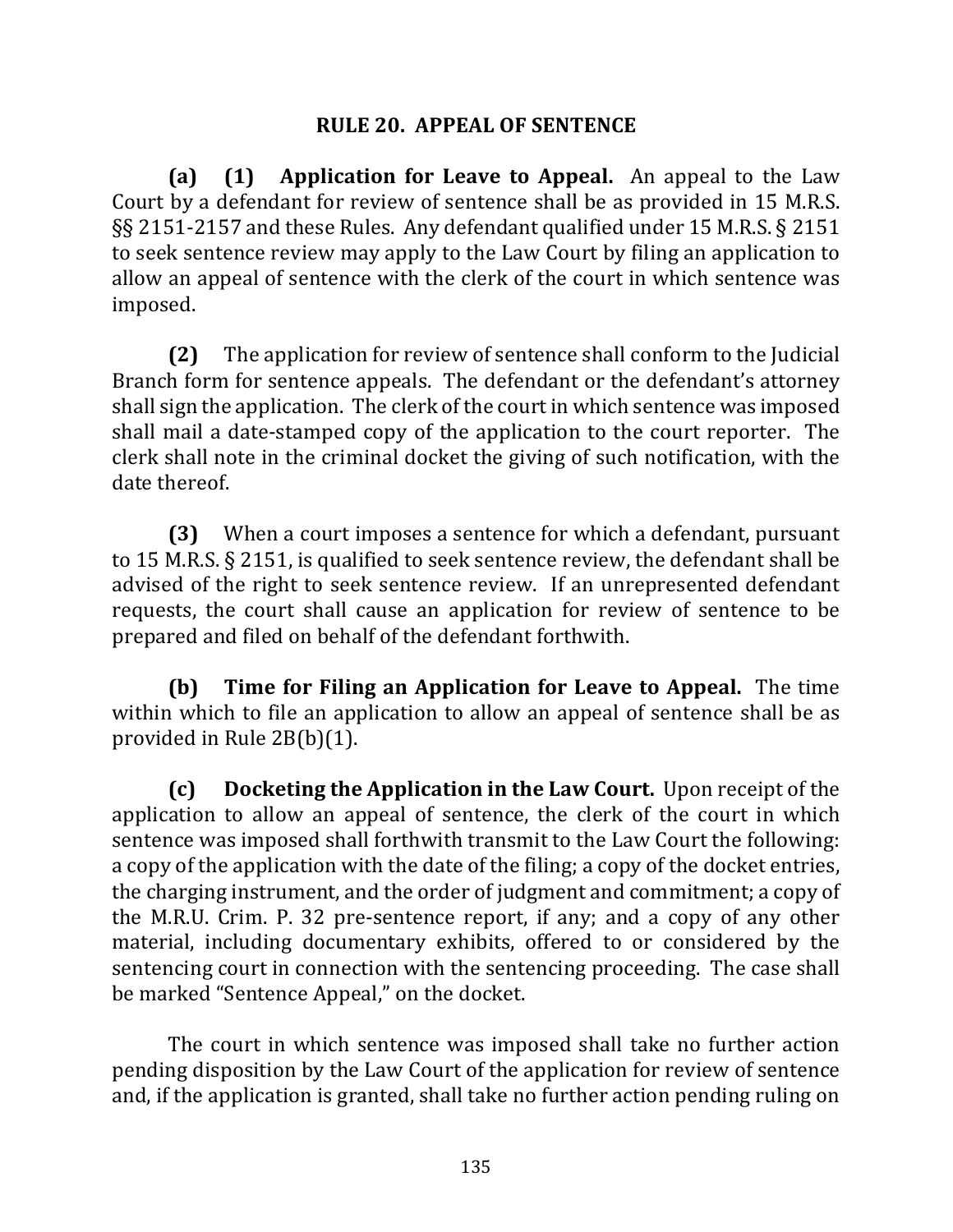the sentence appeal except as provided in Rule  $3(b)$ , but with the further limitation, as reflected in 15 M.R.S. § 2157, that the court may not stay execution of sentence or set bail.

**(d) Duty of Reporter to Prepare and File Sentencing Transcript.** Unless the Law Court otherwise directs, within 42 days after the date of filing of the application to allow appeal of sentence, with notice provided by the datestamped copy of the application from the clerk of the court in which sentence was imposed, the court reporter shall file the transcript of the sentencing hearing with the Clerk of the Law Court.

If the court reporter anticipates that the transcript cannot be prepared within the 42-day limit, the court reporter shall file an application for an extension as provided in Rule  $6(c)(2)$ .

**(e) Correction or Modification of Record.** The court in which sentence was imposed, the Sentence Review Panel of the Supreme Judicial Court, and the Law Court may correct or supplement the record as provided in Rule  $5(e)$ , except that the Panel and Law Court may, without motion or suggestion, direct that a supplemental record be transmitted by the clerk of the court in which sentence was imposed.

**(f) Denial of Application for Leave to Appeal.**  If the Sentence Review Panel of the Supreme Judicial Court denies the application to allow an appeal of sentence, the Clerk of the Law Court shall forthwith send to the clerk of the court in which sentence was imposed and to each counsel of record a written notice of that denial. As provided in 15 M.R.S.  $\S$  2152, a denial of the application is final and subject to no further review.

**(g) Docketing Sentence Appeal in Law Court.** If the Sentence Review Panel of the Supreme Judicial Court grants the application to allow an appeal of sentence, the Clerk of the Law Court shall forthwith send to each party and to the clerk of the court in which sentence was imposed a copy of the order granting the application, together with a written notice of the Law Court docket number and the date within which any further record on appeal must be filed.

**(h)** Appeal Processing. The order granting the application to allow an appeal of sentence shall have the same effect for appeal process scheduling as a notice of appeal pursuant to Rule  $2A(b)(1)$ . A sentence appeal in the Law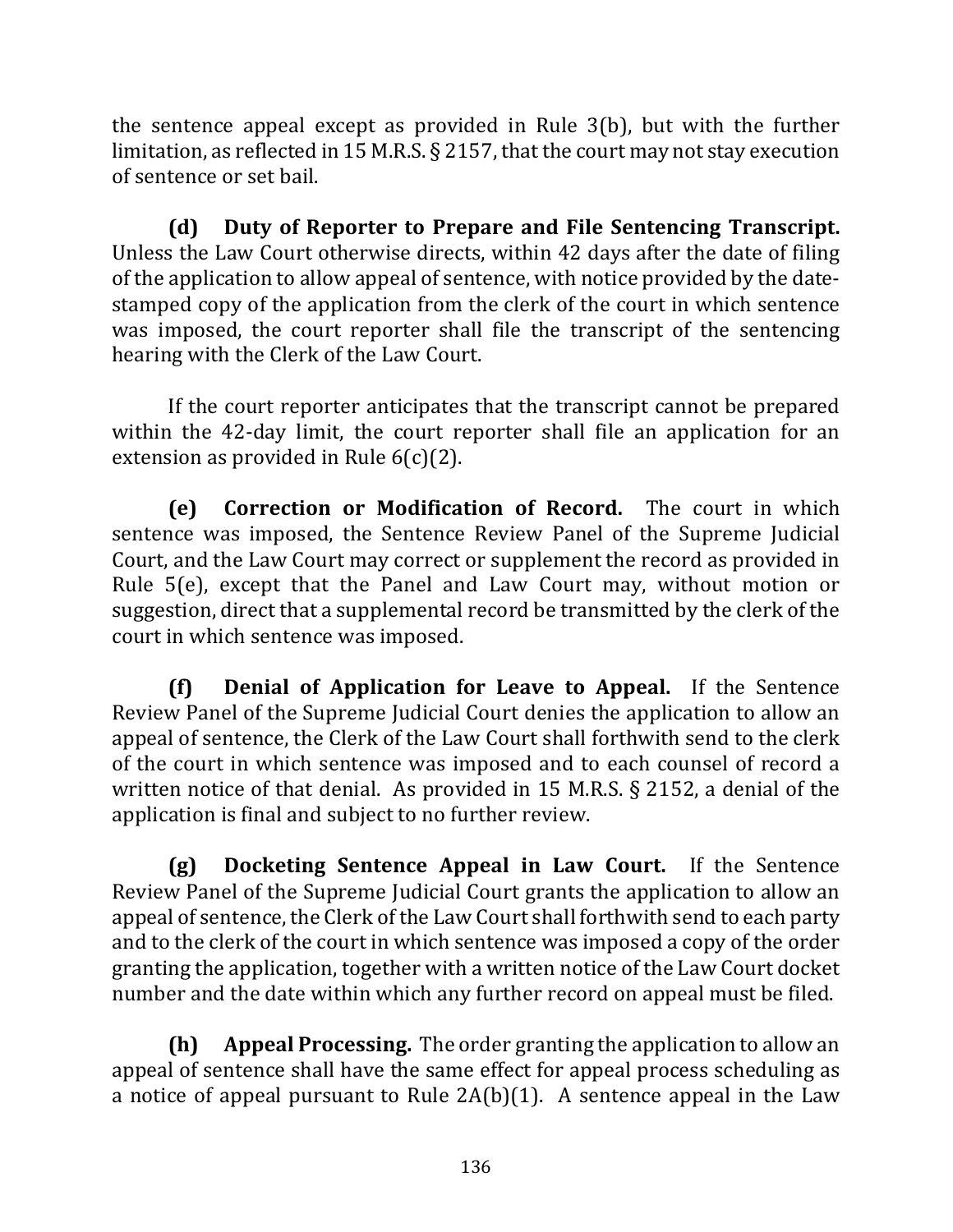Court after an application for leave to appeal is granted shall proceed in accordance with the general appeal provisions of Maine Rules of Appellate Procedure, except that any party desiring transcripts of the proceeding not already in the file shall file a transcript order form within 7 days after notice that leave to appeal has been granted. If an appeal is pending pursuant to Rule 2A involving the same criminal judgment, the sentence appeal shall be considered as part of that appeal.

**(i) Relief.** If the Law Court, pursuant to 15 M.R.S. § 2156, remands the case to the court in which sentence was imposed for further proceedings and resentencing or solely for resentencing, any justice or judge of that court may act thereon, unless the Law Court otherwise directs.

# **Restyling Notes – June 2017**

Rule 20 was not subject to revision, except for changing the calculation of the 42-day deadline for filing a reporter's transcript to conform to the change in in Rule  $6(c)(1)$ , and minor editing and citation correction, in the restyling process.

# **[Advisory Notes to Rule 20 of former Maine Rules of Appellate Procedure]**

\_\_\_\_\_\_\_\_\_\_\_\_\_\_\_\_\_\_\_\_\_\_\_\_\_\_\_\_\_\_\_\_\_\_\_\_\_\_\_\_\_\_\_\_\_\_\_\_\_\_\_\_\_\_\_\_\_\_\_\_\_\_\_\_\_\_

### **Advisory Note – August 2015**

Because of the adoption of the Maine Rules of Unified Criminal Procedure, effective throughout the State of Maine as of July 1, 2015, all references and citations to the Maine Rules of Criminal Procedure have been replaced with references and citations to the Maine Rules of Unified Criminal Procedure.

All references to the Maine Revised Statutes Annotated in the Maine Rules of Appellate Procedure are updated to refer to the Maine Revised Statutes.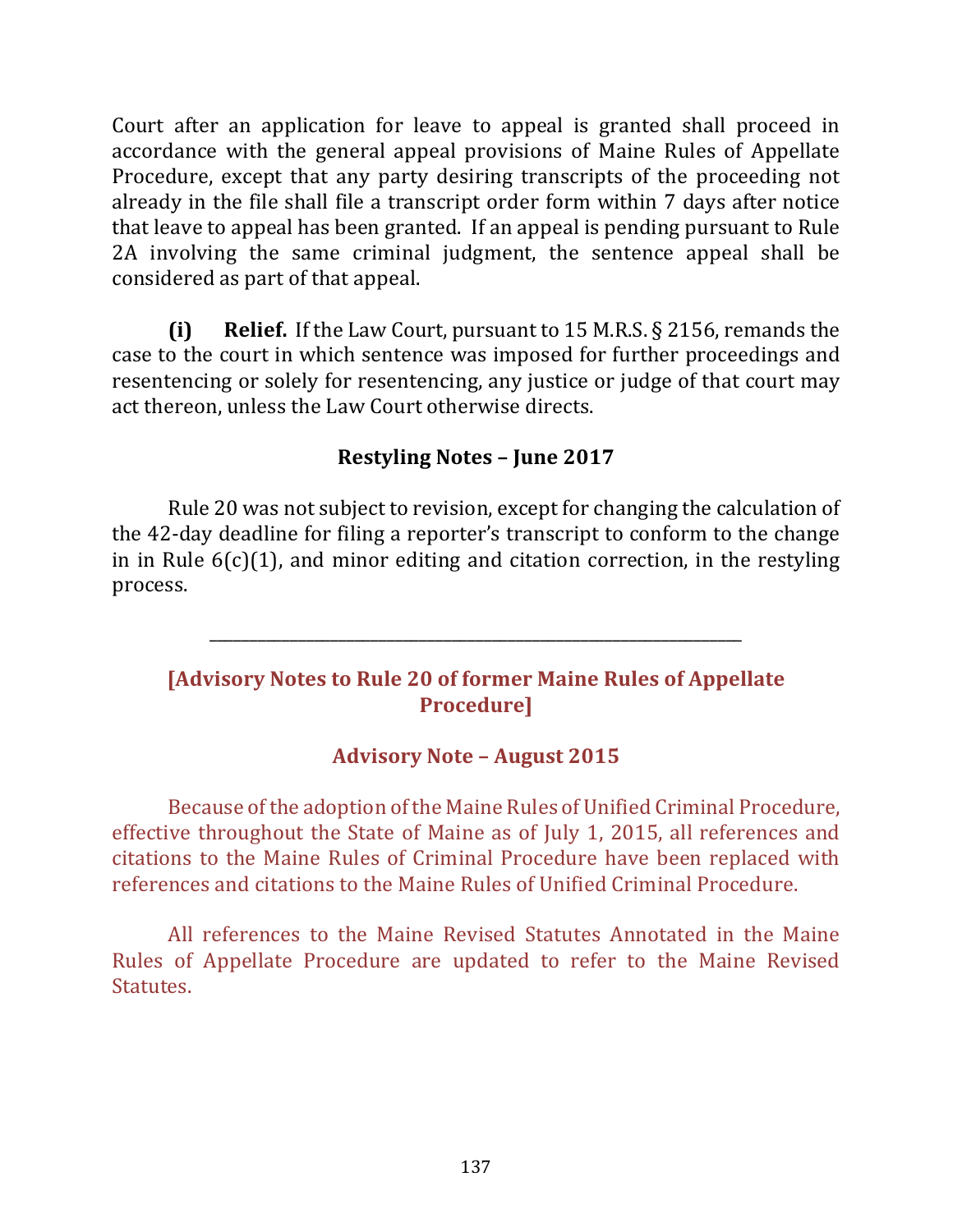#### **Advisory Notes – October 15, 2001**

The discretionary sentence review process governs appeal of sentences of one-year or more where the defendant claims that the sentence is excessive or inappropriate. *State v. Ricker*, 2001 ME 76, ¶ 18, 770 A.2d 1021, 1026-27. A sentence of any length may be appealed as a matter of right where the defendant claims that the sentence is illegal, imposed in an illegal manner or beyond the jurisdiction of the court, where the illegality appears plainly in the record. *Id.*, *State v. White*, 2001 ME 65, ¶ 3, 769 A.2d 827, 828; *State v. Cunningham*, 1998 ME 167, ¶ 5, 715 A.2d 156, 157.

Rule 20 of the Maine Rules of Appellate Procedure governs discretionary appeals of sentences of one-year or more addressed in 15 M.R.S.A. §§ 2151-2157. Rule 20 replaces M.R. Crim. P. 40, 40A, 40B and 40C. Persons who may seek sentence reviews pursuant to Rule 20 are persons who have been sentenced to a sentence of one-year or more, where the sentence is not mandatory and not a sentence by agreement in accordance with M.R. Crim. P. 11A. 

The application for appeal of sentence must be filed within 21 days of entry of the sentencing order. M.R. App. P. 20(b).

Practitioners should note that sentence appeals are distinct from appeals from convictions. If an individual is convicted and that individual wishes to appeal both the conviction and the sentence then: (1) to appeal the conviction, a notice of appeal must be filed in accordance with M.R. App. P.  $2(b)(2)(A)$ ; and  $(2)$  to appeal the sentence, the application to allow an appeal of sentence must be filed under M.R. App. P. 20. A discretionary sentence appeal is not automatically considered as part of an appeal of a conviction. The Law Court must still engage in its discretionary choice as to whether an allow of a sentence appeal. 

If the application to allow an appeal of sentence is granted by the Sentence Review Panel and an appeal of the conviction is also pending, the sentence appeal will be consolidated with the conviction appeal for consideration. If there is no conviction appeal pending, the merits of the sentencing appeal will be considered independently by the Law Court. If an application to allow an appeal of sentence is denied by the Law Court, the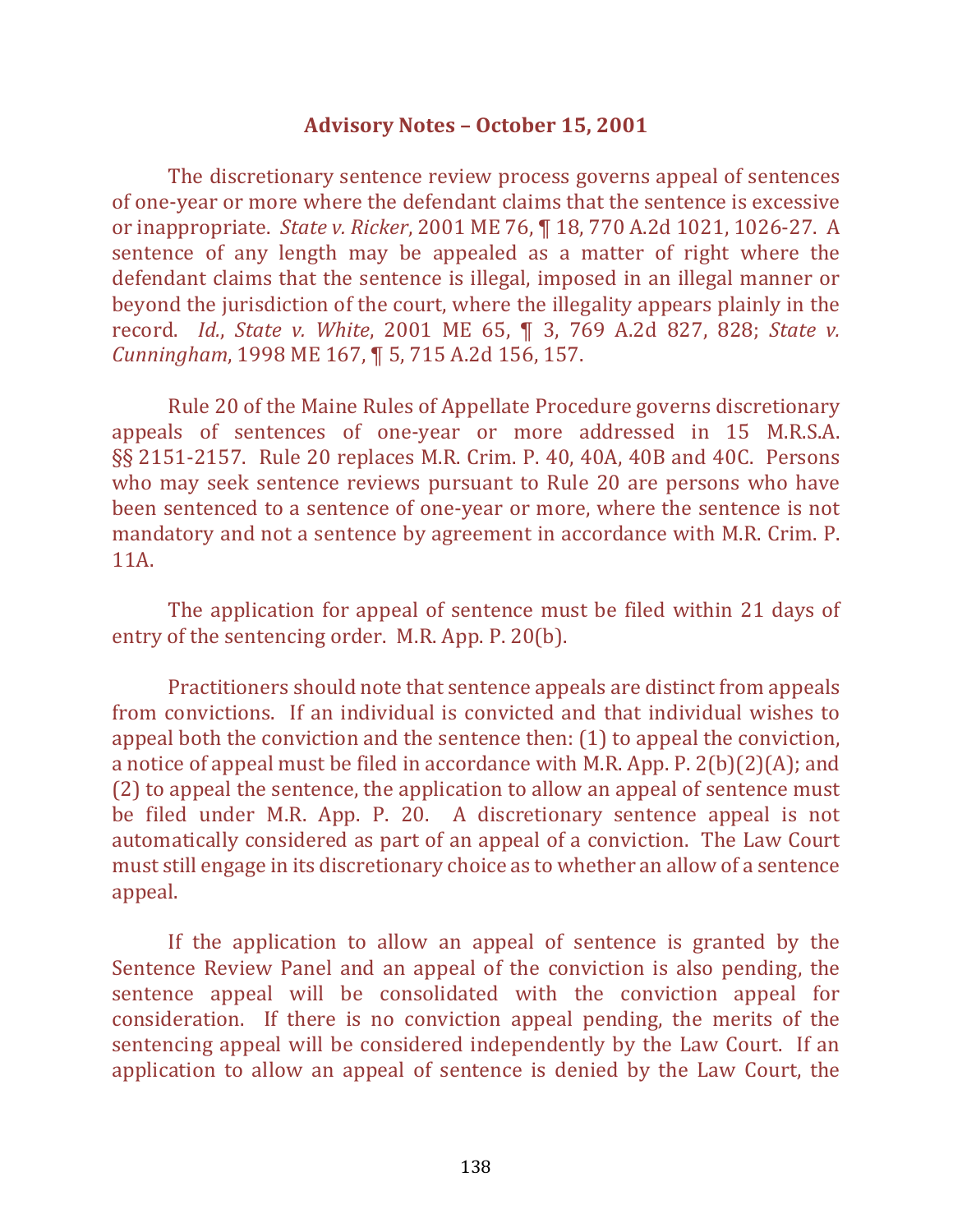sentence appeal shall not proceed, and the denial of the application is final and subject to no further review.  $15$  M.R.S.A. § 2152, M.R. App. P. 20(f).

The application for review of sentence must conform to the Judicial Branch form for sentence appeals. M.R. App. P. 20(a)(2). It must be signed by the defendant or the defendant's attorney. The application must be filed with the clerk of the court in which the sentence is imposed. The clerk will then mail a date stamped copy of the application to the court reporter.

When a court imposes a sentence for which a defendant is qualified to seek sentence review, the defendant must be advised of the right to seek a sentence review. M.R. App. P. 20(a)(3). If a defendant is not represented by counsel, and requests the Court to do so, the Court must cause an application for review of sentence to be prepared and filed on behalf of the defendant.

Rule  $20(c)$  covers docketing of the sentence appeal in the trial court and the Law Court. The rule also specifies the materials that the clerk of the trial court is to forward to the Law Court in cases where a sentence appeal is filed. As provided in 15 M.R.S.A.  $\S$  2157, a sentence may not be stayed, and bail may not be set pending a sentence review. Thus, setting of bail or a stay of execution of sentence is only appropriate in circumstances where an appeal of the conviction is filed and a stay of sentence or bail request is considered pursuant to M.R. Crim. P. 38 in connection with the appeal of the conviction, not the sentence appeal.

Rule  $20(d)$  provides that preparation of the sentencing transcript is to receive expedited consideration, with the court reporter required to prepare the transcript within 42 days from receipt of the application for sentence review. This differs from the 56 days which reporters are usually given to prepare appeal transcripts. *See* M.R. App. P. 6(c). Reporters may request extensions of time in appropriate circumstances.

Rule 20(e) addresses correction or modification of the record. It basically incorporates the provisions of M.R. App. P.  $5(e)$ , except that it allows either the Sentence Review Panel or the Law Court, on its own, to request the filing of a supplemental record if the Court determines that there are additional portions of the record that may aid its review of the sentence.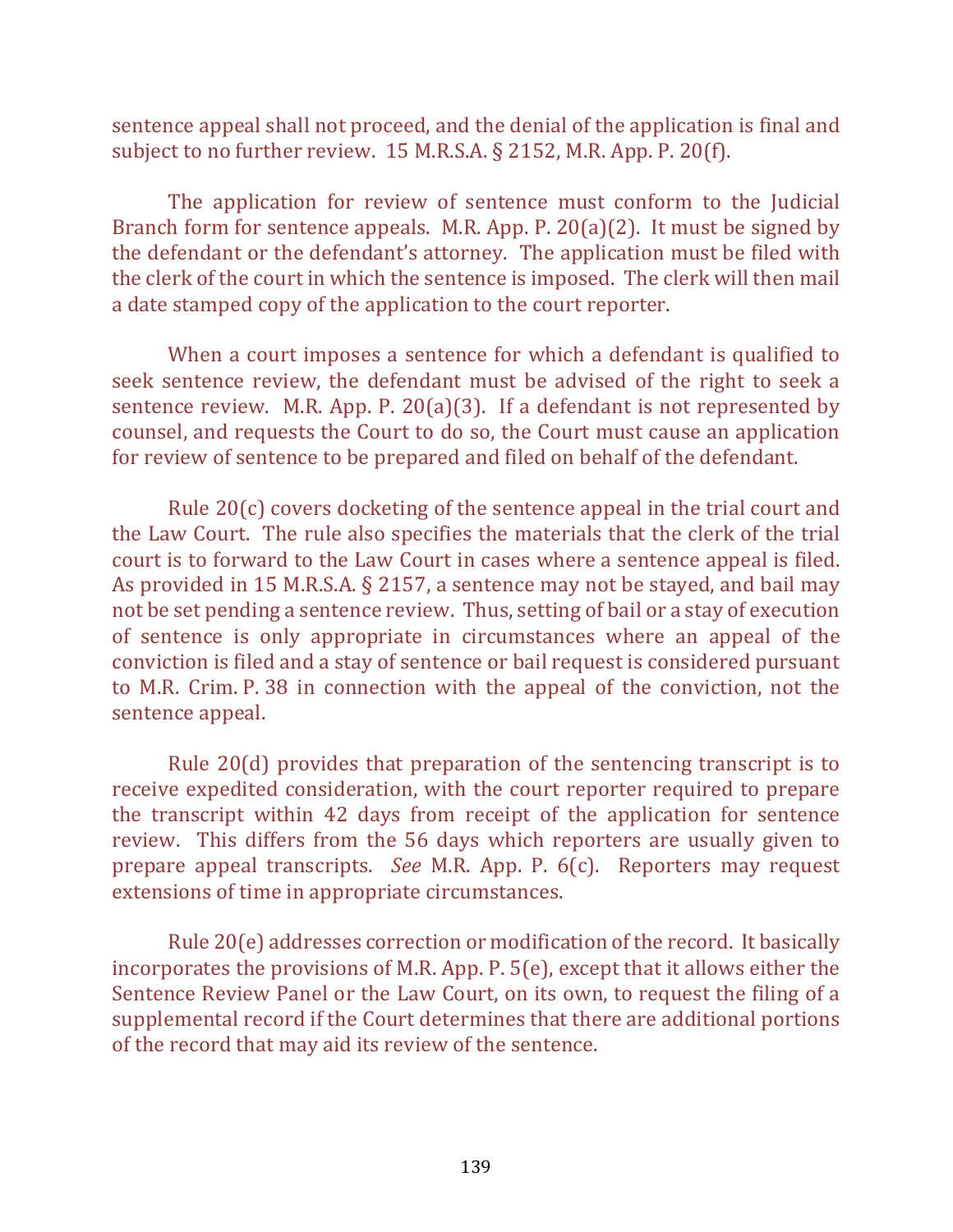Rule  $20(f)$  addresses denial of the application for leave to appeal sentence, noting it is final and not subject to further review.  $15$  M.R.S.A. § 2152.

Rule  $20(g)$  specifies that, where the Sentence Review Panel grants an application to allow appeal of sentence, the Clerk of the Law Court must promptly send to the clerk of the trial court in which the sentence was imposed a copy of the order granting the application. A copy of the order would also be sent to each party together with a written notice of the Law Court docket number and the date within which any further record on appeal must be filed.

After the application for leave to appeal is granted, the order granting leave is treated like a notice of appeal. Rule  $20(h)$  specifies that the appeal shall proceed in the same manner as any other appeal under the Maine Rules of Appellate Procedure, except that any party desiring transcripts of the proceeding which are not already in the file must file an additional transcript order within 7 days of the notice that leave to appeal has been granted. If an appeal of the conviction is already pending under M.R. App. P. 2, the sentence appeal would be consolidated with that appeal under the same Law Court docket number.

Rule  $20(i)$  provides that where the Law Court grants a sentence appeal and remands a case for further proceedings and resentencing, any justice or judge of the court to which the matter is remanded may act on the remanded matter unless the Law Court otherwise directs.

### **RULE 21. CRIMINAL APPEALS BY THE STATE**

**(a) Procedure.** Appeals by the State in criminal cases when authorized by statute shall be subject to the same procedure as that for other appeals, except as provided by this Rule.

**(b)** Appeals by the State Requiring Approval of Attorney General. As to any State-initiated appeal requiring approval of the Attorney General of Maine, the notice of appeal shall be accompanied by the written approval of the Attorney General, which shall become part of the record. The written approval may be filed at a later date, provided that the attorney for the State filing the notice of appeal states in the notice that the Attorney General has orally stated that the approval will be granted.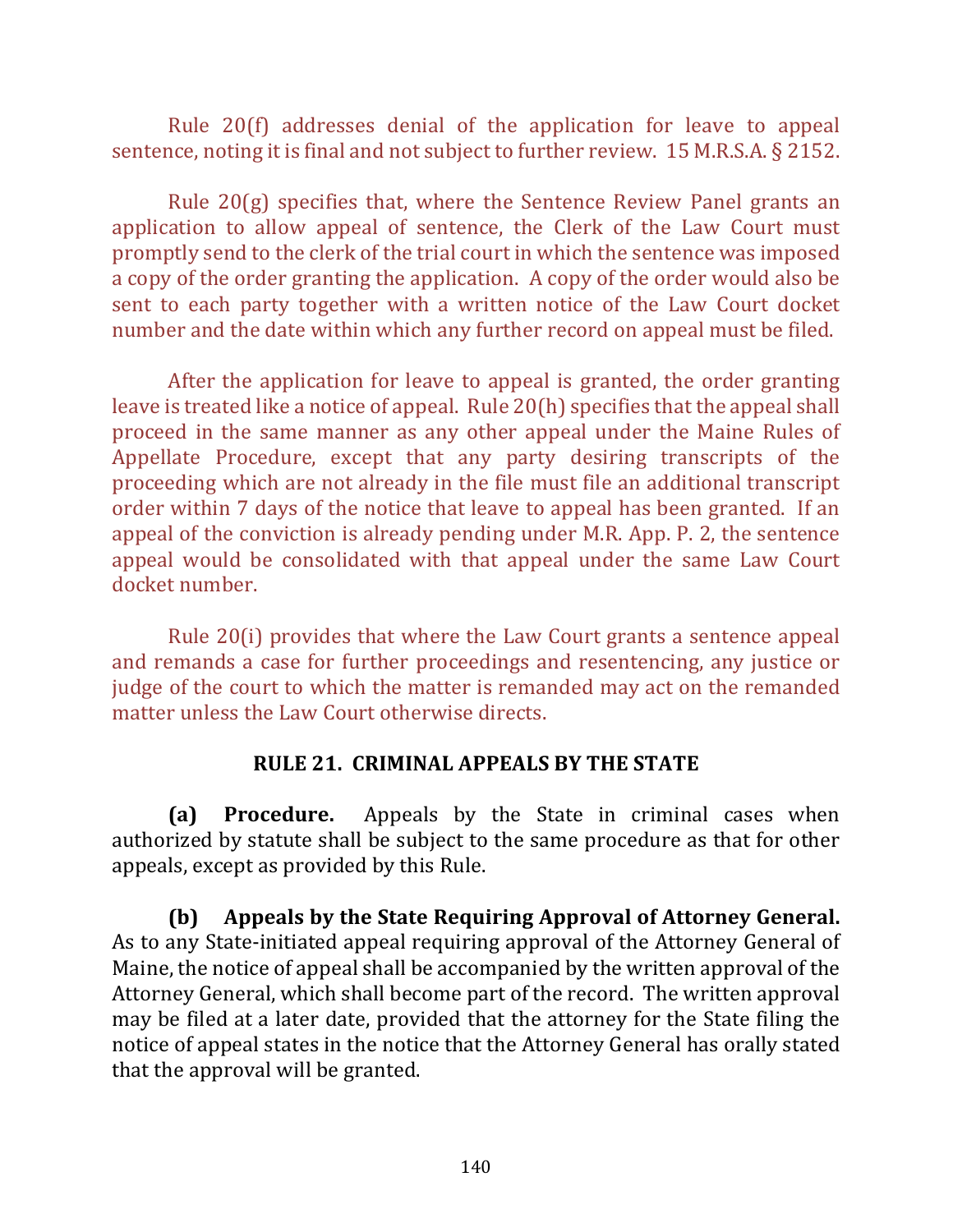**(c)** Dismissal of Appeal. The Law Court shall, on motion, order the dismissal of an appeal brought pursuant to this Rule if it finds that such appeal has not been diligently prosecuted.

**(d)** Counsel Fees on Appeal by the State. When an appeal is taken by the State, the Law Court shall allow the defendant reasonable counsel fees and costs for defense of the appeal.

**(e)** Tolling of Appeal Period. If the State files a motion for findings of fact and conclusions of law pursuant to M.R.U. Crim. P.  $41A(d)$ , the appeal period shall be tolled during the pendency of the motion. If the motion is granted, the appeal period shall begin to run once either  $(1)$  written findings and conclusions are entered or  $(2)$  a notation reflecting that no findings and conclusions have been made is entered on the criminal docket.

### **Restyling Notes - June 2017**

Rule 21 was not subject to substantive editing in the restyling process. Rule  $21(b)$  regarding the written approval of the Attorney General for appeals was edited to create a separate sentence referencing the subsequent filing of a written approval.

# **[Advisory Notes to Rule 21 of former Maine Rules of Appellate Procedure]**

\_\_\_\_\_\_\_\_\_\_\_\_\_\_\_\_\_\_\_\_\_\_\_\_\_\_\_\_\_\_\_\_\_\_\_\_\_\_\_\_\_\_\_\_\_\_\_\_\_\_\_\_\_\_\_\_\_\_\_\_\_\_\_\_\_\_

### **Advisory Note – August 2015**

Because of the adoption of the Maine Rules of Unified Criminal Procedure, effective throughout the State of Maine as of July 1, 2015, all references and citations to the Maine Rules of Criminal Procedure have been replaced with references and citations to the Maine Rules of Unified Criminal Procedure.

### **Advisory Note – October 15, 2001**

M.R. App. P. 21(b) is being amended to recognize that M.R. Crim. P. 76, presently referenced in M.R. App. P. 21(b) is being abrogated by these rules. The amendment does not change the present practice that State appeals of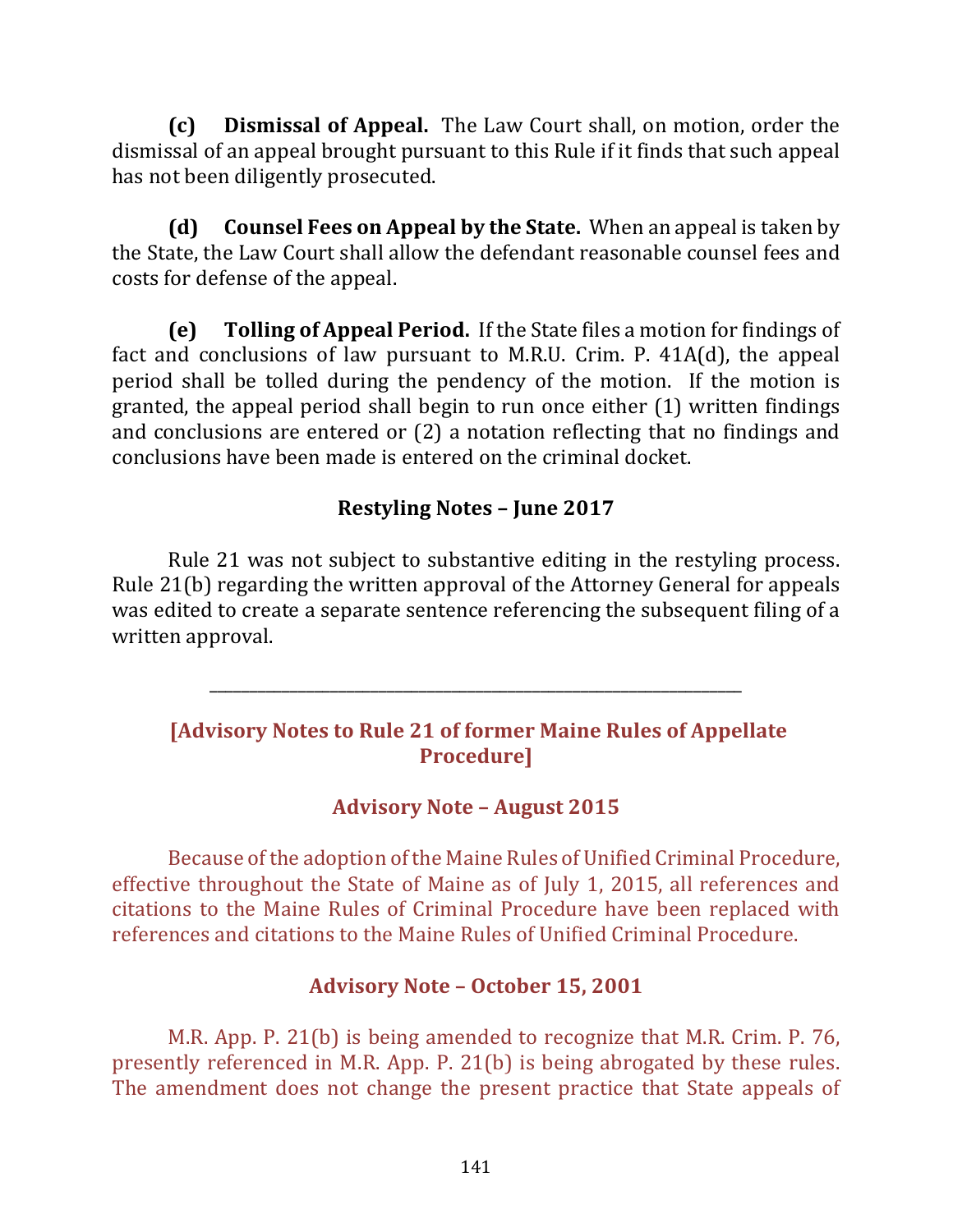post-conviction review orders need not be approved by the Attorney General. Such appeals may still proceed on initiative of a District Attorney's office, without approval of the Attorney General. The amendment of the rule recognizes that Rule 21 governs State initiated appeals which do require approval of the Attorney General.

### **Advisory Notes – January 1, 2001**

Rule 21 is nearly identical, except for some technical word changes, to M.R. Crim. P. 37B. It is amended to recognize that Attorney General approval is not needed for State appeals from post-conviction judgments.

### **RULE 22. REVIEW OF RULINGS AND ORDERS OF THE PUBLIC UTILITIES COMMISSION**

**(a) (1)** Review of rulings and orders of the Public Utilities Commission, including applications for relief pending final determination, shall be governed by these Rules.

**(2)** Whenever a statute or rule regulating the taking of an appeal from a judgment of the trial court in civil actions uses the term "the court," "the clerk," or a similar term, they shall for the purpose of a proceeding governed by this Rule be read, respectively, as "the commission," "the secretary of the commission," or other appropriate terms.

**(b)** On an appeal from the Public Utilities Commission to the Law Court, the appellant shall pay the filing fee by check, payable to the Clerk of the Law Court, to the secretary of the commission when filing the notice of appeal, and the secretary of the commission shall transmit that check representing the filing fee to the Clerk of the Law Court along with the certified copy of the notice of appeal pursuant to Rule  $3(a)$ .

### **Restyling Notes - June 2017**

Rule 22 is subject to minor editing for internal numbering in the restyling process. It includes no substantive changes. The new Rule  $6(d)$  regarding electronic or digital record filing practice will apply to many Rule 22 appeals to the Law Court.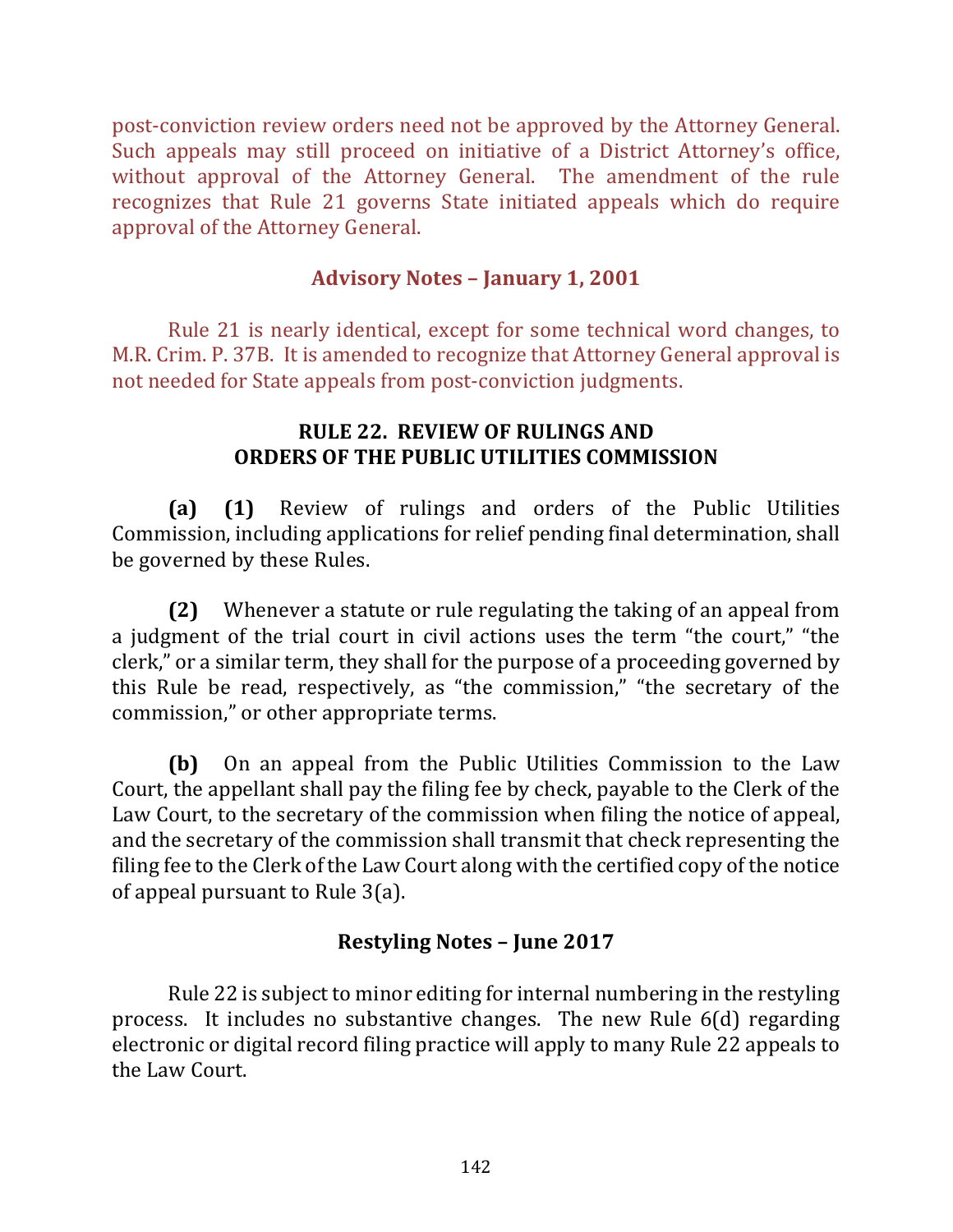# **[Advisory Notes to Rule 22 of former Maine Rules of Appellate Procedure]**

\_\_\_\_\_\_\_\_\_\_\_\_\_\_\_\_\_\_\_\_\_\_\_\_\_\_\_\_\_\_\_\_\_\_\_\_\_\_\_\_\_\_\_\_\_\_\_\_\_\_\_\_\_\_\_\_\_\_\_\_\_\_\_\_\_\_

# **Advisory Notes – January 1, 2001**

Rule 22 relating to review of rulings by the Public Utilities Commission is identical to M.R. Civ.  $P. 73(h)$ .

### **RULE 23. REVIEW OF DECISIONS OF THE WORKERS' COMPENSATION BOARD AND APPELLATE DIVISION**

### **(a) When and How Taken.**

**(1)** A party in interest may seek review by the Law Court of a decision of the Workers' Compensation Board or its Appellate Division by filing with the Clerk of the Law Court a copy of the decision within 20 days after receipt of notice of the filing of the decision by the Appellate Division or the Board. The party petitioning for appeal shall file with the copy of the decision a notice of appeal indicating the points intended to be addressed on appeal.

**(2)** The petitioning party shall also pay to the Clerk of the Law Court the required filing fee.

**(3)** Within the original 20 days after receipt of notice of the decision or within  $14$  days after the date of the first filing of a notice of appeal with the Clerk of the Law Court, any other party in interest may file a notice of appeal indicating any additional point that the other party may wish to address in an appeal.

**(4)** When more than one party files a notice of appeal, the party who files the first notice of appeal shall be deemed to be the petitioner for purposes of application of this Rule.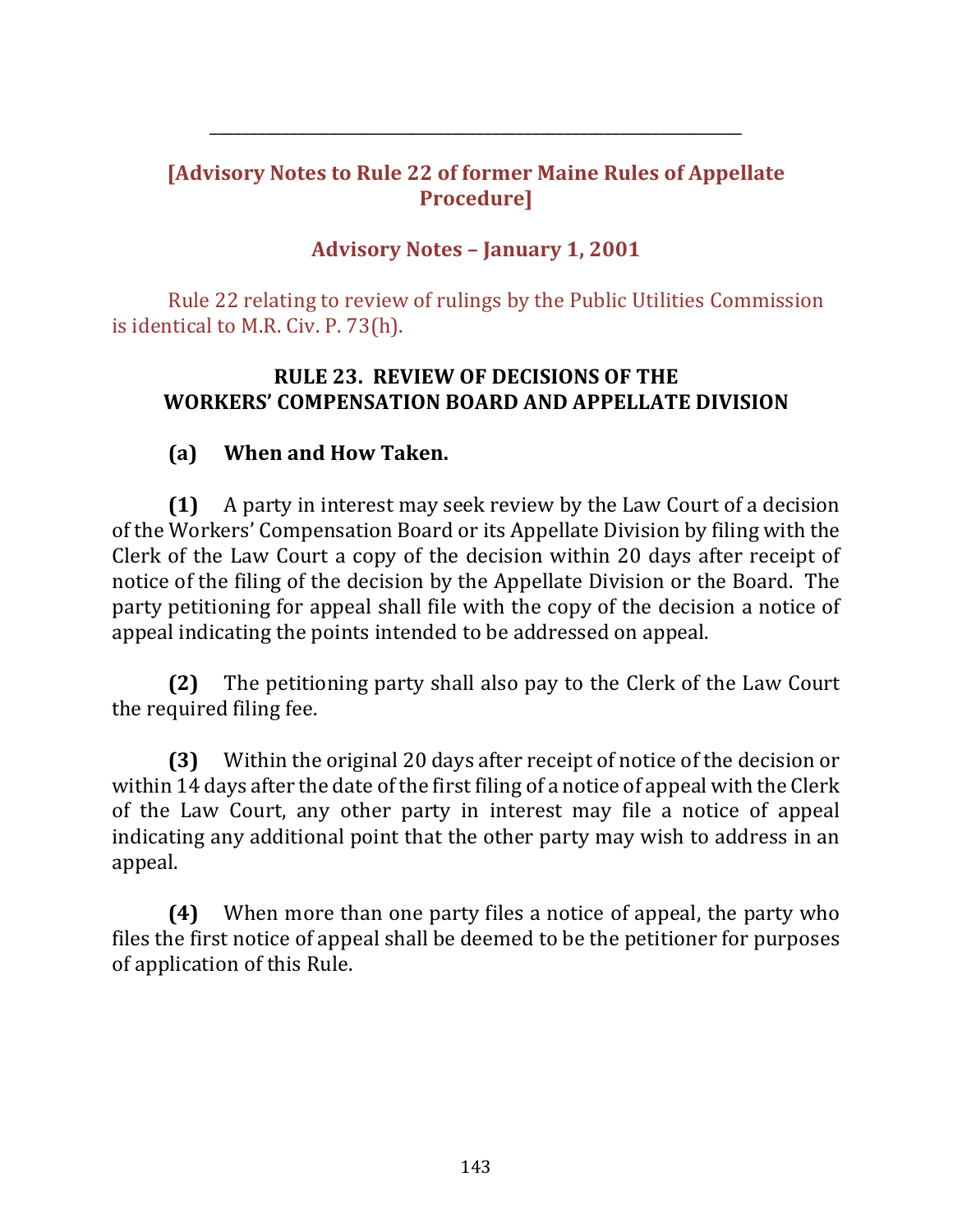# **(b)** Petition for Appellate Review and Response.

### **(1) Form of Petition.**

**(A)** Within 20 days of the filing of the decision or the last filed, timely notice of appeal, the petitioner shall file with the Clerk of the Law Court 10 copies of a petition for appellate review, which shall state the procedural and factual history of the case, the error alleged to have been committed, and the manner in which the petition meets the criteria for granting appellate review stated in Rule  $23(b)(2)$ .

**(B)** The petition for appellate review and any response shall be typed in at least 14-point font with double spacing between each line of type except for block quotations. The petition and any response filed by any other party shall be in a single document not exceeding 12 pages.

**(2) Review Criteria.** The Law Court may grant a petition for appellate review when:

**(A)** The case clearly raises an important question of law that should be addressed because (i) the question of law is one that is likely to recur unless resolved, or (ii) there is a need to consider establishing, implementing, or changing an interpretation of law; or

**(B)** The decision on appeal contains a substantial error on a question of law resulting in substantial prejudice to one or more of the parties to the Board or the Appellate Division proceeding; or

**(C)** The decision on an appeal is affected by a substantial and prejudicial violation of the statutory or due process procedural rights of one or more of the parties to the Board proceeding.

**(3)** No Appeal of Fact-Finding. As provided by statute, there shall be no appeal upon findings of fact.

**(4) Petition Attachments.** There shall be appended to the petition for appellate review, a copy of the decision of the Appellate Division or Workers' Compensation Board, and copies of any other relevant decisions of the Board, the Appellate Division, or the former Workers' Compensation Commission that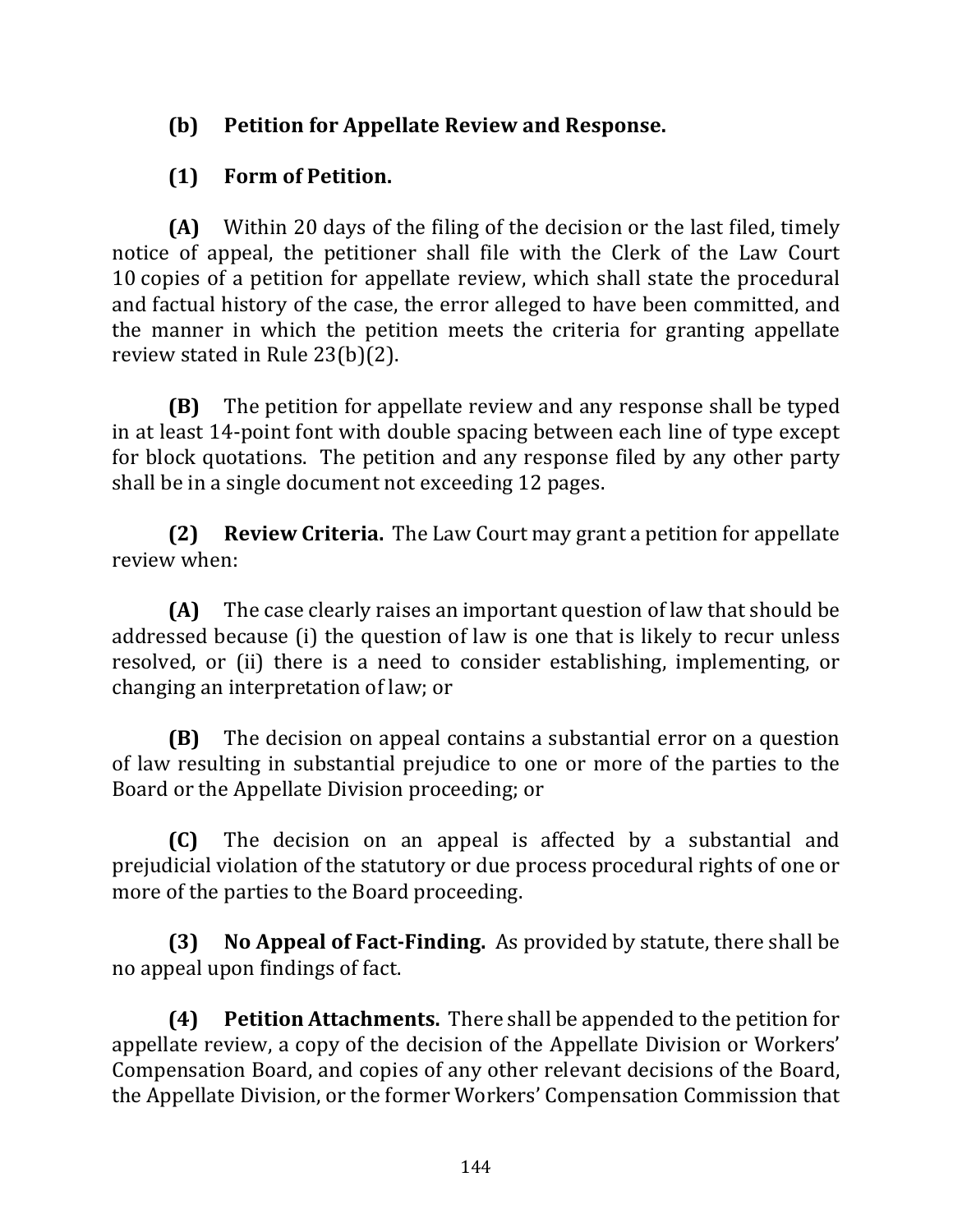are necessary to evaluate the issues raised in the petition. Failure to attach to a petition for appellate review a copy of the challenged decision of the Appellate Division or the Workers' Compensation Board may result in a summary dismissal of that petition.

**(5) Response.** Within 14 days any other party in interest may file with the Clerk of the Law Court 10 copies of a response to the petition for appellate review. The response may not exceed 10 pages.

**(6) Service of Copies.** At the time of filing of a petition for appellate review or the response thereto, the party filing the petition or response shall also file one copy with the General Counsel of the Workers' Compensation Board and serve one copy on each of the other parties in interest.

**(c)** Granting or Denying the Petition for Appellate Review. The petition for appellate review shall be granted or denied as provided in 39-A M.R.S.  $\S 322(3)$ . If the petition is granted, the order granting the petition shall be treated as the notice of appeal, the first petitioner shall be treated as the appellant, and the appeal shall proceed in accordance with these Rules as applicable to an appeal in a civil action; except that:

**(1)** In cases when the legal error is apparent on the face of the decision of the Appellate Division or the Board, the Law Court may summarily modify or vacate the decision and remand to the Appellate Division or the Board for further proceedings.

**(2)** When the appeal is from a decision of the Appellate Division of the Workers' Compensation Board issued pursuant to 39-A M.R.S.  $\S$  321-B:

**(A)** The appellant shall prepare the record on appeal and file the record with the Clerk of the Law Court within 35 days after the date the petition is granted;

**(B)** The appellant shall file the appendix to the briefs, and both of the parties shall file their briefs, within 14 days after the filing of the record on appeal with the Clerk of the Law Court;

**(C)** Either party may file a reply brief within 14 days after service of the brief of the other party;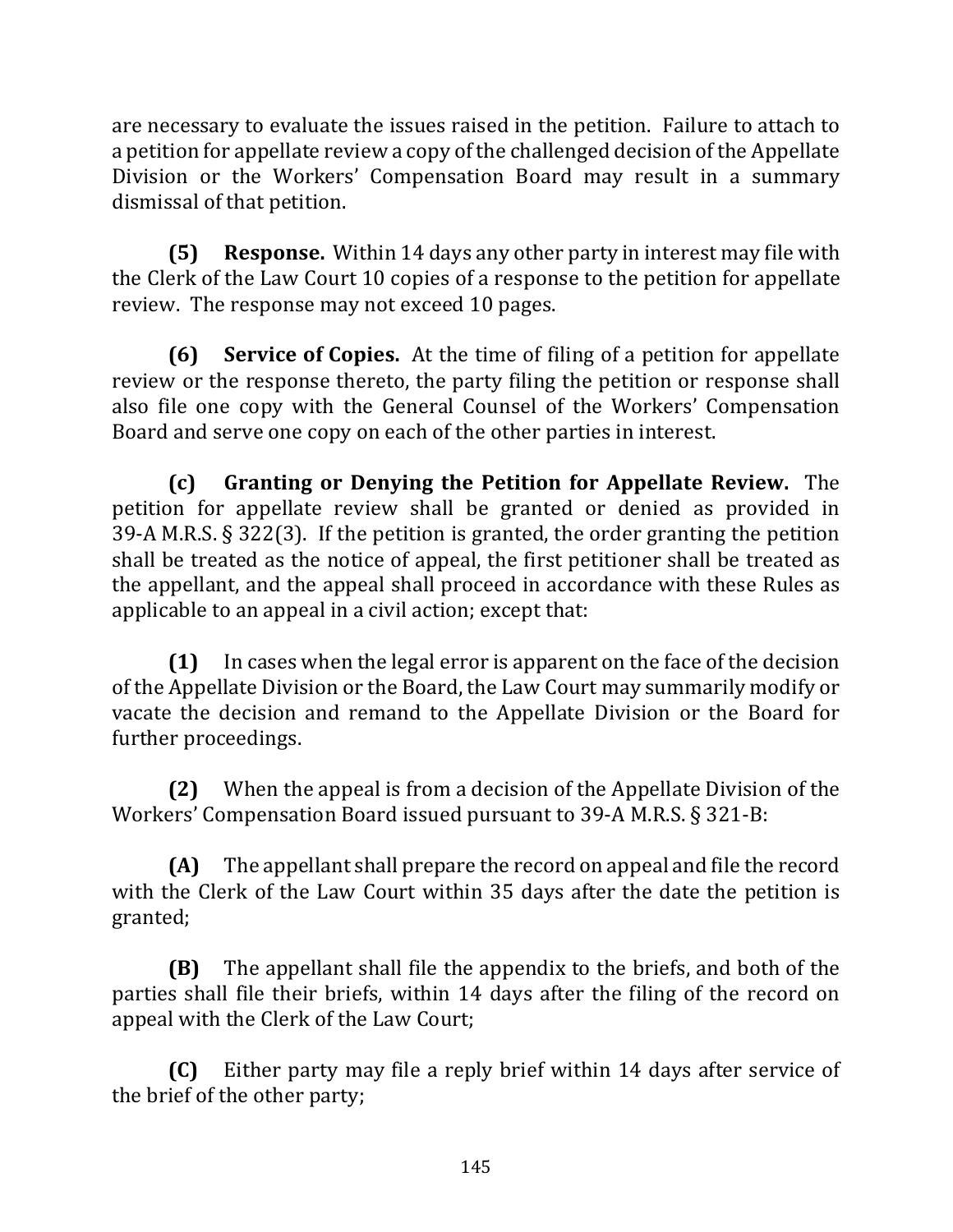**(D)** The record on appeal shall consist of the Appellate Division's docket sheet, the hearing officer's docket sheet, all pleadings, transcripts of all proceedings, all exhibits, all evidence of which the hearing officer or the Appellate Division has taken judicial notice, a copy of the decision of the Appellate Division, and a copy of the decision and findings of the hearing officer.

**(3)** When the appeal is from a decision of the Workers' Compensation Board issued pursuant to 39-A M.R.S. § 320:

**(A)** The Executive Director of the Workers' Compensation Board shall file the record on appeal with the Clerk of the Law Court within 14 days after the date the petition is granted;

**(B)** The appellant shall file the appendix to the briefs and both of the parties shall file their briefs within 14 days after the petition is granted;

**(C)** Either party may file a reply brief within 14 days after service of the brief of the other party;

**(D)** The record on appeal shall consist of the hearing officer's docket sheet, all pleadings, transcripts of all proceedings, all exhibits, all evidence of which the hearing officer has taken judicial notice, and copies of the decision and findings of the hearing officer and the decision of the Board.

**(4)** If after granting a petition for appellate review and after consideration of the briefs and any oral argument, the Law Court is of the opinion that the criteria stated in paragraph  $(b)(2)$  have not been met and that the petition was improvidently granted, the Law Court may dismiss the appeal.

## **Advisory Note – May 2018**

The restyled Maine Rules of Appellate Procedure changed the font size required by Rule  $23(b)(1)(B)$  from 12-point to 14-point for petitions for appellate review. The change to a 12-page limit allows petitions for appellate review to have approximately the same amount of text as was allowed prior to the change in the font size requirement.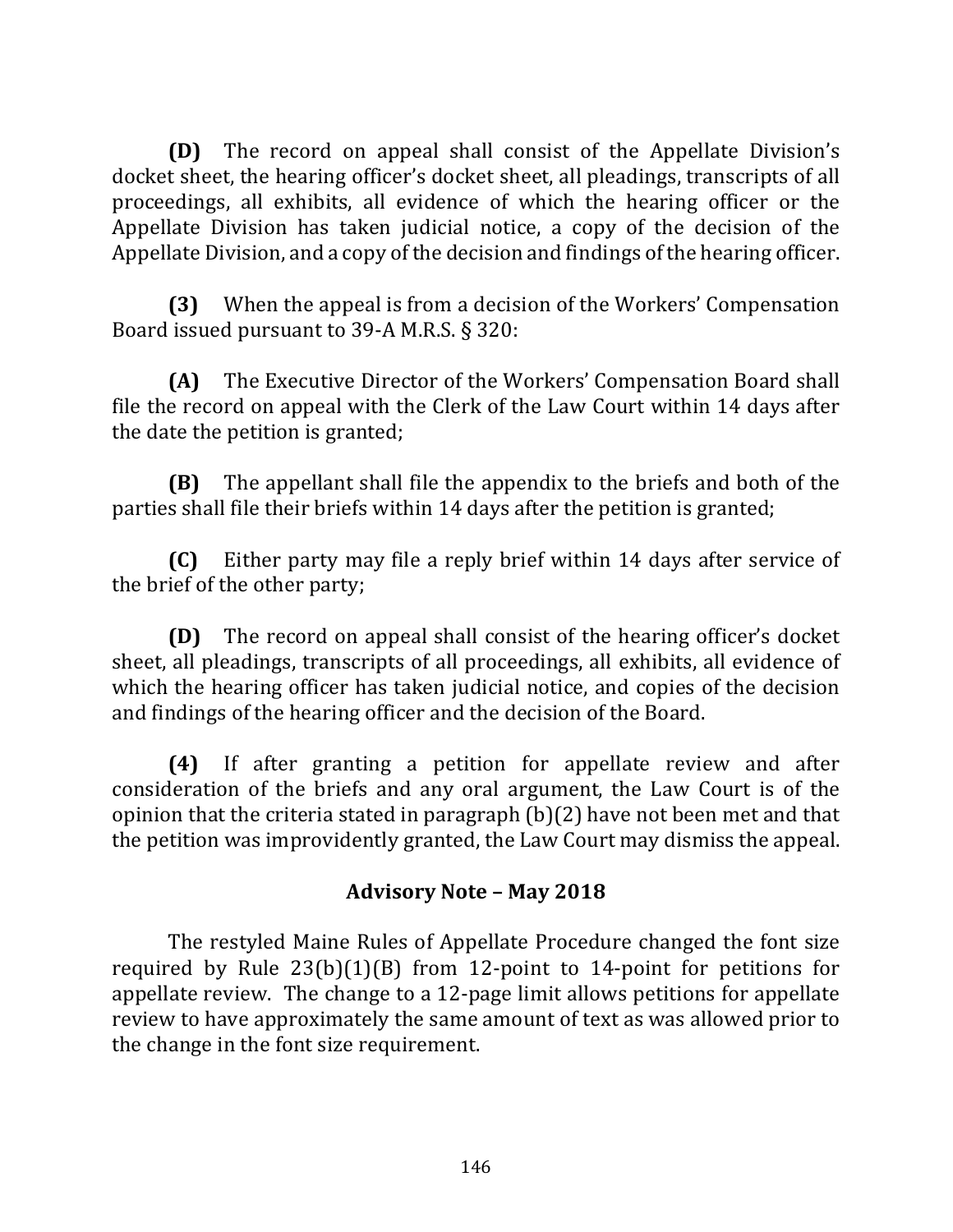#### **Restyling Notes – June 2017**

Rule 23 is subject to editing for clarification and additional internal separation and numbering in the restyling process. It includes no substantive changes. The 20-day period for filing appeals in Rule 23 is set by statute, 39-A M.R.S.  $\S 322(1)$ . Therefore, it is not changed to a time period measured in weekly increments, as is the practice with time limits in the Rules not controlled by statute. The transition provision adopted when the Appellate Division was created in 2012 is eliminated.

### **[Advisory Notes to Rule 23 of former Maine Rules of Appellate Procedure]**

\_\_\_\_\_\_\_\_\_\_\_\_\_\_\_\_\_\_\_\_\_\_\_\_\_\_\_\_\_\_\_\_\_\_\_\_\_\_\_\_\_\_\_\_\_\_\_\_\_\_\_\_\_\_\_\_\_\_\_\_\_\_\_\_\_\_

#### **Advisory Note – August 2012**

Effective September 1, 2012, the Workers' Compensation Act has been amended by P.L. 2011, ch. 647, §§ 19-21. The amendment creates an Appellate Division within the Workers' Compensation Board and requires that parties seeking to challenge a decision of a single Workers' Compensation Board Hearing Officer bring the appeal first to the Appellate Division. There is no longer the capacity to bring a direct, discretionary appeal to the Law Court from a decision of a single hearing officer. Appeals to the Law Court from the Appellate Division or the Workers' Compensation Board would continue to be brought as discretionary appeals according to the same discretionary review process as has existed in the recent past. The amendments to Rule 23 accommodate these statutory changes. It should also be noted that the last sentence in subdivision (a) of the present rule was duplicated in subdivision (b) $(6)$ . Accordingly, the sentence in subdivision  $(a)$  is eliminated.

The transition provision recognizes that there may be some appeals from hearing officer decisions published before September 1. The process that applied before adoption of these amendments would apply to appeals of such decisions. It would be anticipated that when a hearing officer issues a decision before September 1, but decides a motion to reconsider, a motion to amend, or a request for further findings after September 1, the new practice of appeal to the Appellate Division would govern appeals of such hearing officer rulings.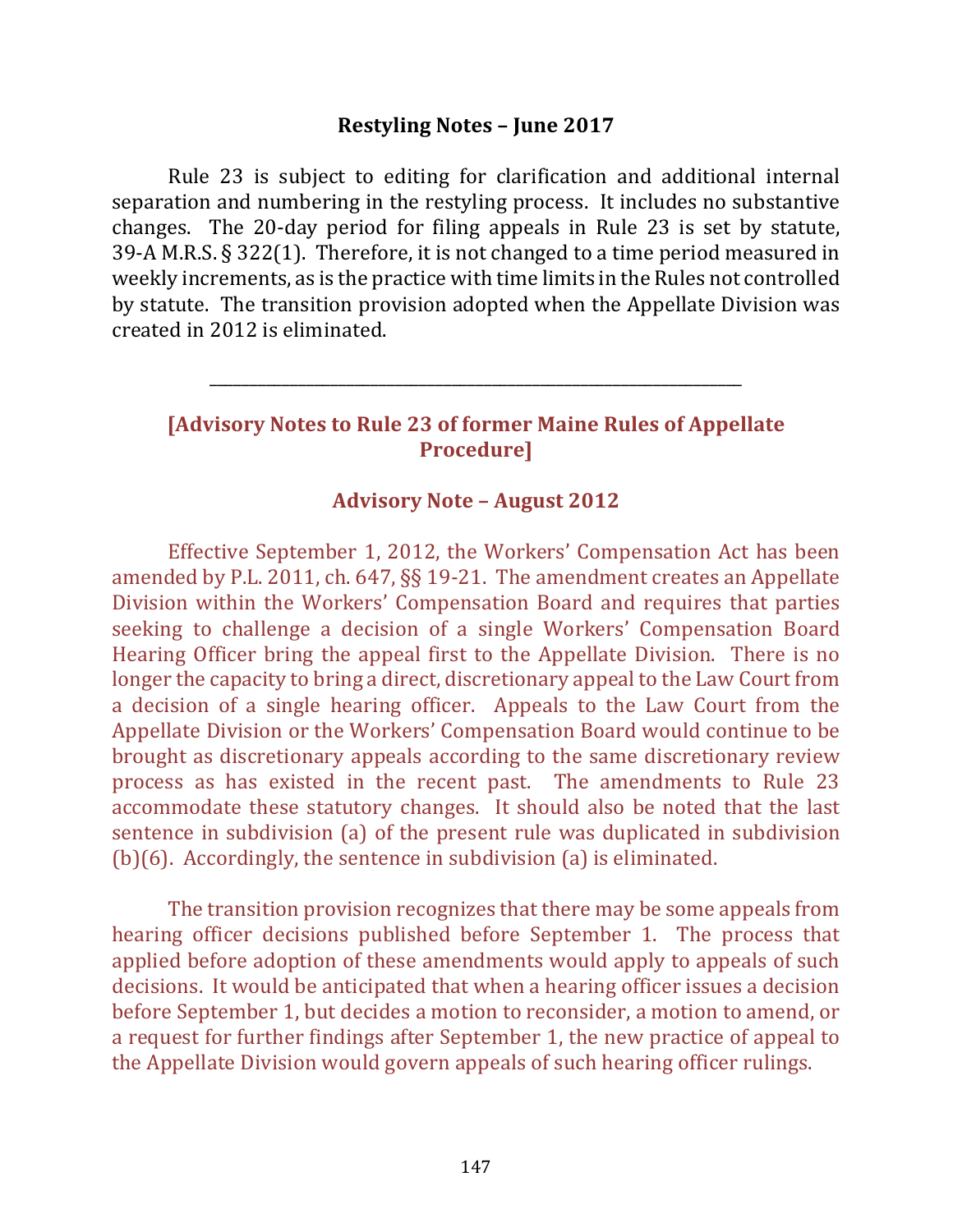#### **Advisory Notes – July 2003**

These amendments to M.R. App. P. 23 are designed to more clearly define the criteria and practices the Law Court will apply in its consideration of petitions for appellate review of Workers' Compensation Board decisions. Authority for this rulemaking is provided by 4 M.R.S.A.  $\S$  8 and 39-A M.R.S.A. §  $322(2)$ . Section  $322$  gives only very general direction as to the nature of appeals that may be considered on petition, those being appeals that raise an "error or errors of law,"  $\S$  322(1). The statute also directs that: "there may be no appeal upon findings of fact."  $\S$  322(3).

In spite of this statutory direction, many petitions for appellate review primarily seek review of fact-finding and many others seek to raise legal issues that are largely governed by precedent or statutory language. To save time and resources for parties contemplating appeals and the Court, these amendments more clearly identify the criteria for petitions for appellate review that may merit serious consideration of the case in the Court's discretionary decision to grant or deny appellate review on the merits. The amendments also clarify other practices that will be applied in considering appeals under M.R. App. P. 23.

The amendment to subdivision (a) specifies the appeal filing time limits directly in the Rule instead of referencing to the statute. The 20 days from notice limit for filing the notice of appeal and decision is taken from 39-A M.R.S.A.  $\S 322(1)$ . The time limit is based on receipt of notice rather than docketing due to the less formal docketing practices of administrative agencies. Under current practice, a letter often accompanies the initial filing of the decision to be appealed. The rule change requires a notice of appeal, indicating the anticipated points on appeal, similar to the civil notice of appeal addressed in M.R. App.  $2(a)(2)$  and  $5(b)(2)(A)$ . As presently, a copy of the decision sought to be appealed must be filed with the notice of appeal.

The amendments to subdivision (a) also create an explicit procedure for cross-appeals to recognize current practice where cross-appeals regularly occur. A party intending to petition for a cross-appeal must file a notice of appeal indicating intended points on a cross-appeal within the later of the initial filing period or 14 days after the date of the filing of the first notice of appeal. Where there is more than one notice of appeal filed, the party first filing a notice of appeal is deemed to be the petitioner.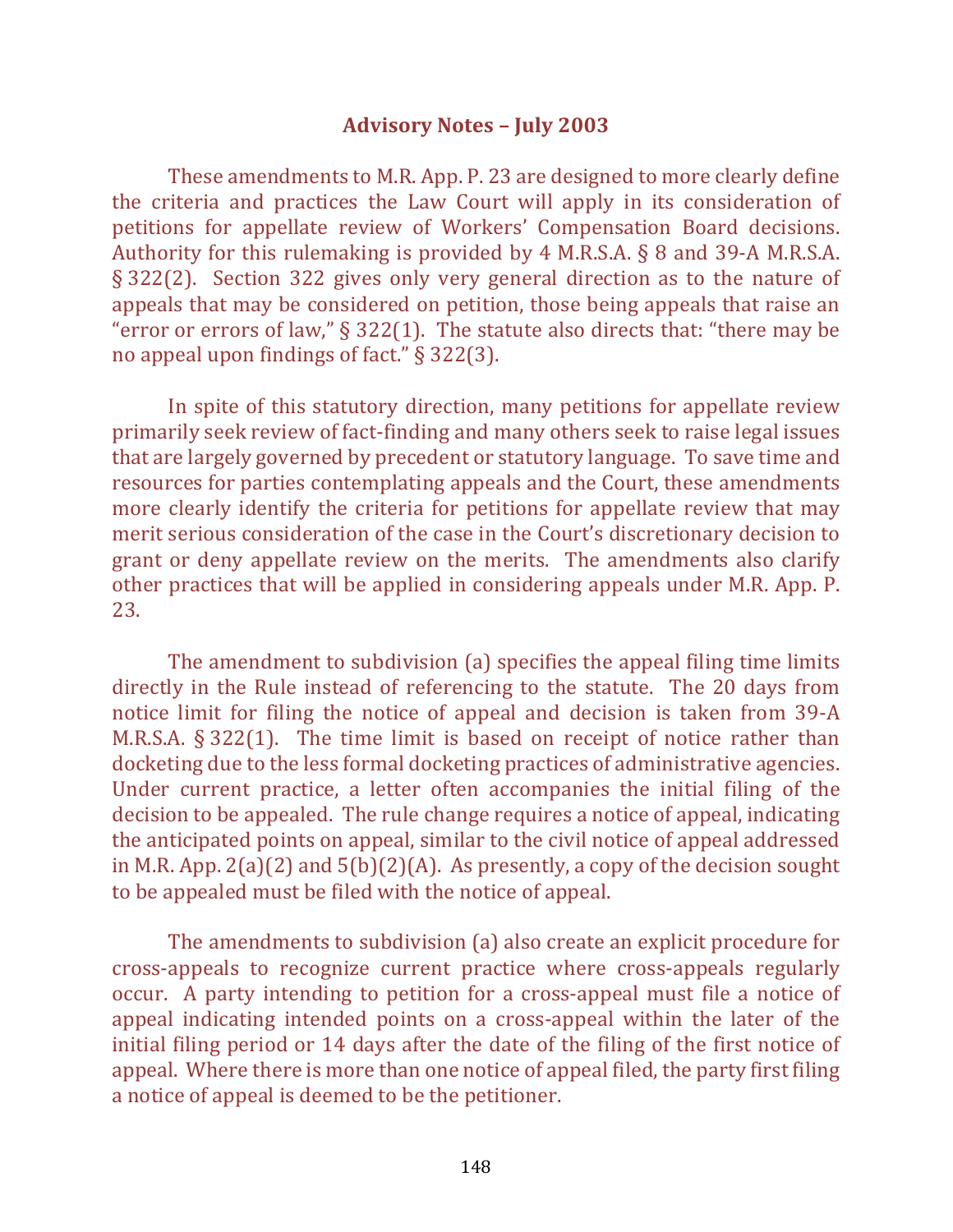A petition for appellate review is a memorandum addressing why the Law Court should consider the merits of an appeal.

Under subdivision  $(b)(1)$ , the petitions for appellate review filed by any party must be filed within 20 days after the later of the first notice of appeal or any subsequent and timely notice of appeal. This change may have the effect of extending, by up to 14 days, the statutory time for filing petitions for review. However, such an adjustment is necessary to accommodate responsible crossappeal practice and may be adopted by the court pursuant to  $4$  M.R.S.A.  $\S$  8. Where possible, a party's petition in support of their appeal and response to any opposing appeal should be contained in a single 10-page document. The amendment to subdivision  $(b)(1)$  also adopts a minimum 12-point type size limit, similar to that applied to briefs, by M.R. App. P.  $9(f)$ .

By the amendments, subdivision (b) is divided into six numbered paragraphs. 

Paragraph 1 discussed above, governs the basic form, content and timing for petitions for appellate review and indicates that such petitions should address the criteria stated in paragraph 2.

Paragraph 2 states the review criteria, which the Law Court will consider important if a petition is to be granted. Thus, a petition for appellate review may be granted under  $(A)$  when the case cleanly raises an important question of law that should be addressed because (i) the question of law is one that is likely to recur unless resolved, or (ii) there is a need to consider establishing, implementing or changing an interpretation of law. The emphasis in  $(A)$  is on important questions of interpretation of law or changes in interpretation of law that will have general significance in Workers' Compensation Law practice. The legal issue must be cleanly raised; meaning that procedural problems or fact-finding should not prevent reaching the legal issue directly.

Under  $(B)$  an appeal may be allowed when the decision on appeal indicates a significant error in application of a statute or precedent when the law as applied by the Board or a hearing officer is compared with the overall objectives and goals of the Workers' Compensation Law. Substantial prejudice to a party to the Board proceeding must also be demonstrated.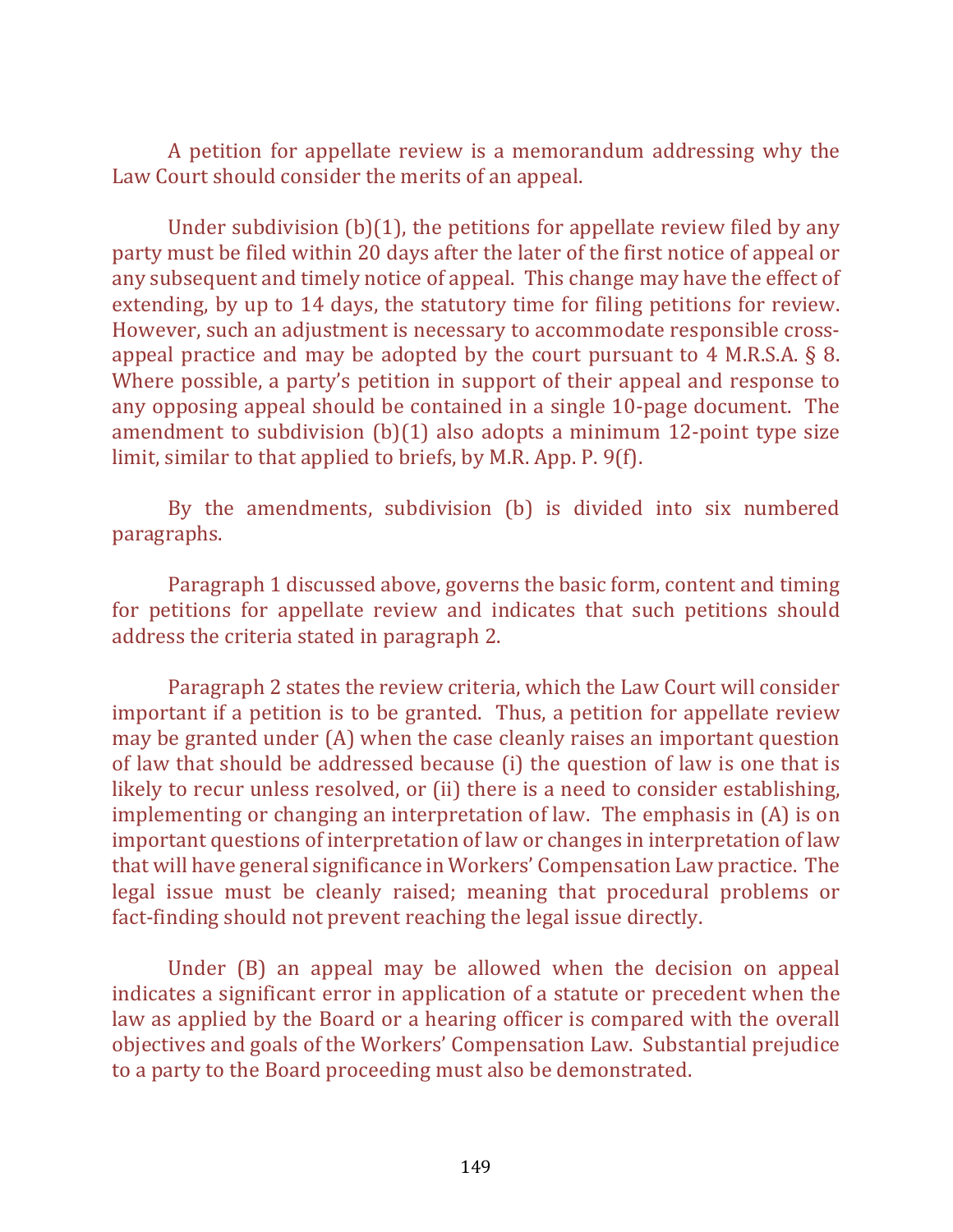Subparagraph  $(C)$  looks to the procedures in a particular case. An appeal may be allowed under  $(C)$  if there has been a substantial and prejudicial violation of the statutory or due process rights of one or more of the parties. A showing of actual prejudice would be critical to support consideration of any appeal based on a claimed procedural violation.

Paragraph 3, which reflects the terms of the current rule, emphasizes that, pursuant to  $\S$  322(3), the Court may not consider appeals contesting findings of fact.

The amendment to paragraph  $(b)(4)$  emphasizes present requirements that copies of the challenged decision and other relevant decisions must be attached to the petition for appellate review. Despite these requirements, there has been a significant problem with petitions being filed without requisite decisions attached. This requirement may be enforced more vigorously in the future, resulting in summary dismissal of petitions that do not have the challenged decisions attached. Attached decisions must include the particular decision from which the appeal is sought and any earlier decisions, which effect eligibility, benefit calculation, res judicata, or timeliness issues in the decision to be appealed.

The new subdivision  $(c)(1)$  reflects current practice that where an error is clear, upon facial review of a petition for appellate review and any other materials including the Board Decision, the Law Court may, on some occasions, summarily modify or vacate and remand, saving the parties the time and expense of a complete appeal process.

Except for being renumbered, subdivisions  $(c)(2)$  and  $(c)(3)$  are unchanged from subdivisions  $(c)(1)$  and  $(c)(2)$  in the current rule.

The new subdivision  $(c)(4)$  states that the Law Court may later dismiss an appeal that was originally allowed if it appears after briefing that the criteria for granting an appeal are no longer served by reaching the merits of the appeal and that the appeal was improvidently allowed. This may occur when (i) closer review of the case indicates procedural, fact-finding or case organization problems that prevent the Court from directly addressing the anticipated legal issue, (ii) subsequent developments in the case or related to the case render the legal issue moot or of lesser consequence than when the appeal was allowed, or (iii) the quality of the parties briefing of the issues indicates insufficient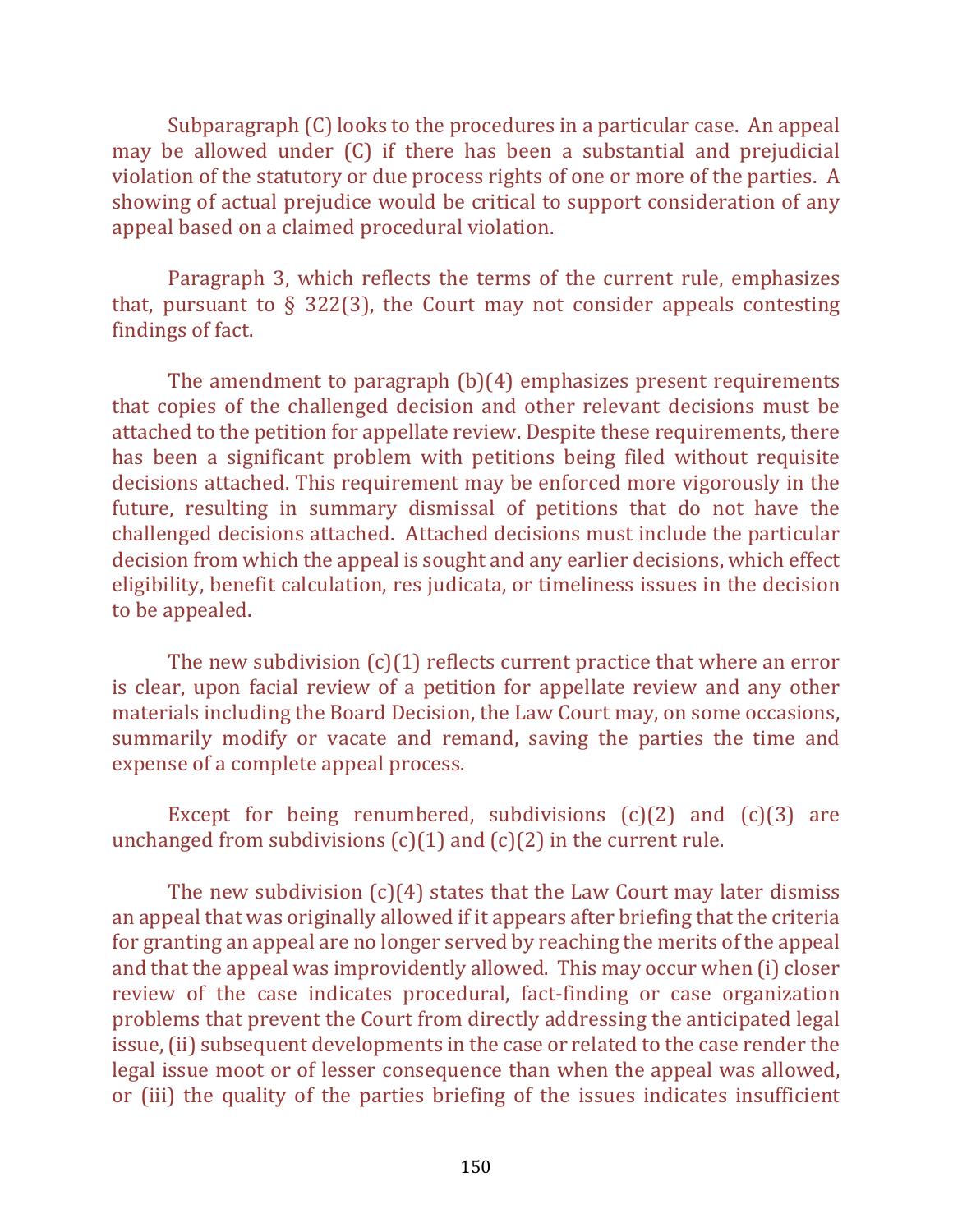preparation or attention to the important legal matters originally presented in the appeal.

Workers' Compensation Law is a highly specialized area of law. Quality briefing of issues is vital to adequate appellate review. Briefing of the legal issues after a petition for appellate review has been granted should address the procedural and factual history of the case, including any prior decisions or orders in the case that may have significance. The legal argument should consider, where relevant, several sources of authorities, including:  $(A)$  statutory language;  $(B)$  case law from Maine;  $(C)$  Board Rules; (D) legislative history of the statute at issue;  $(E)$  judicial opinions and statutes in other jurisdictions addressing the issue, if any;  $(F)$  workers' compensation law treatises; and (G) interpretations of similar statutory language by the former Workers' Compensation Commission Appellate Division, when particularly appropriate.

#### **Advisory Notes – January 1, 2001**

Rule 23 relating to review of Workers' Compensation decisions is nearly identical to M.R. Civ. P. 73(i). The only significant differences are that the date for the appellant to file the record with the Law Court in paragraph  $3(c)(1)(A)$ is changed from 40 to 35 days and the date for the Executive Director of the Workers' Compensation Board to file the record on appeal with the Clerk of the Law Court in paragraph  $3(c)(2)(A)$  is changed from 10 to 14 days.

### **RULE 24. REPORT OF CASES**

**(a) Report by Agreement of Important or Doubtful Questions.** When the trial court is of the opinion that a question of law presented to it is of sufficient importance or doubt to justify a report to the Law Court for determination, it may so report when:

**(1)** all parties appearing agree to the report;

**(2)** there is agreement as to all facts material to the appeal; and

**(3)** the decision thereon would, in at least one alternative, finally dispose of the action.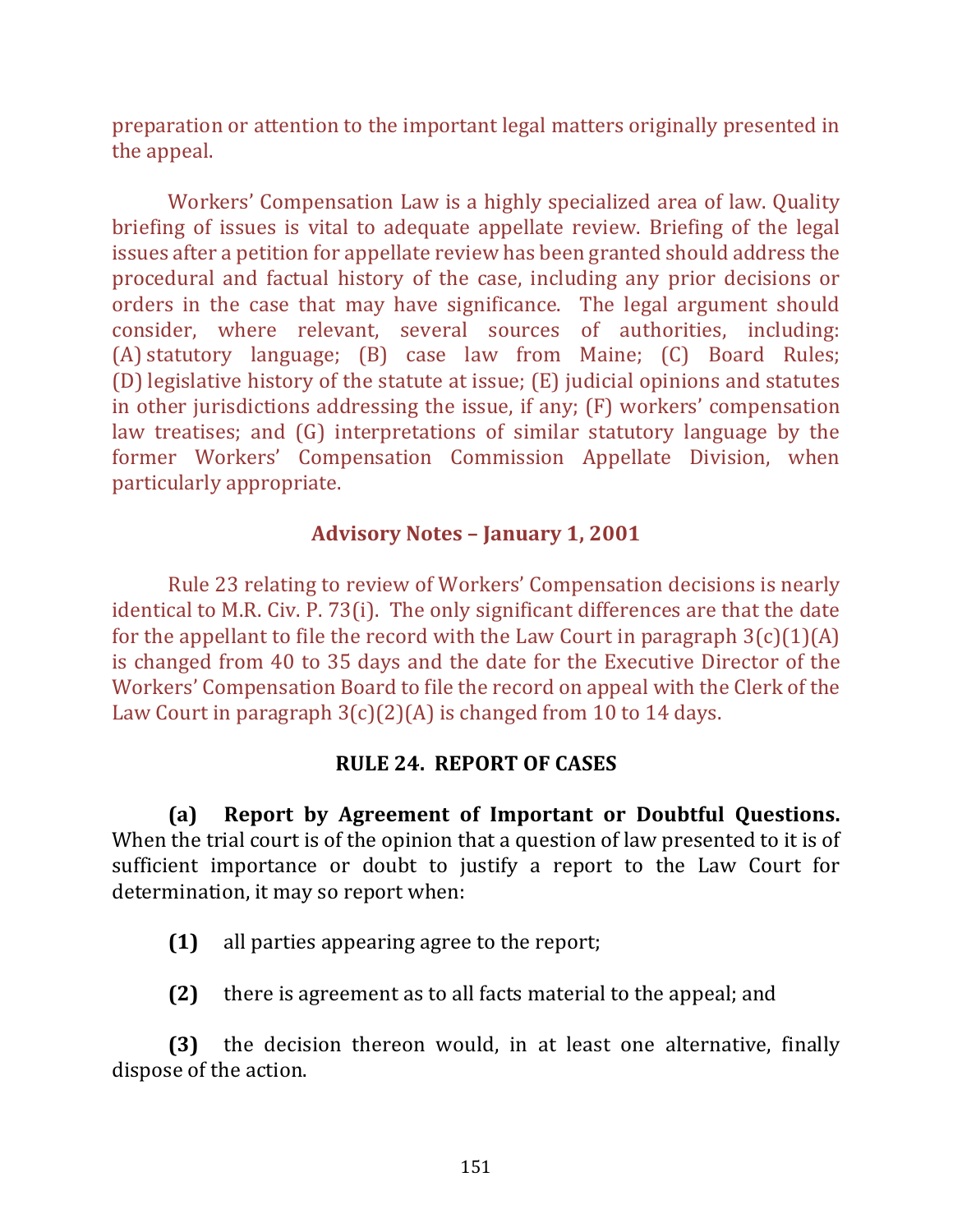**(b)** [Reserved]

**(c) Report of Interlocutory Rulings.** If the trial court is of the opinion that a question of law involved in an interlocutory order or ruling made by it ought to be determined by the Law Court before any further proceedings are taken, it may on motion of the aggrieved party report the case to the Law Court for that purpose and stay all further proceedings except such as are necessary to preserve the rights of the parties without making any decision therein.

**(d) Determination by the Law Court.** Any action reported pursuant to this Rule shall be entered in the Law Court and proceed as any other appeal, with the plaintiff or the party aggrieved by a reported interlocutory ruling being treated as the appellant. In a civil case, the appellant shall pay the fee for filing of a notice of appeal promptly following entry of the order of report.

# **Restyling Notes – June 2017**

In current Rule 24 regarding report of cases, Rule  $24(a)$  and (b) are essentially duplicative. Current Rule 24(a) purports to address important or doubtful questions of law; current Rule  $24(b)$  purports to address issues of law relating to agreed facts. However, both address reports of what were essentially questions of law. In the restyling, current Rule 24(a) is reorganized, without substantive change, and the duplication in current Rule  $24(b)$  is eliminated. Rule  $24(c)$  addresses reports when parties may not be in agreement on the report of the interlocutory ruling. When facts are not in dispute, the matter can be submitted to the Law Court on report, assuming it otherwise qualifies for consideration. If there are any material facts in dispute, the matter cannot be referred to the Law Court until the factual disputes have been resolved by a final judgment in the trial court.

# **[Advisory Notes to Rule 24 of former Maine Rules of Appellate Procedure]**

\_\_\_\_\_\_\_\_\_\_\_\_\_\_\_\_\_\_\_\_\_\_\_\_\_\_\_\_\_\_\_\_\_\_\_\_\_\_\_\_\_\_\_\_\_\_\_\_\_\_\_\_\_\_\_\_\_\_\_\_\_\_\_\_\_\_

# **Advisory Notes - September 10, 2001**

These amendments to subdivisions (a) and (b) clarify somewhat archaic language that was carried over from former M.R. Civ. P. 72(a) and (b).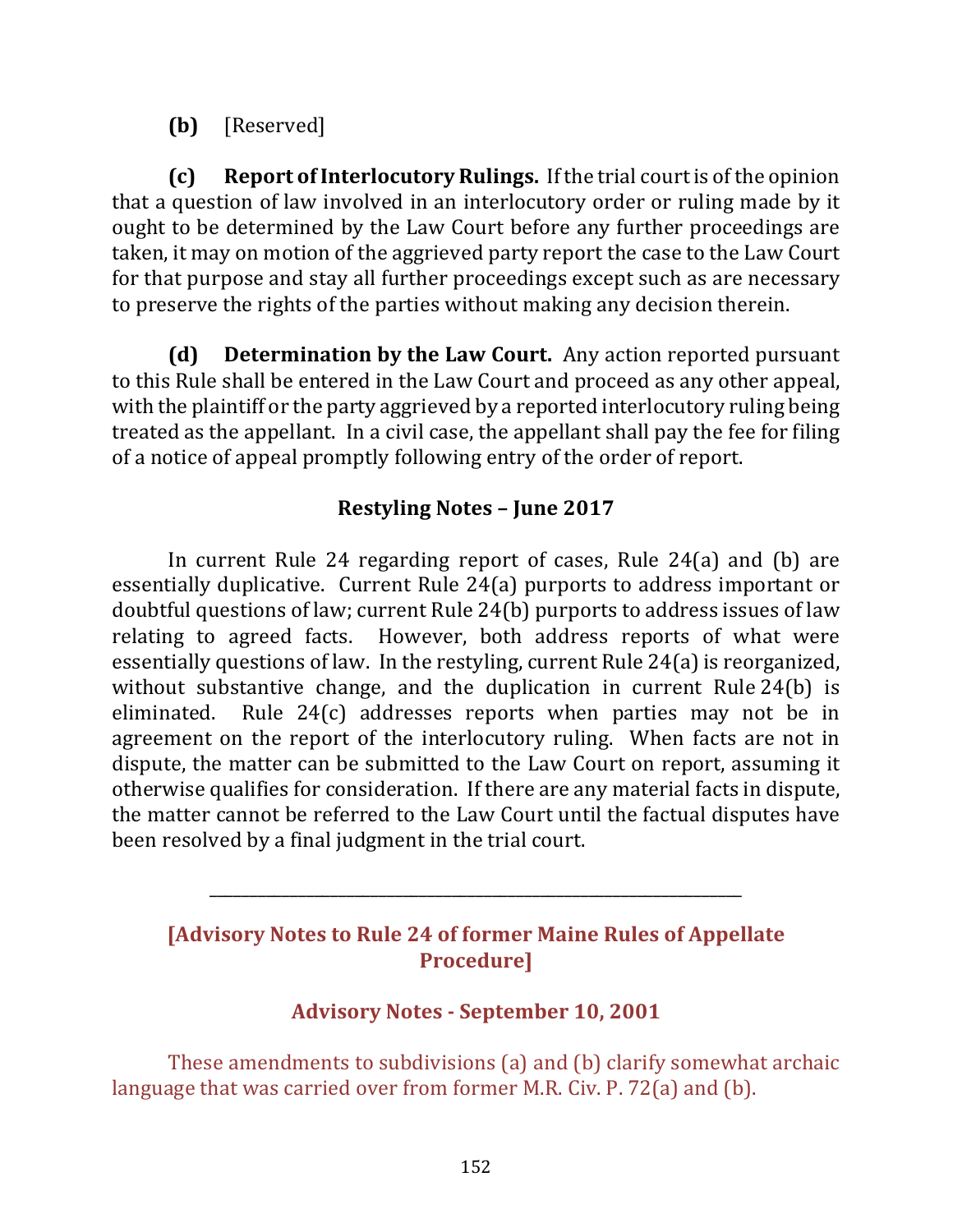### **Advisory Notes – January 1, 2001**

Rule 24 relating to report of cases, tracks very closely M.R. Civ. P. 72 and M.R. Crim. P. 37A. In civil cases, the appeal fee must be paid "promptly" after entry of the order of report.

Subdivision (b), relating to report on agreed facts does not have a comparable provision in M.R. Crim. P. 37A. However, there appears no good reason not to make availability of a report on agreed facts equal for criminal and civil cases.

## **RULE 25. CERTIFICATION OF QUESTIONS OF LAW BY FEDERAL COURTS TO THE LAW COURT**

**(a)** When Certified. When it shall appear to the Supreme Court of the United States or to any of the Courts of Appeals or District Courts of the United States that there are involved in any proceeding before it one or more questions of law of this State that may be determinative of the cause and that there is no clear controlling precedent in the decisions of the Supreme Judicial Court, such federal court may, upon its own motion or upon request of any interested party, certify such questions of law of this State to the Supreme Judicial Court sitting as the Law Court, for instructions concerning such questions of state law.

**(b)** Contents of Certificate. The certificate provided for herein shall contain the name and docket number of the case, a statement of facts showing the nature of the case and the circumstances out of which the question of law arises, and the question or questions of law to be answered. Subject to other direction by the Supreme Judicial Court, the certificate shall also specify which party shall be treated as the appellant in the proceedings before the Supreme **Judicial Court.** 

**(c)** Preparation of Certificate. The certificate may be prepared by stipulation or as directed by the certifying federal court. When prepared and signed by the presiding judge of the federal court, 12 copies thereof shall be certified to the Supreme Judicial Court by the clerk of the federal court and under its official seal. The Supreme Judicial Court may, in its discretion, require the original or copies of all or any portion of the record before the federal court